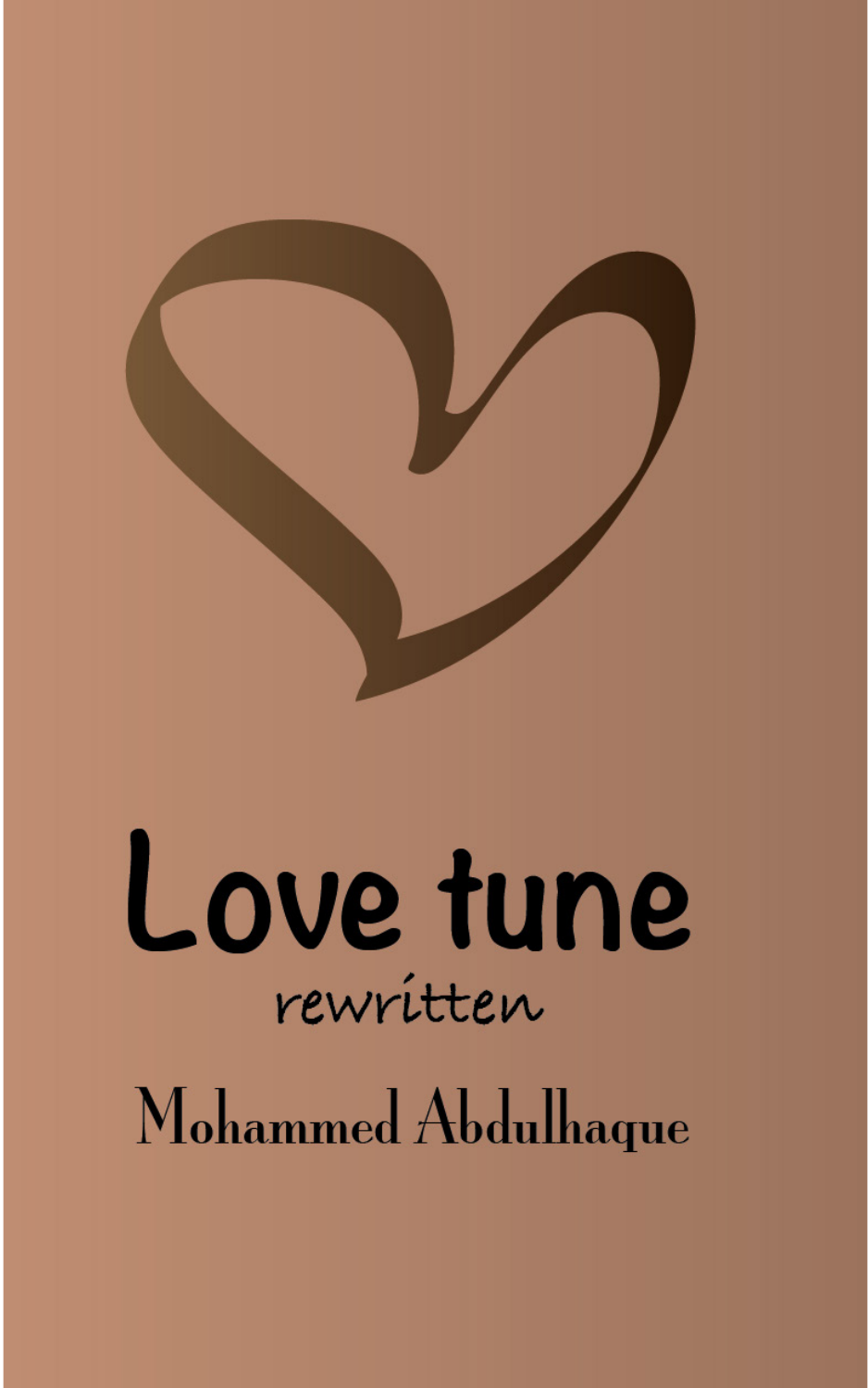## **Love tune Mohammed Abdulhaque**



All rights reserved

The characters and events portrayed in this book are fictitious. Any similarity to real persons, living or dead, is coincidental and not intended by the author.

No part of this book may be reproduced, or stored in a retrieval system, or transmitted in any form or by any means, electronic, mechanical, photocopying, recording, or otherwise, without express written permission of the publisher.

> Cover by: Mohammed Abdulhaque Copyright © 2014 Mohammed Abdulhaque

> > ISBN-13: 9781505432893 ISBN-10: 1505432898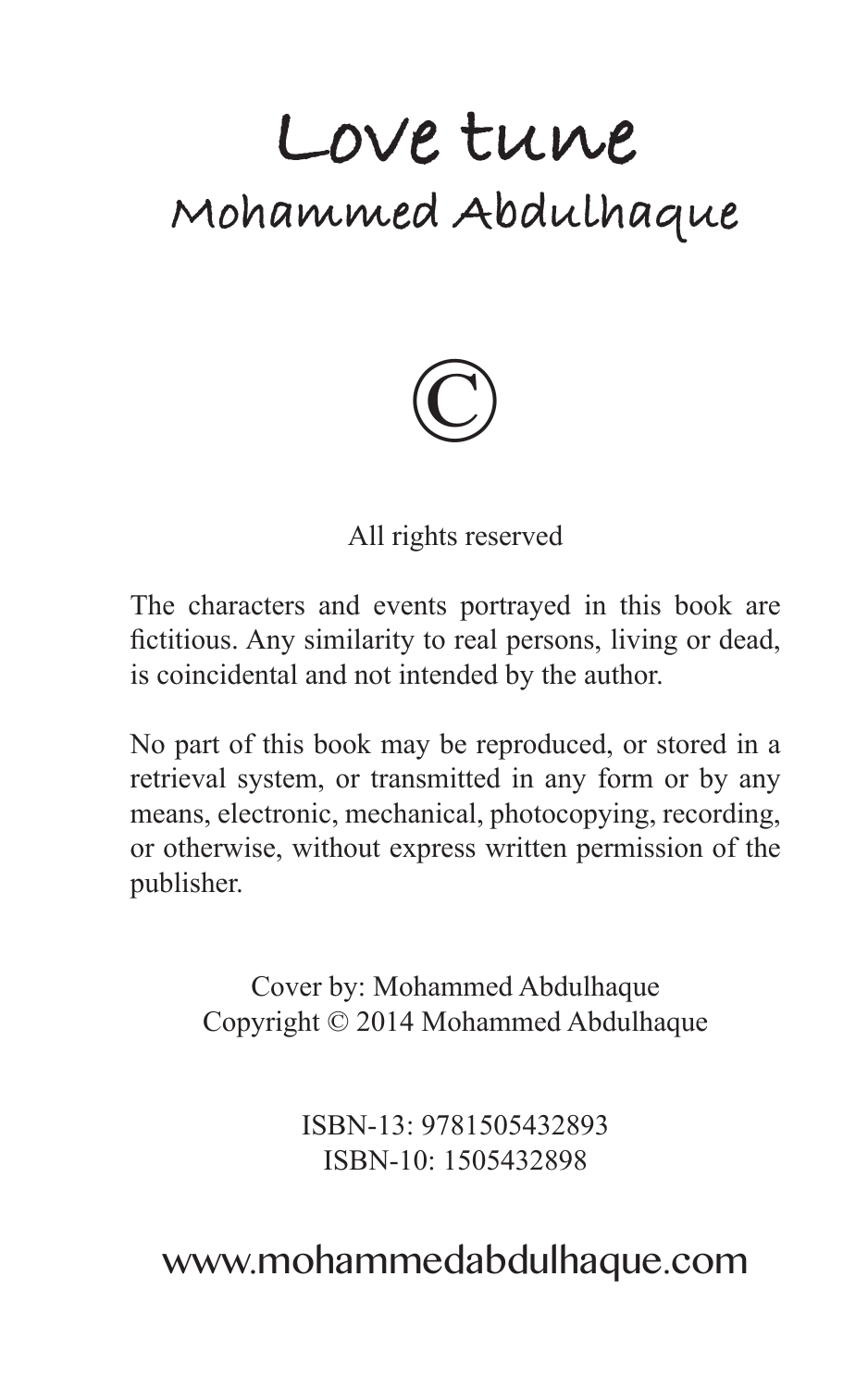## DEDICATED

## Dedicated to my beloved wife, who encourages me when I am discouraged and inspires me when I am bored and DREARY.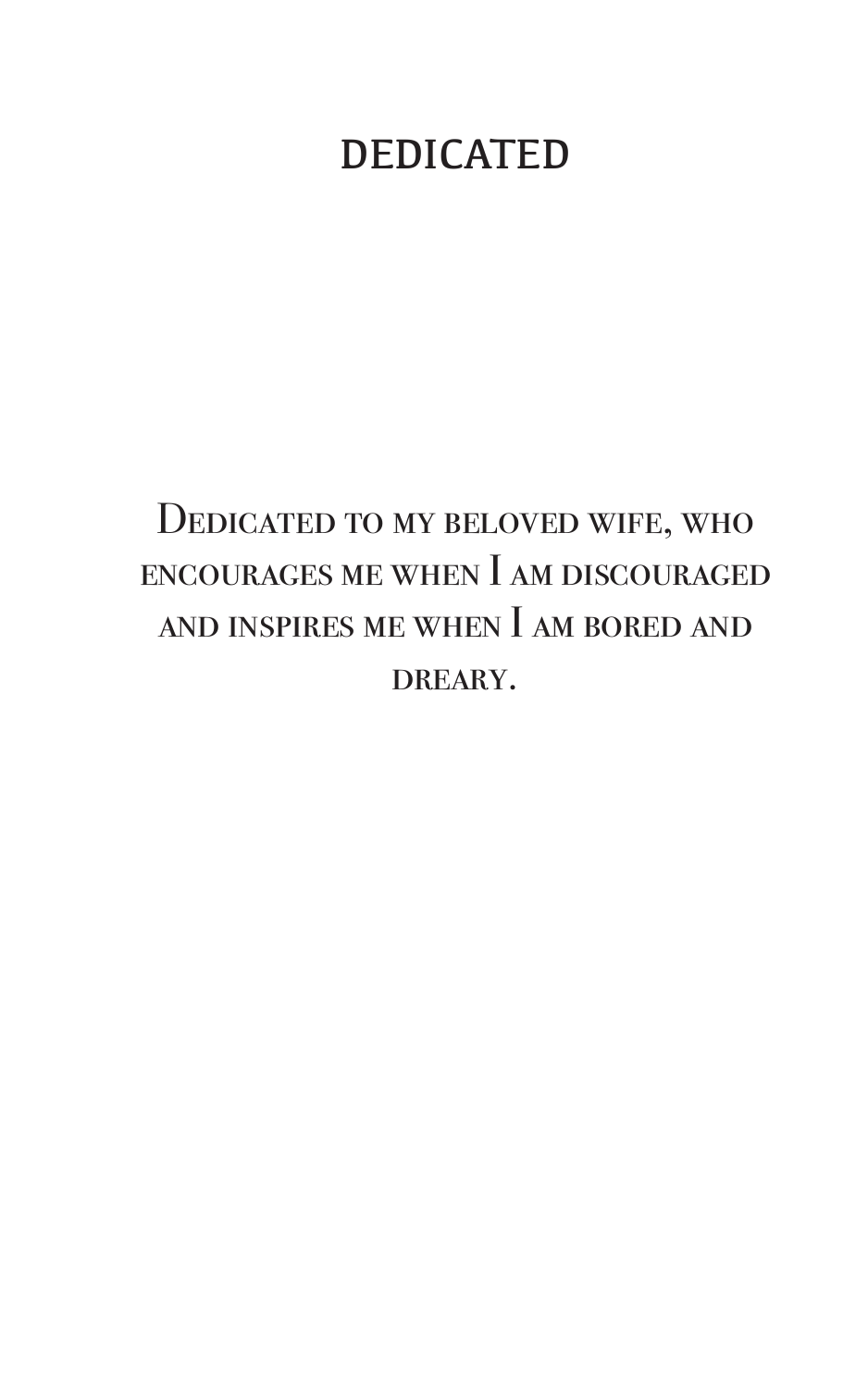Whne

The story of this story is about the importance of love, a little analysis of how love can make us incapable and powerful, emotional expressions or poetry.

This novel has been rewritten by going beyond the editing limit.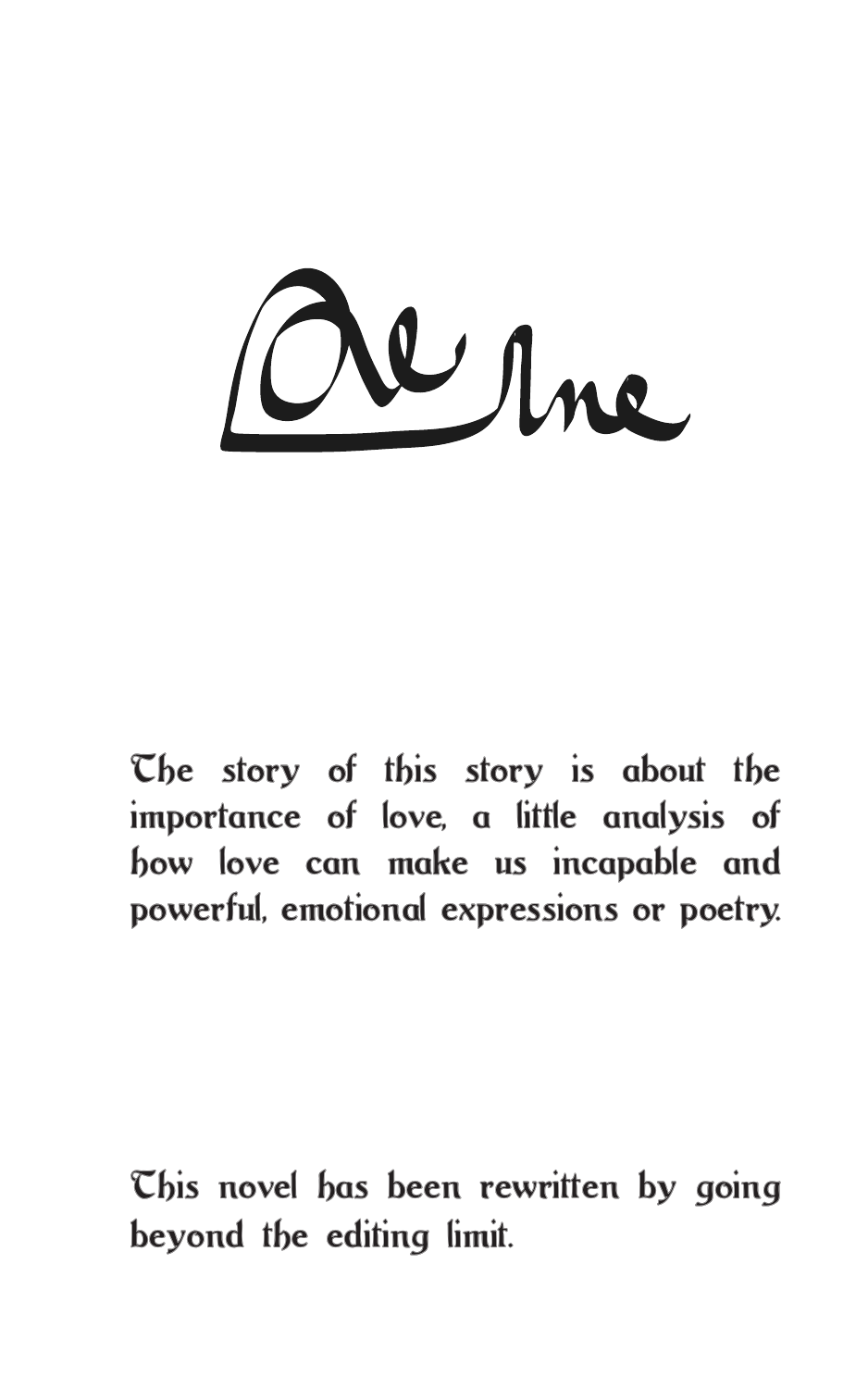

A worried passenger walked out of Hastings Station and asked a pedestrian for directions to Old Town. The pedestrian continued to walk and gestured saying, "Not very far, catch any bus from Havelock road and you will be there in no time."

He thanked him by looking over his shoulder and kept walking. The town atmosphere was very pleasant. The wind was whispering the rhyme of happiness. Love was evident and lovers were humming with joy. He stood at the crossroads and saw a bus coming. He hurried to the bus stop and got on the wrong bus. Not knowing where he was going, he sat on the window seat and started to enjoy the view. As the bus stooped he walked to the drive and said, "Is this the Old Town?"

"You got on the wrong bus and came a long way. You need to go back." The driver replied while switching the engine off. He thanked the driver, got off the bus and ran across the road, checked the destination before getting on and said while paying the fare, "Hastings Old Town please."

www.mohammedabdulhaque.com 5 "We will be there on time, now enjoy the journey." Driv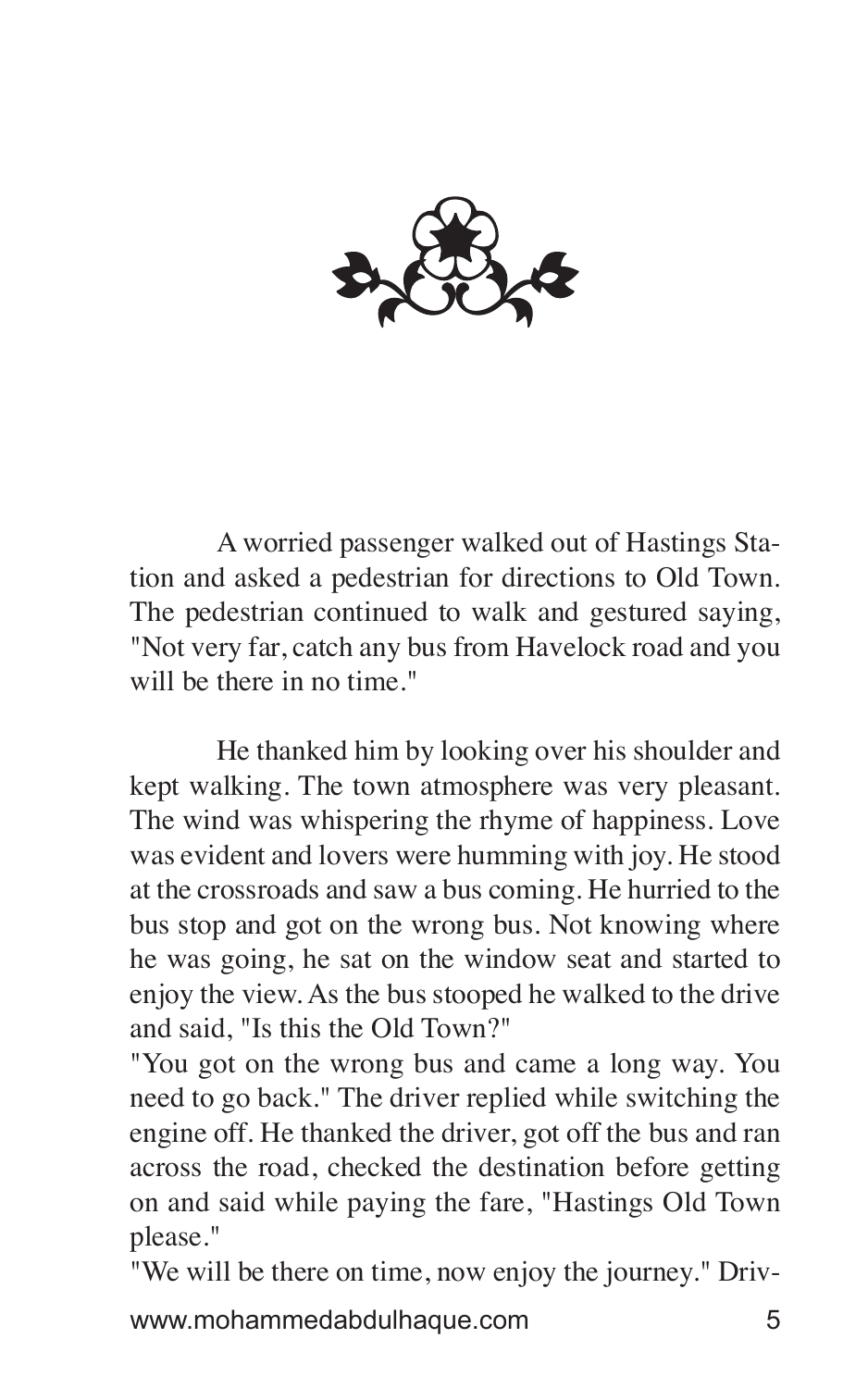er said while issuing the ticket. He sighed with relief, sat on the window seat and tried to enjoy the picturesque view. As bus stopped he got off and someone called aloud, "Mister Ayman, you are very late."

"Yes mister Nadhir, I am very sorry." Saying that Ayman rushed to him. Nadhir kept walking and said as he offered him a can of drink, "I know you are but I was getting worried sick. Now drink this and you will be in high spirit."

"I don't need any extra energy and I hate nightmares." Saying that Ayman looked around with a happy smile. At that time they stood in front of a restaurant. Nadhir opened the door and said as he walked in, "I was walking on the beach to enjoy the waiting time, but the drowsy oceanic breeze discouraged me. Please say something exciting to encourage me."

"We do many things for inner peace, we promise to sacrifice, we do yoga, we run in the park. We do many types of mental and physical exercises, but we don't remember Allah."

"I was surprised but now I am worried. They told me you wanted to be a herdsman."

"Yes, I was a herdsman."

"You may don't know but because of you I am very anxious and ill at ease, please say something to raise my spirits. I think you are a mystic."

"Life is a blessing and full of bliss, but because of greed we cry and pray for tomorrow to be prosperous. Sadly, as the sun rises it's today again and we walk aimlessly. Some are lovelorn, some are lovesick. I know you are lovestruck and I don't want to be thunderstruck." Saying that Ayman got the flute out of the bag. Nadhir looked at him with shock and said, "What is that?"

"Don't you know?"

www.mohammedabdulhaque.com 6 "I know it's a flute, but what are you doing with it? Please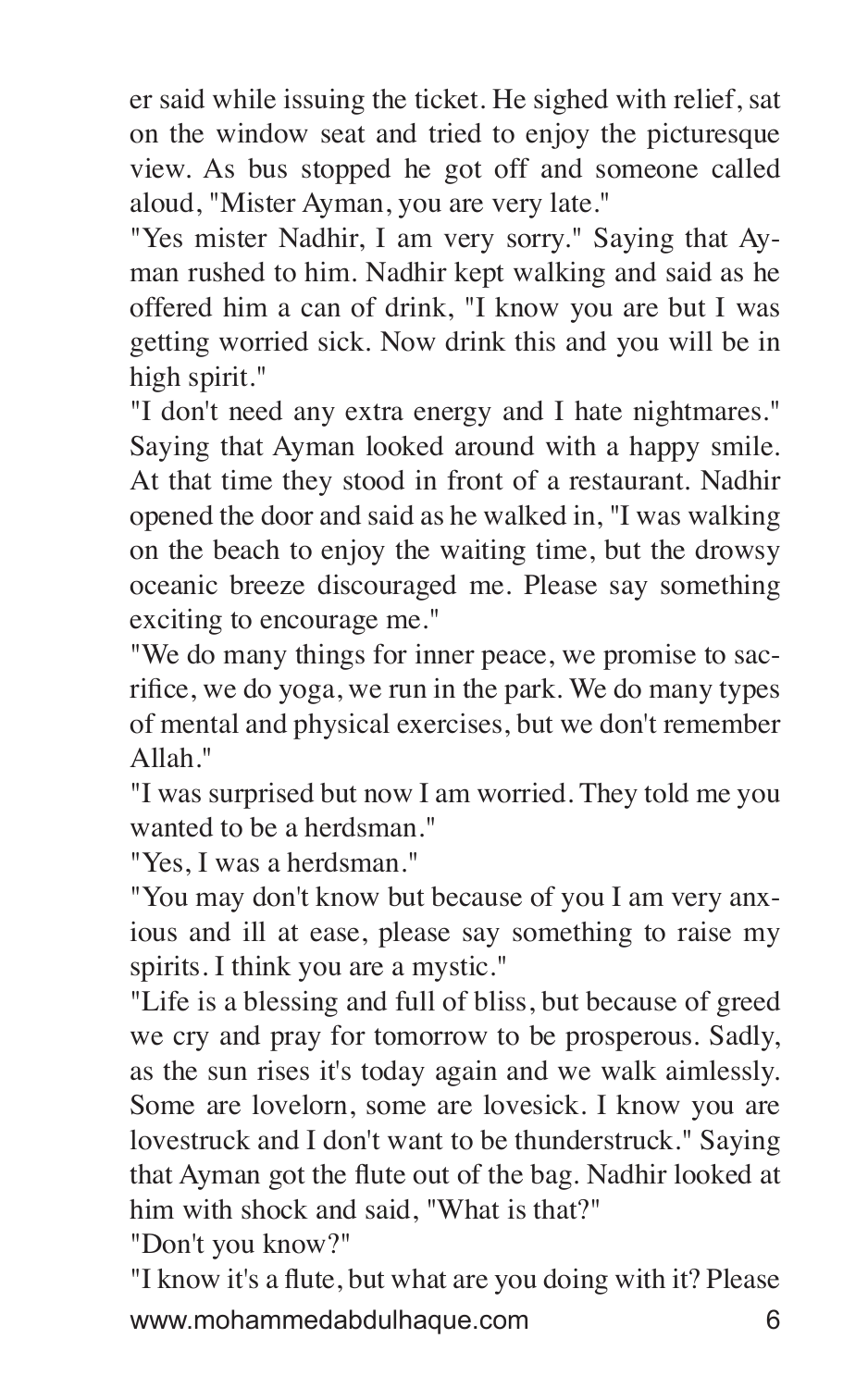don't tell me you can play the love tune?"

"Yes, I can and we will talk about it later. As you may know, I can't speak English. Therefore, I will work in the kitchen."

"Don't worry, our customer speaks Bangali."

"You are pulling my leg, aren't you?"

"I was only joking. Anyway, you will know them by their name. Don't worry about the language. They will teach you in no time. But I am worried. You sure you can play this bamboo?"

"Yes, whenever I close my eyes, I see her engaging body shape, the one I love is staring at me, I love you is written on the hem of her sari. The drunken air is fragranced by the fragrance emanating from her body, and her illusory beauty has illuminated the beautiful city."

"Please come down, you are flying too high."

"What are you talking about?"

"Honestly, your dialogue thrilled me. Are you in love with a fairy or you enchanted by an enchanter?"

"I am a loner and whenever I am unhappy I sit lonely and play the flute until I am happy. Later I will play the love tune. Now can I have something to eat, please? For breakfast, I only had a cup of tea."

"I also haven't eaten. I was waiting for you."

"You are very kind-hearted and I thank you for not eating."

"I know that. Anyway, what took you so long?"

"I was lost in thoughts and got on the wrong bus and it took me to the wrong destination. I thought I will never make it."

"Are you trying to be an illegal immigrant?"

www.mohammedabdulhaque.com 7 "No I am a not. I was thinking about poetry and saw, she undid the ponytail and tucked a lock of hair behind ears, fiddled with earrings and bracelet, inspected fingernails and clasped hands behind her back and then stretched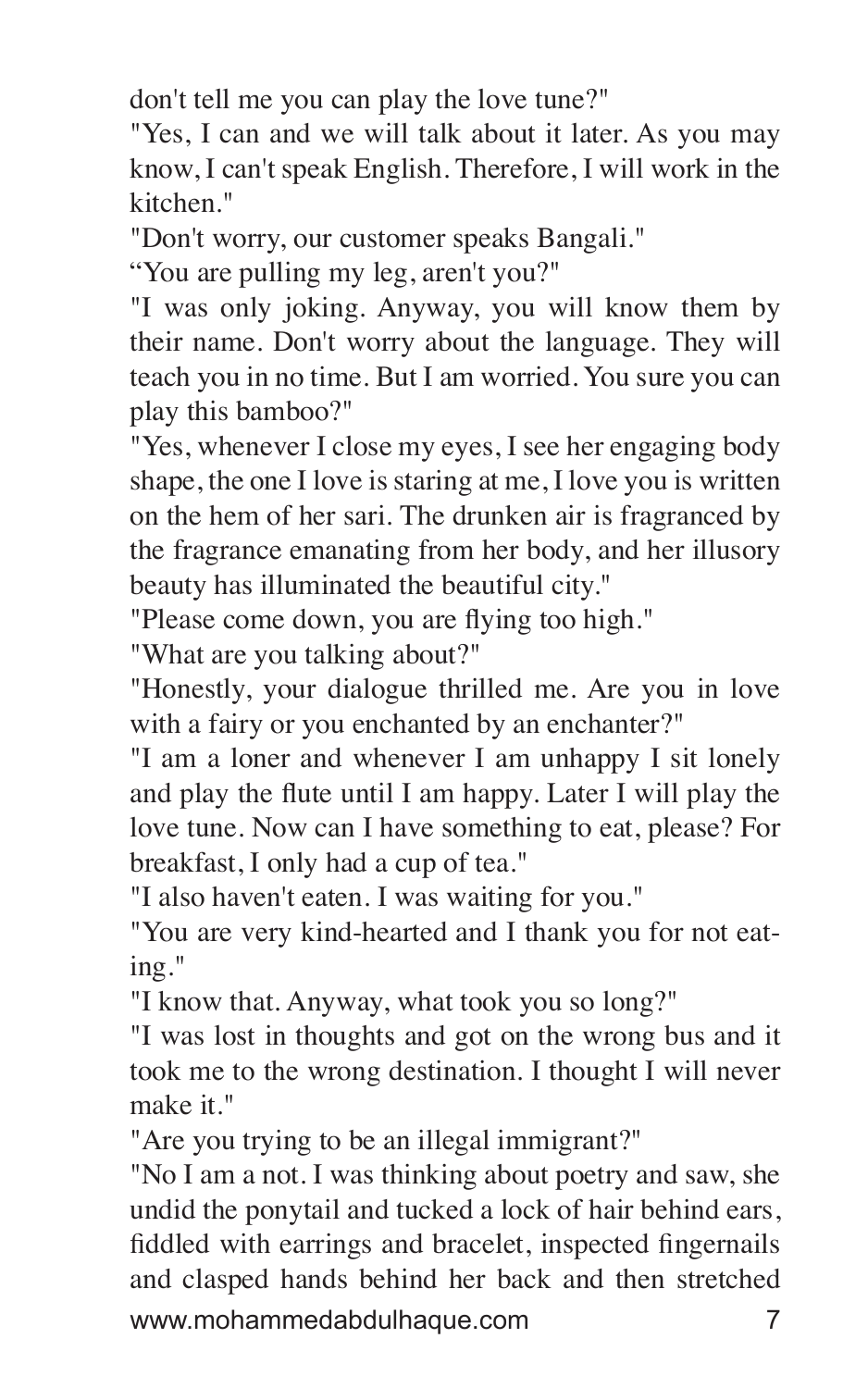out legs and rested her chin on palms."

"What do you mean by that?"

"What I mean was, I am trying to be a happy man, that's all."

"Say, I believe you. By the way, now it's too late to have a short journey to the nod land. Therefore, you can start playing the flute."

"Do I have to?"

"You said, you will play it for my curiosity. Believe me I am very curious."

Without further ado, Ayman started playing the flute. Nadhir looked at him with shock and said, "Who taught you to play like this? Ya Allah, it's the mind-numbing tune, that makes the village lass restless."

"I haven't made anyone restless yet and now I am in England. Here everyone loves to dance with the dance music. I can't dance, my bone hurts."

"I know what you mean, but the tune is a true tranquilliser."

"What do you mean?"

"I heard about the mythical tune and you are a legend." "Thank you for your compliment but I don't play it often.

I only play when I am heavy-hearted."

"Yes, I can see the heaviness."

"You sound burdensome, don't worry, my flute will hearten you."

"How are you going to that?"

"We love to have all the lovely things but we don't learn from our mistakes. Love is only a feeling and logging is our weakness."

"What are you talking about?" Nadhir sounded confused. Ayman took a deep breath in and said poetically…

www.mohammedabdulhaque.com 8 "I loved you dearly and wanted to say, I do deary. You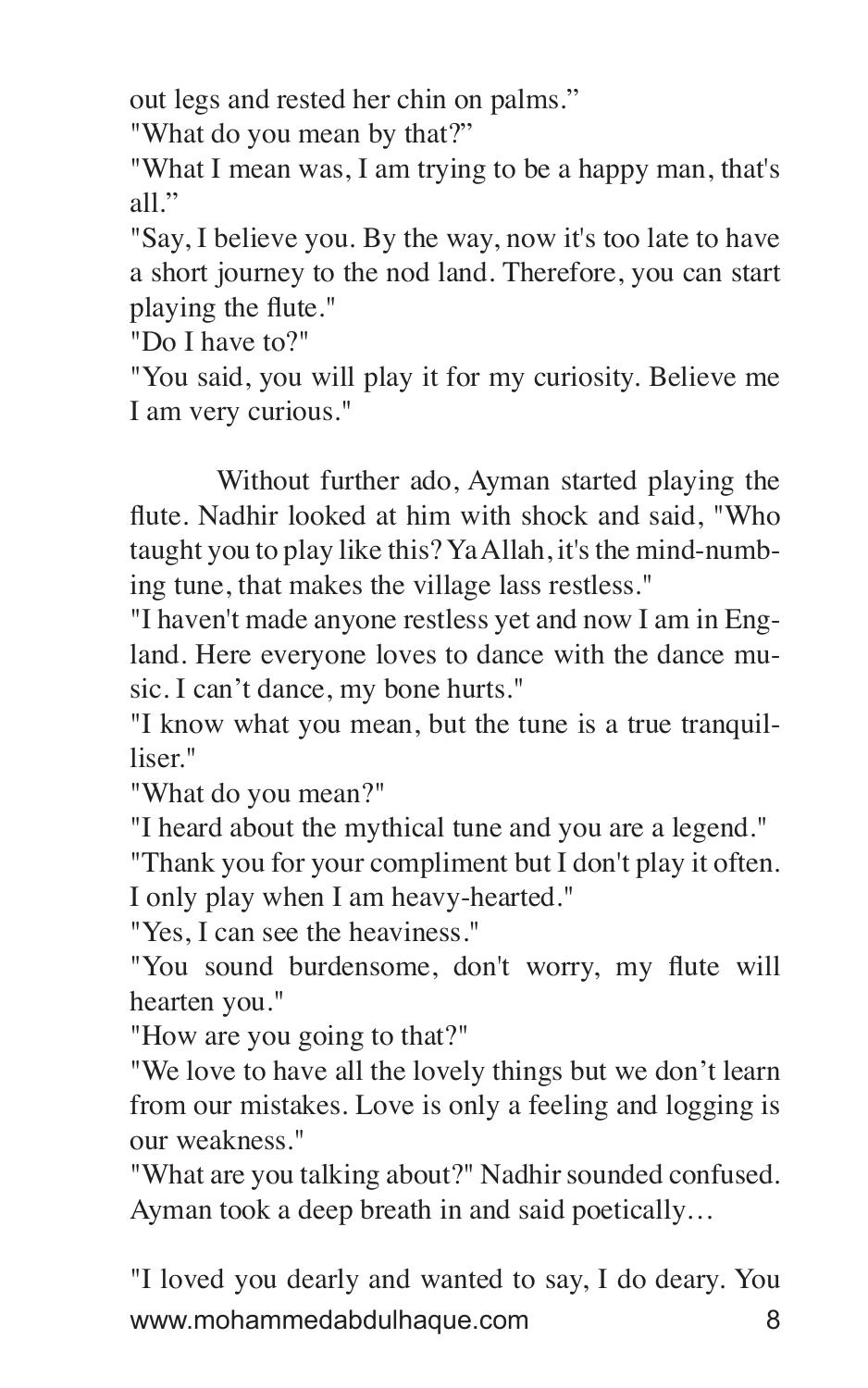want to be innocent by blaming me, the truth is I am not a twister, wish-doll I was unwary. I lost hope, dreams are fading, the restless soul is getting weary. Joyous you are having fun, but my life is full of misery."

As he stopped Nadhir looked at his eyes and said in a irritated voice, "Hey, stop torturing my soul. Oceanic breeze is healing the ever-agonising wound. Now play the flute but don't make me cry. I love the gentle wind that relaxes the restless mind."

"I wanted to make you cry so I can feel the intensity of love, the mightiest power on earth and one who has it can do anything."

"You said you can't speak English, now you are talking philosophy. That means you are educated."

"I am a villager and I love being one. Village life is full of love and love only teaches us philosophy."

"I don't know what you are talking about, but your words are very emotive and motivating."

"I know they are and that is why my flute does all the talking for me. You are the first person I am talking to openly and from bottom of my heart. I get angry very quickly. That is why I can't speak English and I hate reading."

"How about the poetry?"

"They are my words, not lyric."

"You aren't pulling my leg, are you?"

"I will tell you if I do. Now shall I play the flute?"

"I am very sorry to say, you aren't playing the flute any more. Please, forget about the sadistic tune and try to be a gentleman. Now follow me and I will take you to your room." Saying that Nadir started to walk. While following him Ayman said, "As many know, flute can't be made with any bamboo, and flute's bamboo has no twigs but there are ghosts in bamboo's bush."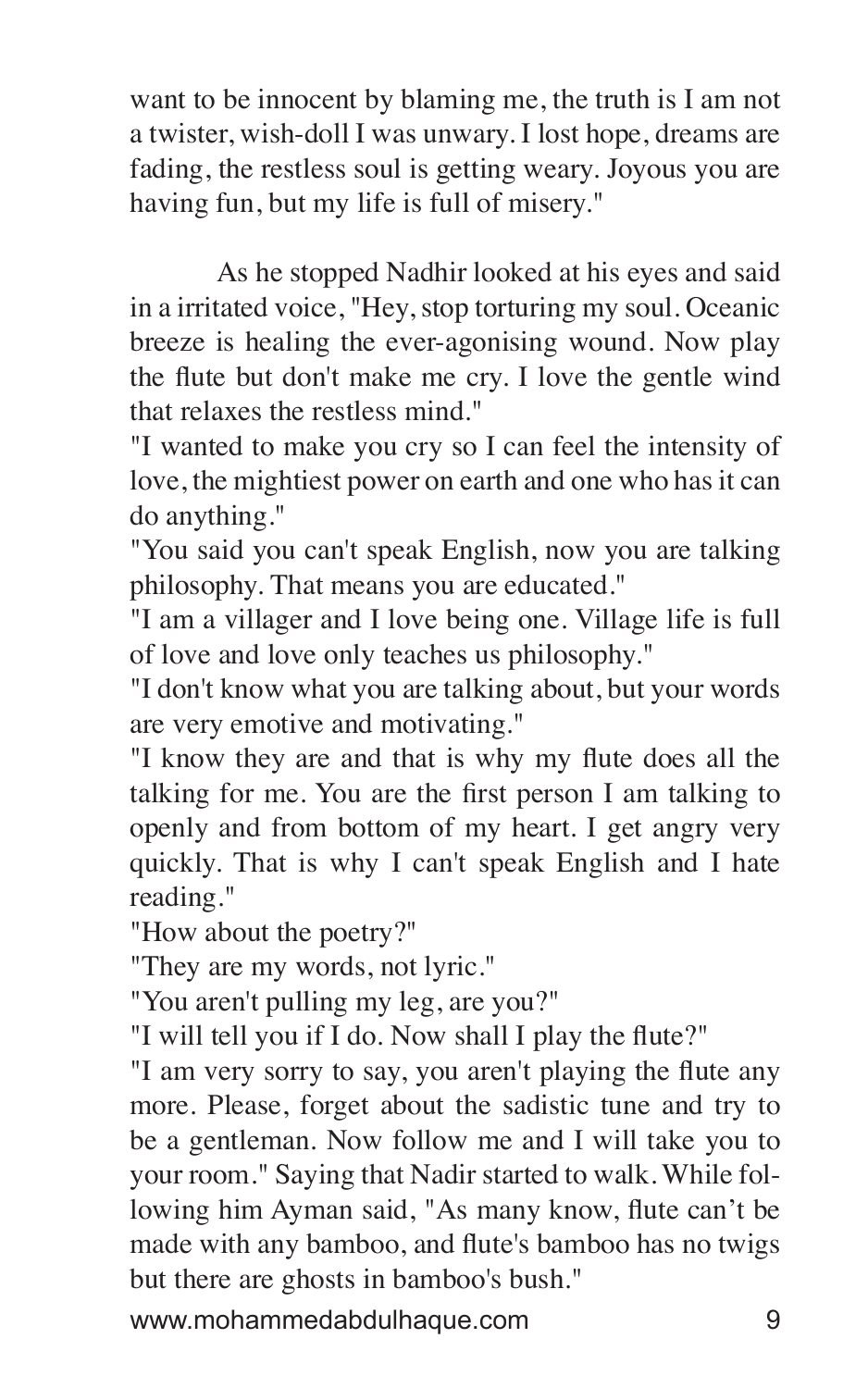"I heard ghosts are afraid of fire and bamboo catches fire easily."

"Yes, if there is love in the soul, the air is lively. But when the air is poisonous, the animals suffer from shortness of breath. And you may know, love is very powerful and can make anyone a fool."

"Sad to say, I am not buying any wool."

"It is not possible to plough with the bull. They will butt you with the horns if you don't castrate them." Saying that Ayman tried to smile. Nadir gave him an annoyed look and said, "For success, the artist tries to turn other artists into a art, but most of them fail due to lack of artistic skills."

"We are very passionate about everything but can't go to heaven by walking on the path of hell."

"Poets hide all their secrets and unspoken words in romantic poems. This is why I love poetry, they are truly amazing."

"Thank you, you made ma so happy, I am floating in the air. Please don't stop, I want to be happier. You are very jolly and your words are full of joy."

"It's not a daring thing to laugh at the helpless or the hanged person."

"If someone hangs to commit suicide and if someone is helpless voluntarily then it is ridiculous."

"We imagine the unimaginable and love to live an imaginary life in the imagination."

"I know what you mean, fiction is all about fuss and fascination and to be profitable we need to be patient."

www.mohammedabdulhaque.com 10 While opening the back door Nadhir tried to look back and said, "Hearsay or maybe but you need to know about the rumour, and the rumour is, there is a haunted house in that neighbourhood and a beautiful fairy lives in that house. As you play the flute melodiously I pre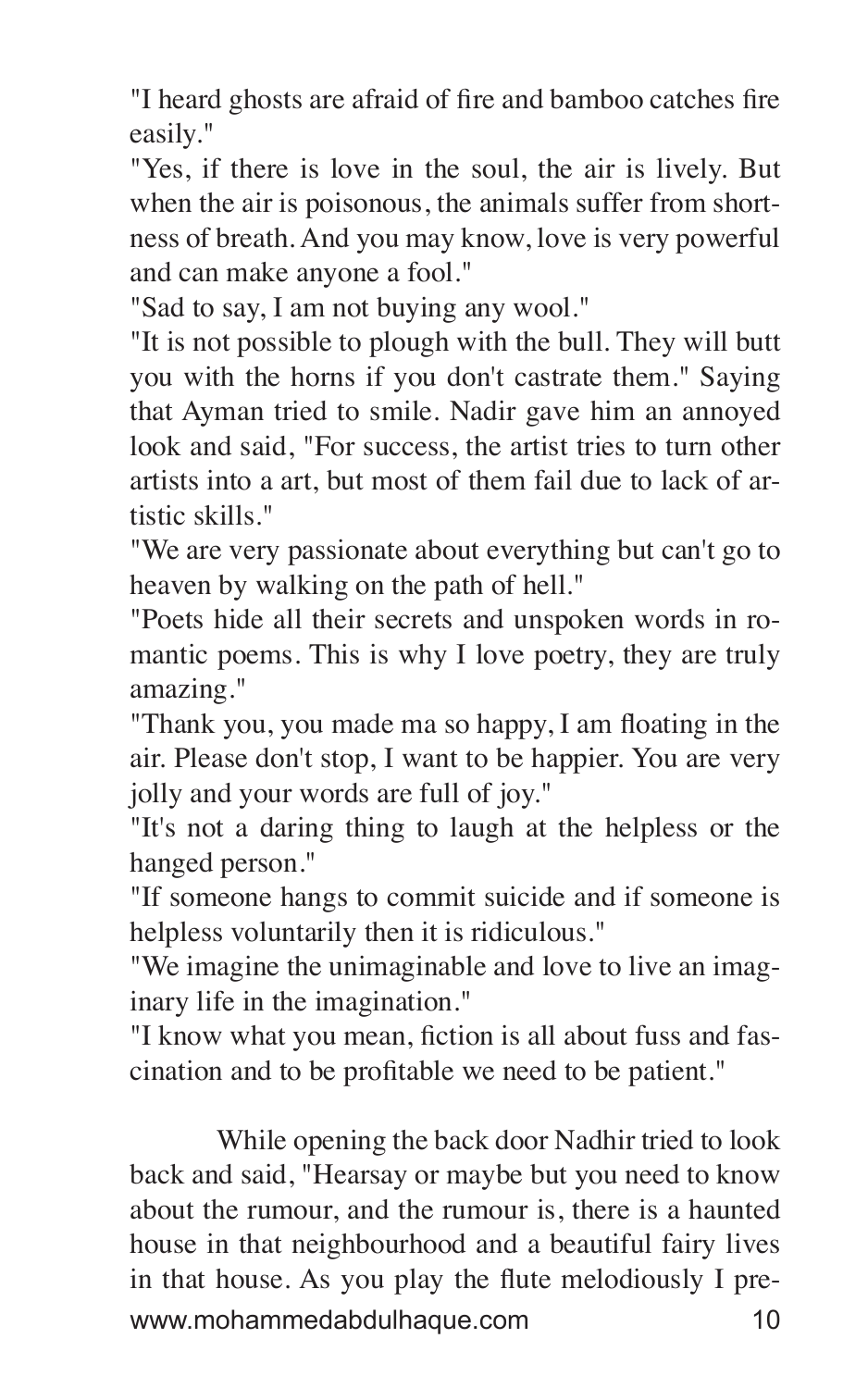sume you know the legend, the enchanted fairy fall in love with the flautist."

Ayman shivered and said, "Look at me, your words gave me gooseflesh. I don't like fairy or the fairy tale, they are too eerie for me."

"The ghost is frightened by the shadow and the snowman is crying for his widow."

"Sometimes I read such poems, in them, the description of life and death is like ambrosia, falling rhythm does not affect the speed of recitation. Word safeguards the meaning. The meaning also adapts to words, they don't exaggerate for amity."

"You are behaving very weird, try to go too far and you will end up in a lunatic asylum."

"Positive thinking makes the thinker prosperous."

"I trust you, please forgive me. I don't want to be emotionally blackmailed."

"Trust reassures us, reality makes us conscientious. Emotions can subdued us but can not make us wise." Saying that Ayman looked around. While going up on the stairs Nadhir said with a silly smile, "I love looking at my dearest poet. I like to sit next to him for a hot cup of coffee. I like to say, my dear poet will you read aloud a poem for me?"

"I love poetic expression and I believe loveliness makes a great impression."

"You aren't the apple of my eyes or closest to my heart, therefore please stay away from me."

"Only if you tell me the truth."

"What truth, what are you talking about?"

"Have you ever played the flute at night or have you ever been chased by a lass at midday?"

"I started to believe you are bitten by a mosquito and gone crazy."

www.mohammedabdulhaque.com 11 "To be a talkative poet I stare at the book of poems. The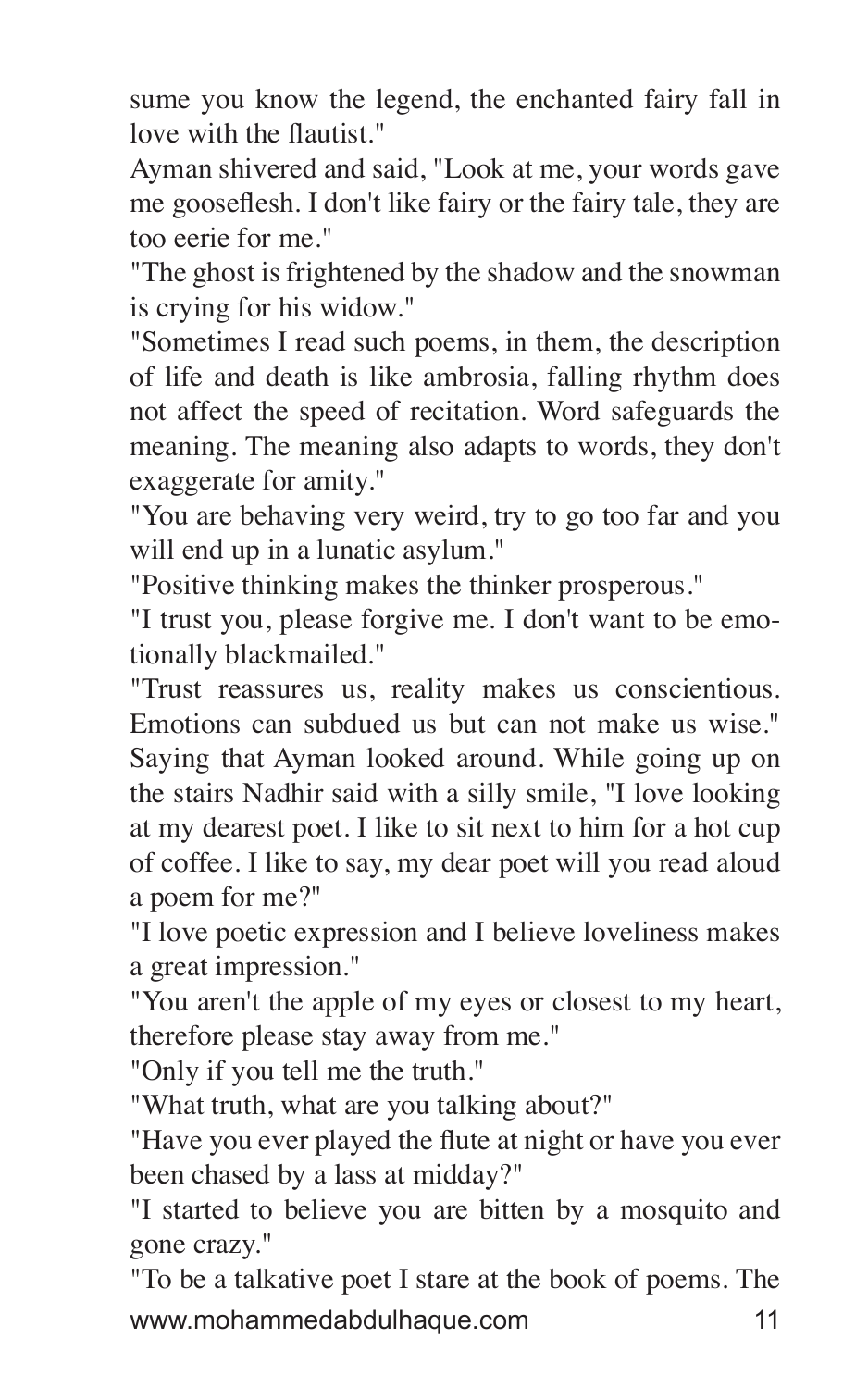word poetry doesn't talk to me but a woman named Kabita keeps smiling."

"You have expressed yourself extremely well." Saying that Nadhir opened the door of a room and said, "Now on this magnificent room is your palace."

Ayman walked in, looked around the room and said, "I am extremely happy to be here. You are very kind. I will pray for your wife to love you dearly."

"When you talk, I feel like I'm getting acquainted with a strange creature of another planet."

"What you said is true, we are getting to know each other. Later I will say happy-go-lucky and you will say devil-may-care and everything will be fine."

"Say hey and let's go out, we will have fish and chips." Saying that Nadir walked out and after the late lunch they got busy with their duties. A month went past, and he was getting restless to play the flute. On his day off he walked out with the flute in his inner jacket pocket. It was a winter afternoon, the beach was empty. Waves of the calm sea were swaying in the rhythm of heartbeat. The melodious sound of the waves echoed in the gentle breeze as if the mermaid was whispering, flautist, play the flute to impress the lady, she is nearby.

He sat leaning on a large rock and started playing the flute.…

"Love you my love, please come to my arms, longing to be loved. With the accumulation of love, the debt of desire has increased."

www.mohammedabdulhaque.com 12 A joyous young lady was picking cowries. The melodious tune made her restless. She looked around and saw nothing. All the anguish came out melodically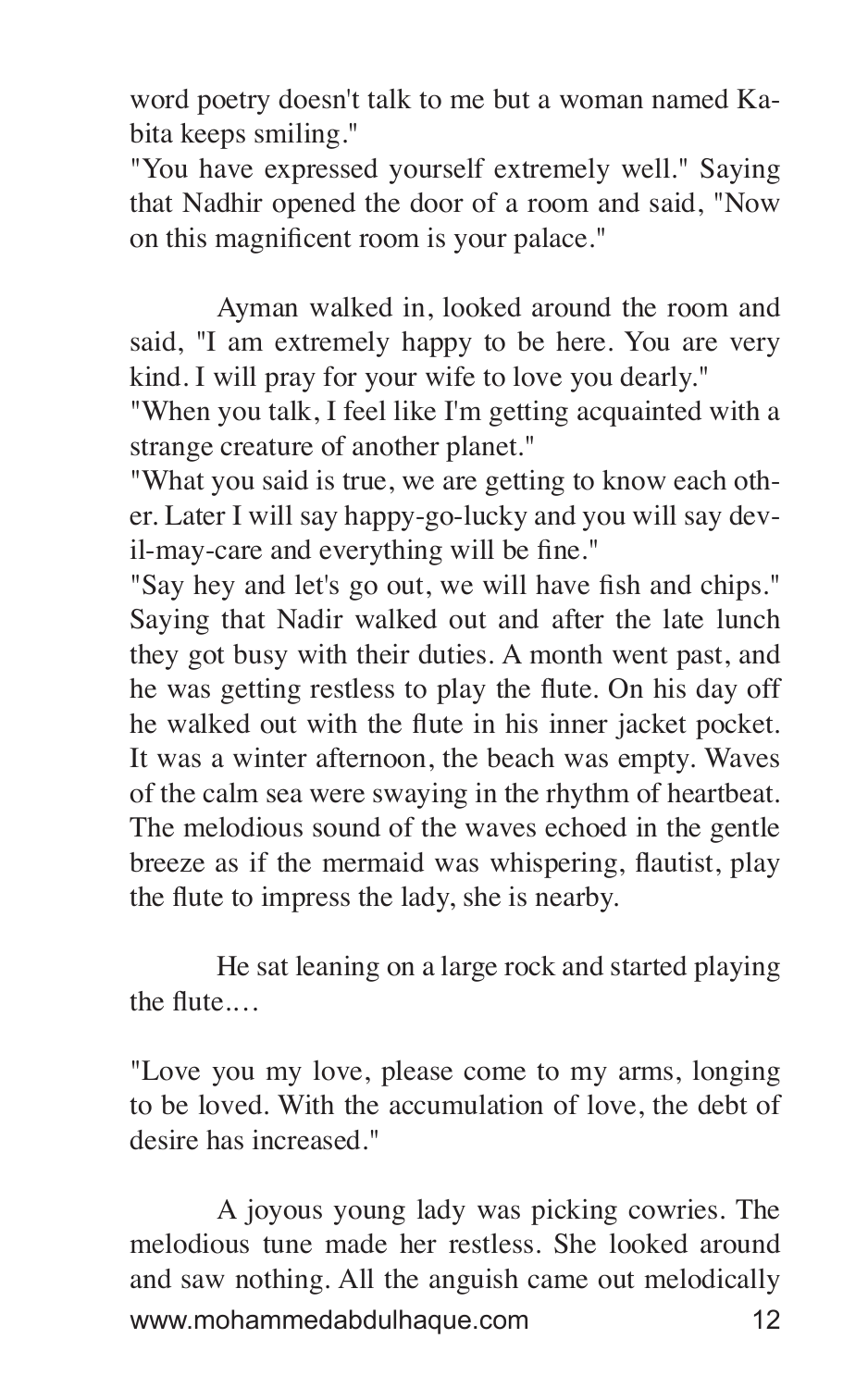and made him cheerful. He closed his eyes, took a deep breath in and said calmly, "I Love you, please come to my arms."

She shivered and while rubbing hands on her arms started talking to herself, "What was it and where was it coming from? I never heard anything like this. It made me restless, my soul is numbing. I am losing tranquillity. I can't walk, my feet are growing heavy, my blood is chilling. What was it? I am feeling like I am under a spell and the tune is controlling me."

While talking she got in her car and drove away. He returned to the restaurant. Nadhir looked at him and said, "You look weird and worried, what is wrong?"

"I am not feeling well."

"It's the flute, isn't it?"

"Why don't you want me to play my flute? I am getting breathless, it helps me to breathe easily."

"It's the tune, not the flute. I like flute music, but your tune is traumatic, not romantic."

"I haven't played it yet."

"I know you haven't and they told me all about you. Now I know you are the legendary flautist."

"Do you want to learn?"

"What?"

"The love tune?"

"You must be out of your mind, mate!"

"Try it. It will make you feel better. The long breaths will bring the agonising load out of you. That's what it does, it lightens the burdensome heart."

"You sure and you aren't joking with me, are you?"

"Look at me, I am in pain. Can't you see it?"

"Okay, I will play flute not you."

www.mohammedabdulhaque.com 13 "Okay, here play with it. But, before I give it to you I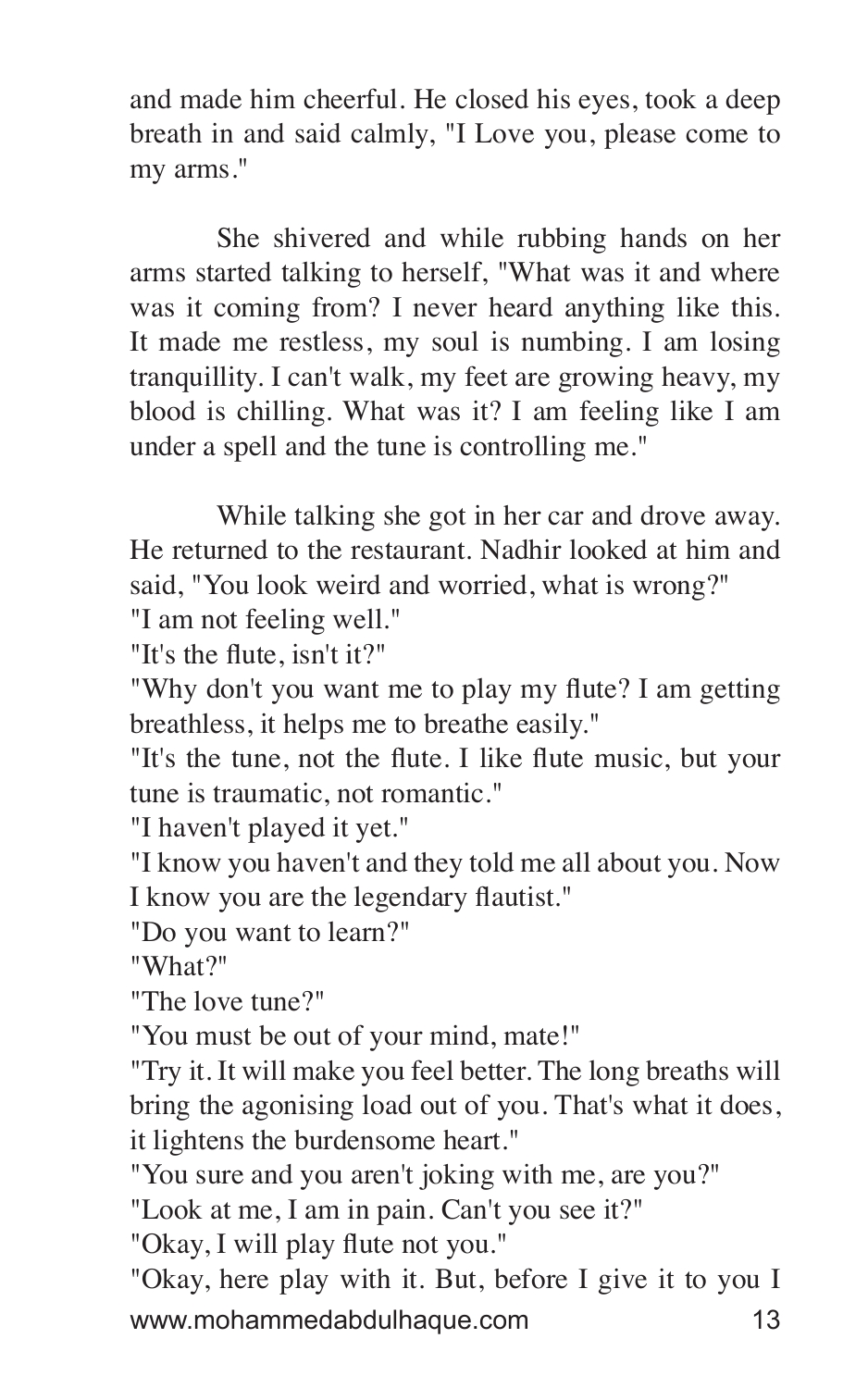must say, it's not a thing, it's the love of my life. Therefore, hold it gently and let the lips kiss the illicit lover. Your restless soul will be relaxed."

"What are you talking about? It's a bamboo, not a beauteous."

"I know you can never express joy with a broad smile, the longing of the wounded heart is very painful, lover never curse the loved one but longs for love, over the time twister and the cheater are cursed, therefore don't be hopeless or heartbroken, the wound of the heart will be healed by pure love."

"Dance as much as you want to dance with the flute, very soon melodic words will be your wife's worst enemy, you outlandish cowherd."

"At least try to play the flute for once, all the anguish and pain will come out with the wind."

"Very soon I am getting married. Therefore, I don't need your sweetheart, keep it close to your heart."

"The lover wants the lover to be close to the heart, surly love makes the lover happier, it's the nature of love, but love also makes the lover a loner. Love is too powerful, love makes anyone powerless, even the clown cries."

"Now you are emotionally torturing me. I want to be a rough and tough man."

"You don't know how to love ladylove. Virgins aren't vigorous, they are flimsy and flutes are full of art. You need to be artistic, not robotic."

"You want to play with your sweetheart, don't you? Be my guest, go to the beach and freeze to death while lovemaking."

"It's okay, I already had a go with my sweetheart."

"You are a miserable buffoon who doesn't know to laugh, ha, ha, ha."

"You don't know what you are missing and you don't know what the flute can do for you."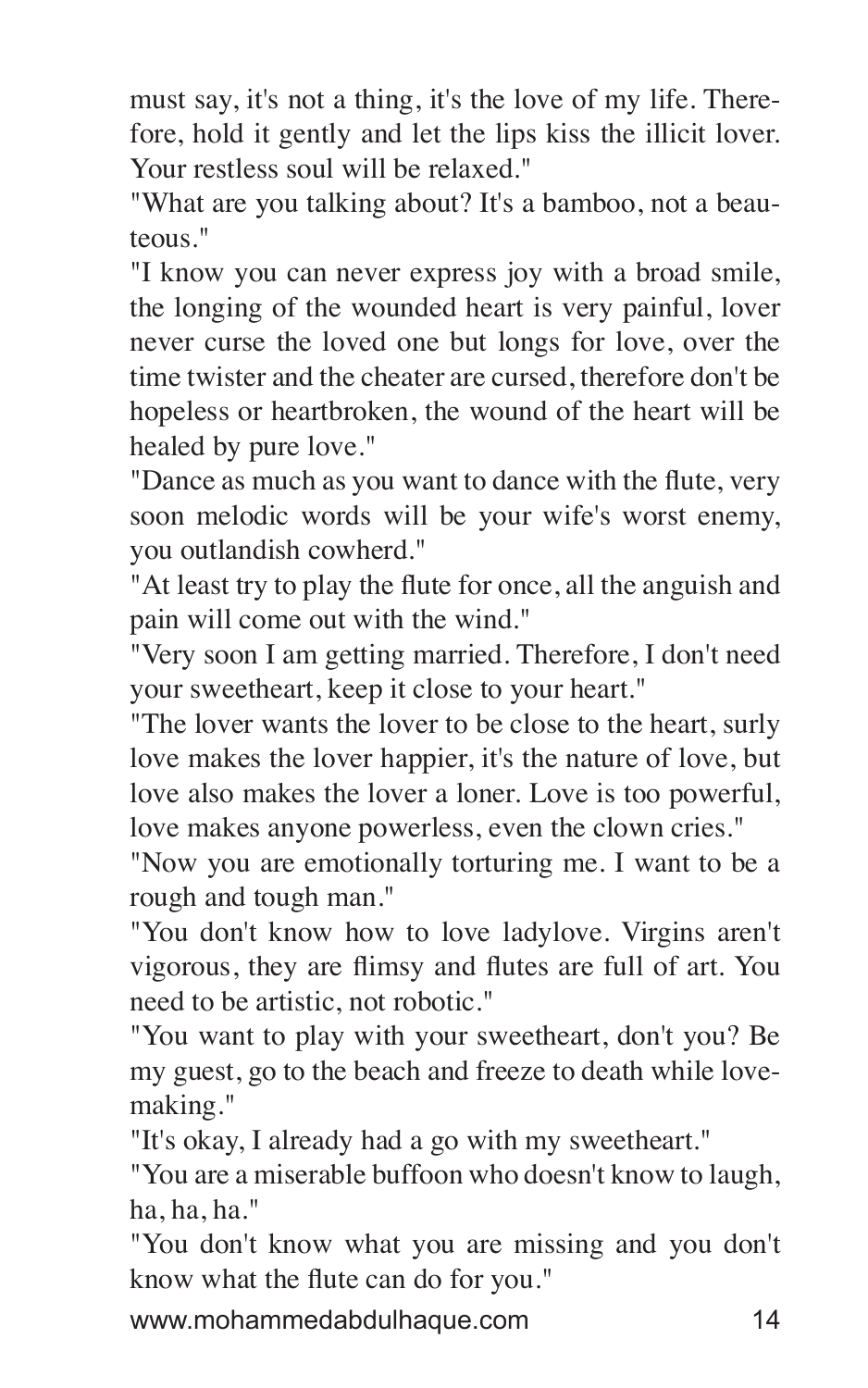"Hey, listen. Very soon I am getting married. My sisterin-law told me, they have found a bride for me. She is beautiful and I am looking forward to seeing her at bridal night."

"Fine, I am going out. I don't need a friend who doesn't know how to play the flute."

"You are making me angry. I know you can make mincemeat out of me but I will not be diced without a fight."

"I may be tall and muscular but I am a sissy. Now, let's go out and I will play a different tune for you."

"You can go to the foreshore and play with your darling. I love daydreaming about my future wife."

"It's okay, I can manage a week. Now, what shall we have, tea or coffee?"

"Coffee will wake you up, try to make a strong one."

"I can't believe you are so girlish. I am flushed with shame, and those who will hear all this will shrink like a mimosa. You are disgraceful."

"Start making the coffee or I will start screaming. By the way, aunty was asking about you."

"Okay, I am making a strong coffee for you. By the way, do you want to see your future wife?"

"I told her you are doing fine. Now, tell me how can I see her?"

"My darling will bring her out like an angry rhino. All you need to do is, take me where she lives and I will do the rest."

"Shall we go tonight?"

"It's my day off."

"If we aren't busy then we'll leave early."

While getting the flute out of the inner pocket Ayman looked at Nadhir and said, "Can I, please?"

Nadhir yelled saying, "I told you once and I am telling you now and the word is, no!"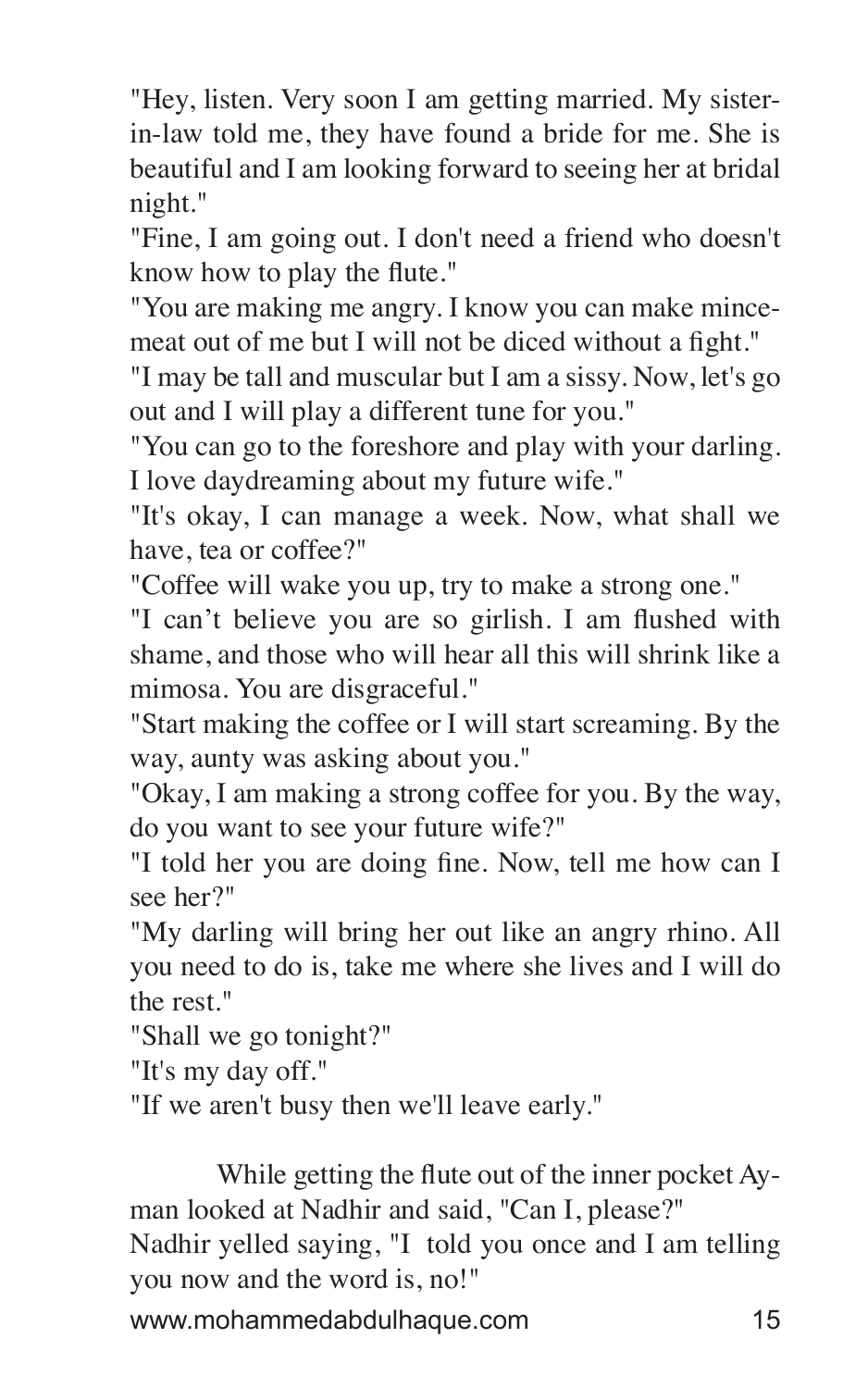"Ok, calm down. All I wanted to say was, can I make a extra strong coffee for myself please?" Saying that Ayman gave him a corner eye look. Nadhir walked to him and said, "I know that is impossible, but how are you going to make it possible?"

"For those who know the meaning of em for them anything is possible. What I mean is, I bring the painful air out of my lung and the flute makes it melodious."

"You are worse than I thought, you are ingenious."

"You are very confident and always inspire me to do something inspirational."

"That's enough for a day. Now have your coffee and try to be light-hearted."

"I am optimistic but things aren't always easy-going and many say life fills with pain. When I think of these unimaginable things, I act like a thinker and the needy talks to me about deprivation." Saying that Ayman tried to smile. Nadhir looked around and said, "We can leave early, Monday night is the quietest."

"Can we please go in your convertible, it will be comfortable and convenient for me."

"What if it starts snowing?"

"If it snows it snows, but I will make sure you see her tonight."

"Fine, I will wear my raincoat."

"Now drink your coffee, the nasty taste will keep you awake."

"You sure it will work?"

"It never worked for me therefore it will work for you. surela never betrayed me."

"Mister flautist, we are talking about your flute, not the mystic."

"I know she has the magical power and I never used it. But for sake of love, I will use it tonight and she will beg you to love her, or shall I say?"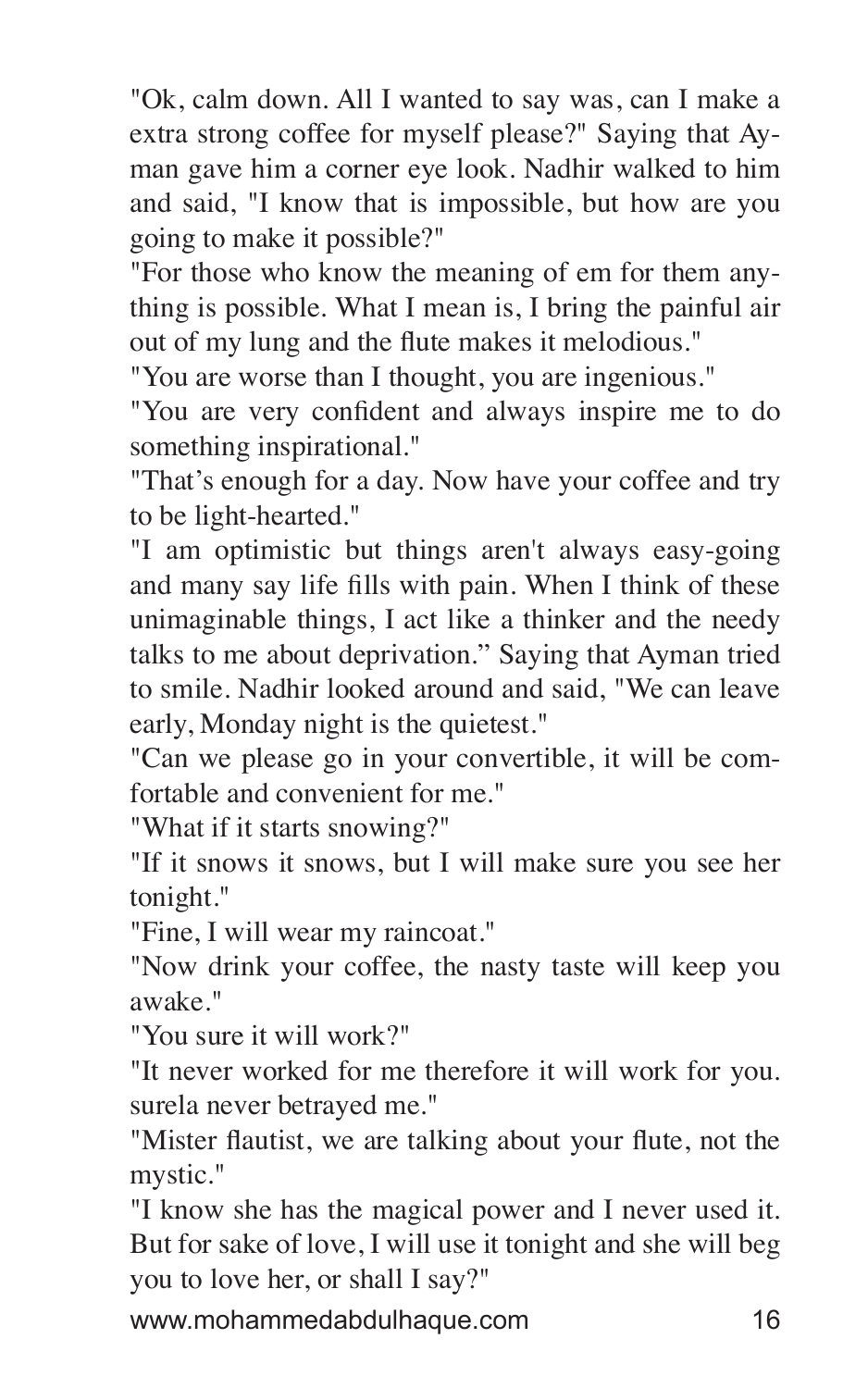"For time being only love will do, thank you." Saying that Nadir tried to smile. Ayman shook his head and said, "I know what you mean. I must let you know, I don't talk to strangers. I am waiting for a true lady who will love me the way I want to be loved."

"What kind of lady are you talking about?"

"Her presence will bring heavenly happiness in my life and my flute will stop crying."

"If I see my bride tonight I will pray for you to meet her soon."

"Thank you, I will make my flute cry tonight."

"I don't like crying and I hate to sit with someone who likes to crying."

"It's my day off and I am going for a walk. I will see you later." Saying that Ayman walked out and Nadhir got busy. At night it was quite as normal, Nadhir started to agitate. Ayman came to see how he was doing. Nadhir looked at him and said, "I want to go to London. Do you want to go with me?"

"It's my day-off. Do you want to go now?"

From the kitchen someone said aloud, "Yes please, let's go. I am coming with you, tomorrow is my day off."

Nadhir was about to say something, at that time the chef walked to the front and said while making a coffee, "Your lucky sun has risen this evening, go with the devotee in joy, your pursuit will be fulfilled."

Ayman walked with a mischievous laugh. While walking out Nadhir called, "Milon! We are going. Hurry up if you want to go."

www.mohammedabdulhaque.com 17 "Boss, please wait, I am coming." Milon replied while running and as he jumped in Nadhir started driving. Milon was excited and kept on saying thank you. Suddenly Ayman started to play the flute and the tune reached her. Her window was open, she walked forth and lean on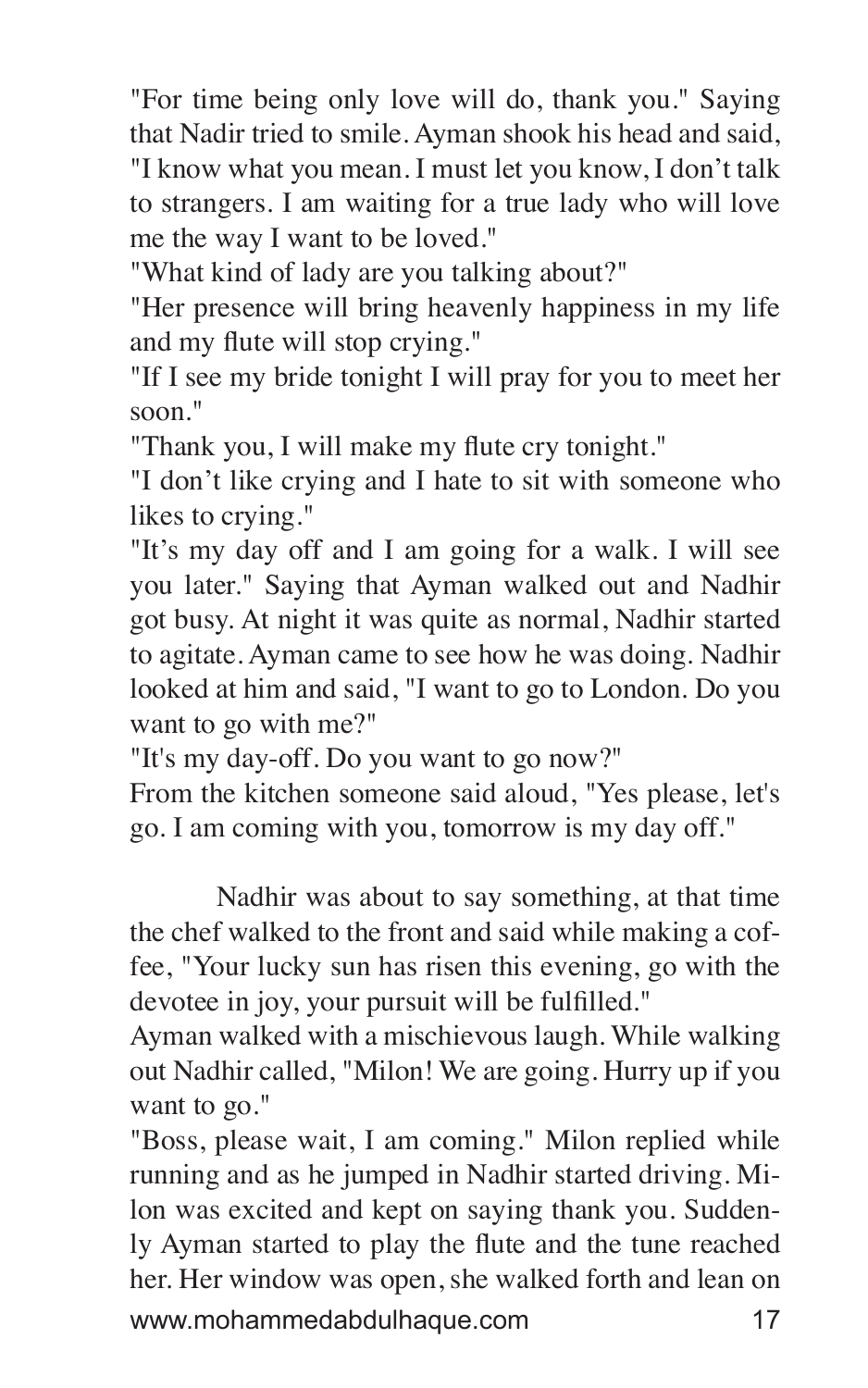the window and said, "I can't believe it! It's calling me by my name. The melodious tune is making me restless. What kind of instrument is producing this tune, is it the magic flute?"

While she was self-talking, Nadhir called, "Milon, shall I drop you first? I don't know what kind of trouble I am getting into."

Milon relied aloud, "Why boss?"

"The flautist said, he will get my future wife out of the house by mesmerise her with the love tune."

"It is only possible if she hears the flute."

"Thank you so much for confirmation, now what shall I do?"

"I am happy to stay with you."

"I thank you for your kindness."

"I'm already blushing and you are embarrassing me. Thank mister flautist, he deserves to be thanked."

While they were talking suddenly Ayman started laughing, "Mwah-hah-hah."

Milon startled and said, "What the."

Nadhir said in a shaky voice, "Hey, what is wrong with you? You took the ghost out me."

Milon shivered and said, "I think I saw your ghost. Look at me, I am having gooseflesh."

Ayman tried to smile and said, "Whoop-de-doo. I am sorry about that."

While talking nonsense they arrived next to her house and Ayman started to play the flute…

www.mohammedabdulhaque.com 18 "I am restless, my eyes are longing to see your charm. Please let love pay the toll, come out and be in my arm. The arctic wind is chilling me, your room is warm. I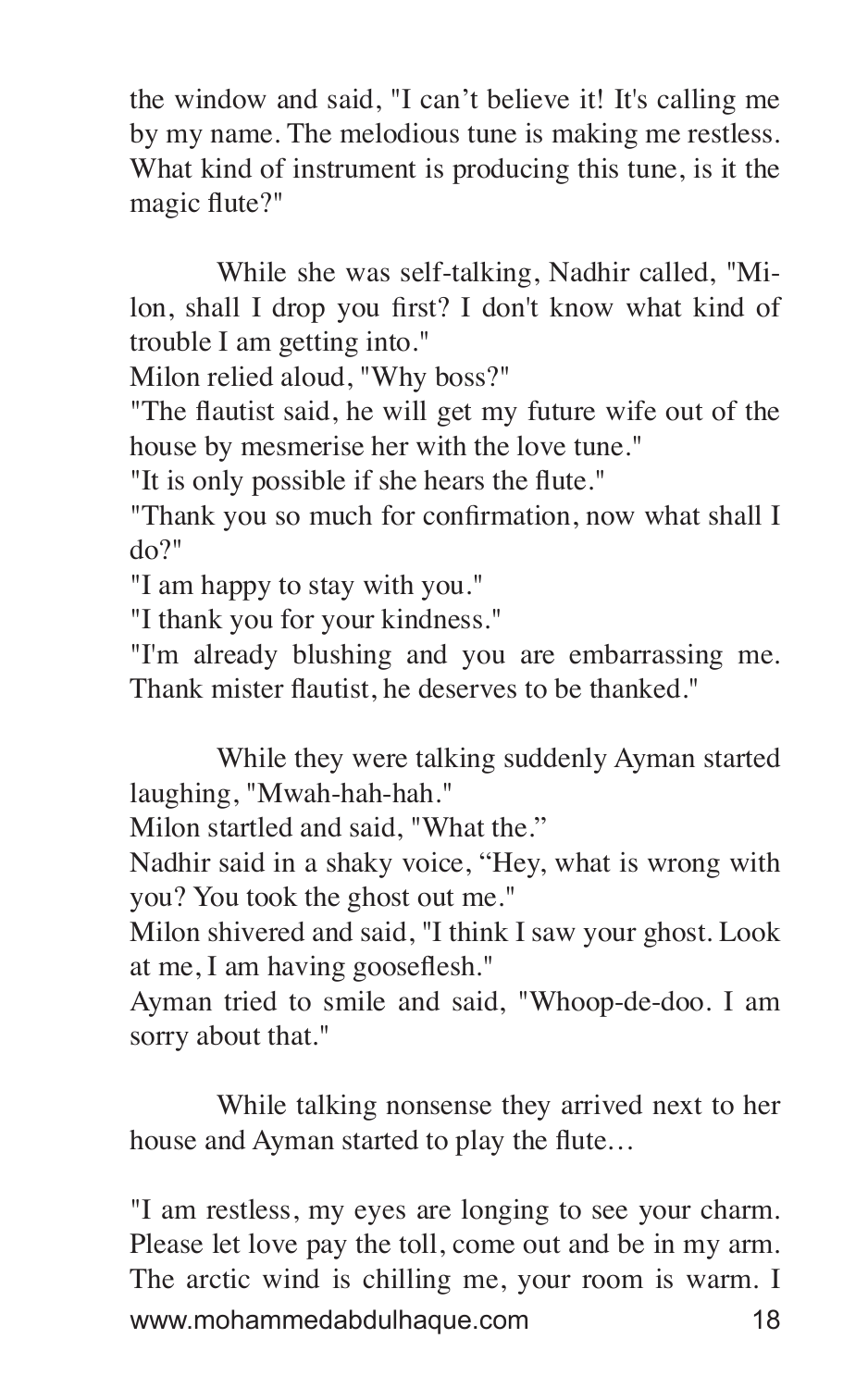need love and shelter, please invite me in, I mean no harm. The lonely moon is hiding, switch the light dim. My love, I went to be mesmerised by the magnetism."

A man shouted saying, "Play it low, I need to wake up early, you stupid flautist."

A lady switched the light on and yelled saying, "Play it again and you are dead."

Milon tried to smile and said, "I think she means it."

Ayman looked at Nadhir and said, "She is hypnotised and being controlled by her wildest desire. She will fall in love at first sight, therefore it is very important for you to be with her now."

"What if it's her mother?"

"Well, that's your problem, not ours."

"Bitter truth is always beautiful, and you are bitterly truthful."

"Spiritual steadfast is very simple if the devotee is truly committed."

"What are you talking about? You are the one who played the flute."

"Here, hold this. Honestly, you can play the flute very well." Saying that Ayman crossed his arms. Nadhir held the flute and said hopelessly, "Ayman, please don't do this to me. Look at my hand, I am shaking."

"I am sorry, I can't play the flute."

Milon shivered and said, "You two are a true nature lover. I hate illicit drugs and love."

Ayman looked at him with a prankish smile and said, "How about a splendorous bamboo?"

"I am telling you the bitter truth, we hate your mischievous behaviour."

www.mohammedabdulhaque.com 19 While they were talking a lady shouted, "Hey herdsman! Go away or I call the police. My daughter is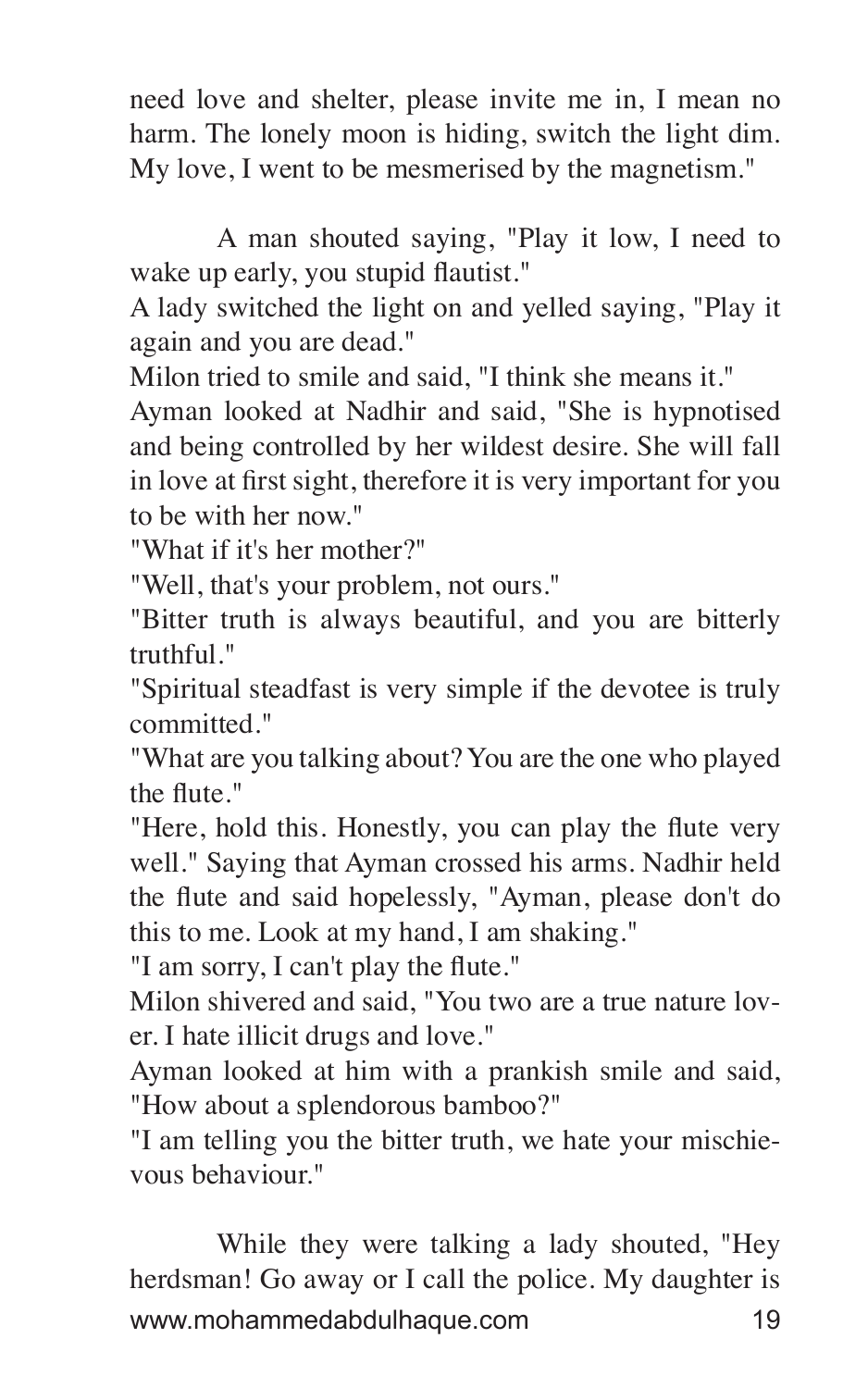getting married soon."

"Oopsy, it's her mother." Milon said slowly.

Nadhir looked at Ayman and said, "Mister flautist said, she will come running in my arms."

'Please don't panic, give her some time. She doesn't know what to do, it's our first time. therefore, no matter what, we have to wait."

While he was talking, Nadhir closed the roof and made sure the central locking is locked. Ayman tried to smile and said, "Keep the engine running and be worry free. No one will doubt us."

Nadhir said in panicky voice, "I don't like to wait here any longer but I am longing to see her."

"Be patient and you'll see her. If she comes out, make sure you have the flute not me. Later I will teach you how to play, now open the window."

"Why do you want me to open the window?"

"It's getting hot in here."

"Why is she taking so long?"

"She is not a flirt and I am not here for flirting. I believe she is from a noble family."

"I am a nobleman and I love nobility. Bamboos are very useful, cheap and easy to burn."

"I know what you mean. Please be patient and you will see her natural beauty."

"I thank you for the assurance. But who will take the blame if the opposite happens?"

"Grey clouds are floating in the blue sky. If it rains, I will be very emotional."

"I didn't understand a word you said and I don't have a desire to kill or to be killed. Now do what we come here to do."

Ayman started to shake and said, "Look at me, I am shaking and sweating."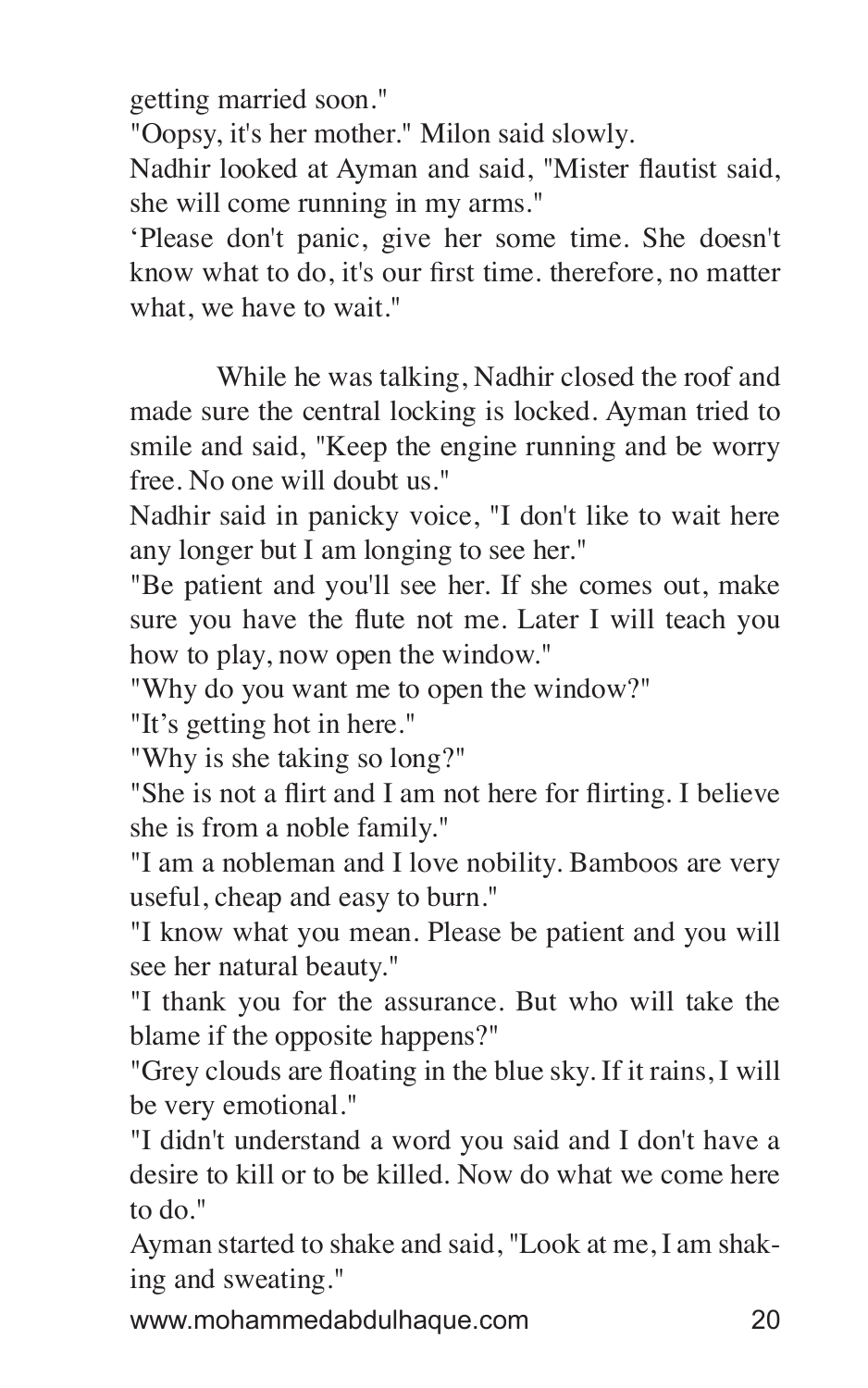"Go out and get a puff of air, it will calm you down." "I never knew the flurry of air is so scary."

While Ayman was getting ready to play the flute Milon said anxiously, "Boos, the ominous thoughts are making me dizzy and my heart is throbbing with fear. It's only been a few months since I got married. If unthinkable happens I wouldn't be able to walk to the hospital. I haven't been on my honeymoon yet. Please let's go before the devil starts daring us."

Nadhir hinted and said, "Talk to the daredevil."

Ayman looked at them both and said, "She must be coming and we have to wait. If necessary, we will stay here for eternity."

Milon said hopelessly, "Boos, what is he talking about?" Ayman said in a deep voice, "I don't know how to spell disheartened and I don't like to be disappointed.'

Milon asked hopelessly, "How long are we talking about?"

"He wanted to drive you home but you wanted to have fun." Ayman looked at the window and said, "I can sense her restlessness. She is agitating. Mister driver, she is your bride and beauty spot of a modest family. Please, don't endanger her."

"I understand you loud and clear." Nadhir replied as he looked at Milon. Milon shivered and said, "Let's finish the unfinished business and cactus will grow in the wilderness."

Ayman looked around and said in a hurry, "Get ready, she is coming out."

"Ya Allah! What are you talking about? Look at me, I am shaking and sweating like a horse." Nadhir sounded frightened.

www.mohammedabdulhaque.com 21 At that moment a lady knocked on Milon's win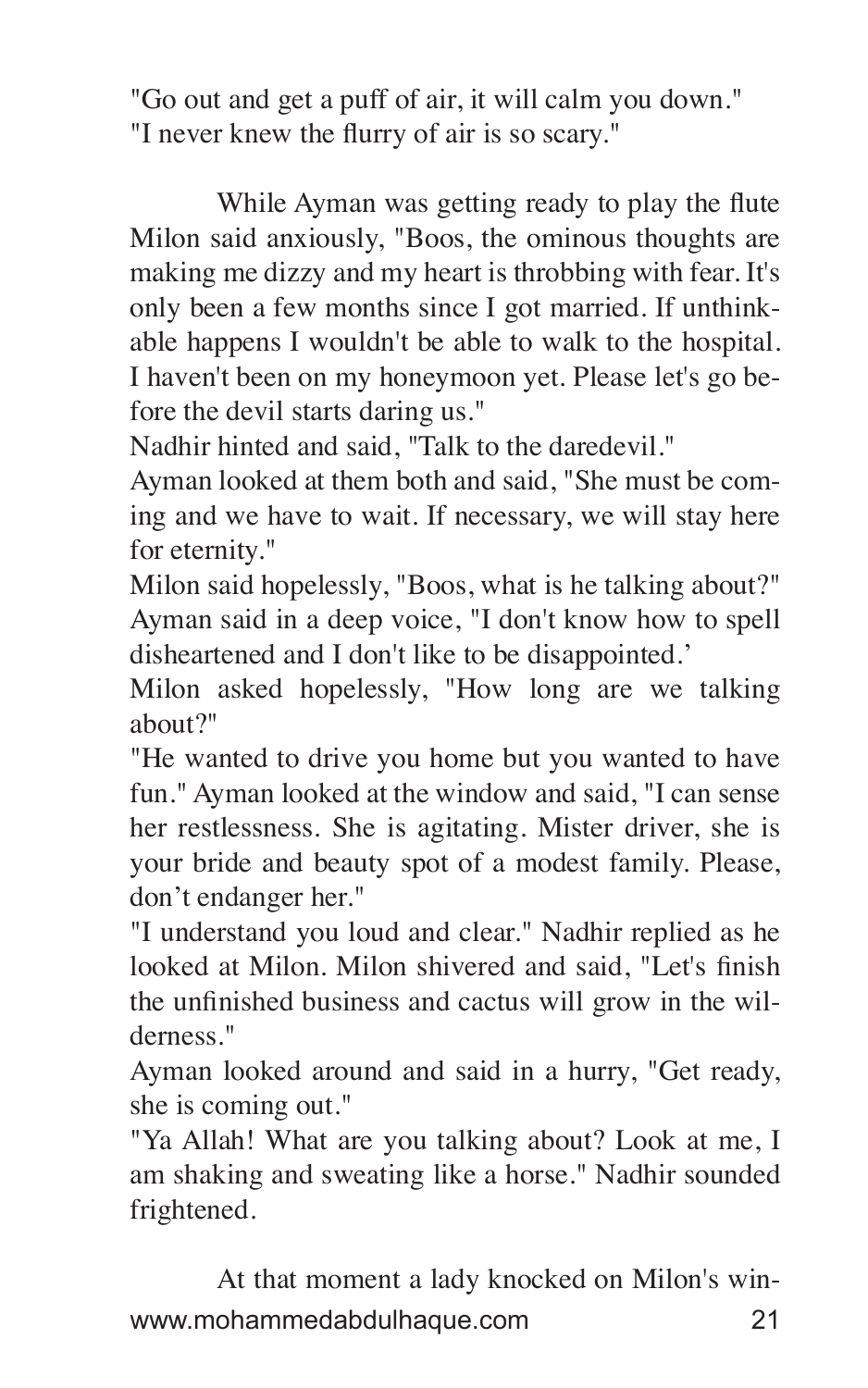dow, he startled and screamed saying, "Ya Allah, ghost." "Hi, who played the flute?"

"I also like to know, do you know?" Milon replied in a shaky voice. While walking away she replied, "No, I don't."

"Hey, it really works." Nadhir sounded excited.

"I know it works but how are you going to meet her? Look at her, she isn't coming any farther. I think you better go and see her. It'll be safe. Otherwise, she will wait for you for infinity. Go and tell her it was you and you two are getting married soon."

"Please, can you come with me?"

"Okay, I am coming with you, but you keep on walking. We don't want to scare her, do we?"

Nadhir walked close and called by her name and said, "Sophia, it's me, Nadhir. By thinking it will be impossible, I bet with my friend. I am truly ashamed of my mischievous behaviour, please forgive me and go home."

"Don't ever play the flute like this." Saying that Sophia looked at the flute and said, "My heart wanted to force out to see you."

"I am extremely sorry, I will never play it again. Now go in, please hurry."

"Please let me see the flute." Saying that she outreached her right hand. He gave her the flute. She held it with both hands and said, "I used to think bamboos are bombastic, now I know they can spellbinding."

"Yes, it is hellish and can be ballistic. I will buy few dozens of this and we will play them on our bridal night." He snatched the flute of her and said, "I am gone. Go in or the ugly silver fox will chase you."

www.mohammedabdulhaque.com 22 "I don't want to see you until we are married. Now run like the silver fox or mum will come out with a machete." Said as she rushed in. Nadhir ran to the car and said in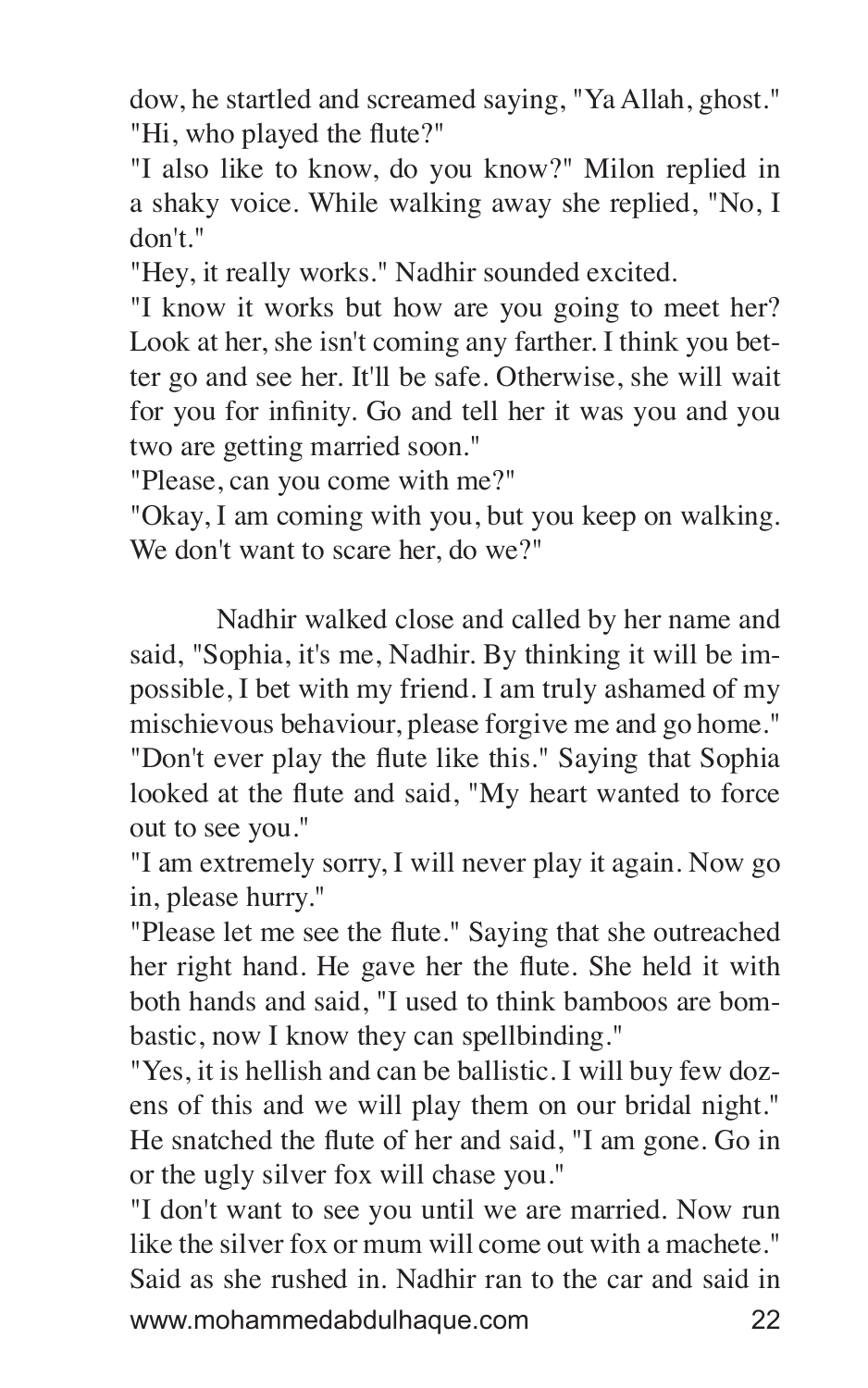a hurry, "She is in, let's get out of here before her father comes out with the dagger."

Soonest Amma got in Nadhir started to drive like daredevil. Ayman wanted to play the flute but Milon screamed saying, "Please don't."

"Don't panic, I was only kissing her."

"You just don't kiss her until we are on the motorway, please."

"I am feeling restless. Someone must be remembering me. I can sense the restless soul and it's all over me."

"Please don't scare me. I will start crying and you can't drive, we'll be stuck on the motorway." Nadhir sounded very nervous.

"What's wrong, why are you so nervous?"

"You said, someone is remembering you and the soul is all over you. Ya Allah, please protect me."

"Yes I did, but it's not a ghost. It's only a restless maiden soul and searching for me, I need to find her."

"Please be patient, soonest he is out I will be driving like a joyrider, and once we are on the motorway you can play the flute with all the sweetness of your heart. Or shall I say, you will be able to play the flute to your heart's content?"

Ayman tried to smile and said, "Whenever I am miserable the flute cries melodiously."

Nadhir stopped the car, Milon jumped out and said, "Mister flautist! You are worse than the ugliest ghost but I never saw one and I don't want to see one." Ayman looked at his eyes and said, "Boo!"

www.mohammedabdulhaque.com 23 Milon startled and ran away. Nadhir tried to laugh but he couldn't. Ayman said with a tight smile, "Don't worry boss, I don't play with ghosts, I am also feeling weird. The feeling is eerie, I will not play the flute anymore."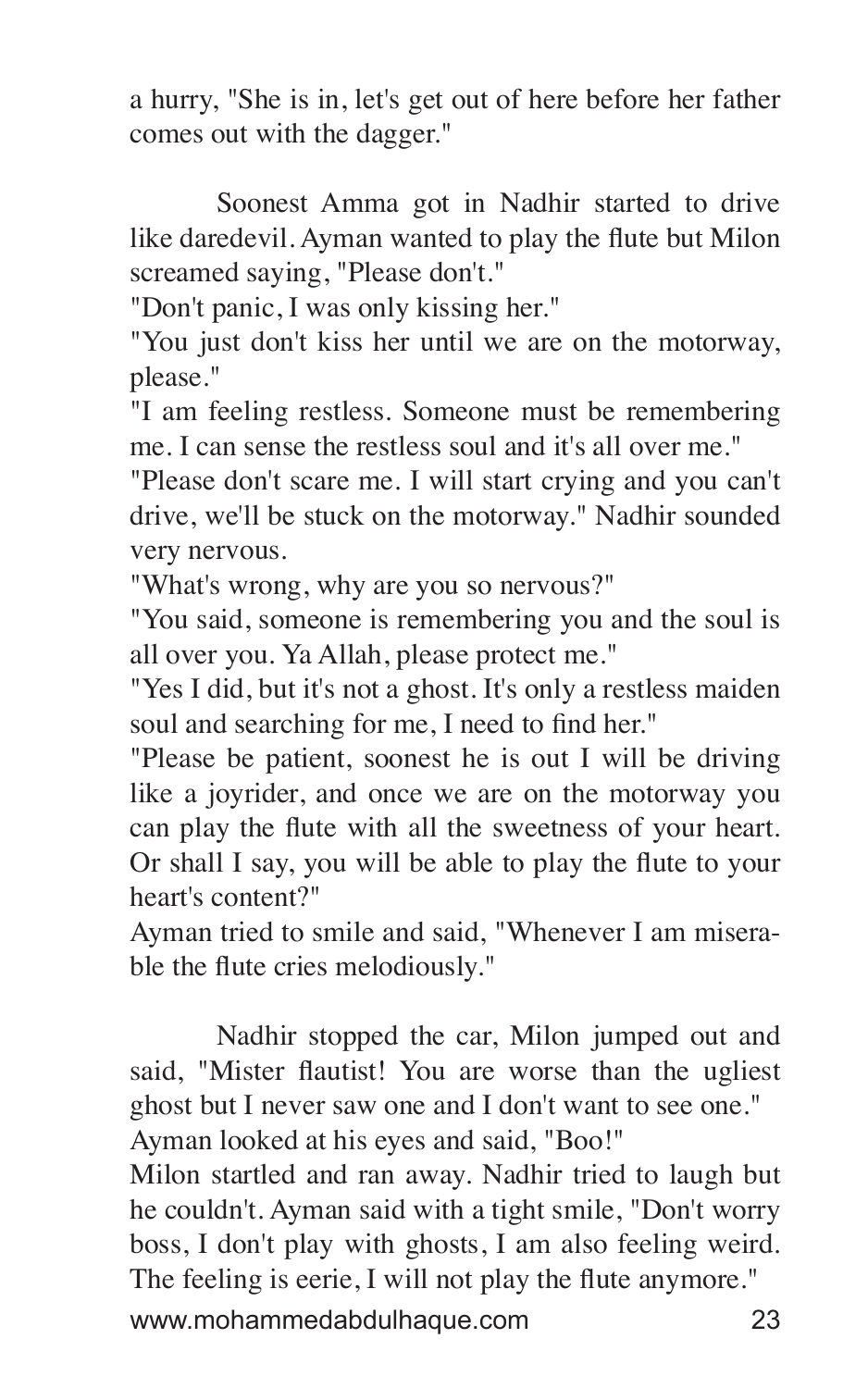"I love to know why?"

"There is legend about fairies. The fairies are easily attracted by the melodious tune. If enchanted they gift a magical flute, if saddened they kill the flautist."

Nadhir shivered and said, "In a silent environment, even the breath of wind is terrifying. Are you out of you knotted mind? We are talking about killer fairies and melodious bombastic bamboo at dead midnight."

"I am convinced by your behaviour, you must have known the unknown. Please share the secret, I will not share with anyone."

"I don't know anything about the unknown and I don't want to know, they just sound too eerie for me."

"Fairies are very beautiful and they don't bother us until we distract them. Unwittingly the consequence some do try to control them."

"What are you talking about?"

"They can change form. Most of the times they appear as snake."

"I don't want to know anything about the jinn or the flute. Can you please zip up? You are making my blood go cold and the heartbeat slow. Your words are tremendous and have awesome meaning but I just don't want to listen to them right now. You know what I mean, don't you?"

"Mister drive, I am very sleepy, please drive safely and wake me soonest we reach there, thank you."

"Ya Allah, I worship You and I believe You are in control of everything." Saying that Nadir started to drive fast. While Ayman was trying to sleep she sung with the anxious night-ravens to express herself and fall asleep.

www.mohammedabdulhaque.com 24 Next day after work she drove to the beach. All she can see and here was the sound of wind and waves. The emptiness made her the loneliest person on seashore. Ayman stood by the window and looked ahead, took a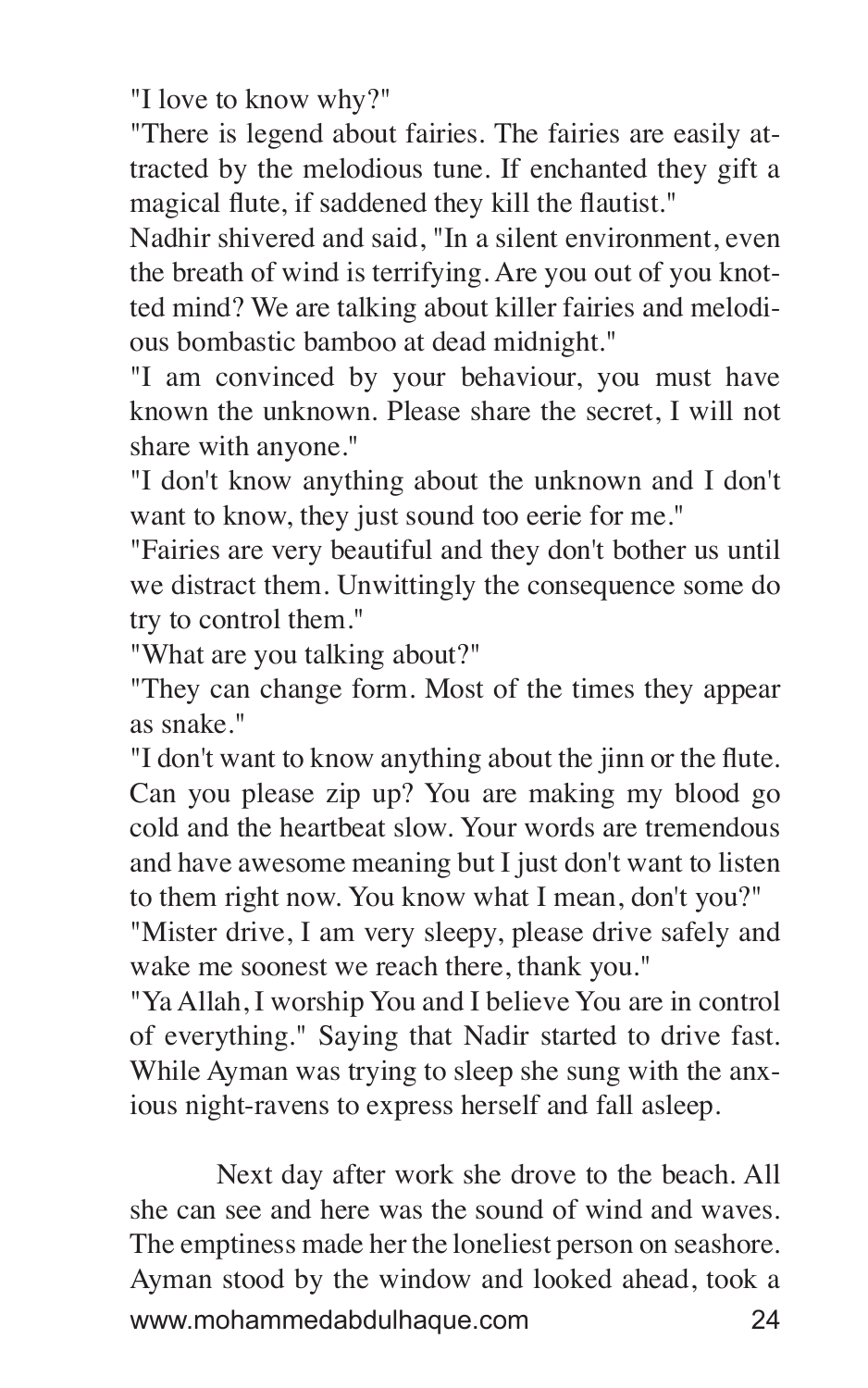deep breath in and said, "I know you are out there. I am a loner and I don't like it anymore. Whispering of the wind and the sound of the sea is telling me, you are looking for me. I also can see you in my mind's eye. Lonely lady, I want to be with you."

She tried to listen to the wind and said, "I can hear you but I can't see you. Where are you mister mysterious man?"

While she was searching, he came out and started to walk towards the beach. The Sea was calm and the atmosphere was romantic. He sat behind a rock and started to play the flute. While looking around she said, "Why are you doing this? Face me like a man. I am not scared of you. You ugly alien! Come out and show yourself."

He stopped playing the flute and started to walk and said while looking around, "I can sense her presence, where is she?"

She ran to him and said while panting, "Please wait, I want to talk to you."

He startled, turned around with shock and said in a low voice, "I am undone! Surely in front of me is the fairy of that haunted house. What am I going to do now? I can't even run, my muscles are numbing and I think I am having a nervous breakdown."

She looked at his eyes and said, "Was that you who played the mind-numbing tune?"

He looked at her eyes and said in a low voice, "For sure she is the beauteous of the beauties. What is she saying? I didn't understand a word but I do understand her body language. She is very angry, it means she must have heard the tune."

"Who are you and what is that in your hand?"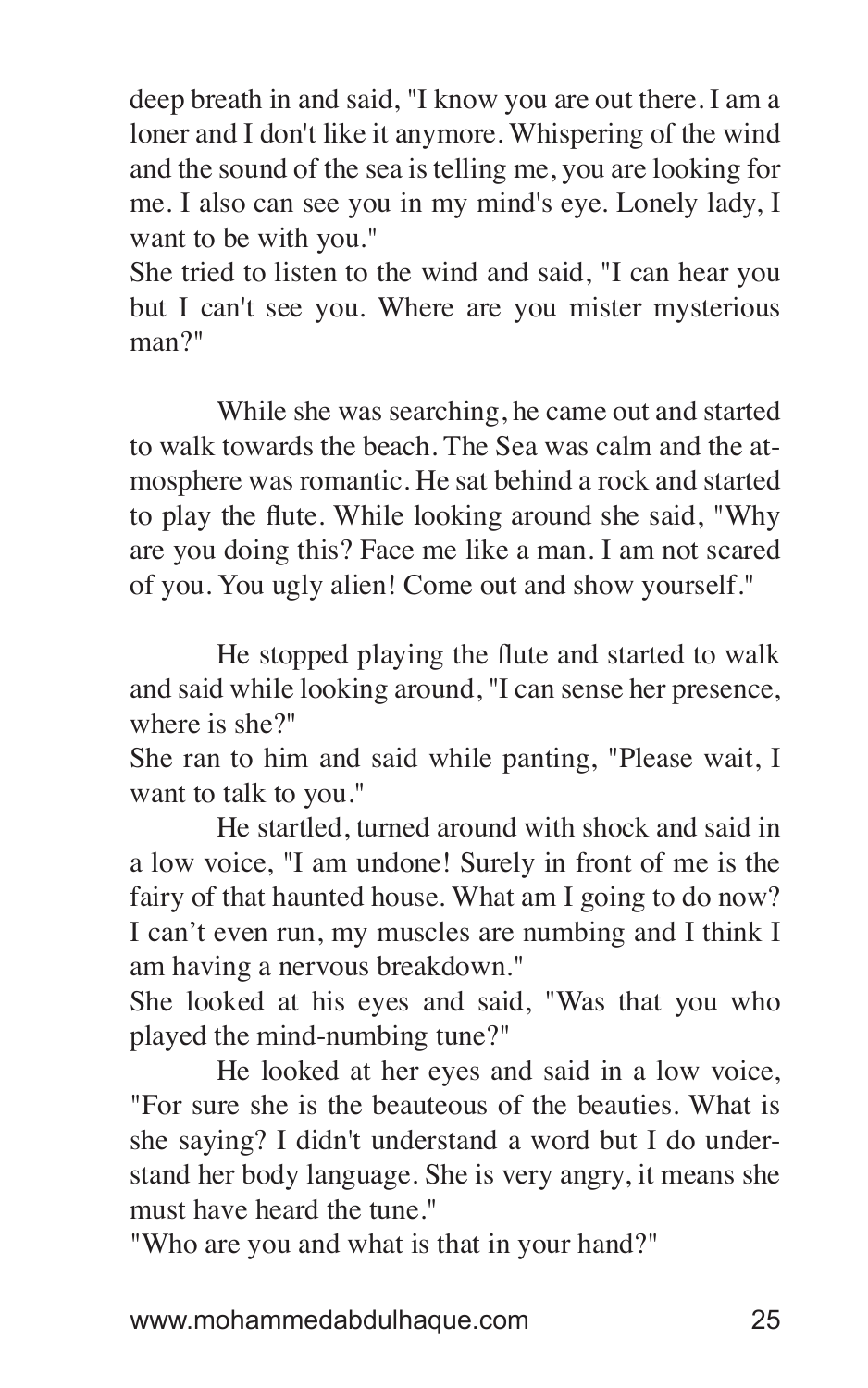He shrugged and wanted to walk away but she held his hand and said, "Hey, why aren't you answering me?"

"Me no your grandfather slave. Go or me push you in sea."

"Where are you from and which language are you speaking?"

He tried to smile and wanted to walk away. She stepped in front him and said, "I am getting restless. Please tell me who you are and I will bless you."

He looked at her eye and said in his language, "Lovely lady, I love you, please love me, I am longing to be loved. I know the love is blind, still I love looking at you, please try to read my mind."

She squint at him and said, "What are you mumbling about?"

At that time a young man came running and shouted at Ayman saying, "Are you looking for angry crabs?"

She responded say, "I never cried for help."

"What are you doing here lonely?"

"The sea whispered to my ears and ruined my serenity, I came running for excitability."

"What are you talking about and what are you doing with him?"

"He is a newcomer and I am talking to him. Now can you please leave us alone."

"Yaminah, you know I love you, don't you?"

"I am sorry, I don't love you. Therefore can you please go or I will call the police."

"What is wrong with you? Look at him, he can't even express himself, he is a voiceless."

www.mohammedabdulhaque.com 26 While they were talking Nadhir came running.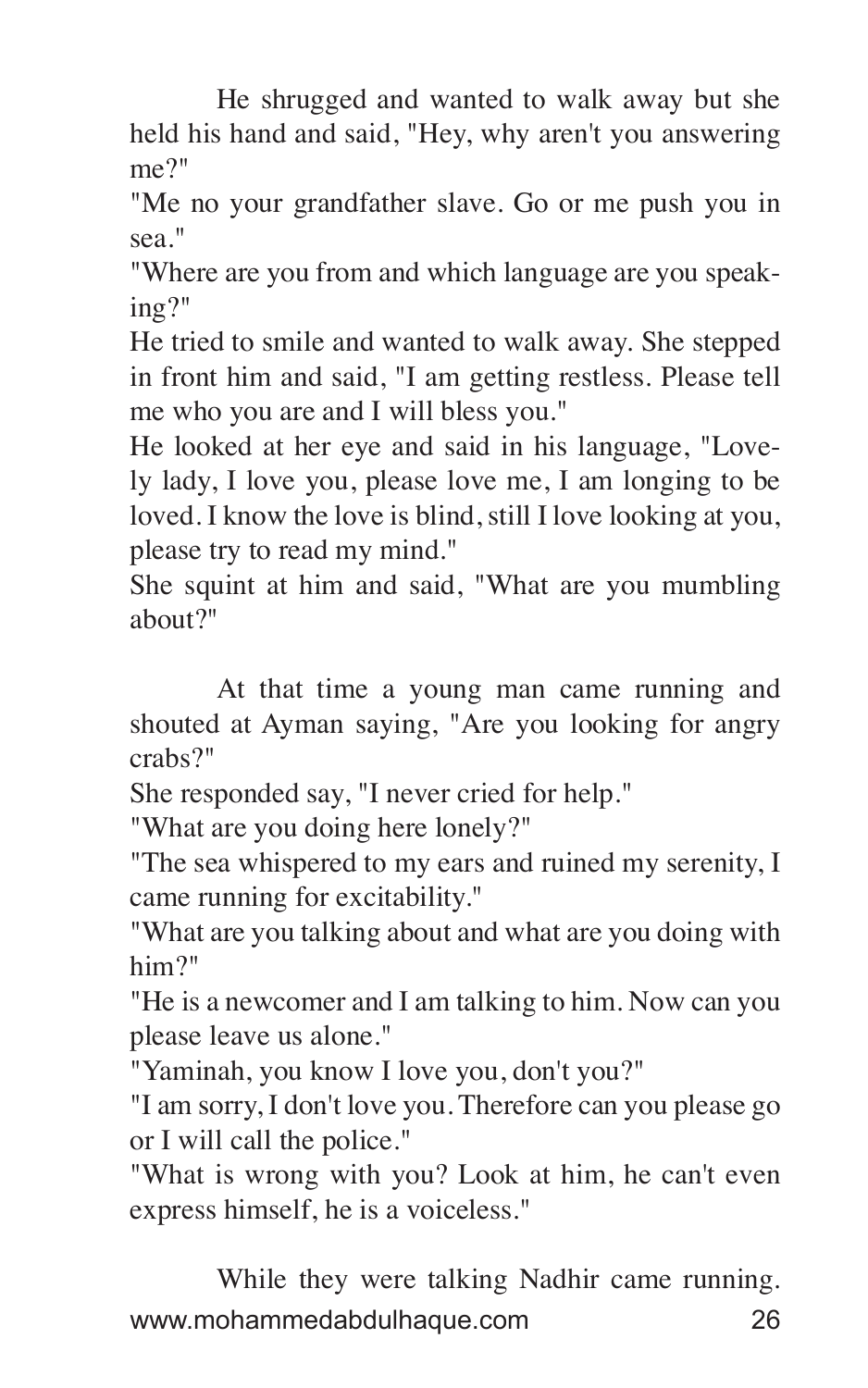She looked at the man and said, "He is very expressive and seductive."

Ayman looked at Nadhir and said, "Why is he so upset?" While panting Nadhir said, "He loves her."

"Tell him not to shout at her. I hate abusive people."

Nadhir looked at the man and said, "Sir, he is a newcomer. He doesn't know anything about you or her. He was only playing the stupid flute. He told me to say sorry to you."

She worked the man saying, "If you threaten him one more time I will file a case in your name."

"Yaminah, I love you."

"Please go away, you are making me angry and uncomfortable."

As he walked away she looked to Ayman and said with a smile, "Hi, how are you?"

Ayman looked around and said nothing. Nadhir looked at him and said, "She wants to know how you are. Talk to her."

"I have nothing to say but I like her sweet-toned voice. She is truly blissful."

Nadhir laughed a silly laugh and said, "I am sure she will love your honeyed words."

Yaminah squints at Nadhir and said, "Did I say anything funny?"

"Miss, I don't want that guy to beat me up. He will be up to no good and I can assure you that. You made him tenfold upset and this one is good for nothing. He can't even say hello. Dear beautiful lady, please leave us alone and we will be grateful for rest of the day."

"Please do me a little favour, tell him to tell me this and I will walk away."

Nadhir called Ayman and said, "Can you please tell her to go away, I don't want that man to beat us up."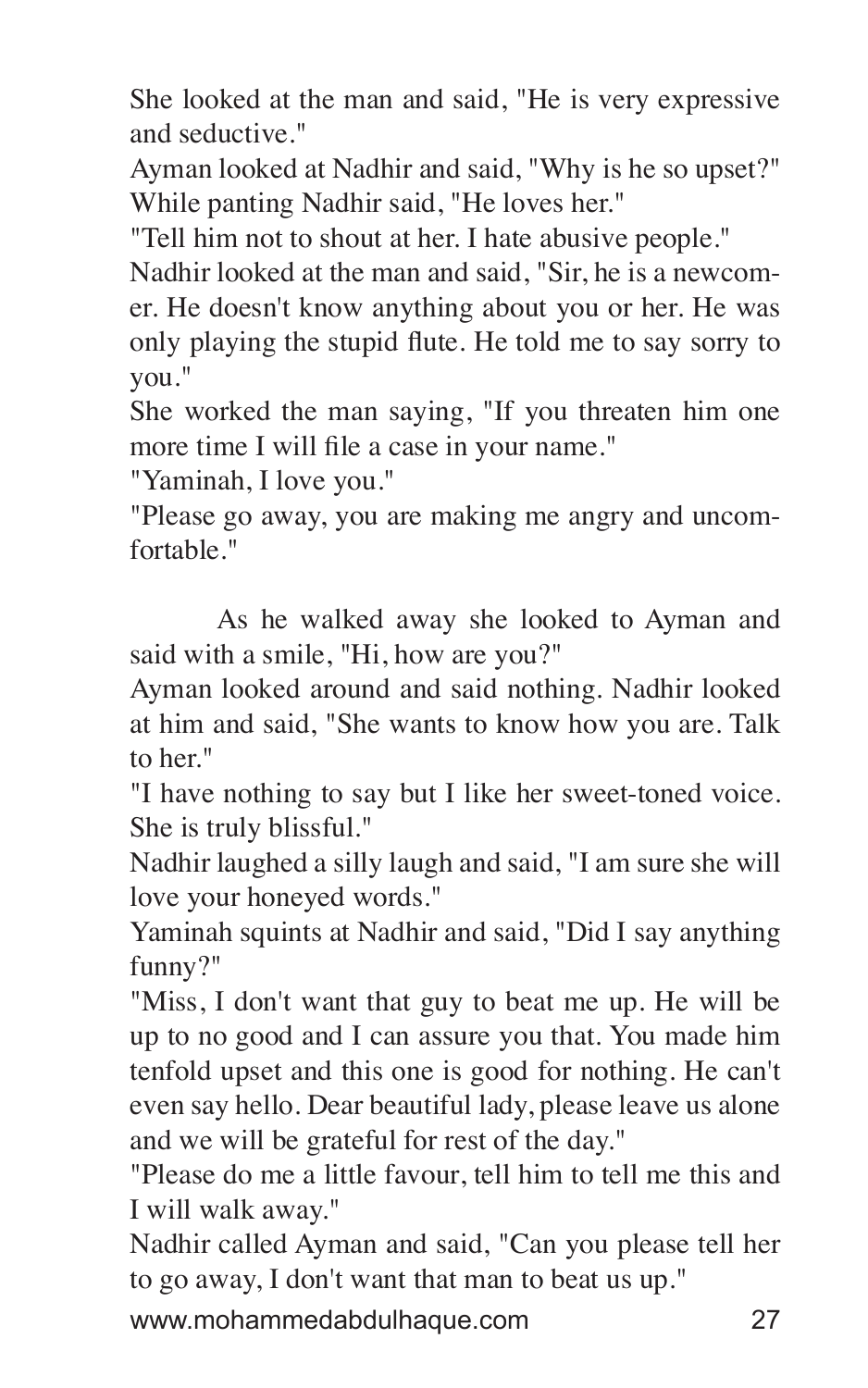Ayman tried to smile and said, "I am sorry, I can't say that."

"What do you mean you can't say that?"

"I have never seen such a beautiful lady before. I can't tell her to leave. If she is heartbroken, joy and jollity will follow her. I don't want to leave a disheartened life."

"Am I thunderstruck or the thunder is about to strike?" "Don't worry, there is no sign of rain in the cloudless sky.

And there is no sign of danger in the atmosphere."

Nadhir pleaded saying, "Please, tell her to go away."

Ayman tried to smile and said, "Her grandfather name is written on the beach and you cannot play the flute. The wind has whispered in my ears, the lady is enchanted by the love tune. I am feeling very excited and I want to tell her, you are the loveliest and I love you."

"Splendorous dialogue, I am impressed. Aah I say, what a wonderful love story. By the way, we are walking on Hastings Beach not in never never land."

Ayman tried to listen and said, "The tide is coming in, I can hear the waves. I am so excited, to express my expression I want to sway in the waves."

Nadhir look around and said, "Hastings Old Town, how far are you?"

Ayman ignored him. Yaminah smiled at Ayman and said, "May I know your name, and can we be friends?"

Ayman smiled at her but said nothing. Nadhir looked at her and said, "Miss, can you please go."

"Am I pestering you?" Saying that she gave him a corner look. Nadir replied saying, "No you aren't, but you will get us in big trouble."

"I learnt to swim by swimming in the sea. The beach is my playground and I dream of being a mermaid."

www.mohammedabdulhaque.com 28 "Even the strangest may have never heard such a strange dialogue." Saying that Nadir shook his head. Yaminah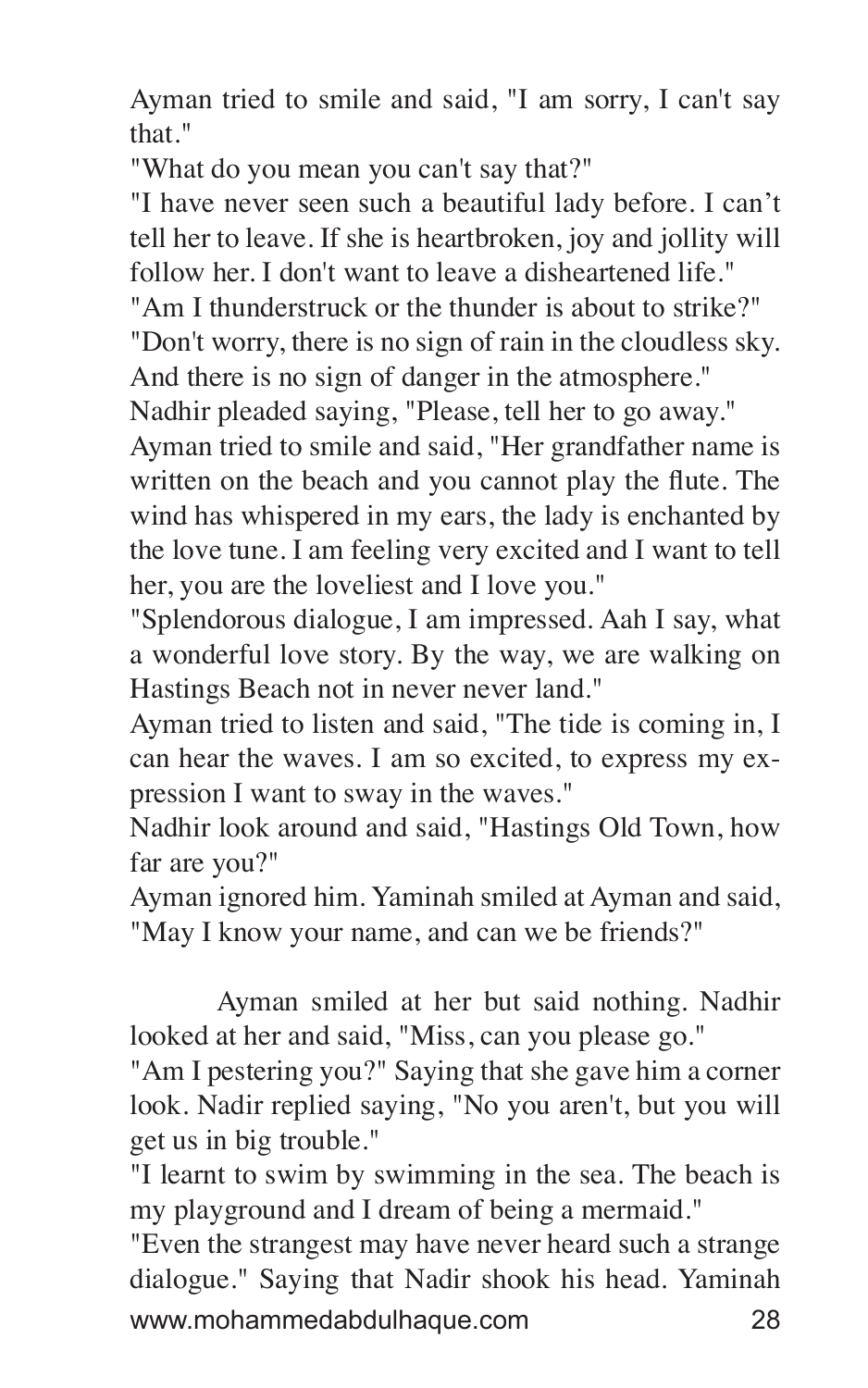looked at Ayman and started to giggle. Ayman looked around and said, "The neighbourhood is brighten by the beam of her beauty. The weaves are wondrous, but the wind is distracted. Tell her to go home, it's getting dark and cold."

Yaminah looked at Nadhir and said hopelessly, "He said something very emotional and lyrical, sadly I didn't understand a word. Can you please translate? I will be grateful."

"He said you should go home now, it's getting dark and cold."

"It's ok, I am not in a rush. Can't he speak English?"

"I don't know, you better ask him?" Nadhir looked at Ayman and said, "She wants know why can't you speak English?"

"You are doing fine." Ayman smiled at him and sneaks a peek at her. She looked at Nadhir hopelessly but couldn't say anything.

"Miss, you are very attractive lady but he is a nonentity. Please forget about the dreadful tune and get on with your life. Believe me, the heartrending tune will make your life miserable."

"For you the tune maybe heartrending but it has heartened me and filled my soul with love and joy. I am in love with him and I am sure he is passionate about love. But I want to know the words."

"Mister voiceless, tell her the lyrical words, please."

"Don't ever call him voiceless again. I hate your honeyed words but I love his sweet-sounding voice. Now can you please ask him politely."

Nadhir called Ayman and said, "Can you please utter the poem of extraordinary beauty and please be quick. I don't like her lyrical voice and I heat looking at her. Her appearance is eerie and hair-raising."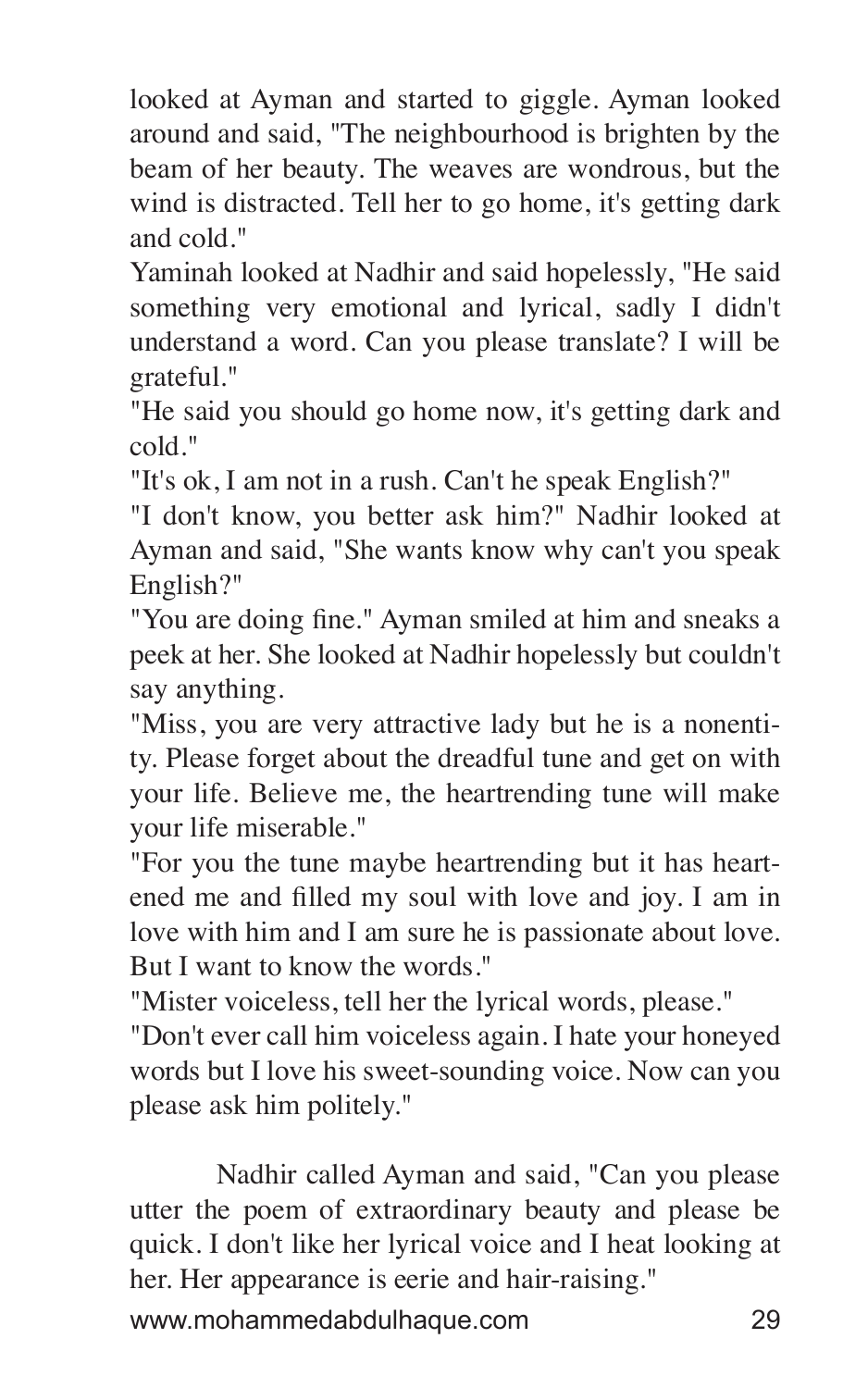Ayman tried to smile and said, "Look at me, I am speechless and I love being wordless. I love the way she looks at me. Her voice is melodic and she is very poetic. I love staring at her."

Nadhir warned Ayman saying, "Don't you dare try to be over smart, you!"

Yaminah stare at Nadhir and said, "I told you once and now I am warning you. Say the word one more time and I will be the worst thing you ever saw."

"He is annoying me. He can't speak English and he doesn't know how to serve the customers. I have to do everything for him, on top that man will trouble us and I am sure about it."

"So, you like him?"

"Yes, he is very friendly and funny too. Unfortunately, he can't speak English. Please have mercy on us and leave. Look at him, he is a villager and you are a city-slicker."

"I don't want to know any of this anymore, tell me about the opening hours and I'll come for dinner."

Nadhir looked at the watch and said, "O my precious business. Miss, grab him by the throat and give him a good shake and he will translate himself woefully."

"I thought you are a friend, but you are a fiend."

While running Nadhir said, "Me no understand English."

Yaminah looked at Ayman and said, "Hi, what's your name?"

"Name?"

"Yes, what is it?"

"Ayman."

"Thank you, at least you know your name. For time being it's enough. Slowly but surely we will learn each other language to express ourselves."

www.mohammedabdulhaque.com 30 Ayman looked at her eyes and tried to smile. She stare at him and said in a deep voice, "I'm sure you al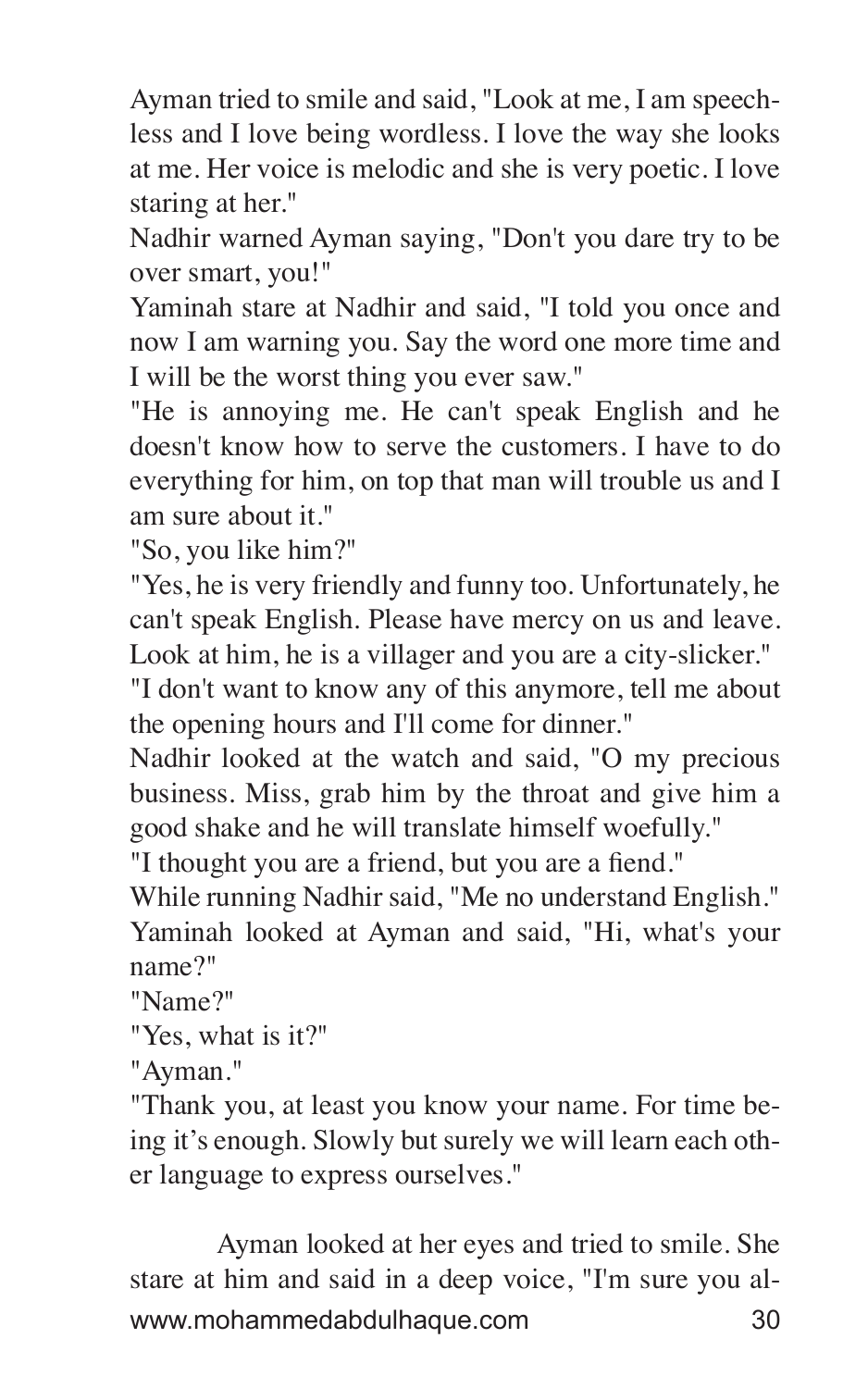ready know that I'm in love with you. I was looking for someone as handsome as you are. I was waiting to hear something deeply felt and sweet-toned. The spellbinding tune of your flute has fulfilled my desire."

Ayman took a deep breath and played the flute… "My lyric has intoned with your words, looking into your eyes my eyes have seen the destination of happiness. Your words are poetic, the sound of your giggle is pure lyrical."

As he stoped she hopelessly, "The spellbinding tune is hypnotising me. I am very hungry and feeling dizzy too." "You hungry?"

"Yes, I am very hungry."

"Ok, come."

She wanted to say something but he was walking too fast. As they entered the restaurant Nadhir said hopelessly, "O no, not you again. What has he done to you?" Yaminah replied hopelessly, "Since I heard the flute I have lost sleep and tranquillity. I am growing restless but I don't know why? Can you please tell him, I am in love with him. He is always in my mind and whenever I close my eyes all I see is him."

"Mister witless, come here."

"I did warn you." Yaminah gave him an angry look. Nadhir tried to smile and said, "She said she is in love with you. Now listen to me, grab the pen and start translating yourself. You illiterate cowherd, what have you been doing?"

"I was bunking school to be a legionary flautist."

"Mister legionary flautist, now it's the payback time. If you fail to spellbind her by the sweet-sounding lyrical tune, she will make you rove in hell."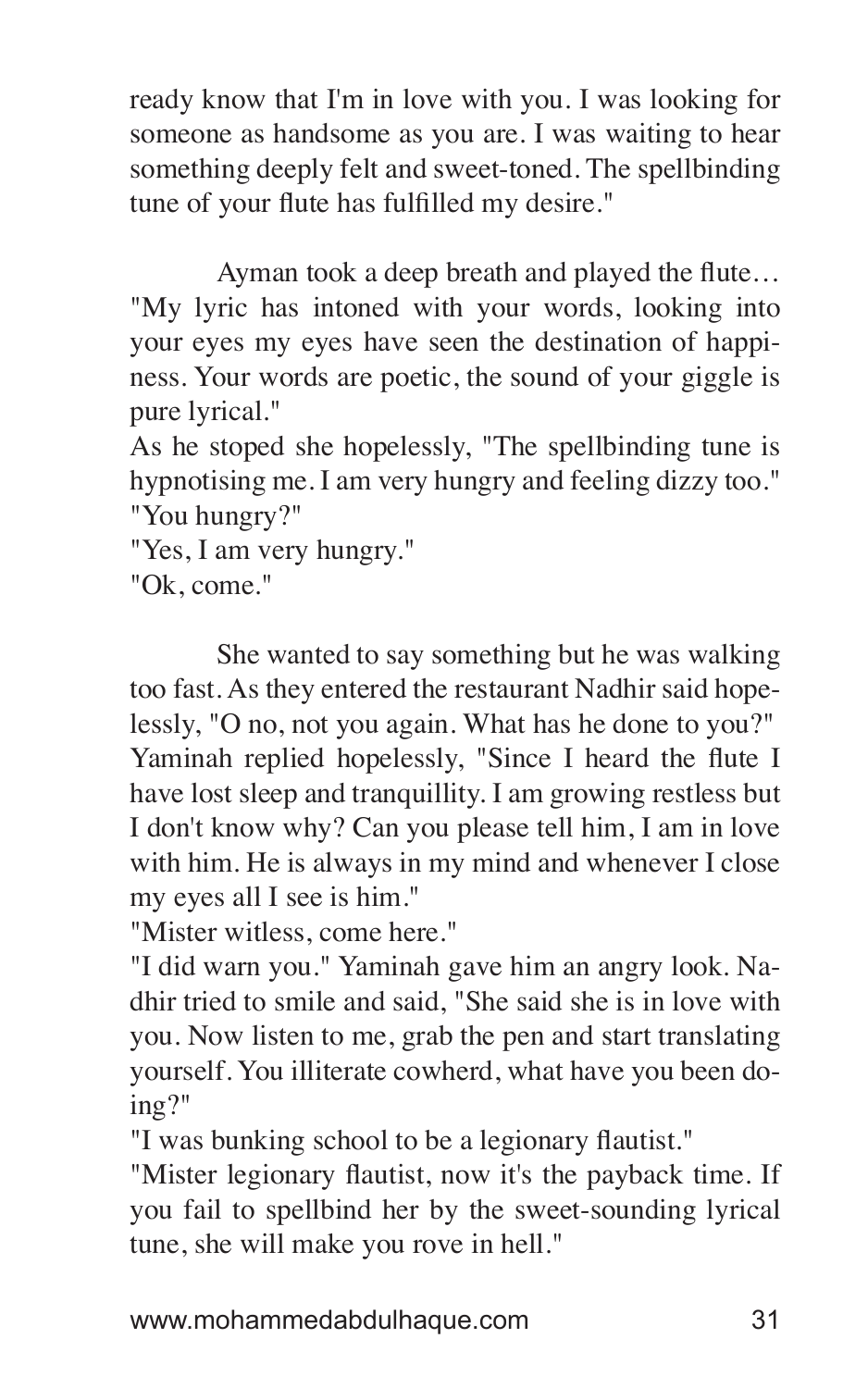As Nadhir walked away Yaminah looked at Ayman and said, "I know you love me too, but I want to hear from you. Please say the magical words. My restless soul will fill the tranquillity.'

Ayman tried to smile and said, "I love you but I don't know how to say it. Since I saw you I have forgotten the dreadful tune and I don't know how to play the flute anymore. Truly beautiful you are pure blissful. You are the reason I lost rest and my mind is restless. Soonest I saw you, bereft soul filled with love, you are full of fulfilment<sup>"</sup>

She looked at him with shock and said, "What are you saying? I didn't understand a word you said."

Ayman started to write and translate himself, "I you love."

She repeated with him, "I you love. Are you trying to say I love you?"

He wrote down the words and repeated I love you and then translated to himself and looked at her with amazement. While they were having mind-twisting time Nadhir came and said, "What are you two doing?"

Ayman tried to translate the conversation. Nadhir sat on the chair and said, "Madam, do you want to order something to eat or his words are enough for you?"

"If you translate his words I will give a good tip."

"He is a voiceless and you can't stop me saying it and if you threaten me I will never translate anything."

"I will never threaten you again, now can you please tell me what was he saying?"

www.mohammedabdulhaque.com 32 "Mister voiceless loves you but he was having a hard time translating himself. He tried to translate word to word, for that reason it didn't make any sense for either of you. You two lovebirds are flying above the ocean of love and I pray for you two to be together forever. But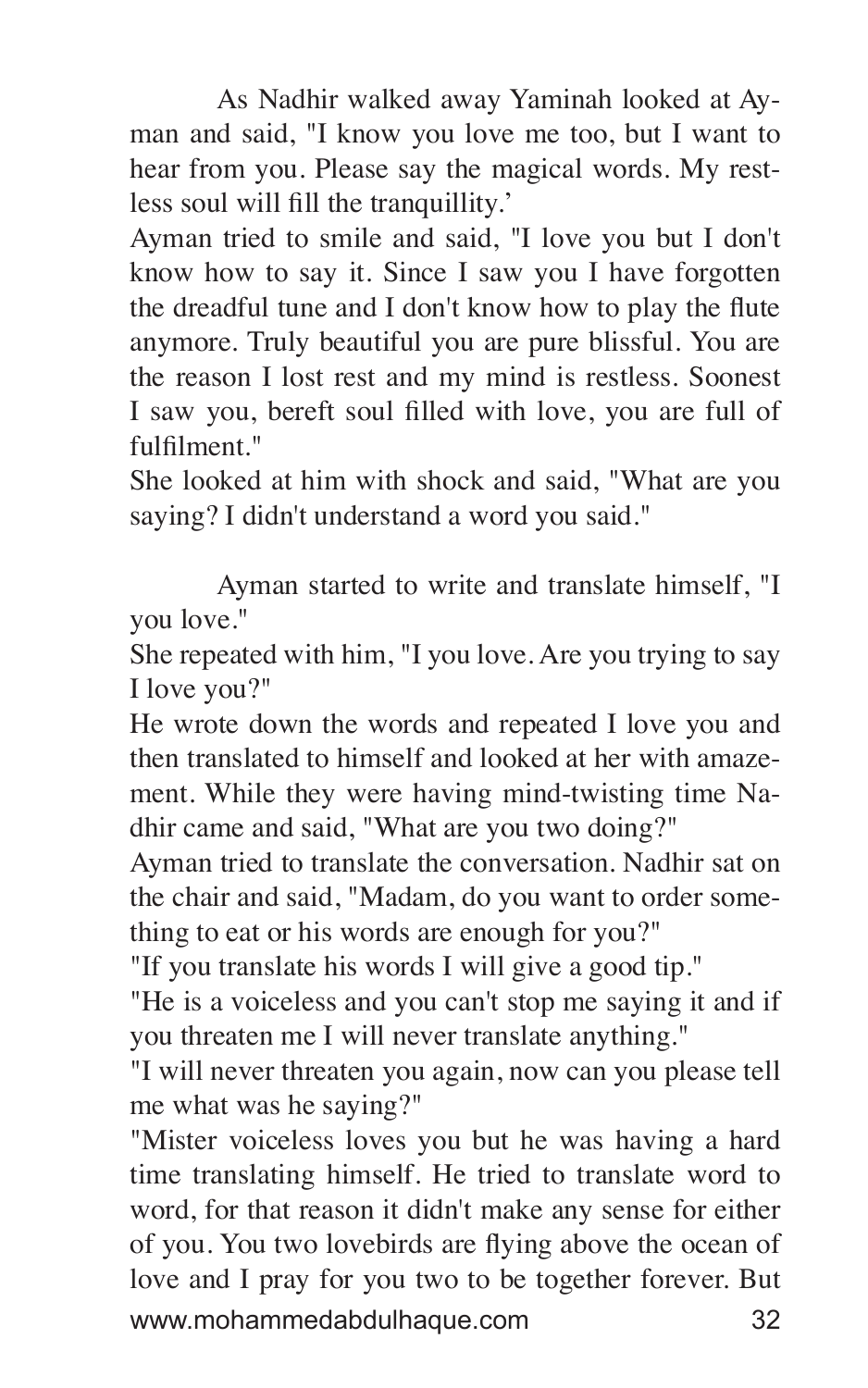that bully will try to hurt him, and I know it."

"That bully will never bother him again and I can assure you that. However, if he does then I will make sure he gets bullied behind the bars. Now, tell me what he tried to translate?"

"Let me read it for you. He wrote, I you love, it means I love you in English."

"I thank you mister nice man but don't call him voiceless again, okay?"

"You just called him voiceless, then what is wrong if I call him?"

She looked at Ayman and said, "I am sorry, I didn't mean to hurt your feelings."

While she was talking Ayman said something. She asked in a hurry, "What did he say?"

"Your touch demise misery, when you laugh unhappy laughs happily."

"Are you buttering up?"

"I am Sorry. I never heard this kind of bizarre words ever before."

"He is a villager who can't even say I love you."

"I know what you mean, but he did say the verse. I am not flirting with you."

"Okay, leave it at that, you don't have to lose a night sleep for it. Now, translate the song for me please, the tune made me cry."

"I hate him. Please don't be angry, I am getting married soon."

"Congratulation."

"Thank you, but I never saw her."

"Are you kidding?"

"I have failed in love, my life will be useless if I keep on failing."

www.mohammedabdulhaque.com 33 "If the lover is hurt, the heart wants to burst, am I right?"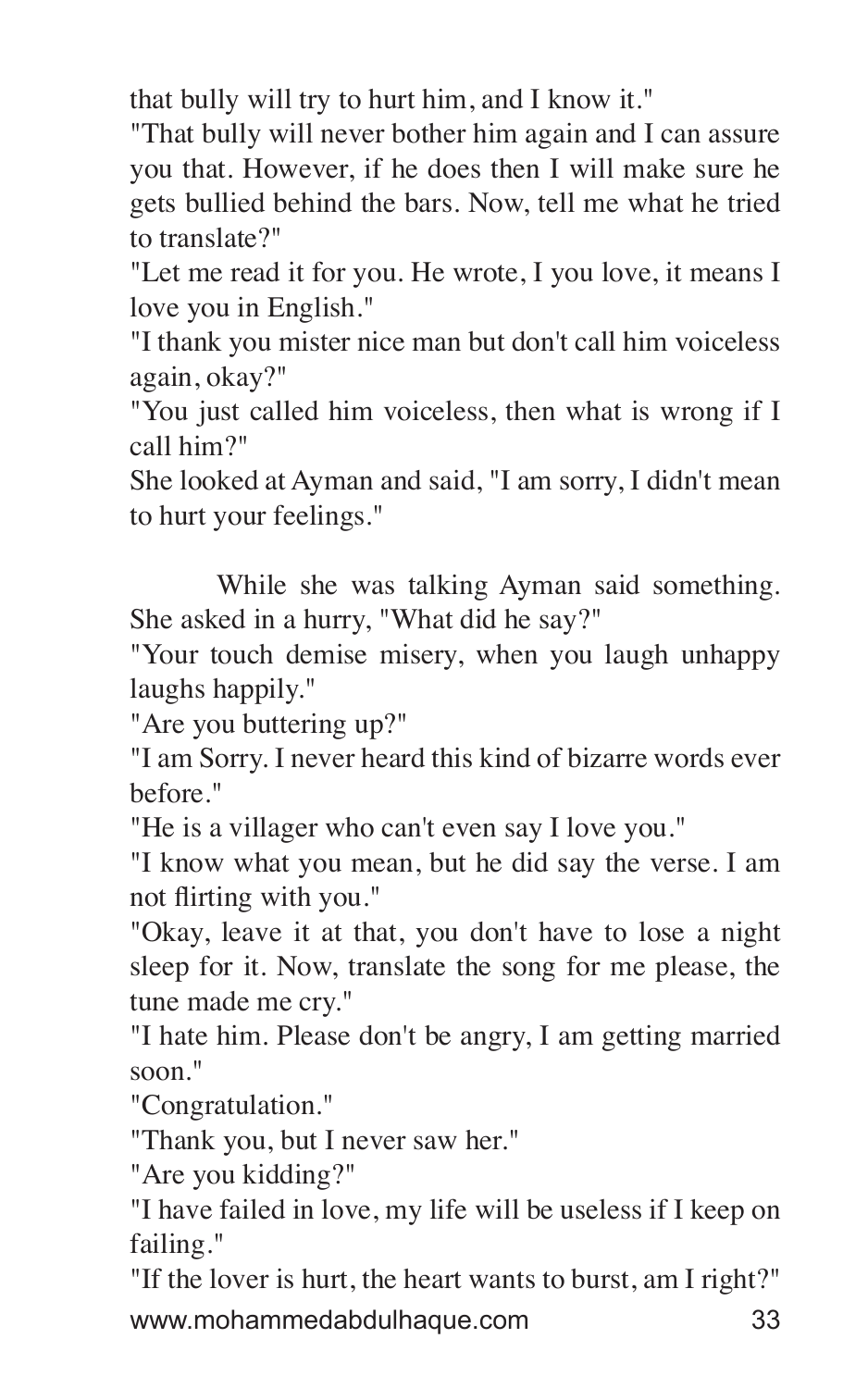"I was lucky. Anyway when he said, with the power of the flute he can get my future wife out at midnight. I knew it's impossible, but I was excited and it was a golden opportunity to stop him from playing the miserable tune, it makes me cry."

"I know, I was crying too, then."

"Last night it was his day off and we went to see her." "It was about ten, wasn't it?"

"How do you know?"

"I was also looking for him, then?"

"He played and for real she came out."

"Now tell me the words he was playing today."

"Mister flautist, please tell us the words."

Ayman started to talk and Nadhir started to translate…

"My life is bereft, eyes are sleepless, the soul is full of misery, I am lovelorn and my lonely tune is searching for a crony. The lone hiker needs a companion, aimless rove is weary, I am searching for my ladylove, yet too far is the destiny. Loveless life is barren, without love dreams are empty, the world is full of snooty but all I need is a lovey lady."

As he stopped she looked at Ayman and said, "No wonder the flute was crying. How you managed to put these words together? Unfortunately, I am not the lady you are looking for but I am in love with you."

"What was she saying?" Ayman sounded restless. Nadhir looked at him with a silly smile and said, "She said, she hates you like a skunk."

"I beg you, please tell me what she said."

"She said, she isn't the lady you are looking for but she is in love with you."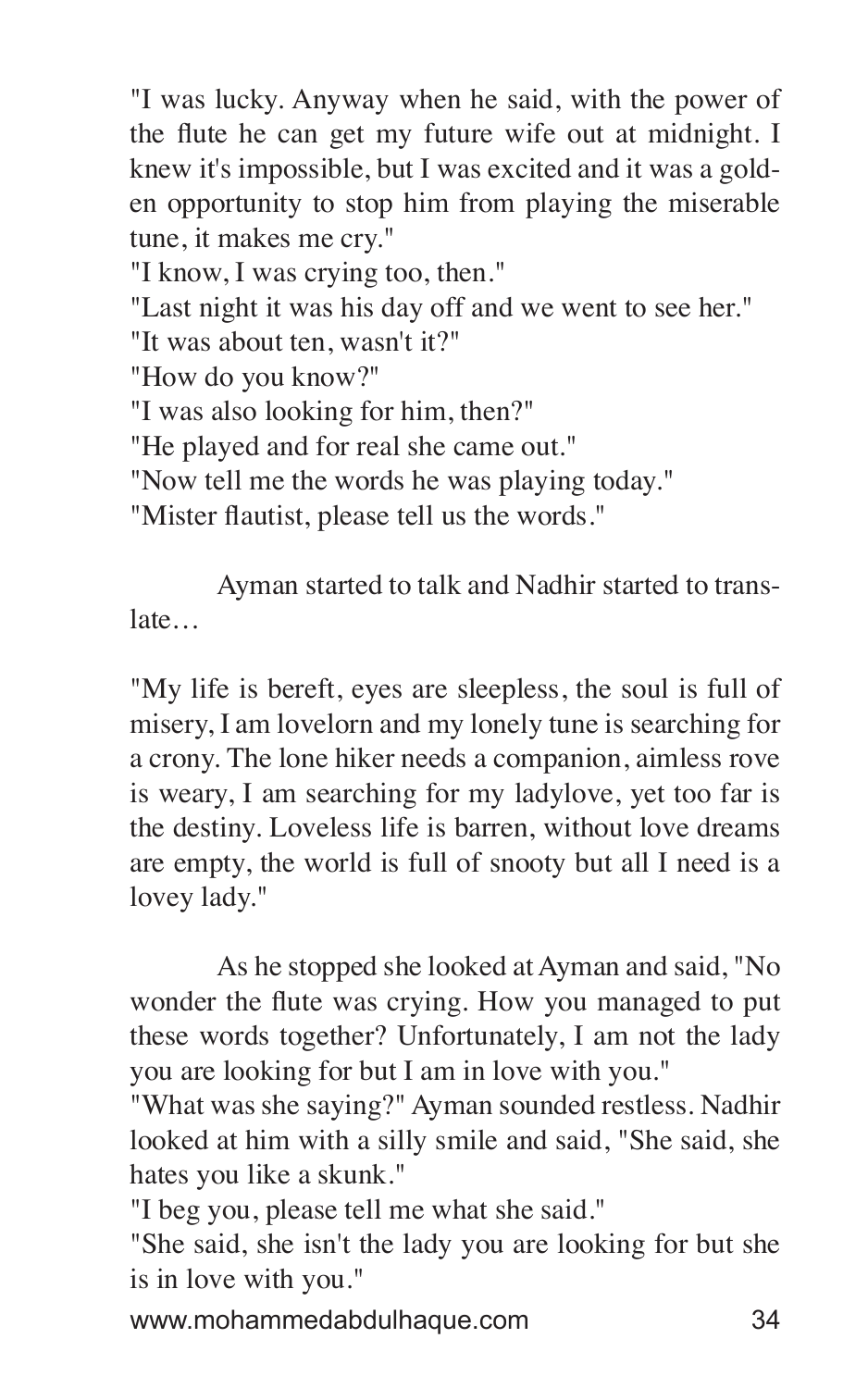"Please tell her, she is the loveliest and I have never praised anyone before. After seeing her I have forgotten the meaning of analogy. To my eyes, she is as pretty as a picture, and to my ears, her voice is melodious."

"You want me to tell her all this?"

"Please tell her or I will be restless and I believe you don't want me to be restless."

"Okay, but I need to plan my escape route before I do. Your words are flirtatious and she isn't a flirt and I am not flirting."

"I was playing the lifeless flute, she walked out of the atmosphere and instigated my lackadaisical heart, dyed my grey dream with the seven colours of the rainbow. Then I was in a state of agitation, now I am wholehearted. I know we don't share the same creed and culture also we don't speak the same language. But love is beyond our understanding and humanity is nothing without love. Love is only a feeling, love has no creed or culture and love doesn't speak any language."

"Mister mystic, what are you talking about and look at her? She is already restless because of your miserable tune. Don't defile her thoughts. She is a beautiful charming lady, full of charm and dream. You are haunting her. She is losing joviality, don't make her lose joy and beauty."

"I am lovesick and she is a lovey lady, her loveliness mede me lovestruck and only she can cure me. Now I need her adoration, not appreciation."

Nadhir looked at them and said hopelessly, "Guys, please look at each other and try to be realistic."

Yaminah frowned at Nadhir and said, "What is wrong with us?"

Nadhir replied saying, 'Nothing is wrong. Honestly I don't know. Look at him."

"What is wrong with him?"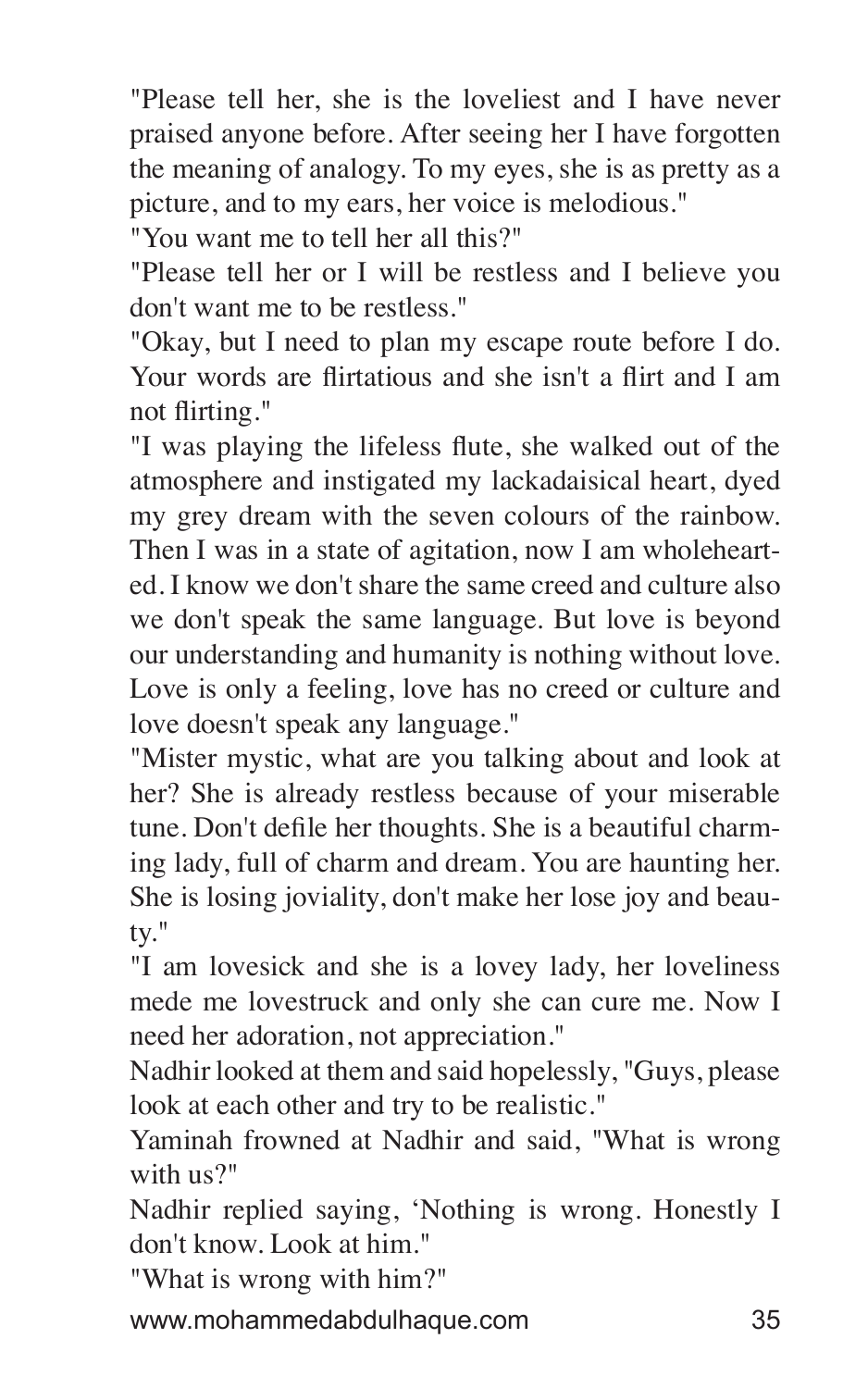"What is wrong with him? Let me think. Look at him, he is a kookaburra and you are a nightingale."

"We are the same species, sweet-sounding, expressive and passionate."

"I give up, you two are akin. Mister mystic, can you please order something for miss nice lady. I don't want to spend any time with you two anymore."

Yaminah looked at Nadhir sadly and said, "Please don't curse us. We are in love and you know how painful estrangement is."

Nadhir also looked at her with wide eyes and said, "Is this love or curse? I don't know and I don't want to know. But if this is love then hell will be paradise for me. I know you two are in love and out of your mind. But he doesn't know how to express himself. Love isn't only a word, maybe, but I don't know. I had been betrayed. I believed love is a lifelong relationship. As you fell in love you vow to die in each other arms."

Yaminah looked at Ayman and said, "And I intend to."

"You are a modern lady and he is an atypical man. Look at him, he is looking at you like a dying salmon."

"No, he isn't. He loves me and I am in love with him. I will rather die than living in his estrangement."

"Please, don't talk like this. Look at your clothes. He will need months wages to buy you a pair of shoe and he has no home."

"I have a permanent job and a freehold house. Now all I need is a loving husband to have a happy family."

"Where is everyone?"

"Why?"

"You are under spell and you don't know what you are talking about. Therefore, I don't want to talk to you anymore."

"You know I am serious but why are you so upset?" "Look at him, he is totally nostalgic."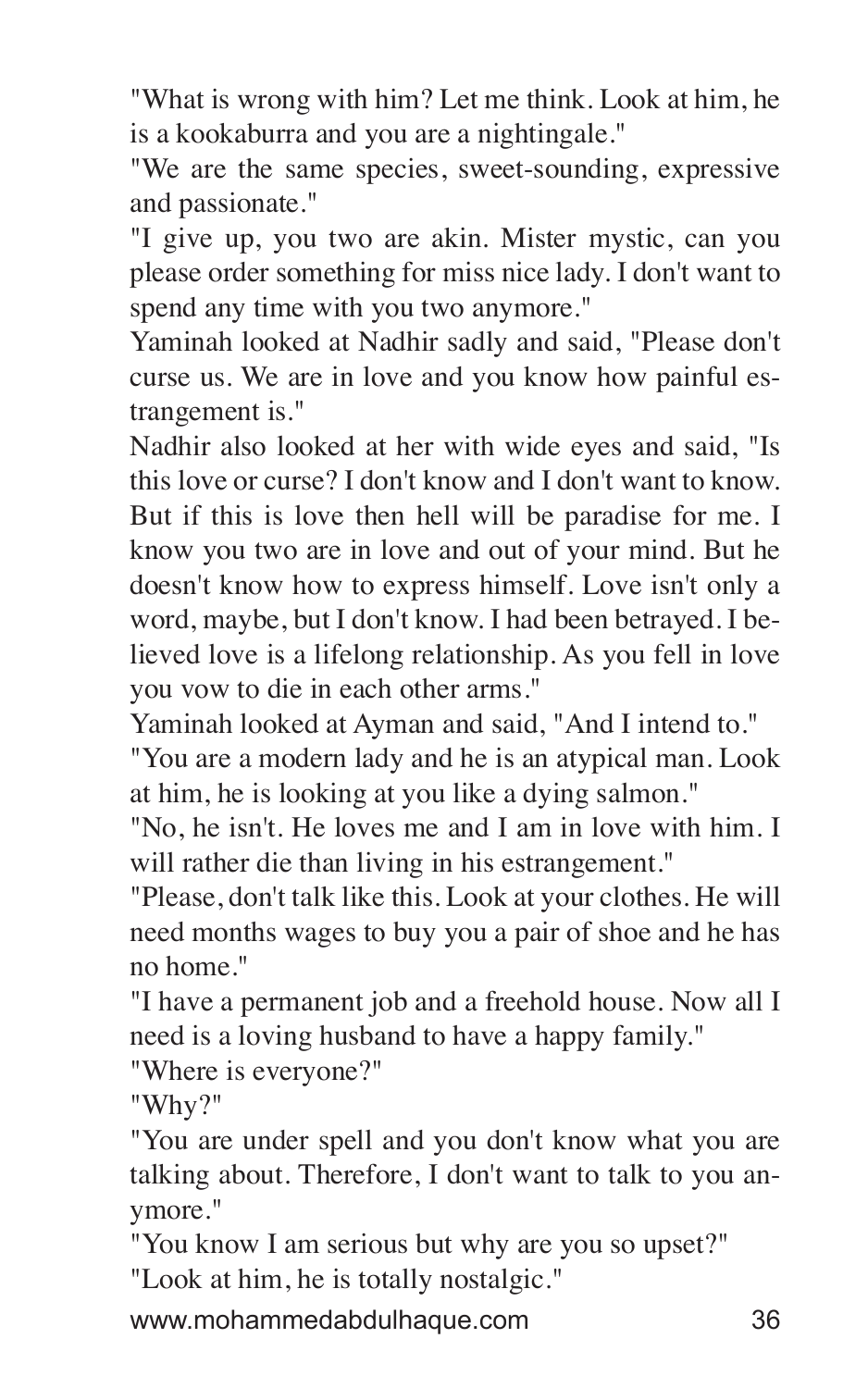"Please don't say like this, it will break his heart."

"He heart is roasted and you can have it free but you have a typical soul in a modern body. You are making my heart cry. I know it's a true democratic county and everyone has equal rights but typicality is everywhere and even though we are in the same country, we think differently."

"What do you mean?"

"You are adorable and admirable, in your trendy outfits you look charming and blissful, even the full moon will be ashamed. Okay, now let me tell you a fairy tale."

"Is it necessary?"

"Maybe not but still I want to tell the story."

Ayman wanted to say something but Nadhir stopped him and said, "She has her own house, now all she needs is a loving husband to have a happy family."

Ayman looked at her with wide eyes and said, "Hey say, oh dear!"

"Don't be speechless you phata barata, do you want to play the phata bamsa now?"

Yaminah looked at him with shock and said, "What is phata barata and phata bamsa?"

Nadhir started to laugh and said, "Phata barata means bad luck or jinxed. Phata bamsa is a cracked bamboo."

Yaminah said in a deep voice, "Let's talk about the luckiest one or you will be jinxed."

Nadhir sat comfortably and started telling the hearsay story…

www.mohammedabdulhaque.com 37 "Once upon a time, there was a herdsman, who used to take a herd of cows to the pasture and play the flute while the cows grazed. One afternoon the cows were sitting in the shade, and he was playing the flute with joy and melodiously. The breeze carried the lyric to a lass, who was at her prime. She lost self-control and walked out of her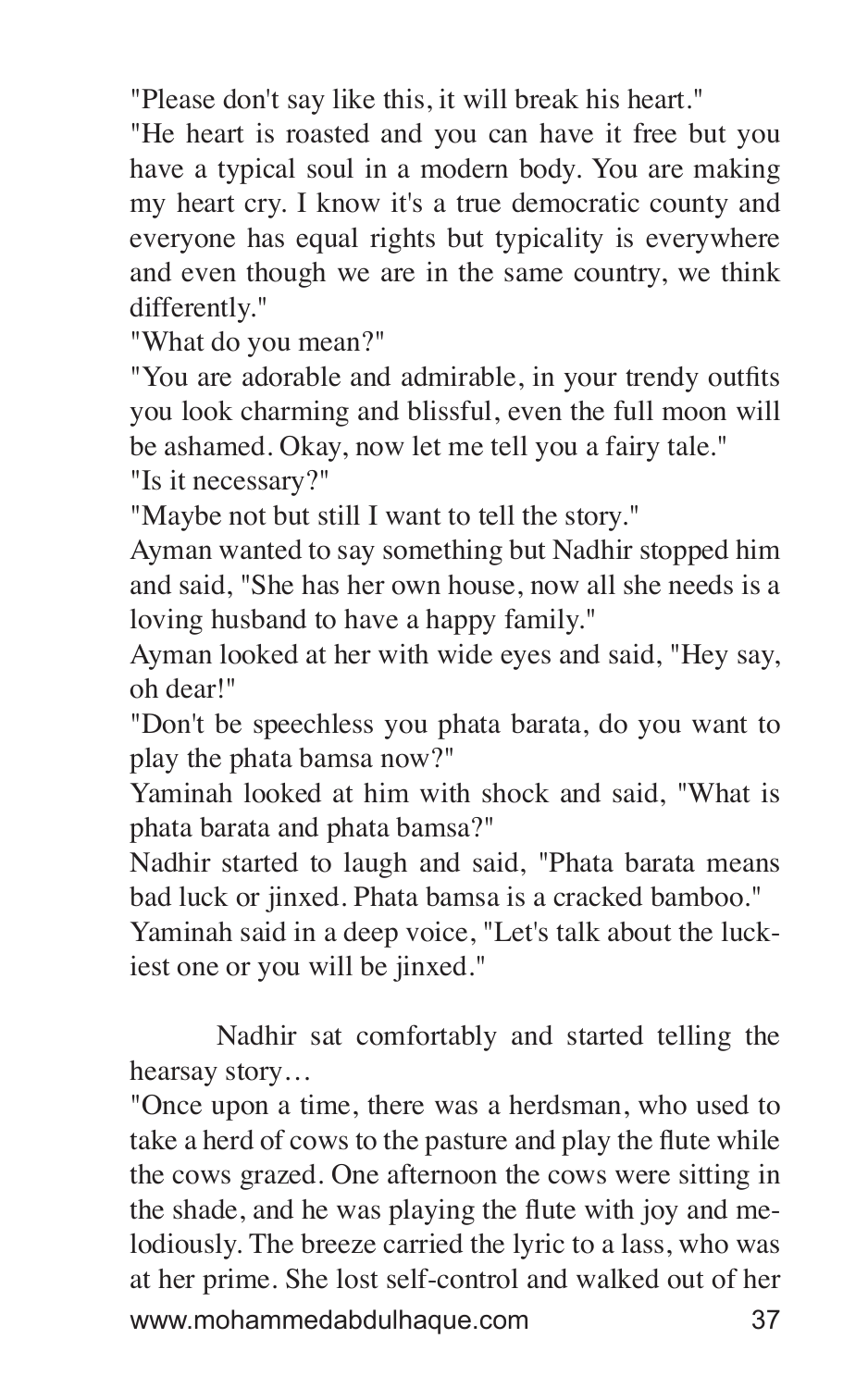home and followed the wind and reached him. They fall in love at first sight but society couldn't accept their love match and wanted to behead him for the reason that, she was the daughter of a zamindar. She begged to everyone not to kill him and told him to leave the prairie. As he did she got married and slowly forget about him but he couldn't. While playing the flute he walked towards death. Her name was his adulation. Wakeful nights, mourning days started to pass slowly. His skeleton body couldn't continue with the steadfast. While he was weakening, autumn said farewell to the natural world and as the winter arrived his dying soul said goodbye to him. He stared at the sky and saw his soul disappear in the atmosphere. His lifeless body lied on the forest floor. The precious flute was in his right hand. The wildest beast shed tears for him. In his estrange, the forest grew wilderness and Mother Nature hid him in the realm of love."

Yaminah looked at him with tearful eyes and said, "Are you trying to predict the future?"

Nadhir shook his head and said, "No, it was only a hearsay story."

Yaminah wiped away the tears with both hands and said in a deep voice, "Now I say and you hear. He isn't a herdsman and I am not a butcher's daughter. If anyone tries to hurt either of us, I'll hit him on the head. I never harmed anyone, then why would anyone harm me? I believe in love, the influence of love makes anything possible. I love him, I believe he loves me too. Therefore, we will get married soonest possible."

"I pray for you two be very happy but I am fearful."

www.mohammedabdulhaque.com 38 "Don't fear but remember us in your prayer, our lovematch is ideal." Saying that she looked Ayman and tried to smile. Nadhir stood up and yelled at Ayman saying, "Why you had to play the stupid flute, you flippant flau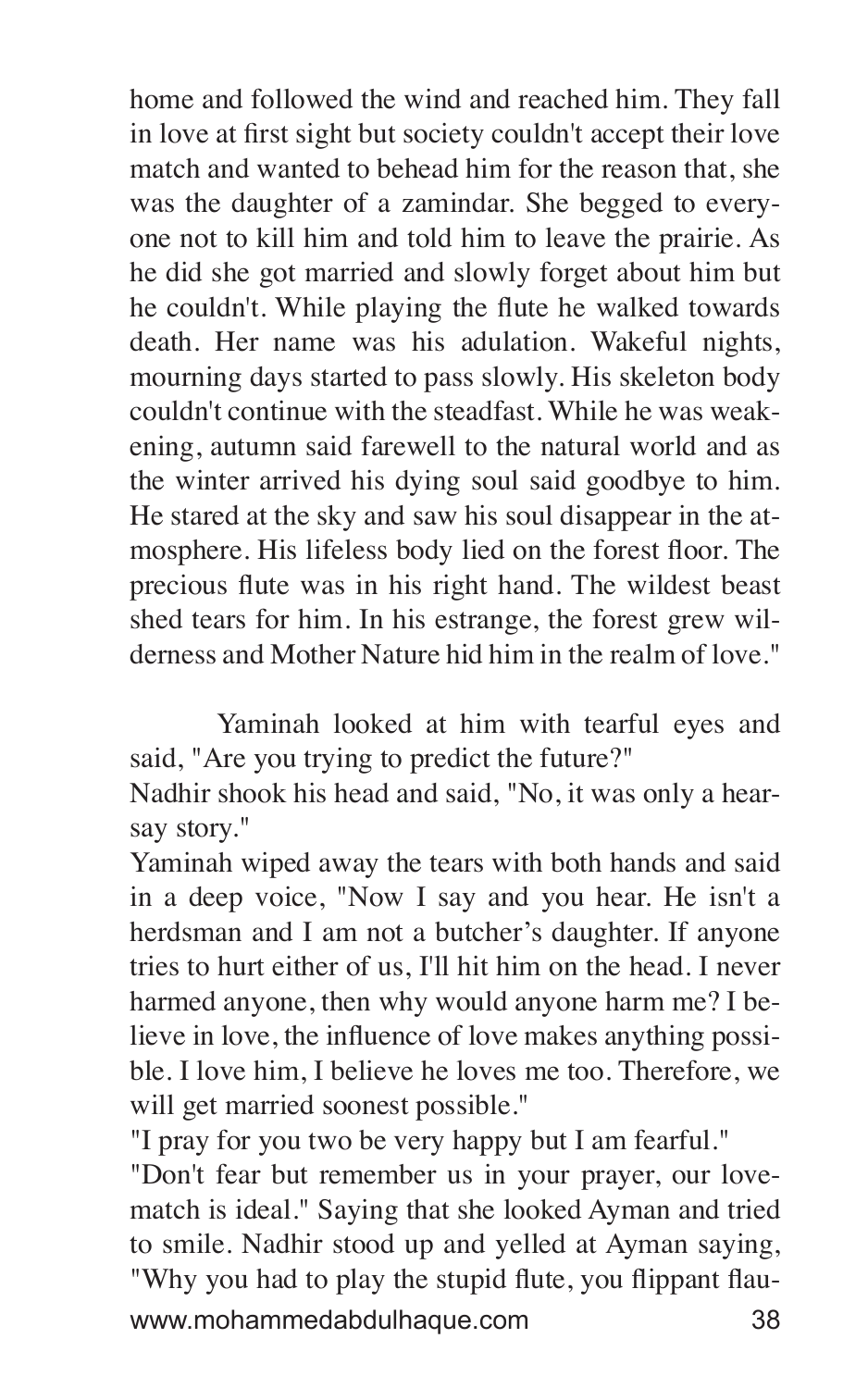tist?"

Ayman looked at him with shock and said, "I am thunderstruck, did she say this?"

'Yes, she said, tell the cowherd to take his herd to a different pasture and not to mess around with the butcher's daughter, he will slaughter him."

'Did she really say that?"

"No, she told me to remember two of you in my prayer because your love-match is ideal."

"She is right. Please pray for us and can you tell her, I also love her dearly and truly."

"You tell her. I can't read hijibiji and I can't translate gibberish."

"Please tell her and I'll make you a hot cup of tea."

"I am not telling her anything anymore. You tell her!" Saying that Nadhir wanted to walk away. Yaminah tried to smile and said, "Mister boss, why are you so angry?" "Why me?"

"I don't love you, I love him."

"I don't want you to love either of us. What I meant was, why me?"

"What do you mean?"

"There are trustworthy people but not everyone can be trusted. He is diligent and trustworthy, I don't want to lose him."

Yaminah looked at Ayman and said, "I had been waiting for him unwittingly. I also don't want to lose him."

While they were talking customers started to come in and as it got busier Ayman went to the kitchen. She raised her both hands and said, "Waiter, I have been waiting for a long time, I can't wait any longer. Can I order now please?"

Nadhir walked to her and said, "You want to talk to him don't you madam?"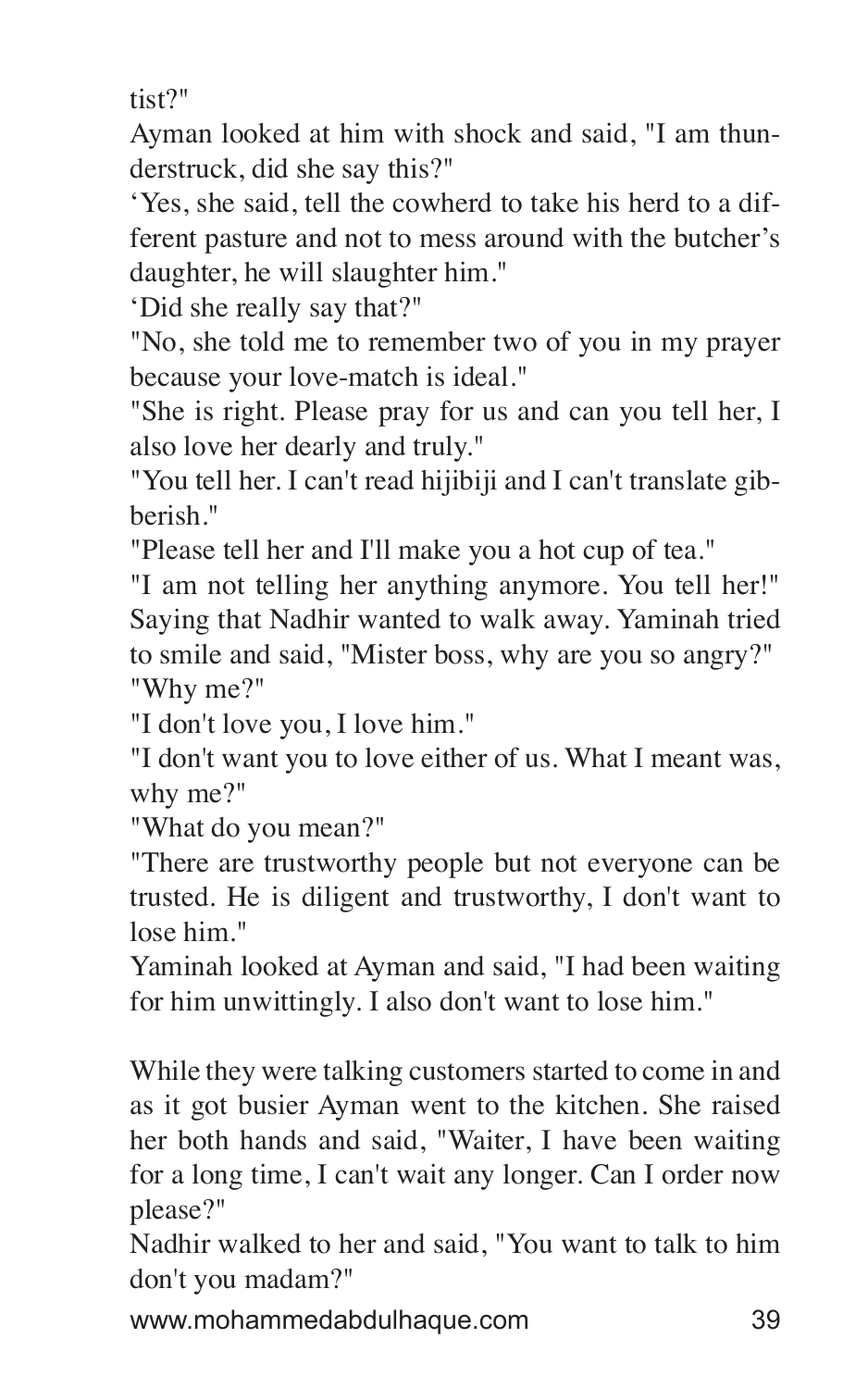"I heat blackmailing and I don't like black magic."

"I will appreciate it if you let other sit and eat."

"I want to have a heart-to-heart chat with him, only if that is possible, thank you."

Nadhir rushed in the kitchen and said, "Mister herdsman, your ladylove wants to be engaged in amorous conversation. Please go and drink the ambrosia of love."

Ayman looked at him with shock and said, "What are you talking about?"

"She will not go anywhere until you assist her."

"You can do that."

"Please don't make me any angrier. Now go and talk to her, please."

"You know I can't speak English."

"Please play the flute."

"Ok, I am going, but what shall I say?"

"O my dearest darling sweetheart come with me, I will lead you to the paradise."

"This is too long."

"I know, go to her and say, come."

"Me no understand you."

"Mister herdsman, I don't want to lose my customers."

Ayman walked out of the kitchen and said, "Where is she?"

"She is looking at you."

Ayman looked at her and said, "Yes, me see, miss belle, come."

She stood up and said, "Where?"

Ayman started walking and open-mouthed she followed him. As they walked out she held his arm and said, "Ayman, you love me don't you?"

Ayman looked at her eyes and replied saying, "Me speak no English, me no understand you."

www.mohammedabdulhaque.com 40 "You don't have to understand me. I will find a way to express myself." She held his arm with both hands and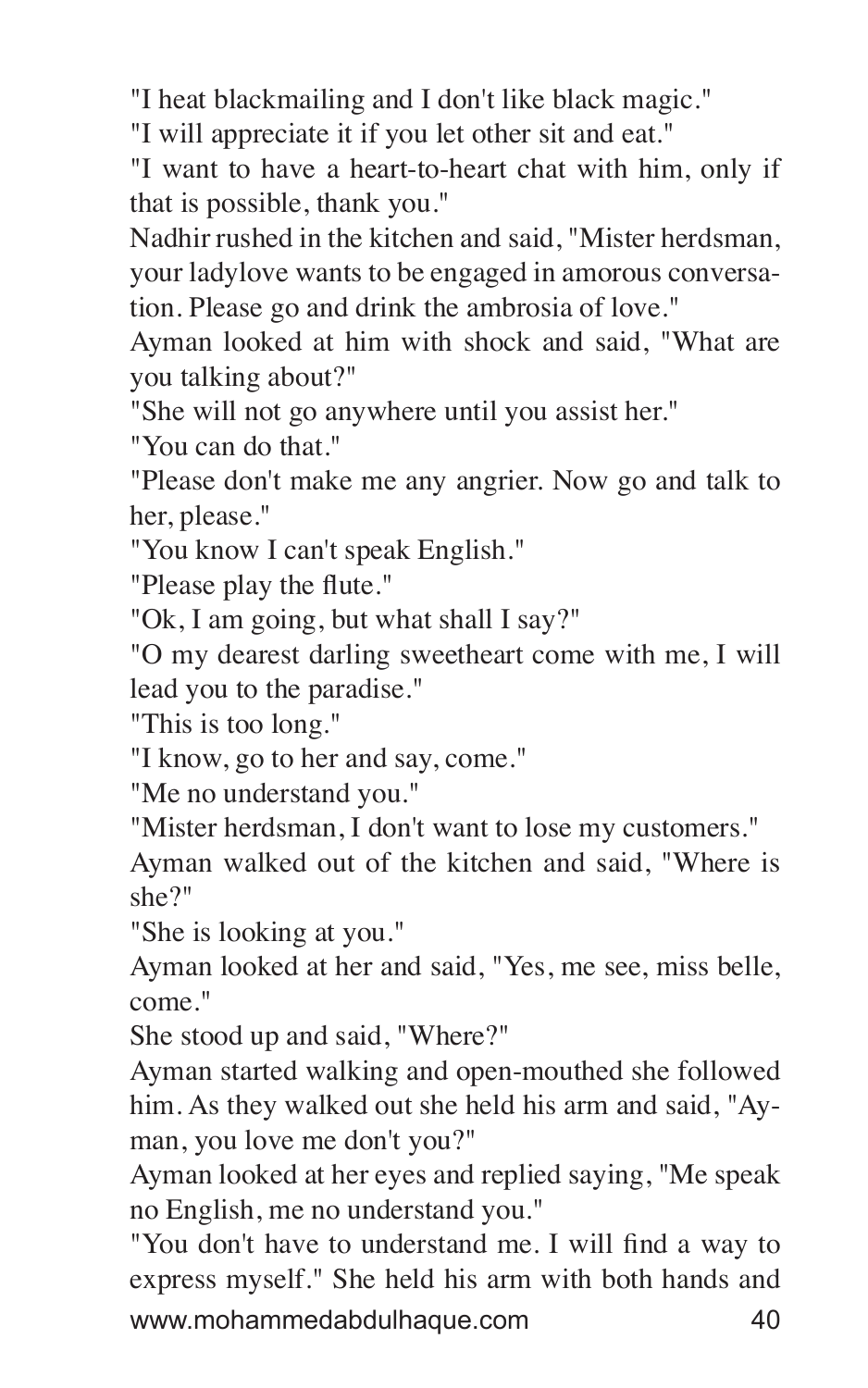said, "I know you love me as much I do, don't you?" He looked at her eyes and wanted to say something but couldn't. They kept walking on the beach, it was cold and as she shivered he looked at her and said, "You cold?" "Yes, hold me and make me warm. I know you didn't

understand me therefore let me explain myself." Saying that she embraced him and said, "Hug me."

"Hug."

"Yes, hug."

He looked at her with a silly smile and said nothing.

"Don't be embarrassed, we aren't doing anything illicit or obscene. Look at them." She pointed at a couple and said, "Let's enjoy like them. I am feeling joyous and I know you are too."

"Me no like hug, me go, you go."

"You do understand English but what do I have to do to make you speak?"

He looked at her with an askance look and said to himself, "I have flown over seven seas and thirteen rivers for you. My restless soul is relaxed and my eyes are beguiled by your beauty. My dying dreams are reviving and I am feeling joyous, but we are strangers and I am worried because of it."

"Are you talking to me?"

"No."

"You sound worried, what is it?"

Ayman set on a rock and while looking at the ocean said in a deep voice, "You are the lady, my love was growing bereft for. Only to please you my flute cries for. You have the figure, charm and smile I was looking for. You are the destiny I was roving for."

Yaminah said in cheerful voice, "Hurrah, you can speak English. Please don't stop."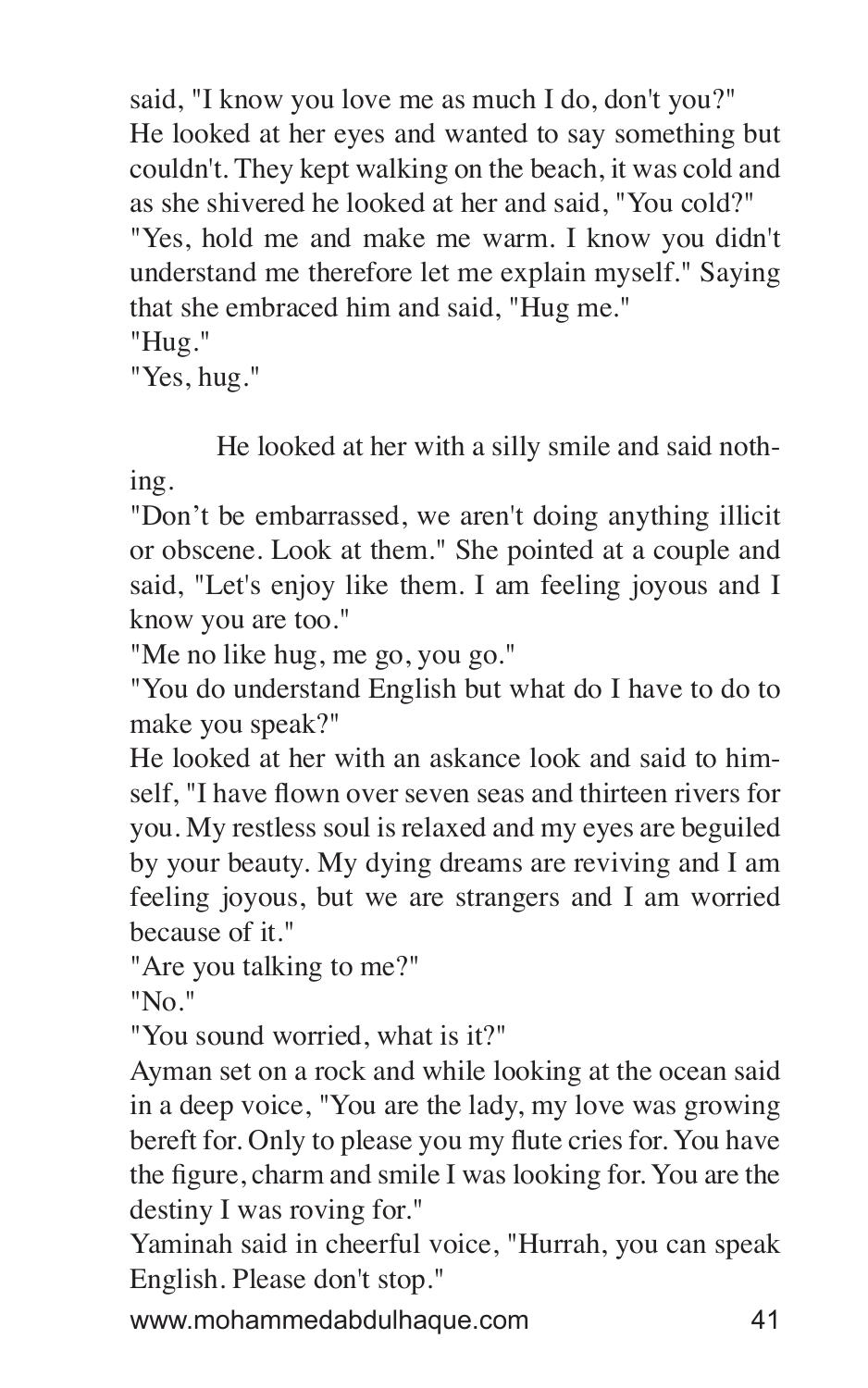"Me speak no English. Me speak the language of love." "I love to hear the language of desire, please talk to me." "Me no understand you. You go home, me go work."

"Me cold. Please hold me tight and warm me."

He started to laugh but said nothing. She squints at him and said, "You do understand English, don't you?"

"Me no understand, me go." Said as he wanted to walk away.

"I want you to come with me."

"Me no go with you, me go work."

"Ayman!" She yelled. He swung but said nothing. She held his hand and said, "I want you to come with me, and I mean now."

He nodded while looking at the moon. She also looked at moon and said, "The moon is too far, look at me, I am near."

"Me like the moon, moon beautiful, you blissful."

"You are saying I am beautiful than the moon and full of pleasure."

"Blissful you are full of pleasure and beautiful than the lifeless moon."

"Your words are spellbinding than the tune. Please be joyous and fill me with joy."

While they were talking Nadhir called, "Ayman, where are you?"

"Boss calling, me going." Ayman said while walking backward.

"I will see you tomorrow." Saying that she got in her car and drove away. Ayman ran to Nadhir and said, "I thank you."

"Why are you thanking me?"

"She isn't a fairy and I am in love with her. Beauteous she is full of blessing."

www.mohammedabdulhaque.com 42 "She is a very rich and beautiful lady and we both know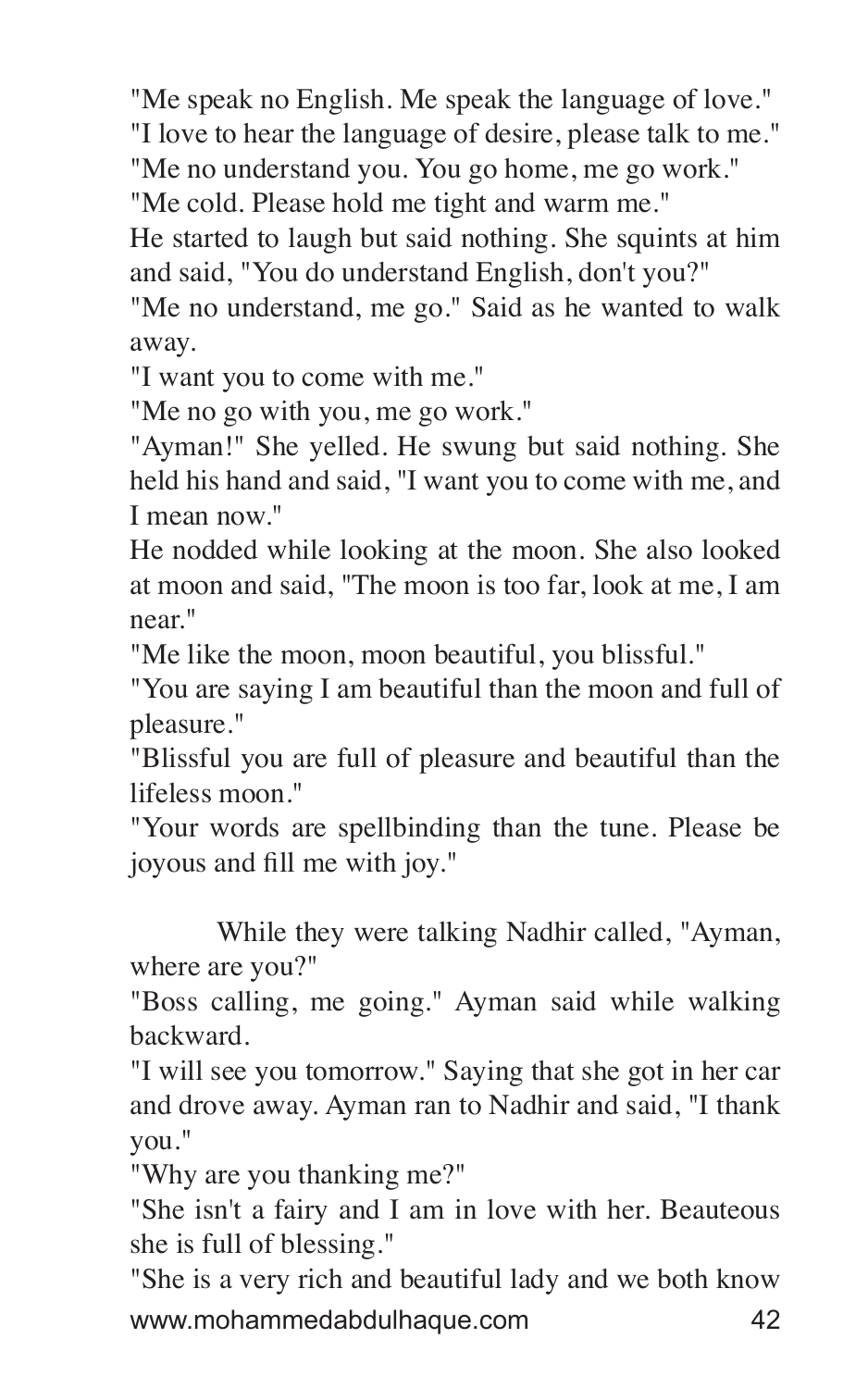that, don't we?"

"I know, but she is in love with me and I need her in my arms. If I don't, my heart will stop beating."

"What are you talking about?"

"She made me restless but liven the dream and desire, I am in love with her. Please, help me, I want to have her in my arms."

"I don't understand Bangali poetry, please speak plain English."

"Me herdsman, me no speak English."

"Let's have a race."

"I am not a racing horse." Said as he rushed to the restaurant and called, "Milon, are you busy?"

Milon replied saying, "Mister flautist, are you going to London tonight?"

"Make a cup of tea and you can have two days off."

"Thank you very much, you are very kind."

"Do you want me to pay for your journey?"

"Can I go now, please?"

Nadhir looked at Milon and said, "What are you talking about?"

Ayman replied saying, "I don't need any day off. I will work eight days a week."

"Please be serious, she is a English lass."

"She isn't English and loneliness is hellish. You go to London, I can handle the rest alone."

"I am not going, he can go by train if he wants."

Ayman said nothing and got busy. At midnight got a silver flute out and slowly walked to the foreshore. While he was playing Nadhir called, "Ayman, what are you doing, and what's wrong with tune?

Ayman replied saying, "My soul is filling with misery, she has taken away my happiness."

"What are you talking about?"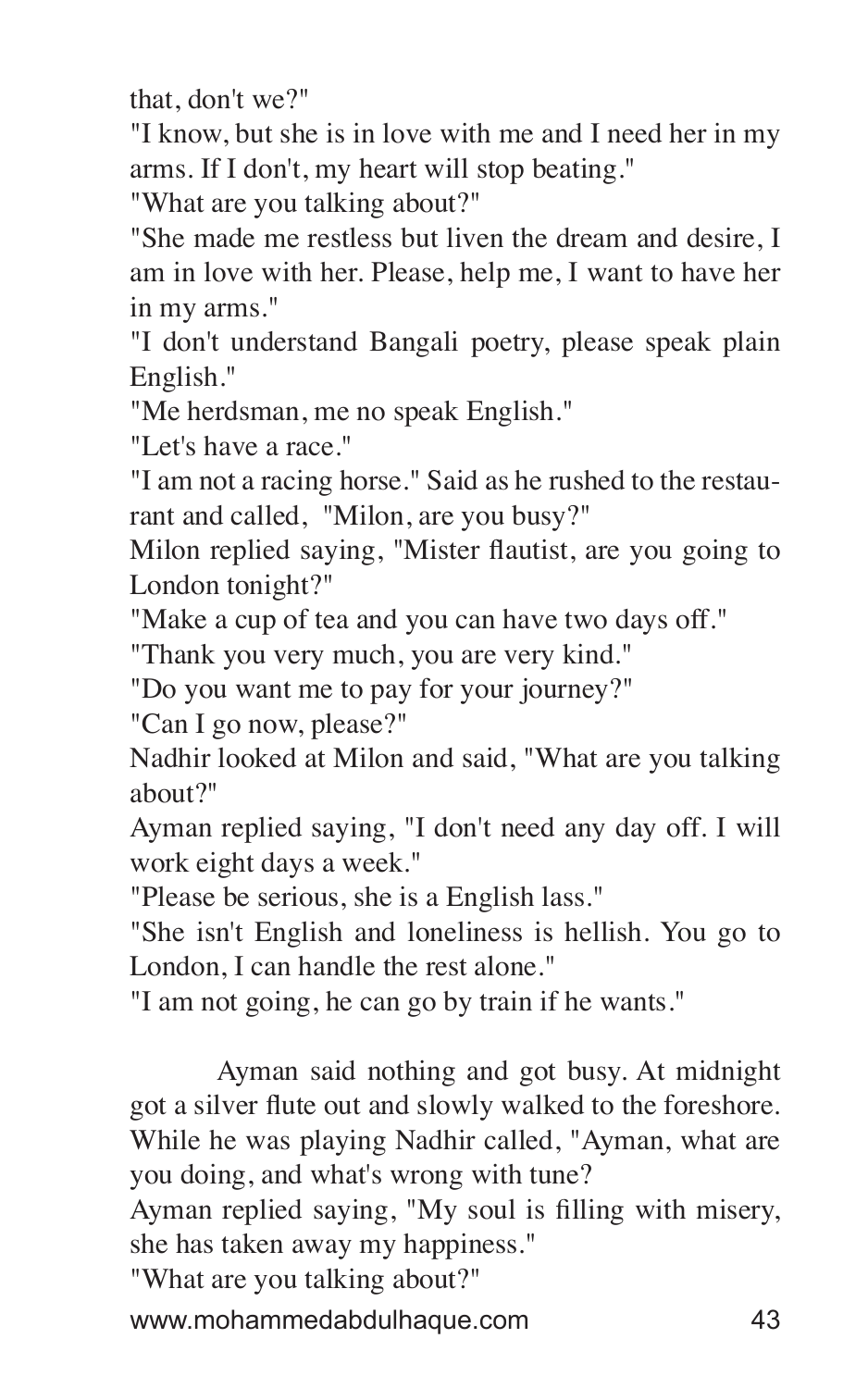"I need to have her in my arms, if I can't then I will die and I am dying."

"You are scaring the living daylights out of me, let's go in, it's getting cold."

"Let the arctic wind freeze my blood. The death will be pleasurable than her estrangement."

"What happened, you only met her today."

"I met her the first week and love at first sight is always painful. You know it better than me."

"What are you talking about?"

Ayman closed his eyes and started playing the flute…

My love, the restless soul is in pain. I am longing for you like the earth longs for rain. The poisonous melody of the flute is echoing in the air, I am getting breathless, you are also getting keen.

As he stopped playing the flute she woke up, opened the window and said, "Ayman, it's dark and quiet. I am too scared to walk alone. Please come to me. I know you can't speak English but the tune speaks my language. You may don't know but all of a sudden my life has changed and I don't know how to discipline.

While Yaminah was shedding tears Nadhir held his arm and said, "Let's go in, it's getting clod."

Ayman kept playing until they are inside the restaurant. Nadhir asked in a calm voice, "What are you trying to do?"

"I never felt like this ever before. She is calling me and I can hear her. Try to listen to my heart and you'll hear the sound of tears."

"Please don't scare me."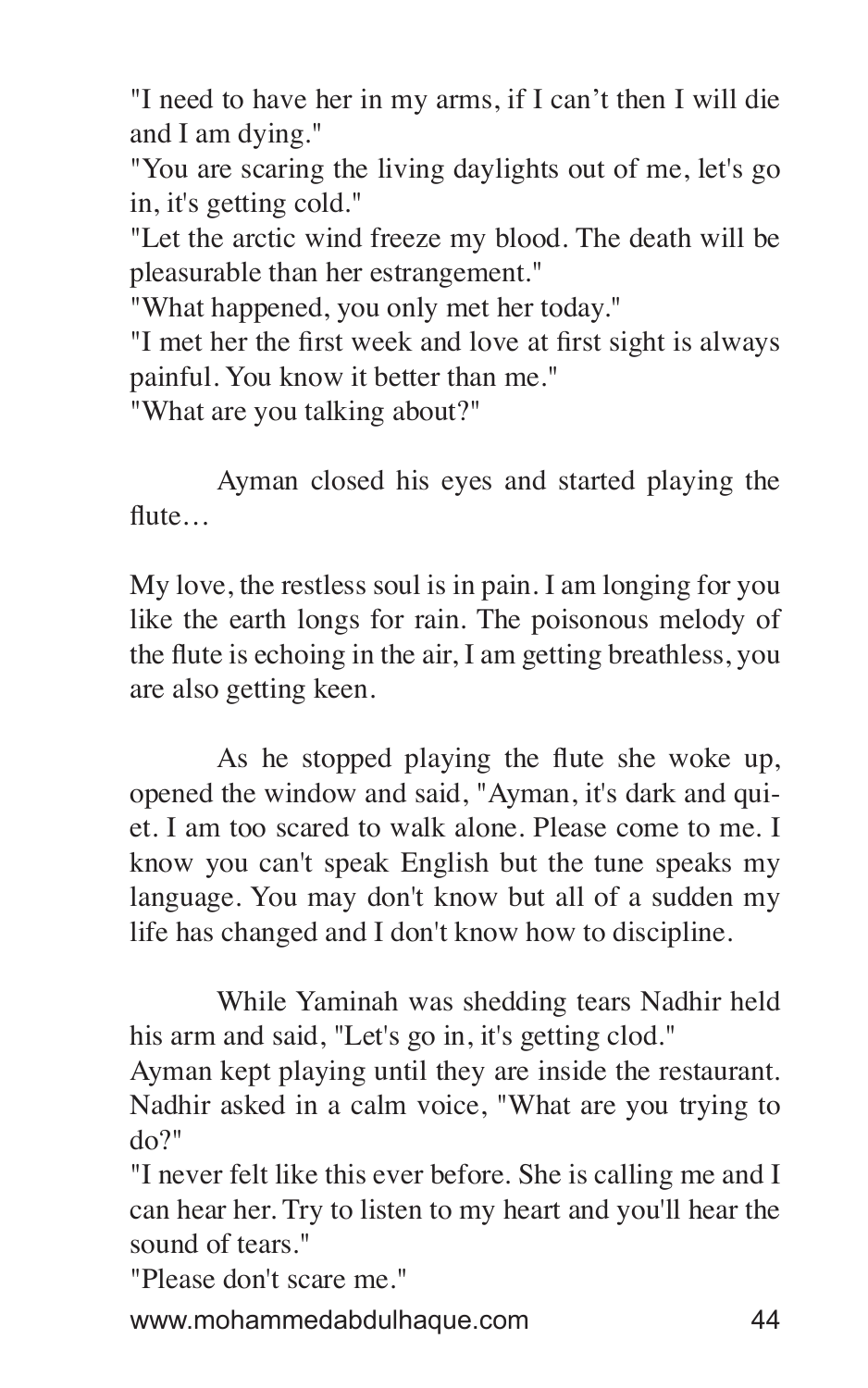"She is crying and I am not faking. Please take me to her before I let my soul fly away."

"Matter-of-fact, I don't know her address."

"The bitter truth is, I just I want to be with her."

While they were talking the phone rang. Nadhir said in an annoyed voice, "Let it ring."

Ayman stare at the phone and, "Please answer the phone, it's her."

"Okay, don't let the soul fly away yet. Soon she will be here."

Nadhir picked the phone and said horror-stricken voice, "Ayman, it's her."

"I knew." Said as he picked the phone and said, "You crying?"

While crying Yaminah replied, 'Yes me crying, now you come or me coming."

"Me coming. Address please." Saying that Ayman gave the phone to Nadhir and he said in a confused voice, "What is going on here?"

Ayman replied saying, "Get the address first or you'll bury me later."

"I don't like it at all and I don't want to go to the mental hospital." Saying that Nadir said hello and Yaminah pleaded saying, "Please come with him."

"Are you crying?"

"I am scared to come out and I was dreaming and he was playing the flute, please let me see him for a blink."

"Okay, now tell me your address, please."

While Nadhir was writing the address Ayman said, "Is she crying?"

"Yes she is and you two are eerie, now lets go."

www.mohammedabdulhaque.com 45 They rushed out and while talking they arrived in front of her house and she was waiting for them. Ayman looked at her and said, "My soul is in you, yours is in me. My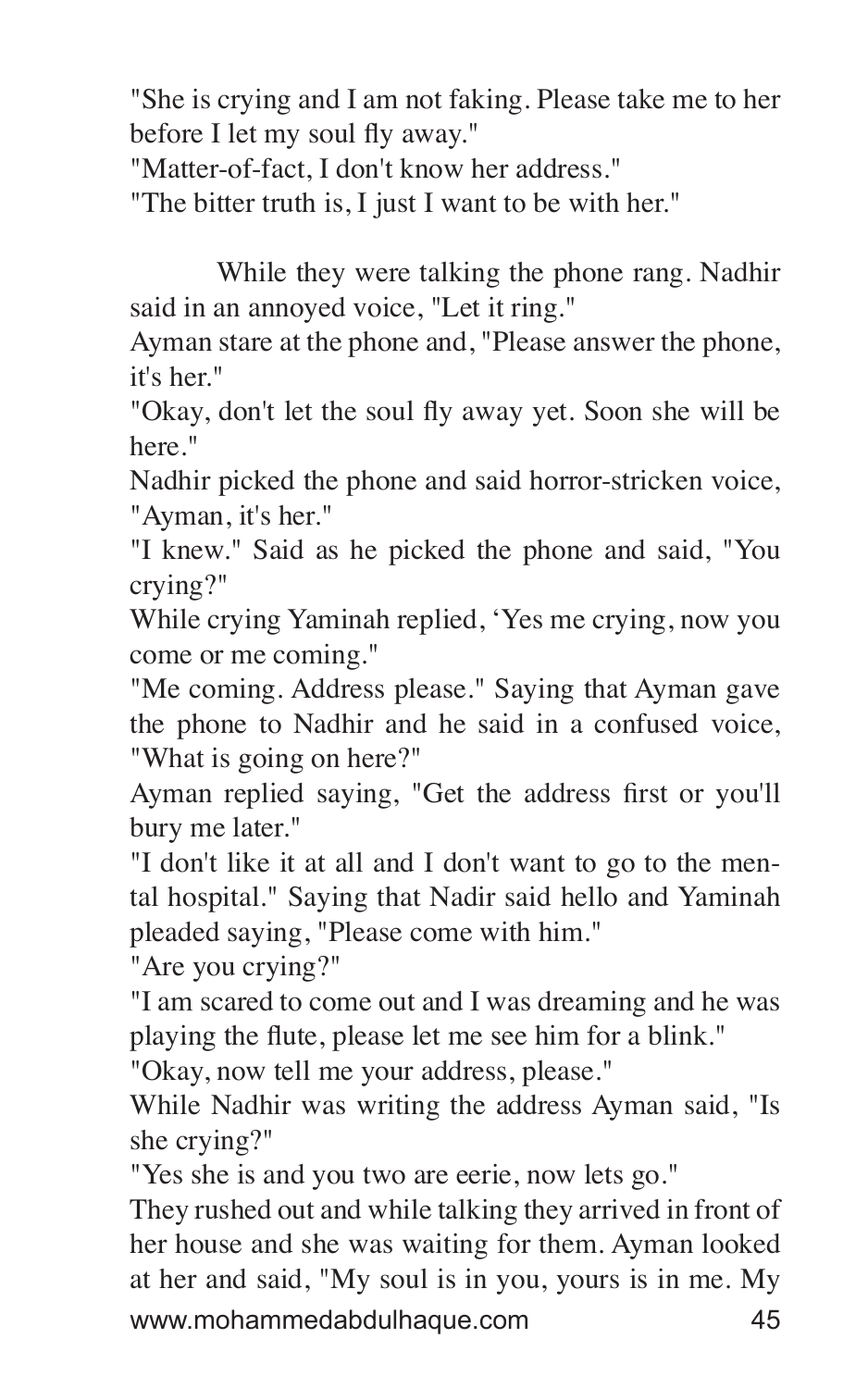darling, I love you dearly."

Nadhir looked at Ayman with disbelief and said, "Hey, who said that?"

"Me say nothing, me hear nothing."

Yaminah raised her right hand and said, "Ayman, come in, I made tea for you."

Nadhir startled and said, "Dear beautiful lady I don't want to go to jail and he is a freak. And that is why I am going back. See him tomorrow at any time. It's his day off and I am going to London now. Have a good night and tomorrow will be sunny day."

"Please let us be together, I will not call the police, I love him. Ayman, you go me cry."

Ayman looked at Nadhir and said, "What shall I do now?" "I will run to London, shall I?"

"Please, tell her to close the door."

"Ok, I will, miss crying lady someone is coming and we are going. Maybe it's your father."

Yaminah tried to say something but Nadhir drove off. Ayman looked around and, "Are you going to London?"

"Milon has missed the last train and he is walking back." "What are you talking about?"

"You are going with me."

"I am not going anywhere. Drop me here or anywhere and I will be very happy."

Nadhir quickly phoned Milon and said, "Stay where you are and I will pick you in ten minutes."

Ayman started to agitate. Nadhir drove in front of the restaurant and said, "Go to bed or you'll be in jail for a very long time and we know fornication is forbidden."

www.mohammedabdulhaque.com 46 "I hate ghost and I am scared of belle. Look at my arms, I am having gooseflesh." Saying that Ayman got out of the car and run to bed, but had to wake up very early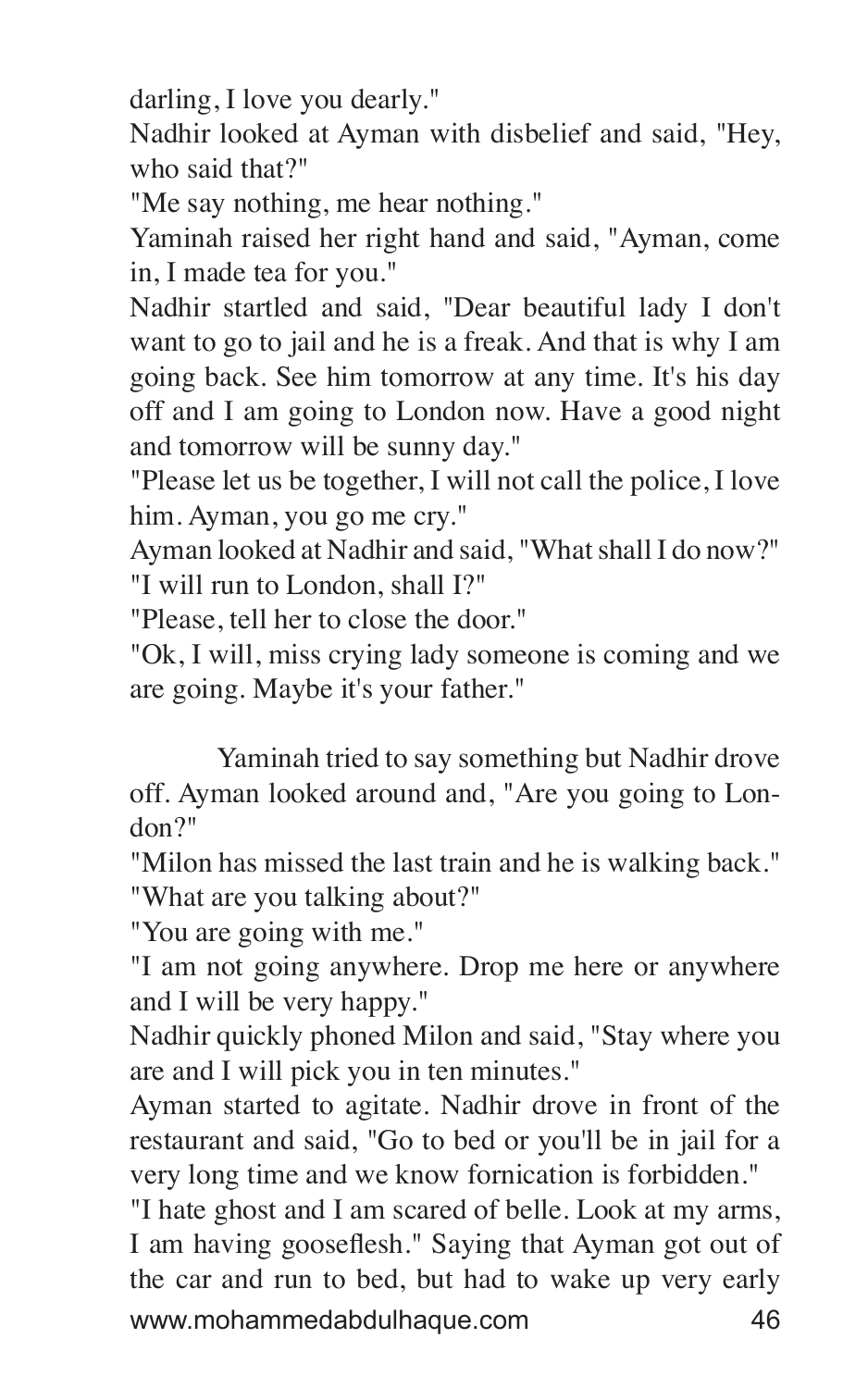when someone banged on the back door. He opened the door and got thunderstruck. Yaminah was standing like a immigration officer. She pushed him out of they way and said, "I came to break my fast with you. I am old enough to make my own decision. I love you and we will get married soon."

"Me no understand you. You want eat tea?"

"Yes I will eat tea and toast, thank you."

While closing the door he replied carelessly, "It will be my pleasure."

"Come out whoever you are. I love this man. I don't care who you are." She sounded angry. He looked at her with shock and said, "You angry, why?"

"Is there anyone else here?"

"No." He replied while making Toast.

"Then who said, it will be my pleasure?"

He shrugged and said, "Tea toast ready. Go and sit in front. Me bringing."

"Where is your tea? Me sit on floor. You sit on my lap, come."

"Me sleep more. You eat tea toast and go."

"Half and half."

"Me poor man, me no eat your tea."

She kissed him in a heartbeat and said, "You taste nice."

"Ya Allah, I am thunderstruck." Said as he looked at her with shock. She hopped on the table and said, "Nothing happened, you are ok. Now eat tea."

He shook his head. She grabbed her throat and said, "Me dying."

"Yaminah, what is it?"

"You eat tea or me die."

"Don't you dare ever do it again?" He sounded annoyed and angry. She looked at him with shock and said, "Hey, you can speak English. Me die you say oh dear no dear, ok?"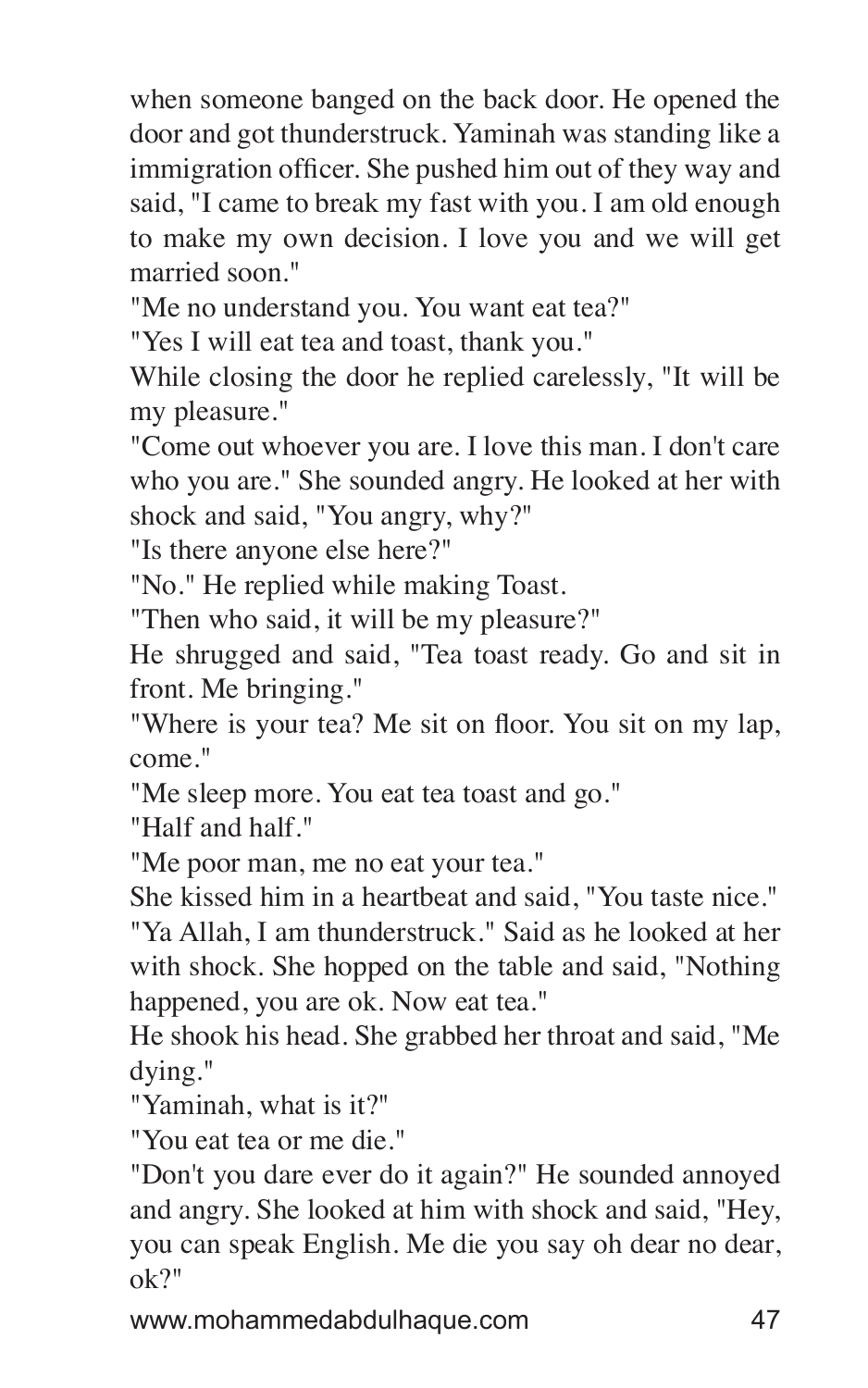"My dear, drink your tea and go to work."

"Dear sir, you drink first."

He took a sip and wanted to give her the cup. She nodded and said, "No sipping, drink half."

He looked at her angrily and said, "Me going London."

"You go London, me come with you."

"Ok, me no going London, you go work."

"Are you sure?"

"Yes, now drink tea."

She looked at his eyes and nodded.

"Ok, ok, me drink tea." Said as he gulped all in. She looked at him with sadly and said, "Why you did that for? Now you have to make another one and you'll drink half, and I mean it."

"Ok, me make two."

"Make one and you'll drink half."

While making tea he said, "What if I go to Bangladesh?"

"I will go with you."

"I am very poor."

"Me need no money, me need you."

"You go work."

"Me no go work, me stay with you, now drink tea."

He looked at the cup and tried to take sip but couldn't. While taking the cup off him she said, "I want you to know that I love you. Now give me the cup, I will drink my tea."

"What if I have any nasty disease?"

"We die together and they will bury us in one grave."

"Do you really love me that much?"

"Yes I do and I want your disease in me. Now give me the cup, I am getting late."

He gave her the cup. She quickly drank the tea, kissed him in a blink and said, "I will see you after work."

"What are you doing?"

"I did nothing." Said as she rushed out.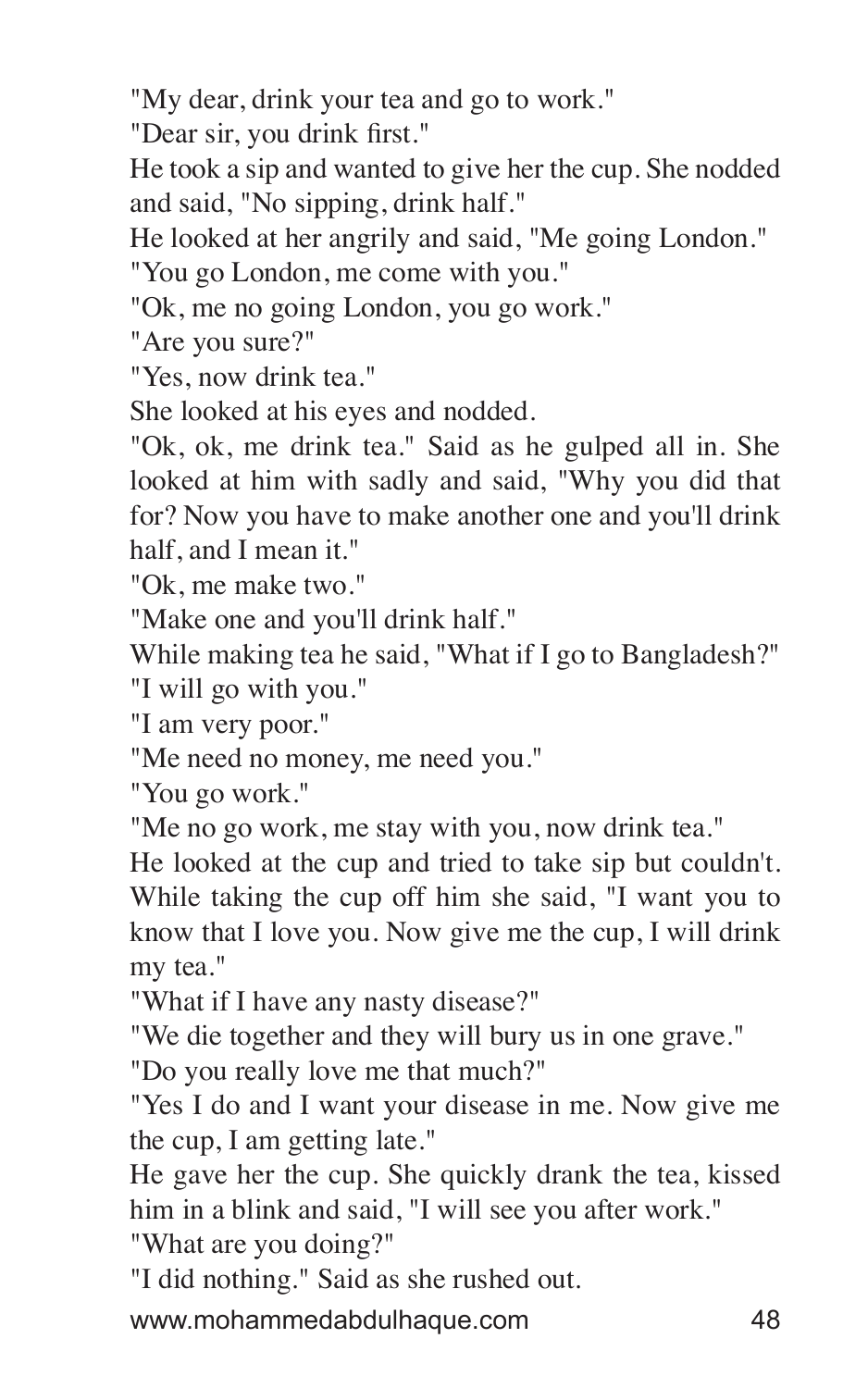While nodding head he went to bed and tried to sleep but couldn't. He came down had his breakfast and went out. While walking about he walked in a gold shop and asked one of the stuff can they make a locket for him. The goldsmith came out and said, "Tell me what you want and I will try."

Ayman showed him a picture and said, "I want a necklace too."

"Who is it for?"

"She is the belle of my imagination. Please try to make it perfect."

Goldsmith tried to smile and goes in and after a while came out with the necklace. He had already paid the price, so he thanked the goldsmith and walked back to the restaurant. At night while he was waiting hopelessly Nadhir phoned…

"Mister herdsman, is it busy?"

"I am waiting for her and it's dead quiet."

"We are having fun and you are playing the love tune, you miserable flautist."

"Bear this in mind, the day I will tease you, the kookaburra will laugh at you."

"I am already taking a trip down memory lane."

"I never want to say but I have to say now, you have gone crazy in the separation of your lover."

"I'm almost crazy but you are spellbound by her beauty." "Now I am blinded by her beauty."

"Is she there?"

While they were talking she rushed in and said, "I am very sorry, I had to drive my parents to the airport. I am very hungry."

www.mohammedabdulhaque.com 49 Ayman hanged up and said while hiding the flute, "Come,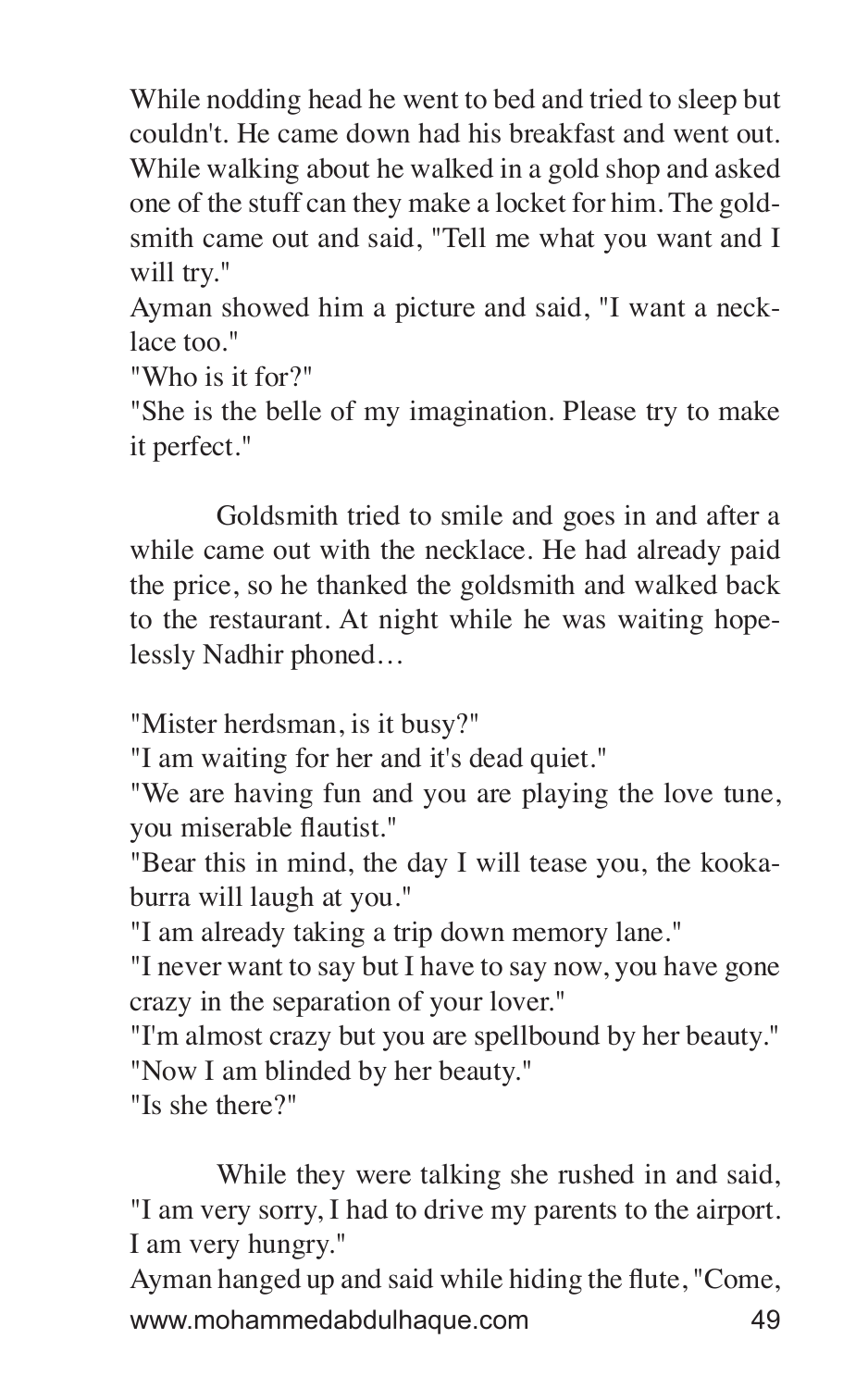me no eat, me waiting."

She shirked and said, "What, you have been waiting for me?"

"Yes, me waiting for you. We eat now." Saying that he walked in the kitchen and asked the chief to go to the front and he quickly cooked a curry and said, "You eat, me cook more."

"Come here and say ah."

"Why?"

"I will feed you with my hand and you feed me."

He smiled at her and said, "You are my imaginative ladylove."

"Me no understand you, me very hungry."

While getting his food ready he said, "You eat your food, me eat my food."

Without further ado, they started eating. She ate quickly and said, 'Let's go to the beach, they'll phone you if it gets busy."

"No, you go home, you tired."

"I am not going alone, you are going with me."

Chief looked at Ayman and said in a low voice, "What is she talking about?"

"She is is driving me crazy, I don't want to run away with the fairies."

"It's your ugly flute, you have mesmerised her. You miserable flautist, she is in love with you."

"One has to love oneself to be happy. Those who love themselves don't hurt others. They know grief numbs the heart. Only the fraudster inflicts others with hellish anguish."

"I am not together and you two are out of your's mind."

"Help me to control the situation and I will help you in the time of need."

"Please give me your number and I will phone you if we need him."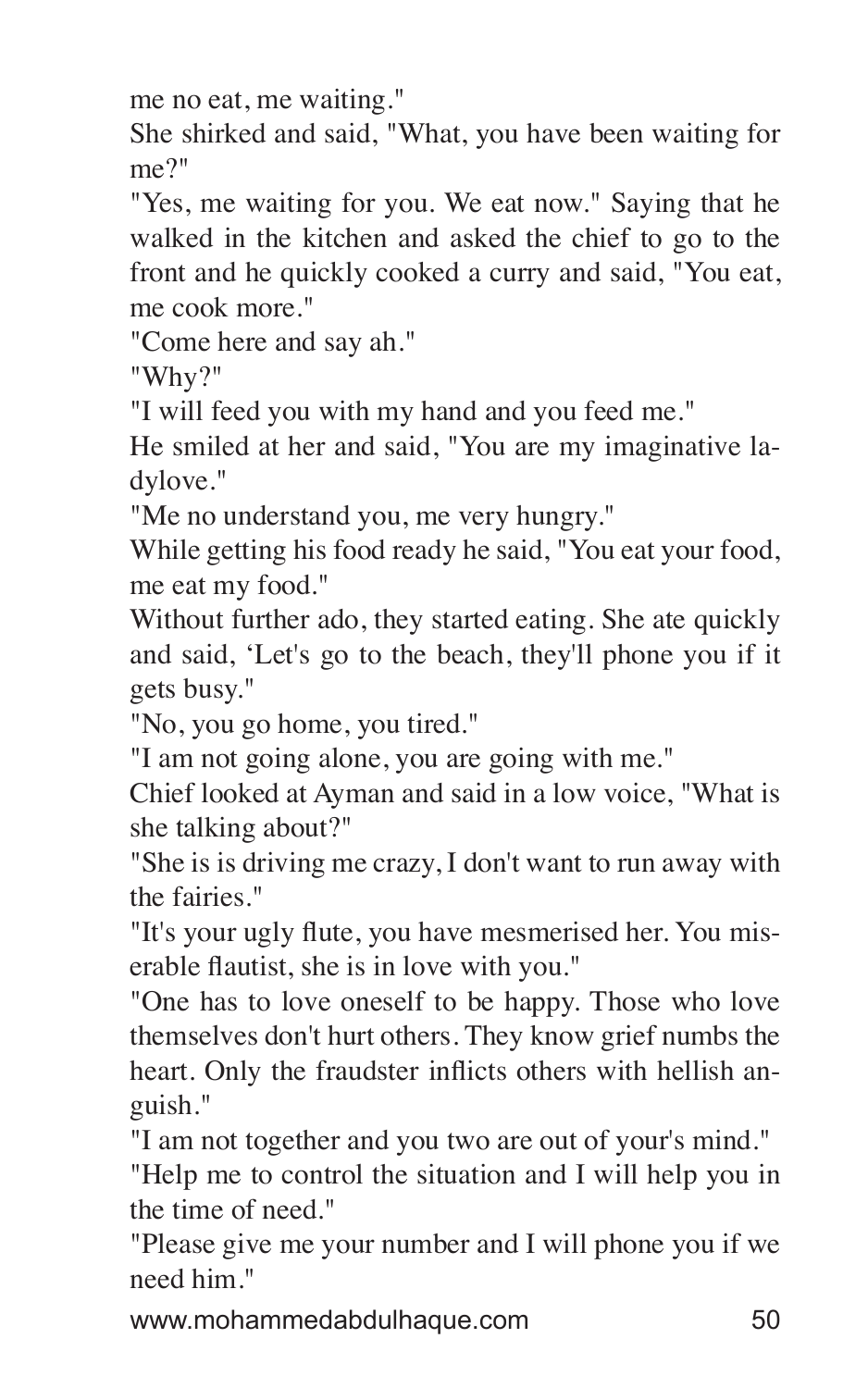"Thank you very much, you are a true kindhearted man." Saying that she wrote her number and said, "Let's go my love."

Ayman looked at the chief and said, "I don't know what to do now."

Chief weaved at him and said, "Take the jacket and go with her. She is spellbound, will never hurt."

"I wanted a second opinion and now I have it." Saying that he walked out. While walking toward the beach she look at his eyes and said, "Let's go to my home."

"We walk here."

"I will not eat you."

"Me too big."

"You love me, don't you?" Saying that she look at him. He picked a stone and threw it in the sea and said, "It's the sound of tears and I heard it last night."

"I love the loud sound of the waterfall, sadly tears don't fall aloud."

"If you listen to it with your heart, it can be heard aloud." She embraced him and said, "Be with me forever or hide me in your heart."

While looking at her eyes, got the necklace out and said, "For you."

She looked at the locket and said, "I always wanted to wear something special. This is more than special. Please put it on my neck before I blink. I want to be unique when I open my eyes."

"I do not know the meaning of prominent, all I know is you are the queen of my imaginary kingdom.'

She tighten the grip and said, "You are the man of my dream. You are the destiny of my love. You are the rouser of my desires."

"I fell in love with you at first sight. For me, you are the paradise of happiness."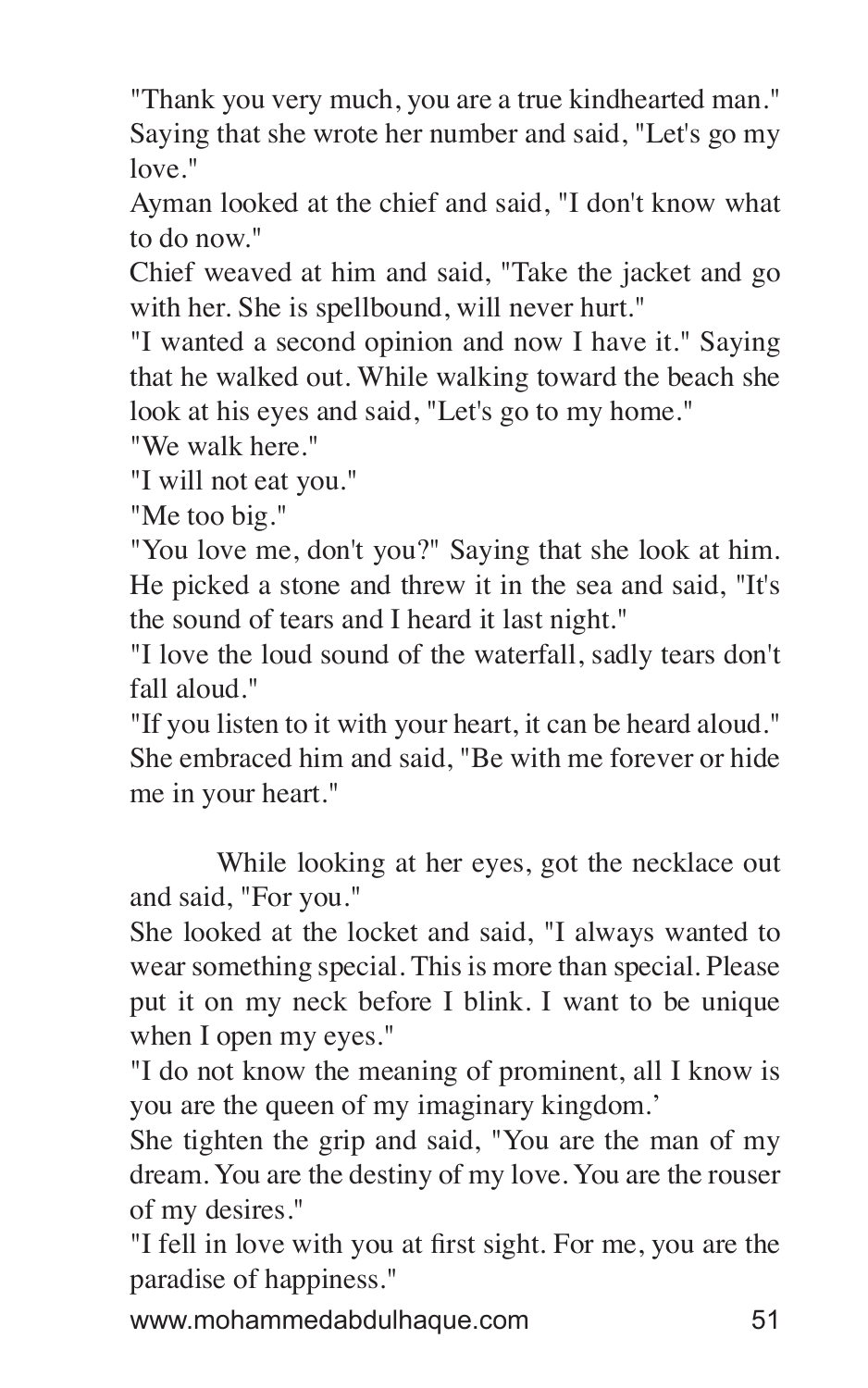"Please let's go to my home, I want to please you."

While trying to move away he said, "You are magnetising me. Your alluring beauty and the arousing body scent is enraging my manhood. I am feeling wild inside and fighting to tame my beastly desire. Please love me from a distance."

"I don't understand you, now tell me, where is your flute?"

"Why?"

"Never mind. Now shall we go to my home? No one will hurt you."

He looked at her eyes and said, "You cold. You go home. Me go work."

"No work. Me no cold. Me feeling very hot." Saying that she held him tightly and said, "We go my home and we make love."

"Me no understand you, me go back, chief busy and angry. Me no like angry talk."

She smiled at him and said, "Me phone and talk angry." "No angry."

"Ayman, I know you want to be with me. But I want you to love me. I am longing to be loved. You are the one I had been waiting for. I don't want to wait any longer." Saying that she got the mobile out, dialled number and said, "Chief, do you want me to come?"

"We don't need him, we are doing fine, you just try to be happy."

"Can I take him to my home?"

"Take him anywhere you like."

"Do you know where the flute is?"

"The ugliest one is with him, thank you." Said as he hanged up. She looked at Ayman and said, "Where is the flute?"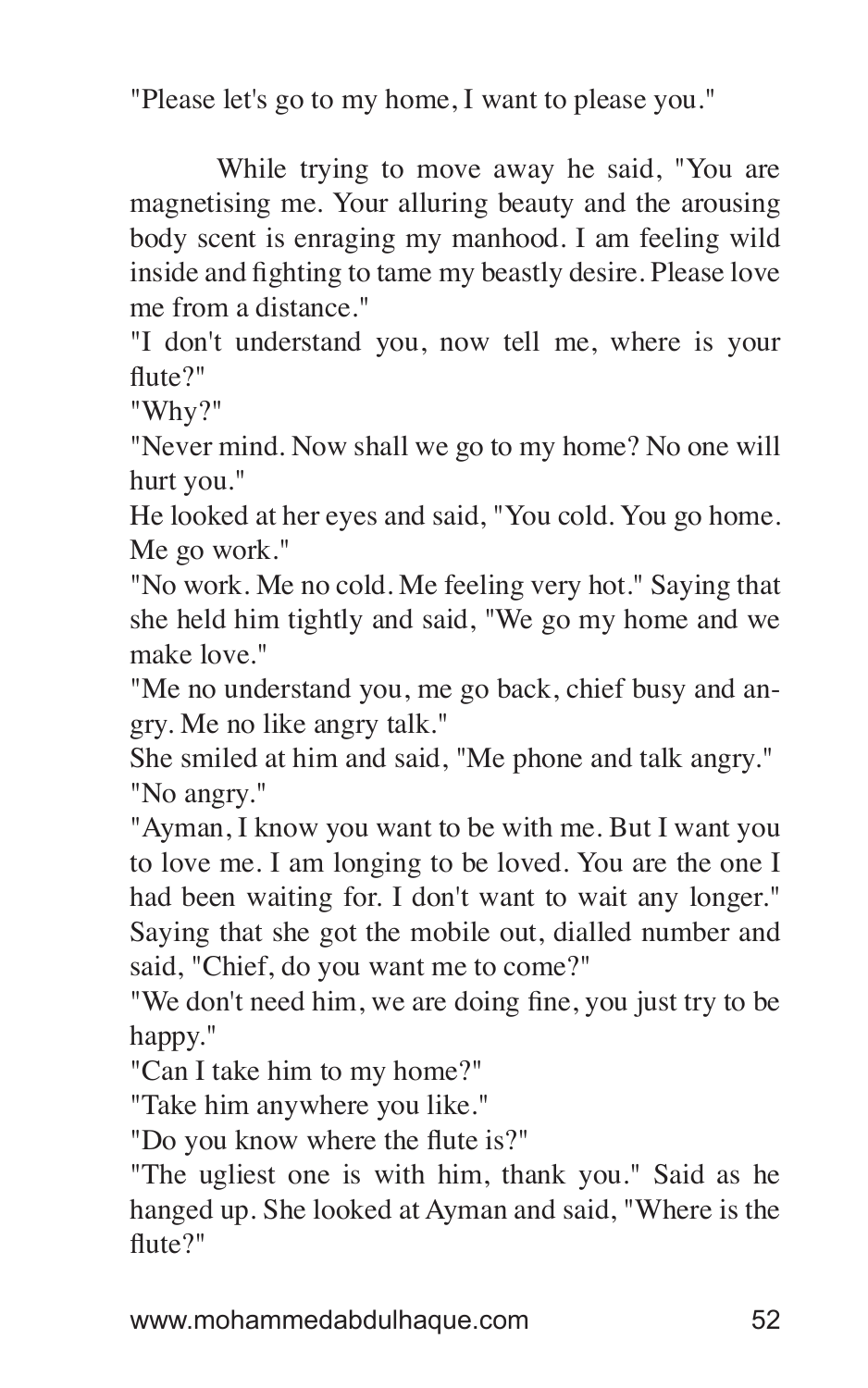He shrugged and said nothing. She hugged him and while searching with both hand said, "What is this?" "Bamsi."

"Do you love me?"

"Loveliest you are beautiful."

"Me too ugly, your bamsi is the loveliest. I love your bamsi."

"You love my bamsi?" He sounded very excited.

"I love you more than the bamsi."

"You very good, me love you."

"Is it because I love the bamsi?"

Ayman looked at her eyes and said, "When I sit in solitude and play the flute, the suppressed agony comes out melodically. People with a beautiful mind like to listen to the flute."

Yaminah shook her head and said, "Whenever I listen to your flute I forget about dejection and depression. I love your bamsi. I want to listen to the love tune."

He tried to smile and started playing the flute…

"Belle, you are the beguiler, the destiny of love is in you, only you can make me happier. I am aimless and you are full of bliss, I need a true lover, will you love me forever?"

She looked at his eyes and said, "Your bamsi, what is it?"

"Companion of loneliness. I like love tune, you like?" "Now let's play the game of love."

"Me poor man, me no play with you. You no toy. You loveliest lady."

"Ayman, my mind is telling me that you are only acting, but are you?"

"Me no understand you."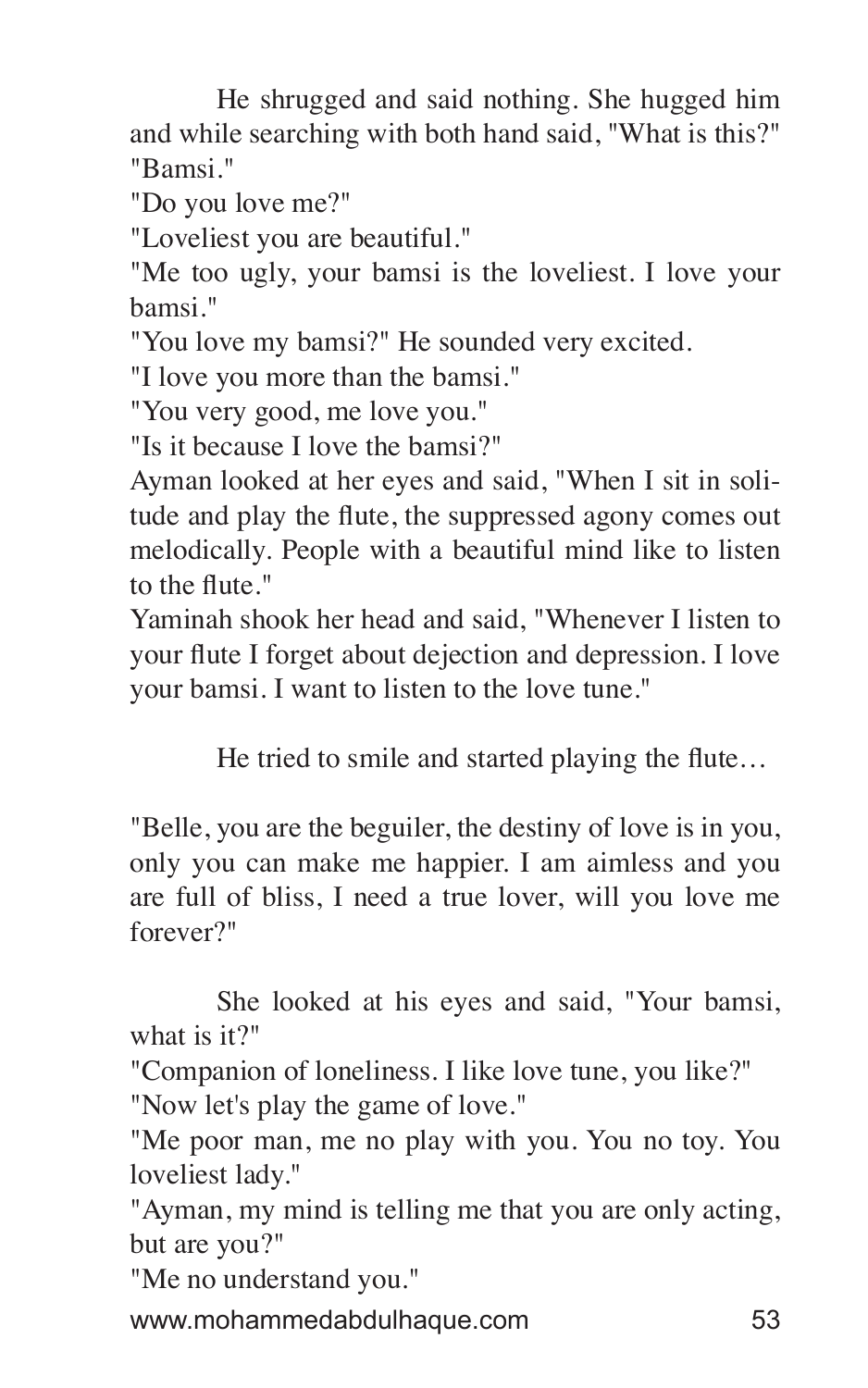She moved close to him and said, "I am in love with you and you know it."

"Me work in kitchen. Very poor man. You too rich. Me no love you."

"Minute before you said you love me, now you are saying you don't love me, why?"

"Bamsi keeps me happy, you love bamsi me love you."

"I love bamsi and you just said again you love me."

"Me no say me love you. Me say you love bamsi me love you."

"Can I have your bamsi please?"

He gave her the flute and looked at her with an askance look. She kissed the flute and said, "Now kiss me, I have kissed your bamsi."

"Me no kiss you. You too naughty."

She hugged the flute and said, "I am hugging your bamsi."

He got a silver one out and said, "This is my flute."

She squints at him and said, "What is this then?"

He looked at her eyes and said, "That day I played this flute."

"How many flutes do you have?"

"This one helps me to breathe when I am breathless." Said while he was polishing it with his shirt.

"Do you have a name for it?"

"Name?" He pointed at himself and said, "My name?"

"No, your flute, what do you call it?"

"Surela."

"Was it the surela what made me cry?"

"Yes, surela was crying for you."

"Make it cry, I want to cry with it."

"Surela cries no more. surela happy now."

"Do you want me to cry?"

"No cry. You cry, police come take me jail. No cry, please."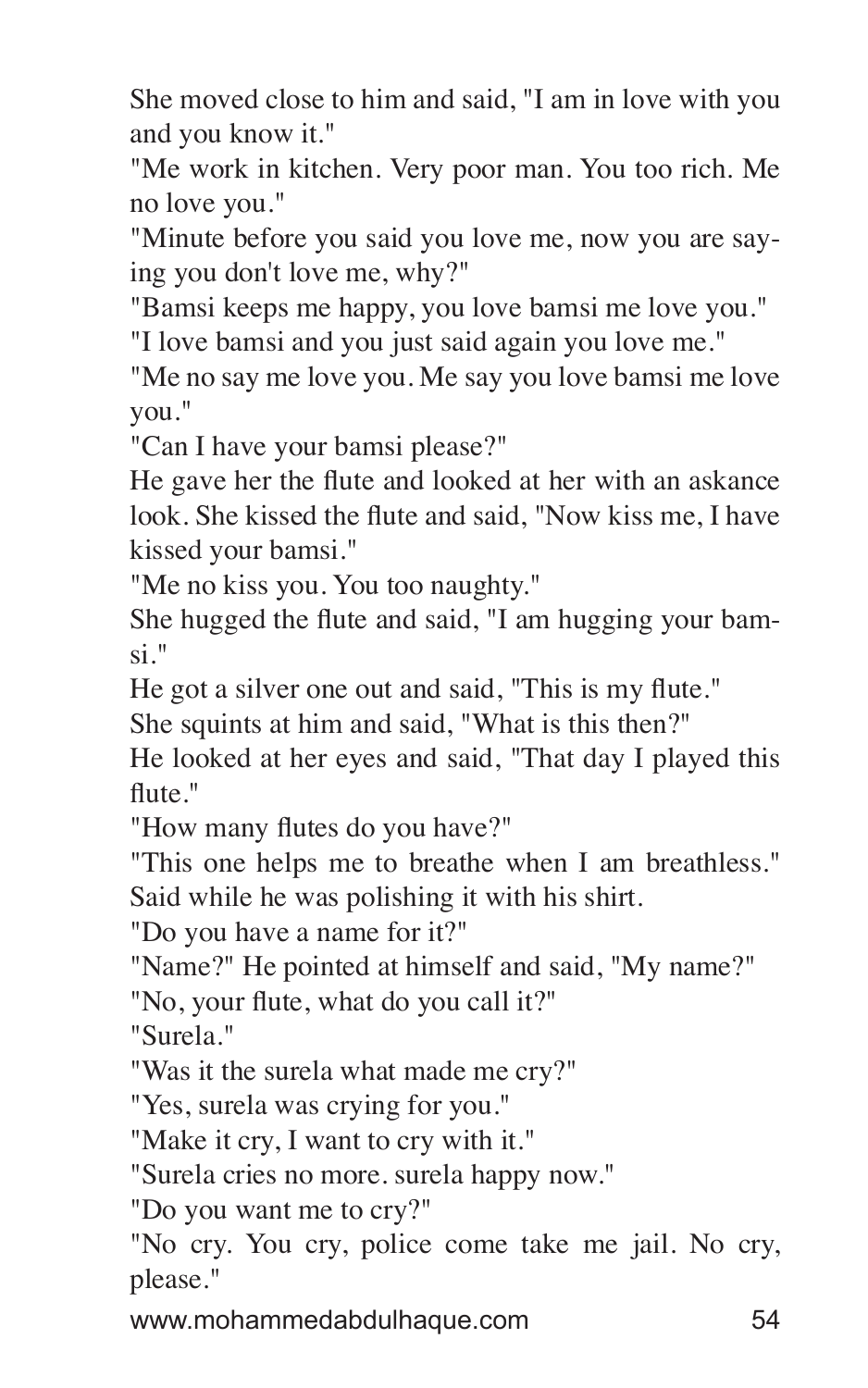"Make surela cry and I will laugh or I will start crying." "Ok, you no cry, me cry." Saying that he started to play…

"Full of joy you are the ocean of pleasure, my love you are the hidden treasure. Life is a journey I need a crony, you are the loveliest, beauty has no measure. I was roving, you are the destiny of love, I am your dreamer."

As he stopped she smiled at him and said, "Surela is happy and harmonious. The joy of your heart floated in the air and made me joyous."

"Me happy no more. You are rich and beautiful. I am poor and awful. I play the flute only to feel good, some say I am rude, some say I swing their mood. You say you love me, my mind says you are only toying with me."

She walked forth and asked with disbelief, "Was that you who was talking?"

"Occasionally the wind whispers, when I try to listen it stops."

"Ayman, are you toying with me or I am hearing things?" "Me no toymaker."

She looked around and said, "No one is here, then who said what I heard?"

"You go home, me go work. You take surela, me want it no more."

"Ayman, I am in love with you. I don't want your flute, I need you. Now play with me as you play with surela. We'll be happy."

He walked backwards and said, "I know what you want and I know you are aroused. I don't want to enrage you." "Hey, you can speak English." She held him tightly and said, "Please love me. I am longing to be loved."

www.mohammedabdulhaque.com 55 "End of the night it will be tomorrow and in the morning tomorrow will be today again." Said as he wanted to walk away. She looked at his eyes and said, "Me no un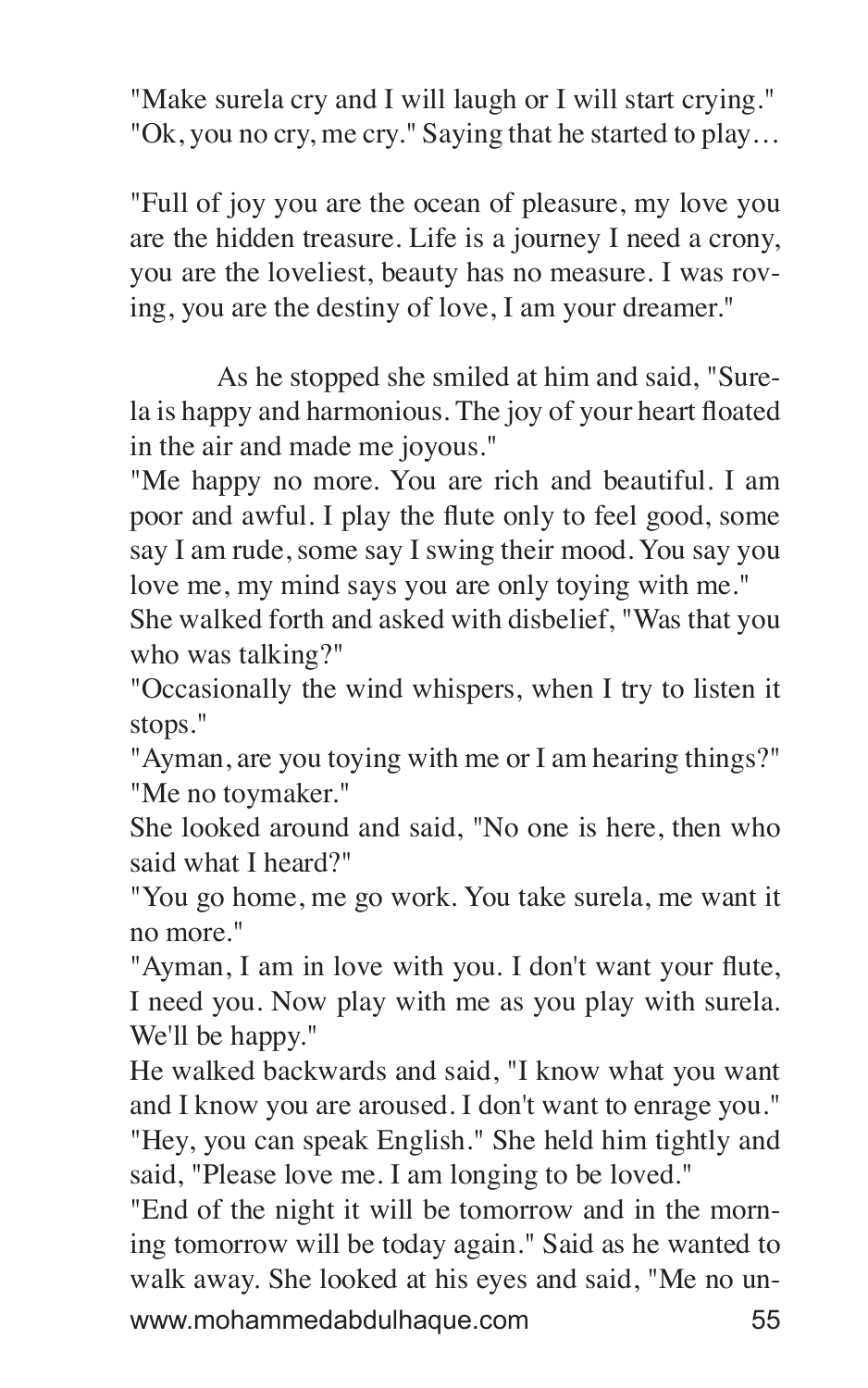derstand you. Me want you to come with me. My home. Come, let's go."

He smiled at her and whispered, "Loveliest, you are in love with me, I also love you. But it's a foolish act and everyone does it. Sadly, I don't understand plain English<sup>"</sup>

"What are you thinking?"

"Me no thinking, me worrying. You too beautiful. Me ugly and poor."

She ran to the foreshore and picked up some seaweed and while putting them on her head called, "Ayman, look at me, I am the ugliest."

He ran to her said in a hurry, "What are you doing?"

"You are getting better. Wait, let me dive into the sea and you will be fluent." Said as she was running toward the water. He grabbed her hand and said, "You are lively and your body has the ability to sustain life. Bitterly cold seawater is salty. We can't drink salty water."

"I don't care. All I want you to look into my eyes and keep on talking. Love me truly and intensely. I want to feel the intensity of true love." Said while she was struggling to get free. He held her firmly and said, "You are very attractive and I am getting attached to you. You are acting like a busty starlet and making me lusty. I am getting impatient to know the meaning of lovemaking. If you jump into the sea the water will evaporate. Pretty lady, please pity me."

"You are better than I thought. Now let me dive in, you'll get even better." Said in an excited voice. He pulled her close to his chest and said while looking at her eyes, "I love you and want to call you ladylove."

She held him tightly and said, "I want to know the exact meaning of fornication."

www.mohammedabdulhaque.com 56 "Love is not a crime, but lovemaking is forbidden for the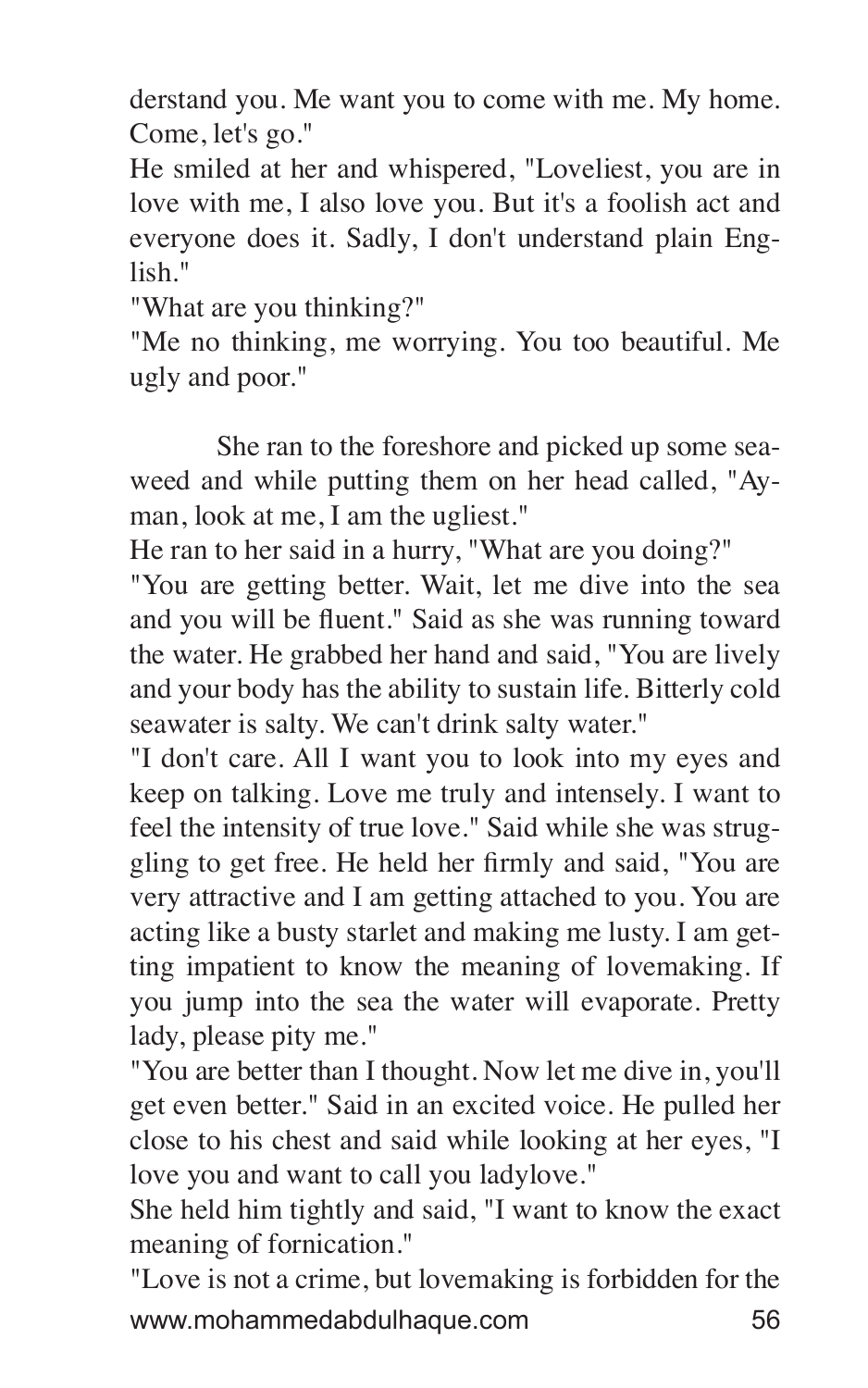unwed. Illicit love is ignominious and illegitimate children are stigmatised. Loveliest you are the love of my life. I want to have you legitimately."

She rested her head on his chest and said, "The longing, the yearning, the restlessness was worth bearing for and you are truly worthy."

"Whenever your restless soul flew in the air, I played the flute as a wish-doll and the tune changed the atmosphere."

"You said you can't speak English."

"Me speak no English. Your love helps me to express myself."

"That's fine. Now let's go to my home and I will love you more and more so you can express like everyone else."

"I don't want to impure you. Blissful you are full of blessing."

"I also love purity. Don't worry, very soon we will get married. Now let's go to my home. I will make tea for you and you'll make love to me, how is that?"

"Moon is too shy, the sun is too bright but your beauty is full of ray. I am longing to love you. Sadly tomorrow is going to be another day."

"Please hold me, I am too clumsy. My feet are benumbing. Eyes are dreamy, the mind is teasing my staying power and I don't care if you wound me."

"You trust me, don't you?"

"I am in love with you and you are entrusted."

He looked at her eyes and whispered in her ear, "Belle, you are precious than the rarest jewel. If you love me truly I will hide you in my soul."

"Are you thinking or daydreaming?"

"You are loveable and I am fascinated by love. I am fighting with myself to stay away from you, but the loneliness is making me lovesick. Please cure me if you can."

www.mohammedabdulhaque.com 57 "You said I am loveable. Therefore love me like a true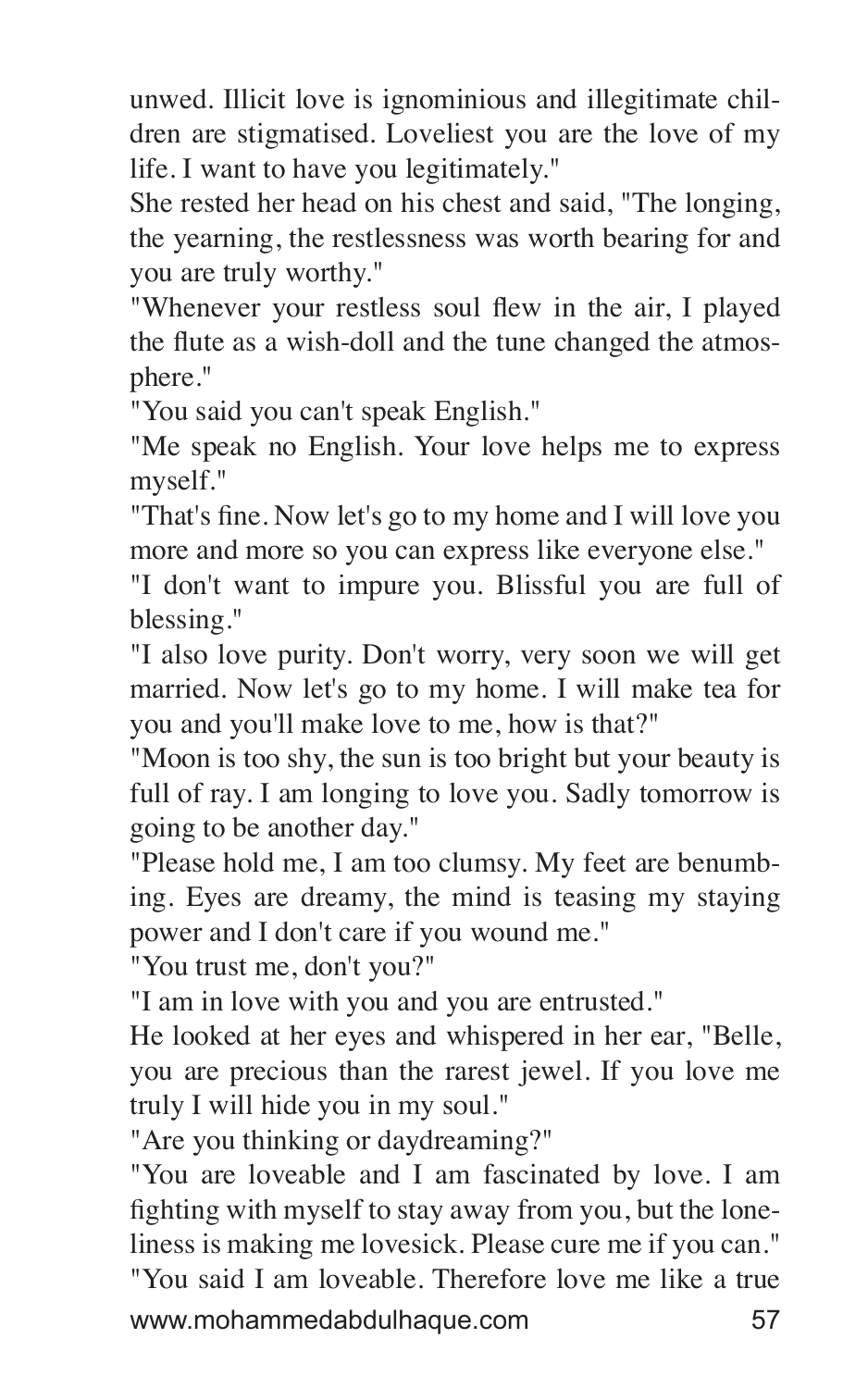lover and love will cure the sickness."

"Looking at you is pleasurable than making love to you. You are full of joy, prosperity and purity. I don't want to impure you. I want to have you purely and if I cannot then I will fade away slowly."

"The waiting is durable and I can't wait any longer. I am weakening and longing to be loved. I know you can wound me. Please love me and let me feel the joy of love while loving me."

"Do you want to play with surela?"

"I want to play with you. The game of true love."

He set down and said, "My love, love is only a feeling. While loving love makes lover happy, love is full of blessing. Love is full of pleasure; happiness, love is full of longing. Love is amorphous, love is only a word and has no meaning. Love is air, love is water, love is for reviving."

She looked at his eyes and said, "O devotee, the satisfaction of the Creator is required for the attainment of endeavour. Many get a place at the feet, but not everyone gets satisfaction. Our souls are satisfied when the Lord is pleased. Love me and I will pray for your success."

"I am cold. I want to go back."

"My room is very hot. Let's go. I'll make you a cup of hot coffee."

"Me no like coffee, me like spiced tea, very aromatic and tasty."

"Please teach me Bangali."

"You want to learn Bangali?"

"Yes teach me how to say I love you."

"Ami tomake bhalobasi."

She repeated and said, "What is it?"

"I you love."

"Okay, now teach me how to say, love me."

He tried to smile and said, "Amake bhalobaso."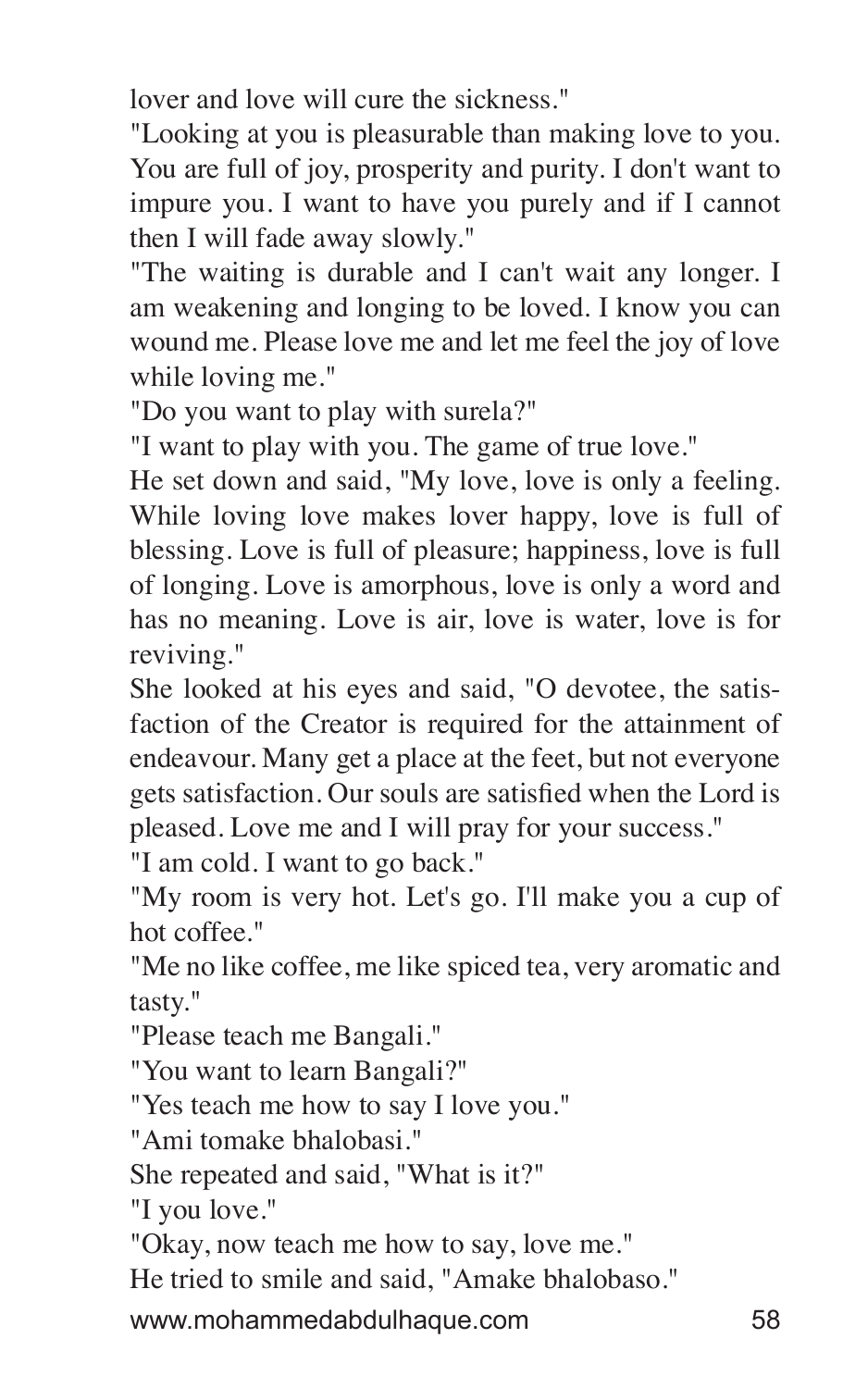She opened her arms and said, "Come to my arms, I will love you my love."

"You are truly beautiful and I'm a complete fool."

"Ayman, I have never touched a man and I never felt like this before. The desire is making me desirous. The longing is getting robust and durable. I know you are also fighting your wild side. Then why aren't you leaning on me?"

He gently kissed on her hand and said while playing with her hair, "Lovemaking isn't love, and longing makes the loved one dearest. I want to keep on longing for you until we are married. I want you to love me as you want me to love you."

While looking at his eyes she said, "Ayman, am I dreaming or am in the haven?"

He tried to smile and said, "You are in my arms. Now go home. I am feeling funny and I don't like it. You are beautiful and I want you to be blissful, not sinful."

"Only you are in my heart and mind, I don't want to bear the hankering anymore, the feeling is full of teasing and displeasure. I want to be with you to enjoy the heavenly pleasure."

"Lover makes love but lovemaking isn't love, and I am not lusty. I am a poor man and you are a rich lady. Go home and try to be realistic."

"I was crying last night and I don't want to cry tonight. Chief said I can take you anywhere I want. Therefore, let's go to my home, I will not do anything funny."

"I also cried for you but I don't know why?"

"Ayman, you love me more than you think and I am longing to be with you. Please let's go to my home." "I don't trust you."

"I trust you and you know what I mean, don't you?" "Yes I do, but I love you and love is sacred."

www.mohammedabdulhaque.com 59 She started to run and said, "I going home and you are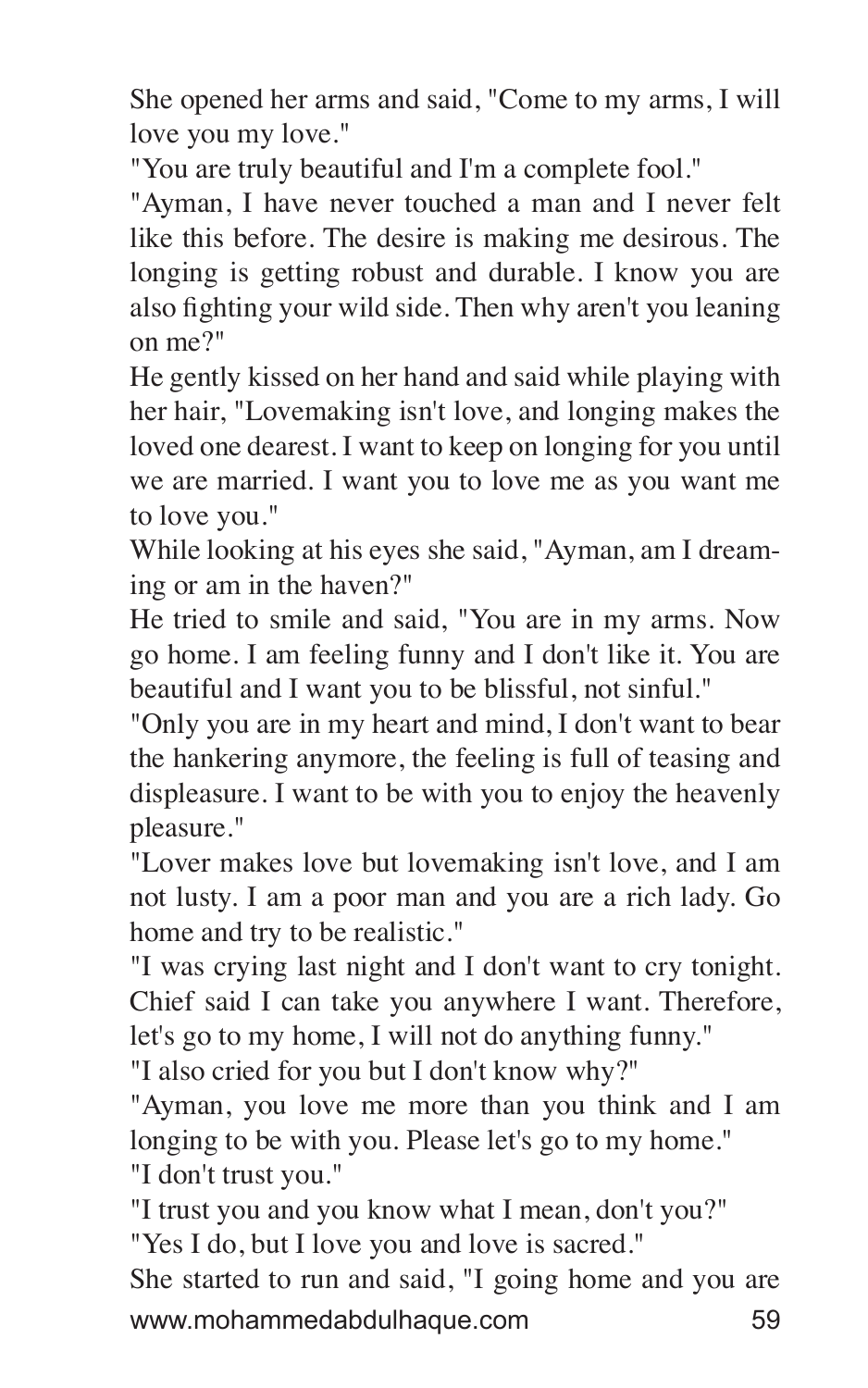coming with me or I am diving in."

He run after her and said, "I will go with you, please don't dive in, you will die."

"If I die it'll be full of pleasure, do you know why?" "You can tell me while we go to your home."

"I don't have to wait any longer and I hate longing. It's awful and durable." Said as she stood by the water.

"Yaminah, I will go with you. Please don't be silly. You know the water is ice clod."

"I want to douse the flame of desire."

"Let's go to your home, I am freezing."

"Are you sure? Try to trick me and you'll see my dead body tomorrow."

"I will sleep in your bed, how is that?"

"You are pulling my eyelash and it's hurting me."

"Do you want me to dive in with you?"

"Ok, I am coming." Said as she ran to him and said, "Don't try to grab me."

While walking he said, "Why are doing this to me?"

"Why are you speaking English?"

"I am under pressure."

"What do you mean?"

"I only can speak English when I am under pressure and you are pressing me to hard."

"Keep on walking or I will be squeezing."

"Ouch, don't even think about it, it hurts like hell."

She giggled and said, "You are better than I thought." "Please go home."

"I said keep on walking or I will be squeezing."

"Please, try to keep up." Saying that he started to run and said, "Where is your car?"

"You know where it is, don't you?"

www.mohammedabdulhaque.com 60 "Yes, I can see it." Said as he stopped next to it. While getting in she said angrily, "Get in or I will start swim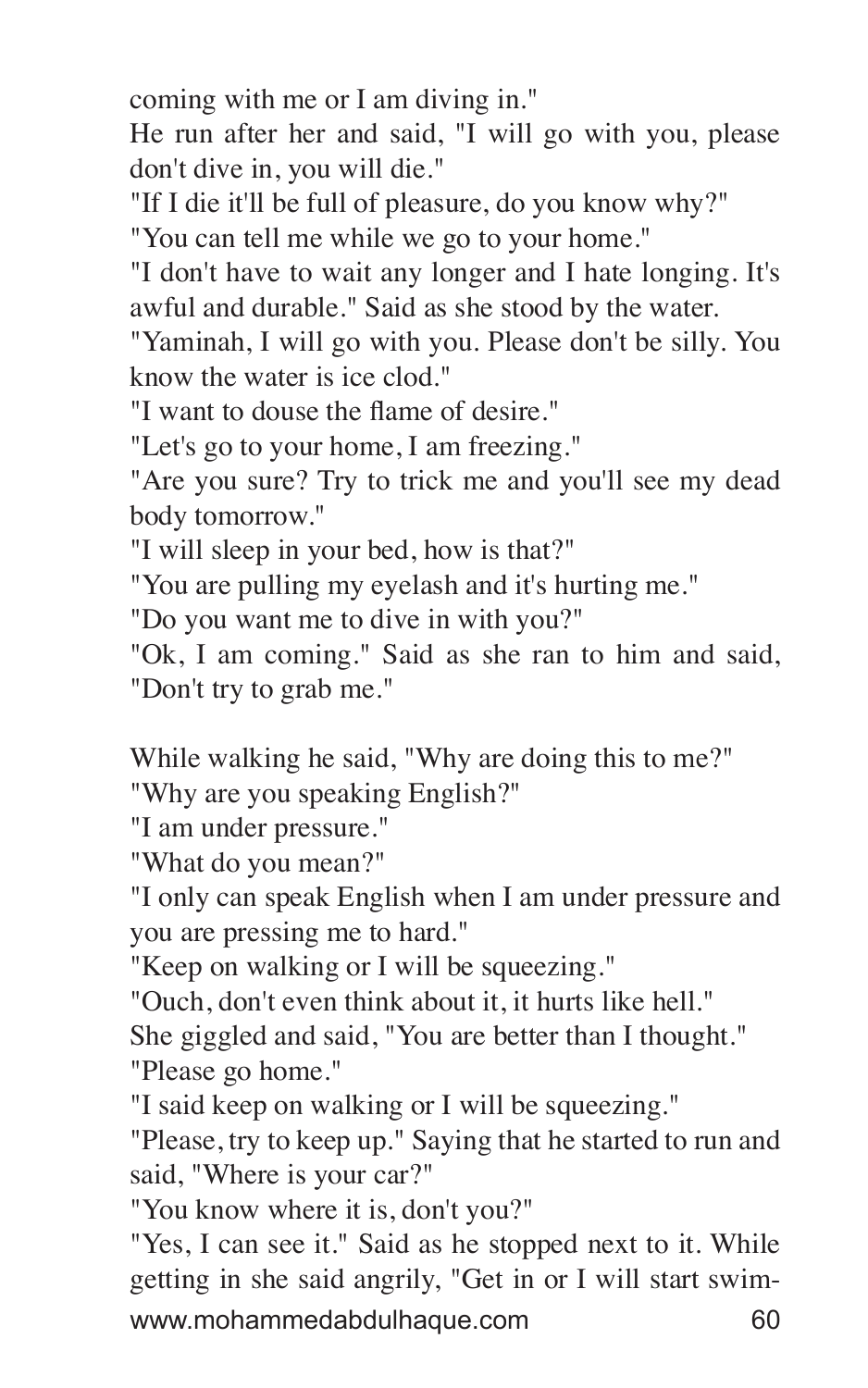ming and I am not faking."

"Are we sleeping in your car or what?"

"You are very good, but not good enough." Said while driving and as she parked the car in front of the house he looked at her and said, "What if I rob you?"

"You already robbed me, now I have nothing." Said as she walked out and while opening the door looked at him and said, "You are the only man who will ever cross the threshold."

"What are you talking about?"

"I will die if you leave or betray me."

"I am not getting in, I am going back and I can walk."

"I was only letting you know."

"I am sorry, I will not step inside the door."

"I don't like tomfoolery and I hate horseplay. You made me restless, I will make you emotionless."

"Before I meet you I was very passionate, but now I am losing the passion efficiency."

"If you keep on fooling around I'll make you a total fool. I am spellbound, I can't explain it to you. Don't toy with me, I don't want to die at prime."

"Don't be so cold-hearted, I was only trying to entertain you."

"I'm don't want any entertainer, I want a true lover. I want to enjoy my life with you."

"I don't want to argue with you anymore. Please tell me what to do now."

"As you enter the house please pray to Allah to bless this house with happiness and prosperity, and to protect form all evils."

He looked at her with disbelief and said, "You are more than I prayed for."

www.mohammedabdulhaque.com 61 She greeted him in and while he was looking around she hugged him and kissed him in a heartbeat and said, "It's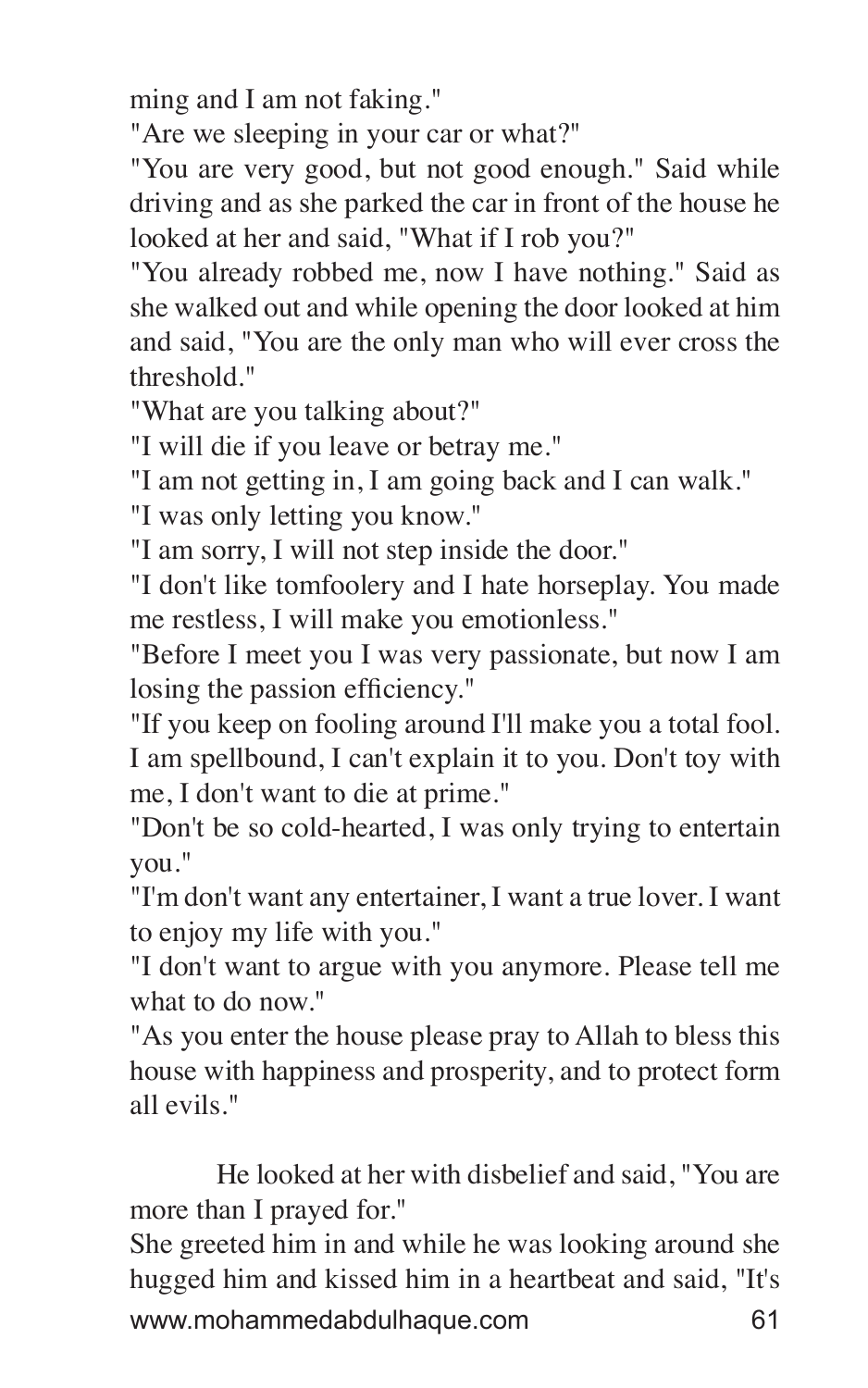my haven and only you are welcome in it."

"What are you talking about?"

"The house is a wedding gift from my father."

"Please don't disappoint him, he loves you dearly."

"I love you and he said, the man who you'll say I love you, will be the man to whom you will say I do. And I love you, now make yourself comfortable."

"I will never be comfortable here."

"Why?"

"I am inside your wedding gift. Ya Allah, I can't believe it." He sounded hopeless. She embraced him and said, "You are the man who will ring my wedding bell."

"Me no ring bell, me play no more bamboo. Now me go." He wanted to walk backwards. She squint at him and said, "Why are you talking like this again?"

"Me under pressure no more. Blood pressure is normal." "Me go dive in?"

"Come, me push you."

"No, it's okay. I don't want to dive in anymore. I am full of joy, the ocean of pleasure, I am the hidden treasure." Said as she walked to him. He squint at her and said with shock, "You understood surela."

"Your surela speaks my language, it makes me cry and restless. What I am longing for is a natural feeling and even the mystic copulates. We are only ordinary and at our prime. Therefore, let the love flow in the blood to enrage the desire. Please love me. I am feeling amorous and truly aroused."

He looked around, held his head with both hand and said, "I am inside your wedding gift."

www.mohammedabdulhaque.com 62 She pushed him on the sofa and said, "I know you are in my wedding gift but you are lying on my sofa. Very soon you'll be on my bed, under my duvet and will be busy making love. Our mind and body needs pleasure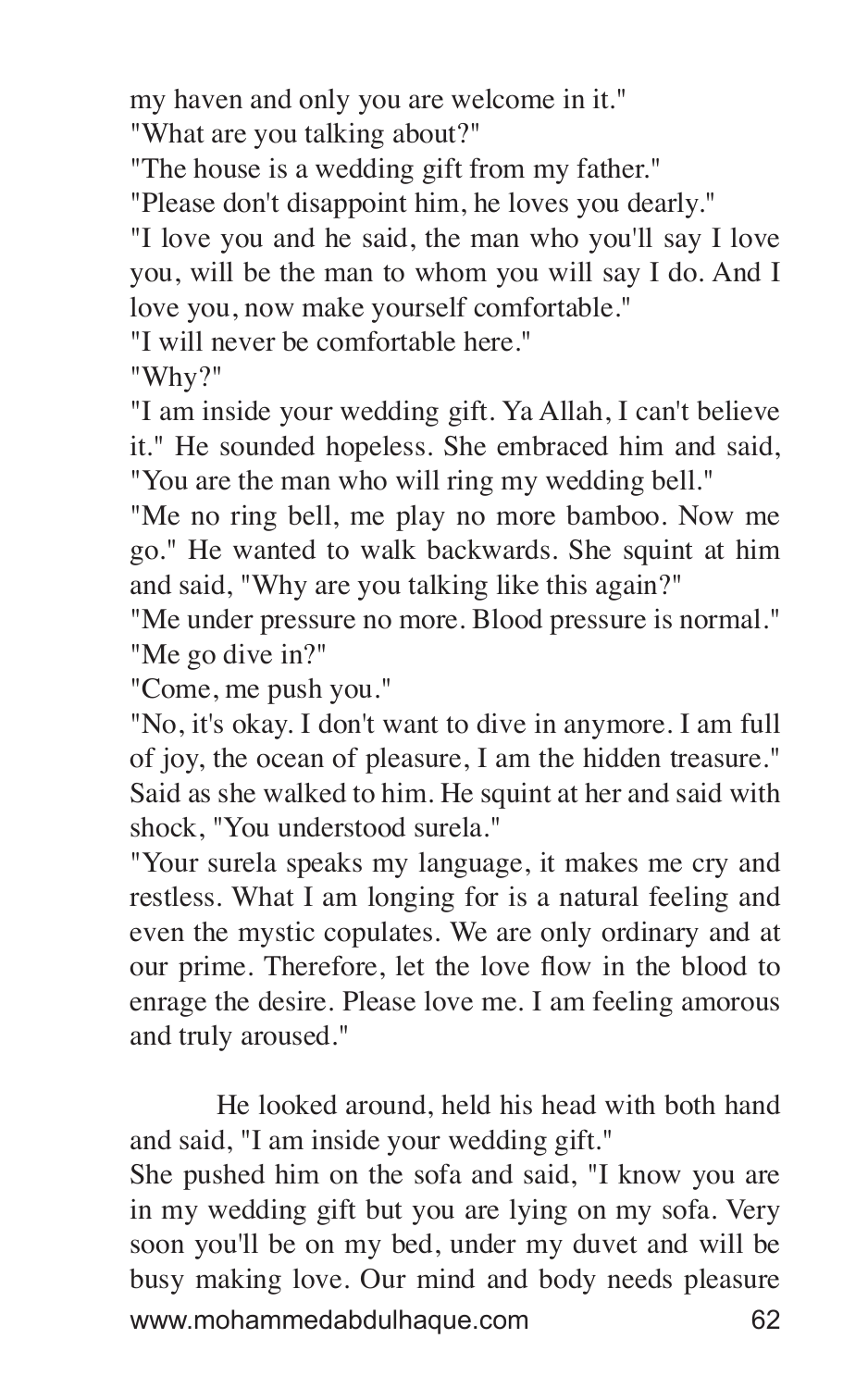and only you can please me."

"I am inside your wedding gift and I can't believe it. Ya Allah."

"You talk funny, you act funny but your tune is finely tuned and it only makes me cry while arouses me and enrages my desire. Therefore, I want you to calm me with pleasure. I mean now and here, you hear me?"

"You are the loveliest. Your loveless shines. When you talk angry, I love it."

"Ayman, what are you talking about?

"Yaminah, I love you and I need you."

"I don't want to talk about it anymore. I want tea, you want one?"

"Yes, me make tea for you. Me make nice tea."

"Stop it." She yelled.

"What!" He sounded surprised.

"Your funny language irritates me and you don't know how to please me. Therefore, don't try to talk funny."

"Me go. You angry now. Me go London and no come, me very bad, me hurt your feeling."

"You go I die as a virgin."

"You are a perfect beauty and I love purity. Pure cures the sick heart. I pray for you, you will be very happy. Me sinner, me no good."

"Ayman, do you want to know why I am still a virgin?" "Yes, I want to know."

"We like to buy untouched things and used things are always second-hand. We pay a ridiculous price for new things and I want to know why?"

"It was my question, I want you to answer it."

"I know what I am doing is outrageous. Everyone knows, love at first sight blinds the lovers."

"Sorry, I can't accept it, please carry on."

"Why are you doing this to me?"

"Answer the question please?"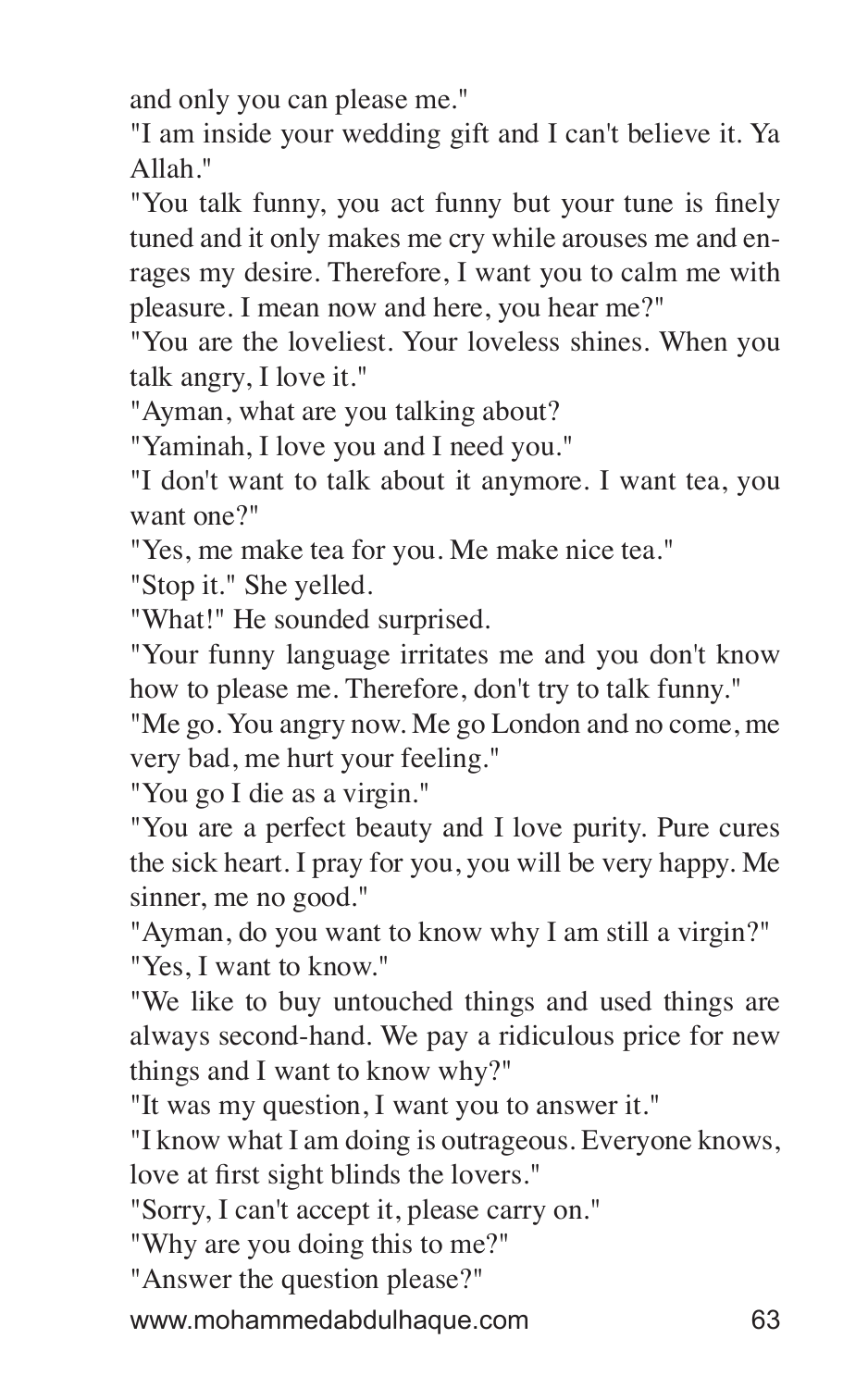"I only buy new things and I will only make love to you or I will die as I am. I don't know why and I don't want to answer it and you can't make me." She sounded very angry. He smiled at her and said, "I heard it's very arduous to sleep alone on a winter night?"

"Yes it is but I love it. Then you said love is only for lovers. Every religious person knows Creator created women to accompany the lonely man. Let's copulate."

"I want you to know, I am a stranger and I don't like perversity."

"Ayman, I have decided, I will only copulate with you. You are my love. I love you."

"Me no understand you, me poor man."

"Please stop this. I am having a horrible feeling, I don't know how to express it. I don't know what to do and how to attain what I am longing for."

"It's the respectability of self-restraint and purity. I can't afford to impure you, you are too precious."

"You may already know virgin are generous. Therefor, all I want you to pay the adequate fee for the wedding licence."

"Gladly I will pay for it. I have earned enough and we are inside your wedding gift. Ya Allah protect me and have mercy on me."

"Ok wise guy, I will see you in the morning."

"I will be waiting for you with spiced tea."

"I want one now."

"You have to drive me there anyway." Said as he looked at her with a funny look.

"Quick one please?"

"You want me to walk, don't you?"

"Let's go." Said as she walked to the car. While walking he said, "You look like Anglo-Indian."

www.mohammedabdulhaque.com 64 "Parents of my parents are Bangladeshi." Said as she got inside the car. He rushed in and said, "Good news. Me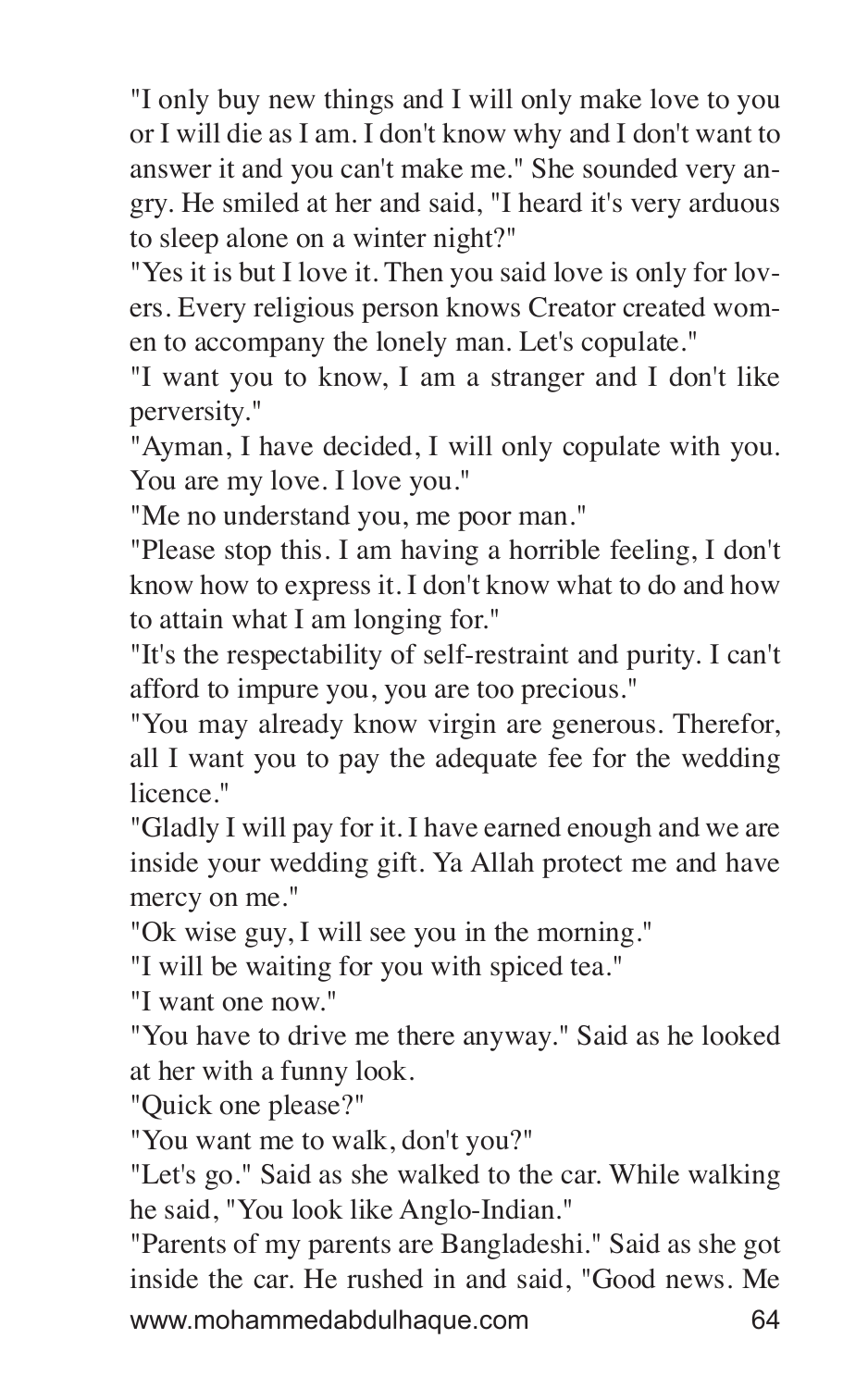worry no more. Me very happy. You very good. Me love you more. Me play more love tune."

While driving she squint at him and said, "What are you talking about?"

"Only to express my feeling I learnt to play the love tune. Only to sneak a peek I was hiding behind the sand dune." She parked the car in front of the restaurant and said, "You are a very clever lover."

"Maybe, anyway, if you drink tea now you will be delusive and we don't want that."

"I know. I will see you in the morning."

"I love you, my love, please go home. Goodbye, ta-ta, bye-bye."

She drove home and phoned him. Nadhir answered, "You just dropped him."

"Mister boss, can I talk to him for a sec please?"

"Please let him work. If you keep on phoning I will oust him."

"Don't even think about it. If you even talk to him rudely I will open a better eatery next door to you and I will serve Bangladeshi food, you cheater."

"Ok calm down, and how do you know all this?"

"I know my stuff. Where is he?"

"I don't know where he is and I don't want to know. Can I hang up please?"

"Mister boss, something or someone is in my garden and I am scared. Please tell him to come quickly."

"I know your father and I will see him in the morning." "My father asked me once and the question was, Yaminah can you run a Bangladeshi restaurant? I haven't answered him yet."

"If you try to blackmail me I will give you a heart attack. By the way, he is an illegal immigrant."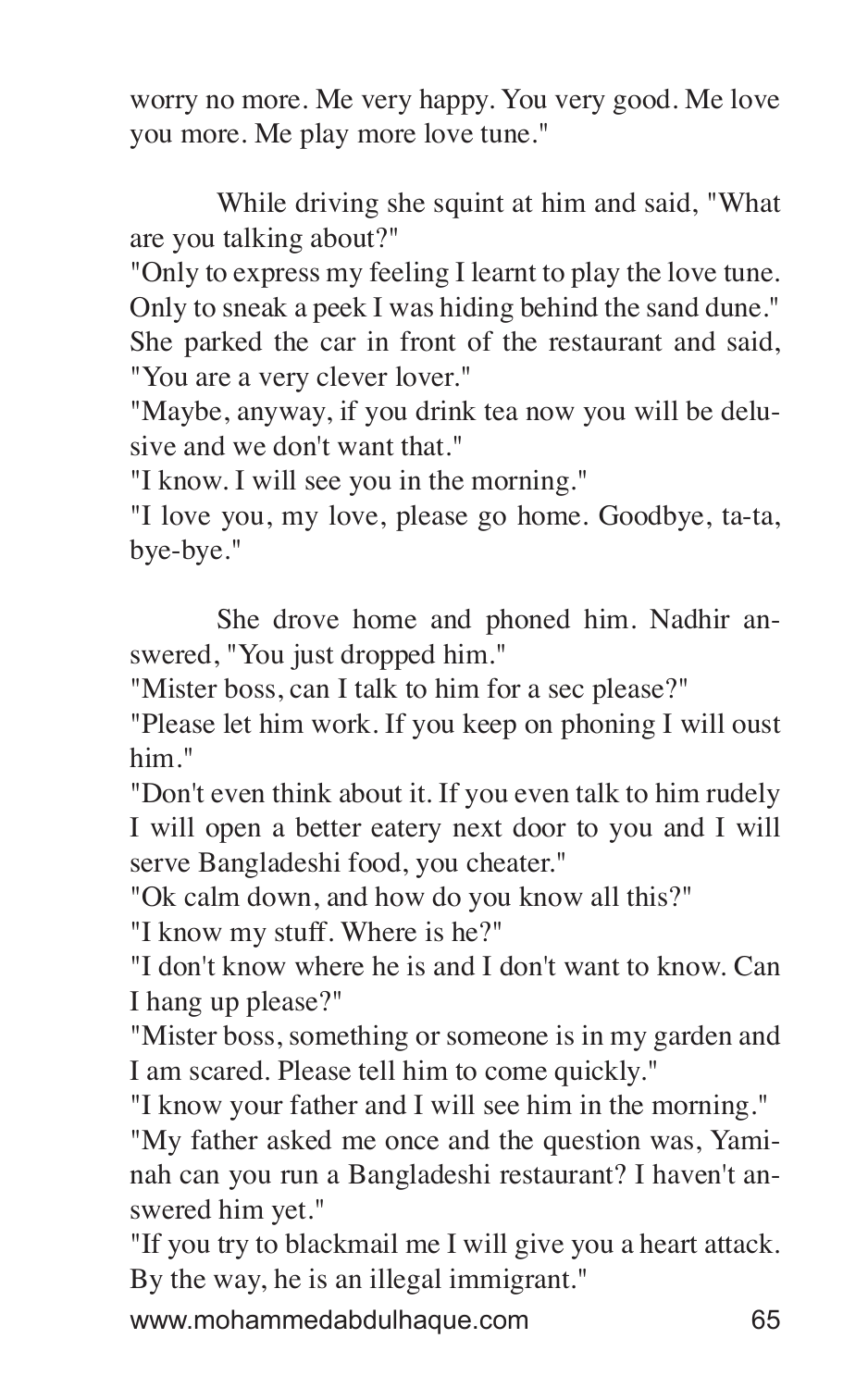"Mister boss, please calm down. I am coming to help you."

"Please don't come, we are very busy now." Said as he hanged up. She threw the mobile on the bed and said, "Sorry boss, I don't want to have a heart attack as my heart is in him and his one is in mien."

In the morning she rushed to see him and he was waiting. As she knocked he opened the door and said, "Ya Allah, please bestow mercy on this lady."

She smiled at him and said, "Are you an illegal immigrant?"

"Me no illegal immigrant. Me born British. You illegal immigrant?"

"He said you are an illegal immigrant. I was worried sick and nearly had a heart attack. I want to give him a minor heart attack, where is he?"

"Miss nice lady, your spiced tea is getting cold."

"Please, speak like a gentleman."

"Come, me take you to his room." Said as he stared to walk. While following him she said, "I said speak like a Gentleman."

"Me herdsman, no gentleman. Now come, he sleeping." She pushed him and yelled saying, "Why are you doing this to me?"

"Me no doing nothing, you doing something no good and me no like it." Saying that he opened the door and said, "Look, he sleep like king."

While holding his hand she shouted saying, "Weak up you namby-pamby."

Nadhir jumped up and screamed saying, "Please don't kill me. Mister herdsman, where are you?"

She yelled saying, "You are pathetic."

www.mohammedabdulhaque.com 66 While rubbing eyes he asked in a frightened voice, "What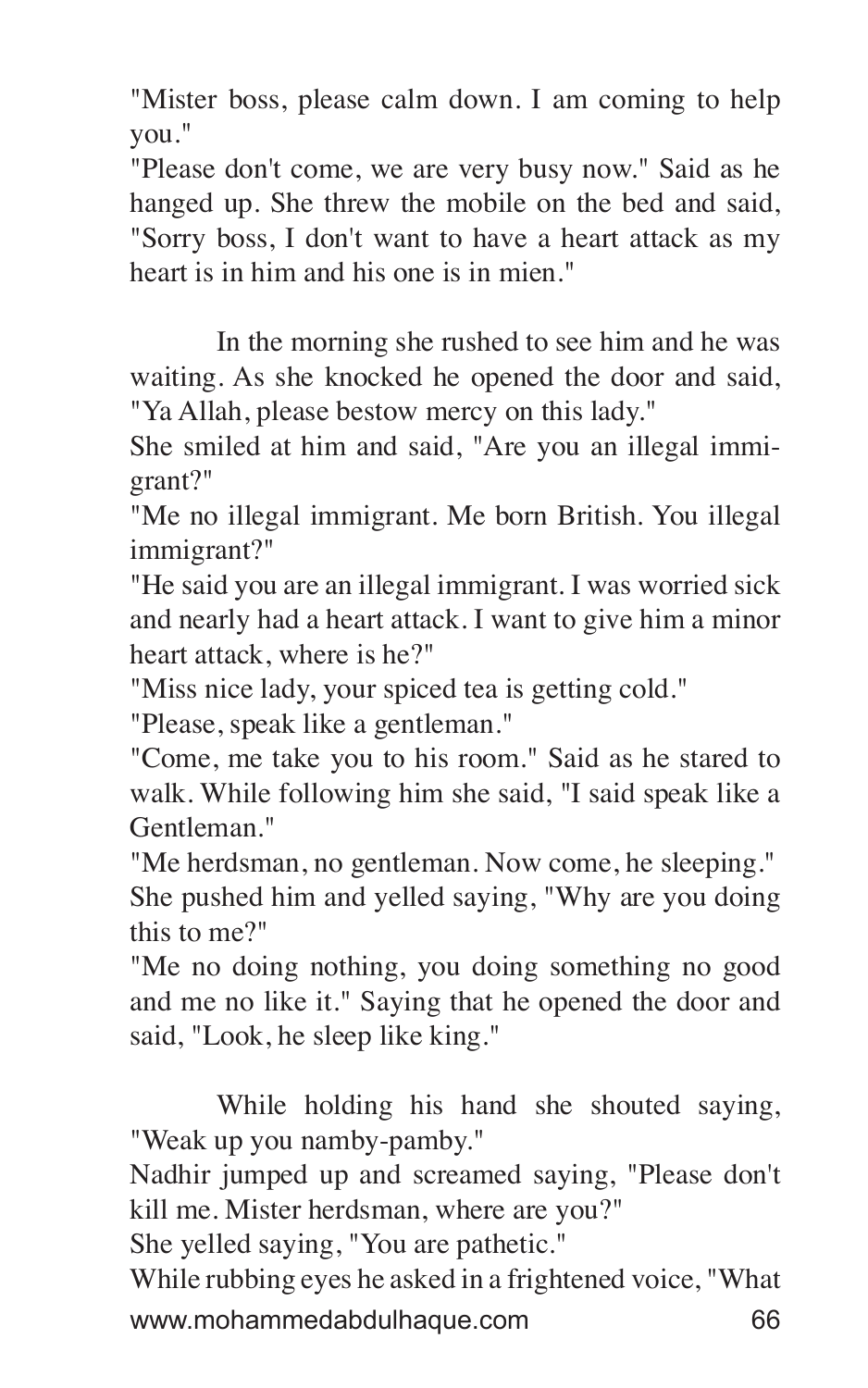do you want?"

"You said he is an illegal immigrant, also you threaten me last night."

Nadhir looked at Ayman and said, "What is she doing here so early?"

Ayman shrugged and said nothing. Yaminah said in an angry voice, "Next time I will come with revenue officer and I know you don't want me to, but still, I will open a Bangladeshi eatery."

"He will lose his job." Nadhir sounded teasing.

"I need a smart manager and he is smarter than you."

"He is a voiceless and you know it."

"No, he isn't." She looked at Ayman and said, "Let's have a cup of tea and wait for him to have a heart attack, and if he dose I will verify the truth of his death."

"Hey, I am getting married, please don't curse me." Saying that Nadir followed them. Then while having tea she said, "So mister herdsman how is your English today?"

"My English is not good, me Bangali, me speak good Bangali."

Nadhir looked at her with a silly smile and said, "Yes, he is smarter than me."

She looked at Ayman with an angry look and said, "What happened to your English?"

Before Ayman said anything Nadhir replied, "I think you had a nightmare like me. Don't do it again please, for sake of lovesick."

"I will not." She looked at Ayman and said while taking a sip, "Cold seawater calling me, I go dive in?"

Ayman looked outside and said, "Sun is hot, water is not clod, boss is here, me no worry."

While chucking she looked at Ayman and said in a sore voice, "Please don't do it ever again. If you keep on doing it will chuck us to death."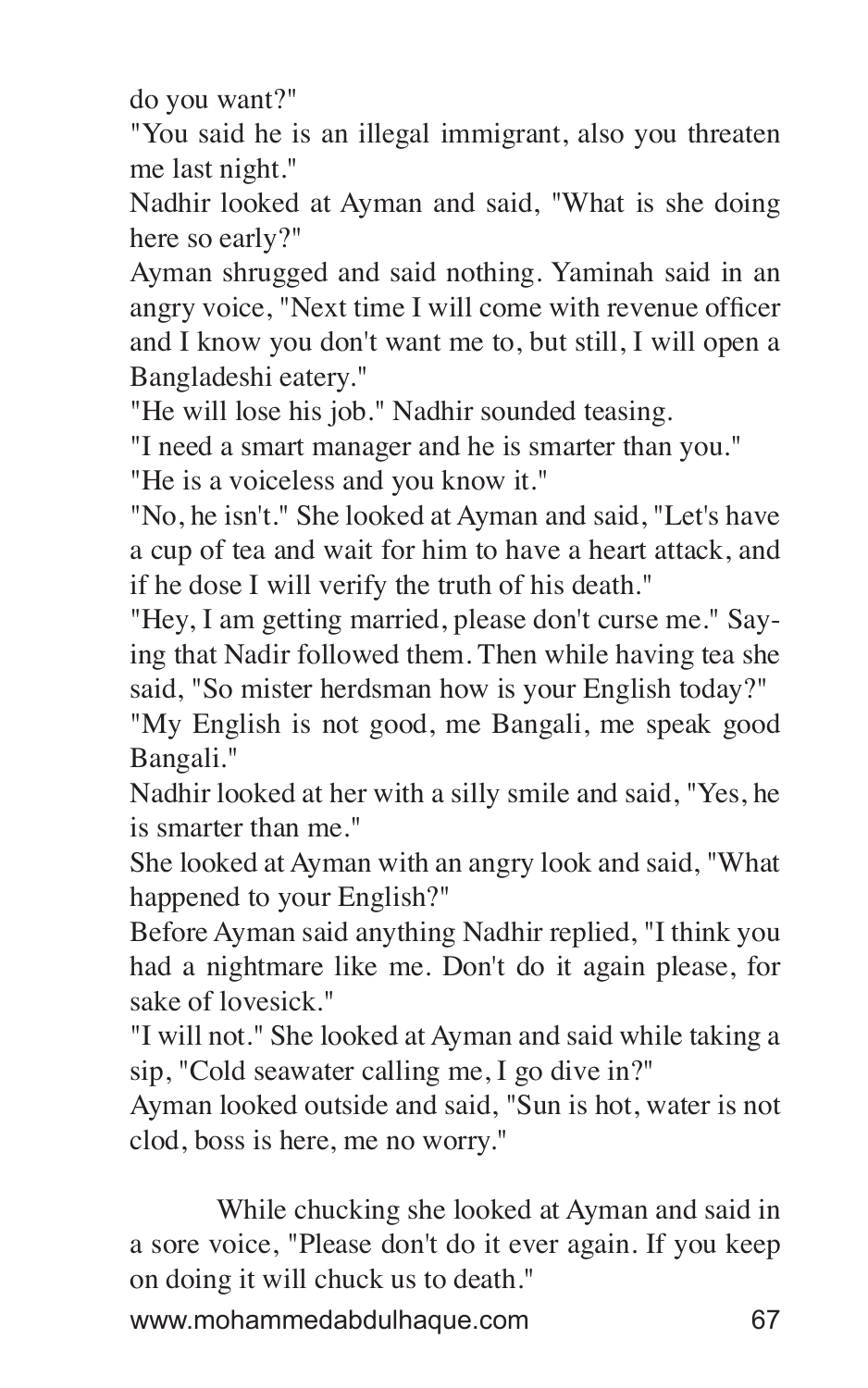"What is going on and why is he talking like this?" Nadhir asked with big eyes. She looked at Ayman with a narrow look and said, "Shall I tell him about the promise you made last night?"

Ayman replied saying, "Me no understand you, me work in kitchen, cooking curry, tea nice, you like?"

She looked at Nadhir and said, "I think he was talking to me in my nightmare."

"Please believe it, it will we better for both of us and forget about Bangali eatery."

She looked at her watch and said, "I will have lunch at one and I want him to serve me."

Ayman shook his head and said, "Me cook curry, me no serve customer."

"I will see you after work." Said as she stood up. Nadhir smiled at her and said, "If he serves you then lunch will be on the house."

"I am talking about ten people."

"That's even better. Now please go. Your presence is truly terrifying, it pressurises My blood pressure."

While walking away she looked at Ayman with a narrow look and said, "Tonight is going to be even colder and longer."

Nadhir looked Ayman and said, "What is she talking about?"

"Me no understand, you ask."

As she walked out Nadhir looked at him and said, "Hey say aah! I am excited. You can cook and you can speak English. Me worry no more,"

"Calm down, I was only trying hard and you know it."

"You speak English, me understand, now me go bed and sleep, she comes at lunch you serve, okay?"

Ayman grew angry and said, "Tomorrow me going Bangladesh."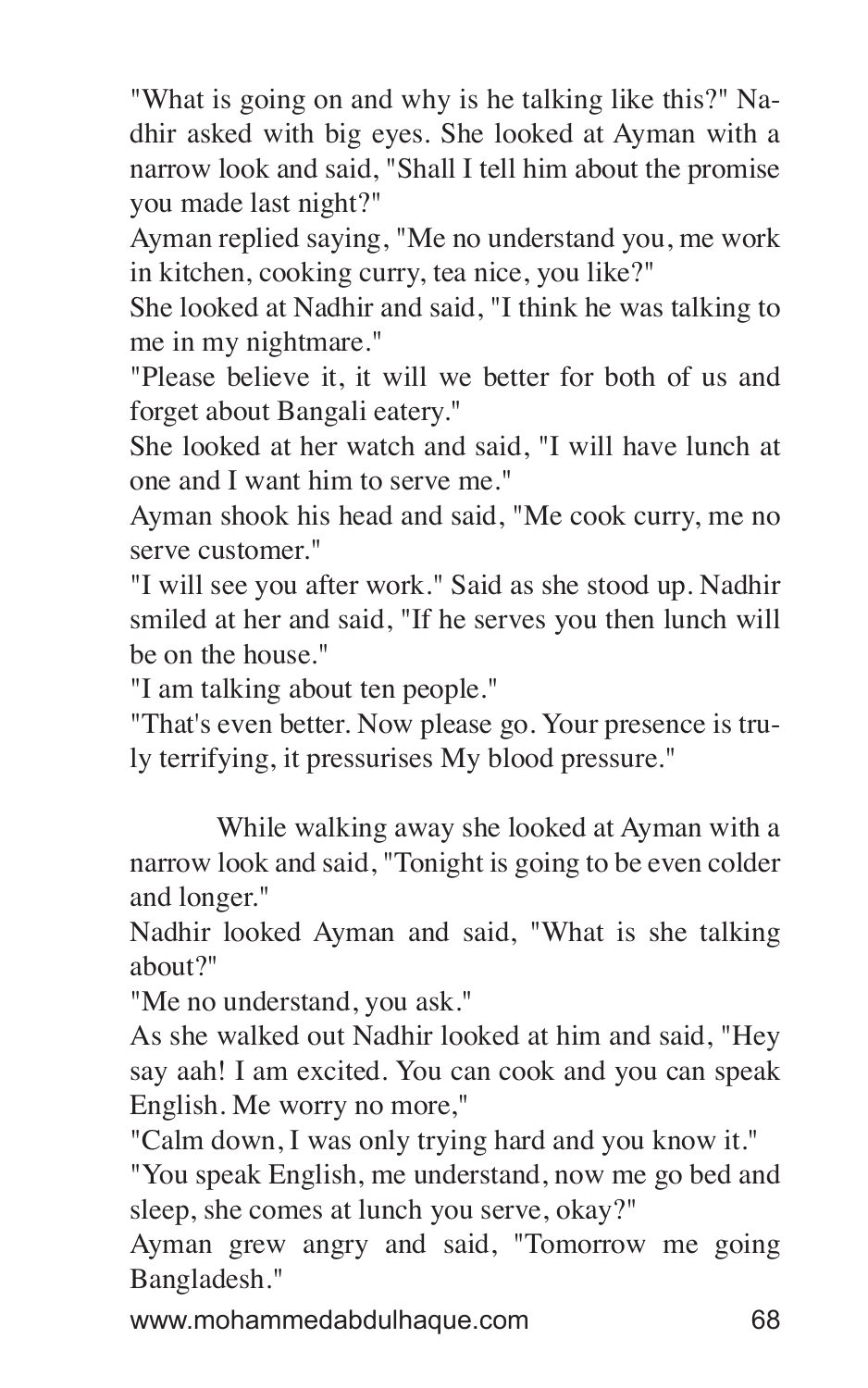"You no go Bangladesh. You stay and work with me. She likes you, me happy."

"Please speak Bangali,"

"Me speak Bangali no more." Said as he walked to his room and locked the door. While walking away Ayman said, "What have I done?"

Nadhir opened the door and said, "Did you say something?"

"Me no say nothing.

"Was she telling me the truth or I just misheard?"

"Nightmare, o yes." Said as he made a funny face and walked to his room. At lunch as she came with her friends Nadhir asked everyone to have lunch off and as they went out he asked Ayman to serve them and he too rushed out. As he did Ayman walked to them and said, "Ladies, please pick a table and lunch is on the house with champagne, I mean free champagne."

Yaminah looked at her friends and said, "Guys, no champagne or wine, okay?"

One of her friends said, "He said everything is on the house."

Yaminah whispered in her ear, "What if he asks you to go upstarts with him?"

She startled and said, "I will only have water please, thank you. Now you can order. Look at him, why is he smiling at me?"

"No champagne, okay?"

Her friend replied angrily, "I said I will only have water, seawater will do. Now order something or you want to go elsewhere?"

"You just make sure none asks for champagne and I will take care the rest. Waiter, can we order now please."

Ayman walked to her and said, "Yes madam, what would you like to have? King prawns, they are lovely."

www.mohammedabdulhaque.com 69 She smiled at him and said, "No king prawns but we like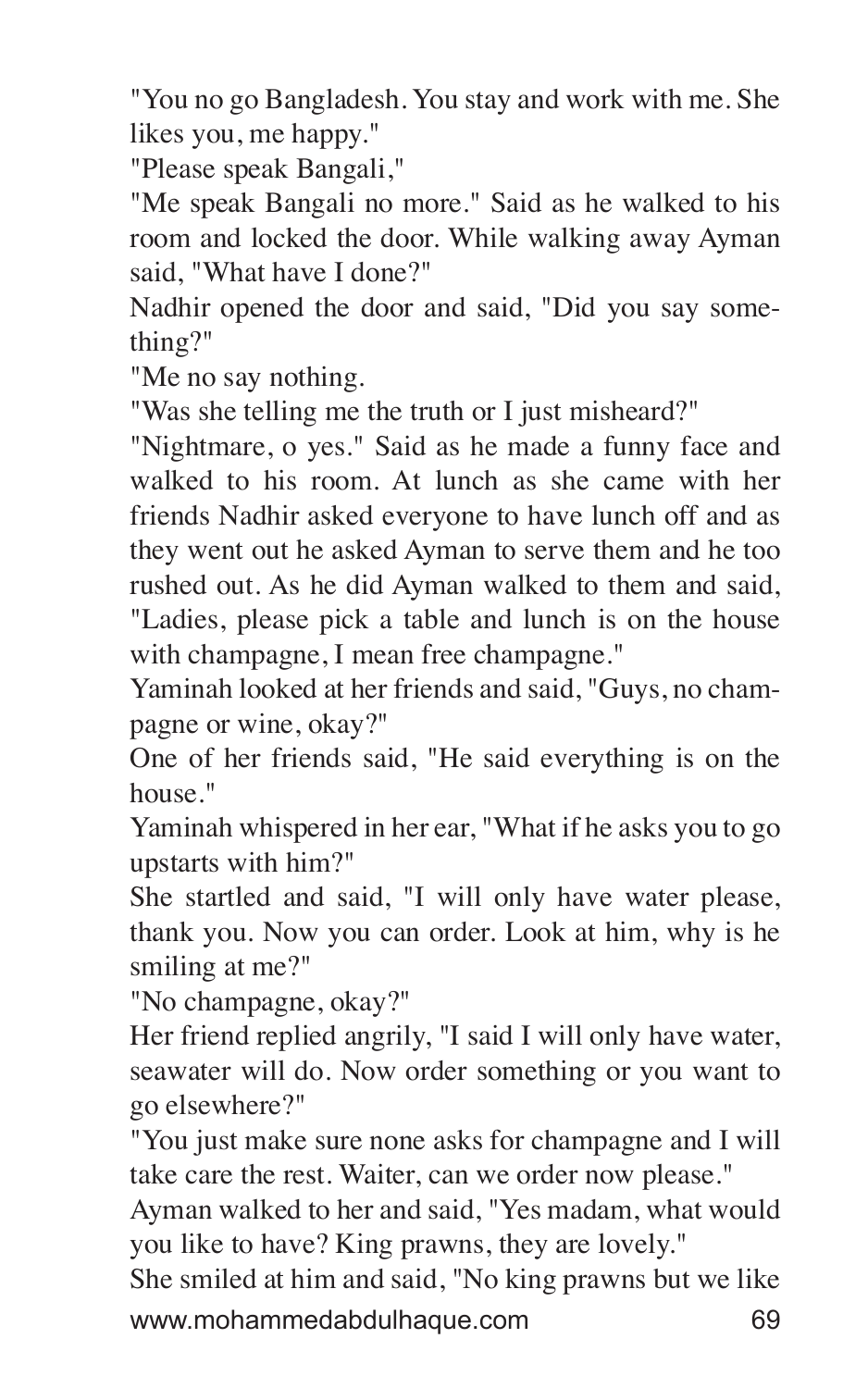this delicious dishes."

"Madam, king prawns are delicious and on the housed too, have them please."

Her friend yelled at him saying, "Don't you dare look at me and why are you laughing? I ain't going upstairs with you, you freak."

"Madam, please come down. What are you talking about?"

"Yaminah said you will take me upstairs if I have any free champagne."

He looked at Yaminah and said, "I am not a lowlife and they are your friends. I was only trying to make him cry. They want to make me suffer. Look around, they have left me alone. I have to do everything. Take the order, answer the phone, I also have to cook. And she has invited you all to make me speak English. I am speaking and they are out and they'll never know. Because you'll have free champagne and if you tell them anything I will take all of you upstairs, how is that?"

They looked at each other face and one of them said, "You aren't pulling our leg, are you?"

"Ask your friend, she was pulling my leg, now cat caught her tongue."

Yaminah looked at him with shock and said, "You are a con artist."

"Me no con artist, me poor man, me work hard for money."

Yaminah looked at her friends and said, "See, he is a con and this is why they left him alone. Now order as much you can. I want to see him run like a headless chicken."

While they were talking a few more customers came in. He looked at Yaminah and said, "On the house?"

"Please don't do it. I will take the order and we will serve them for you."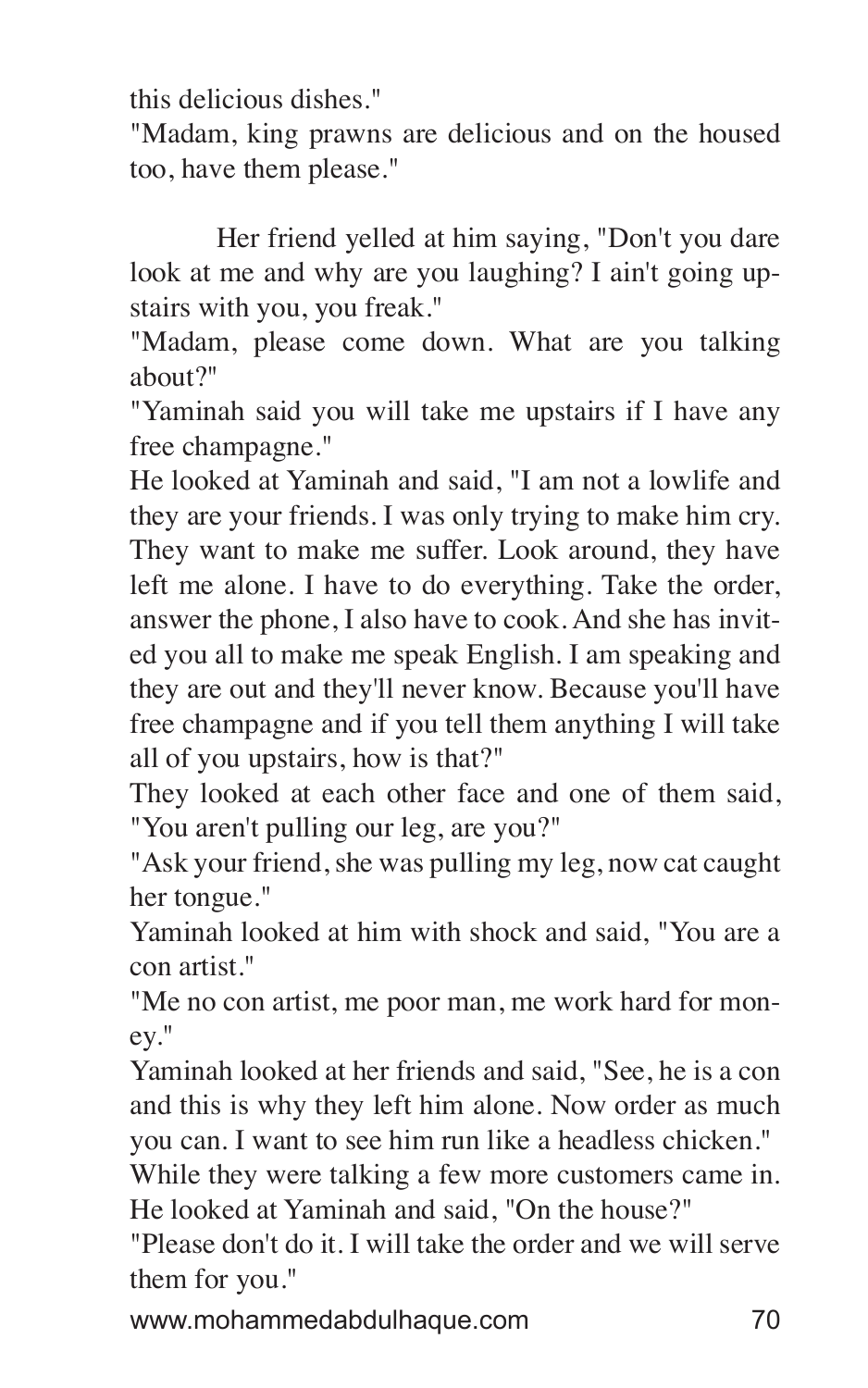"Me need no help, me can serve free food all day. Me like giving free food."

"Please don't speak like this. I heat when you speak like this."

"They know I can't speak English."

"Okay, you go to the kitchen and cook anything for us and we'll handle the situation."

"Are you sure?"

"Please don't make me angry."

"Ladies, do you trust me?"

"You aren't going to ask me to go upstairs, are you? And if you aren't then can I have a bottle of champagne, please?"

"Use the crystal glass and try to break few as they are free." Said as he looked at Yaminah and walked to other table and as they ordered he rushed in kitchen. Nadhir came in and said, "Do you need any help?"

"Me need no help. You go enjoy, me like nice ladies. They like me too." Then he yelled saying, "They are having free champagne. The expensive one and I like it. I told them to have as much they want because they are free."

"What are you talking about and how you managed to say all this?"

"I said, you have free champagne, on the house, boss say nothing, boss like nice ladies, you all nice, beautiful."

While walking out Nadhir looked at Ayman and said, "Let her enjoy, she loves you. One who loves you is my friend and she is more than a friend. I will call her sisterin-law. Later I will tell her who you are."

Ayman pleaded saying, "Please don't."

"Then learn English quickly and be a true businessman." "Please no angry, me busy cooking."

"I want compliment, not complain."

"Me give more free champagne, okay?"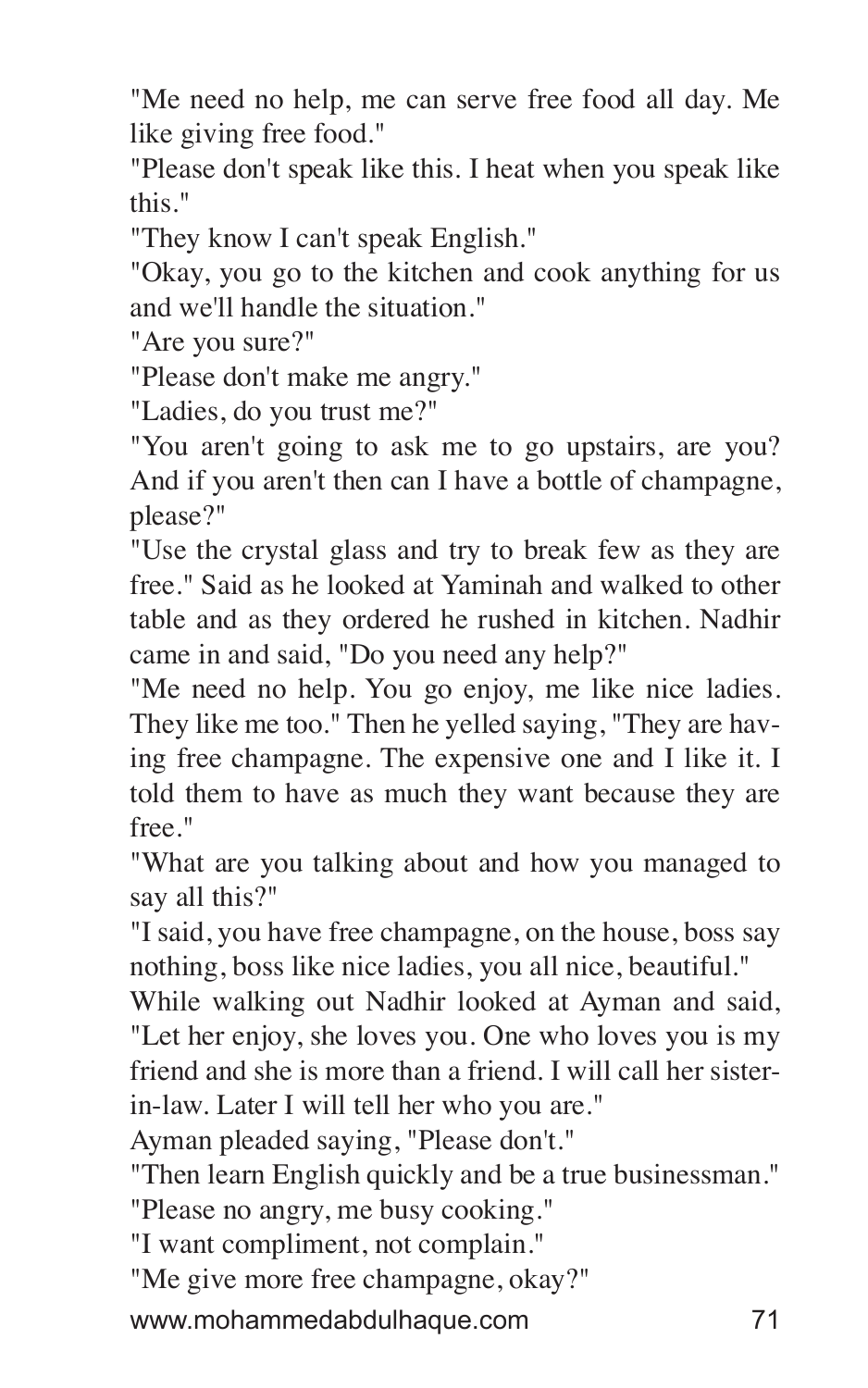"I don't care. All I want is her to enjoy with her friend as I've ruined mien and I don't want you to ruin hers." Saying that Nadir slammed the door.

"Don't worry boss, I will not ruin her fun. I will make sure she enjoys her extra hot curry."

While Ayman was getting his anger out with chilly, Yaminah came and said, "Need help?"

"Me need no help. Me can cook. You go have free champagne, me coming with your curry."

"Please stop this."

"Me no doing nothing, me speaking English."

"Stop talking like mister herdsman and why are you cooking so much? We only came for fun, not for a feast. Where is surela?"

"Me no play surela. Me sad no more."

"If you don't play surela I will be very sad."

"When I long to be loved by my beloved, I play the flute. But when I long to be loved by my ladylove, I play the love tune."

Yaminah looked at him with shock and said, "What are you talking about?"

"I am sorry, please don't be saddened. I don't want to upset you. Wait, I will play the love tune for you."

"Ayman, I love you."

"I know you do."

"You just said, when you long to be loved by your ladylove, you play the love tune. Where is she?"

"I am talking to her. Now let me serve the food and while you eat I will play the flute."

"Ayman."

"Look at my eyes and tell me, do you know me?"

"I love you and you know it."

"I saw something in your home, that belongs to my ladylove."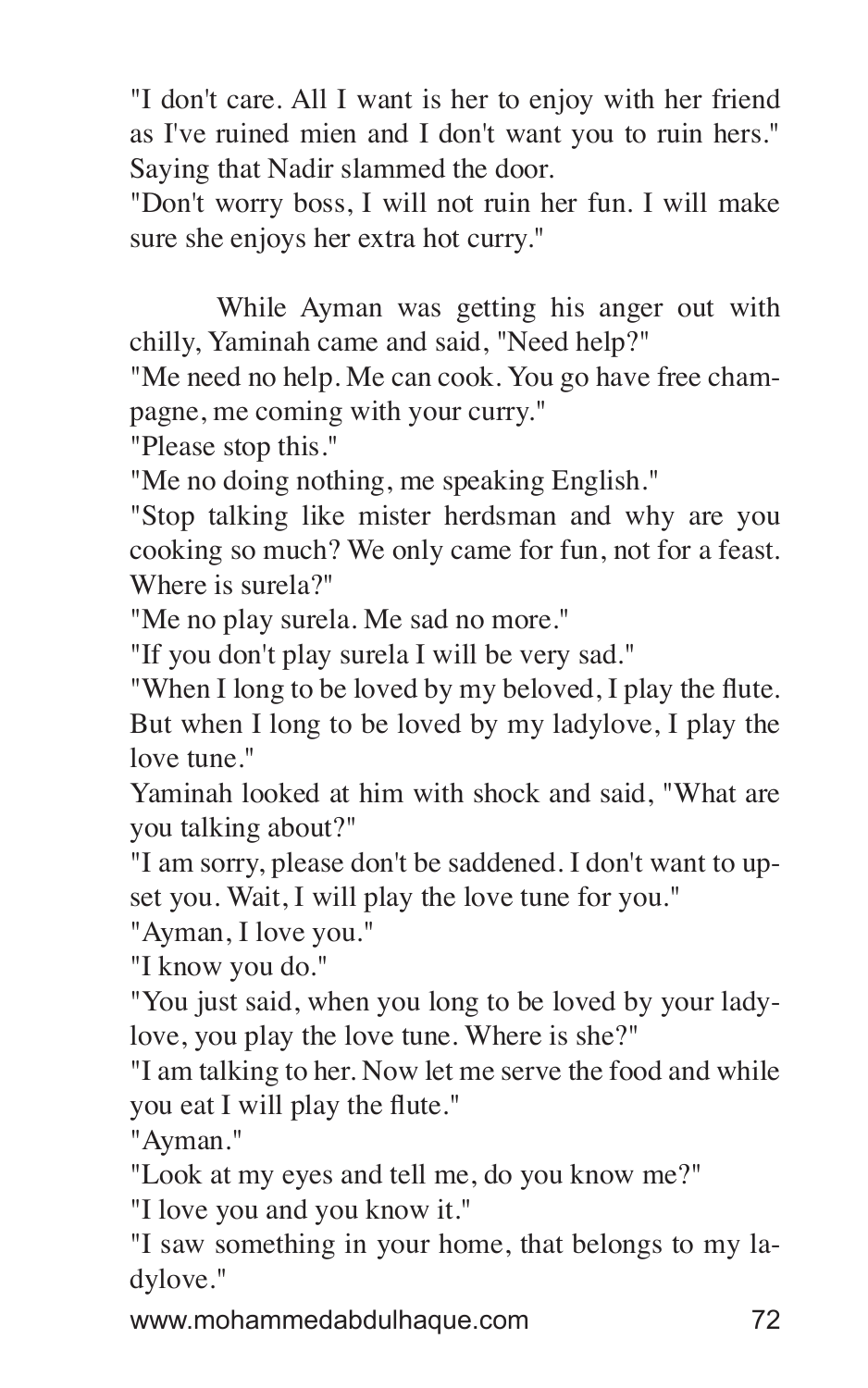"What are you talking about?"

"The heart shape stone."

"Ya Allah, what are you talking about? Please tell me you are the one who gave me the heart. I love it so much, when I am very unhappy I kiss it and I feel happy. The stone was my only happiness."

"What about now?"

"I said, it was my only happiness."

"We are happy, let's try to be happier. Now eat before the food gets cold.'

Then while they ate Ayman played the flute...

"Love is very precious, none can buy love and lovers are full of art. I am an disoriented sailor, you are the harbour full of joy and comfort. I am a misguided traveller, you are my destiny and you are my sweetheart."

Yaminah looked him and said in a deep voice, "Mister flautist, I will talk to you later. Now tell me what shall I do with her? She drank the last drop of champagne and now is in her world."

"Call a cab and take her home, she is okay. Let her wander in the wonderland. It feels good but sadly I can't cross the threshold to be in that world. It is forbidden for me." "We came here for laughter." She took a deep breath in and said, "You have disheartened me. But I will not give up, you are the man of my dream. You are in my mind and heart. I love you dearly."

"I waited for you earnestly."

"I love earthly things but I don't have any worldly wisdom."

"What do you mean?"

"I don't know what to do with her."

"She isn't drunk, she is only acting weird."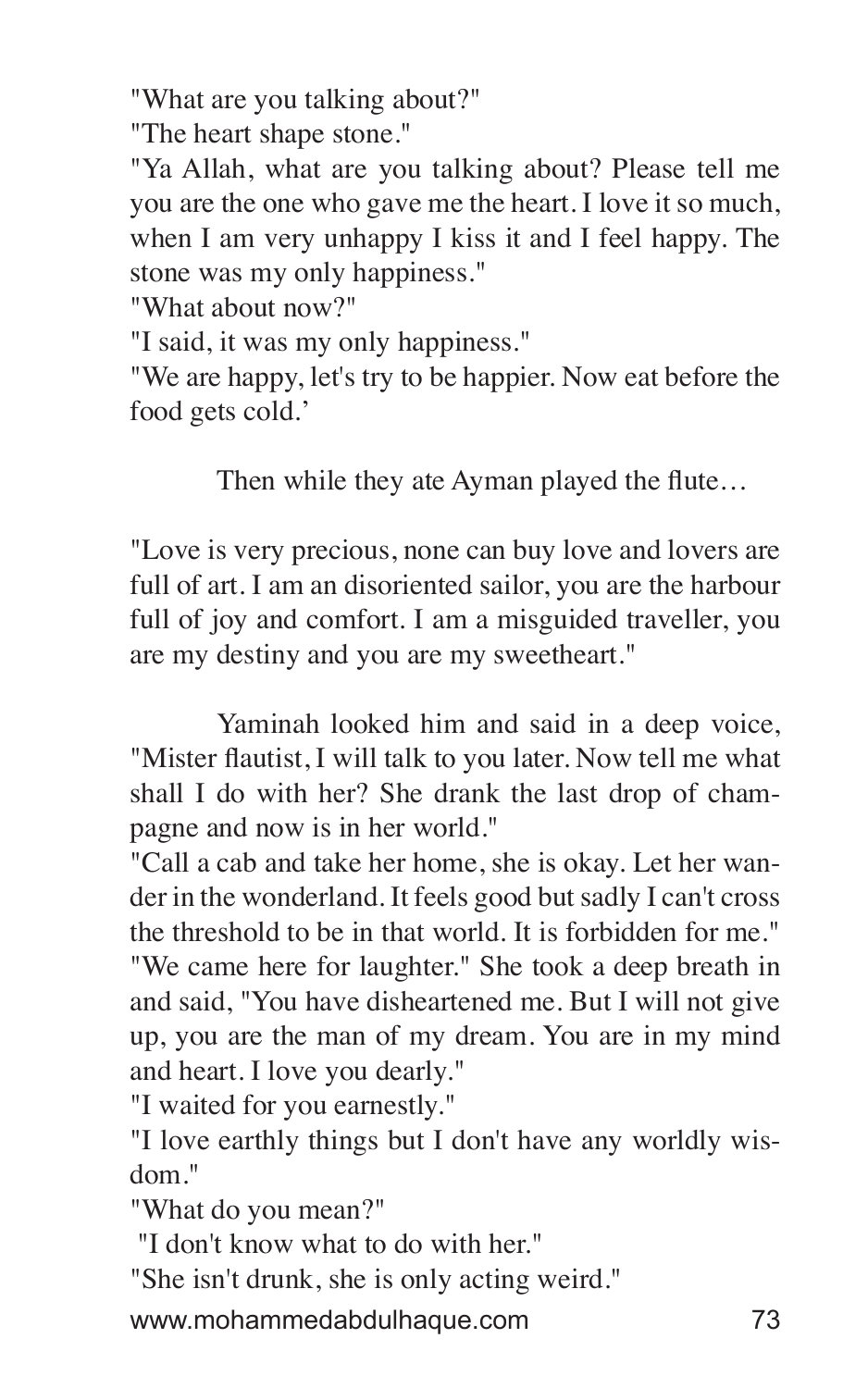"Look at her, she is drunk as a skunk."

Ayman shrugged and said, "She is your friend and if she is drunk it's your problem. Food and beverage was on the house and they can have often. Let her drink a strong black coffee, the nasty taste will wake her up."

"Give her one then." She yelled at him.

"I don't like angry lady." Said as he walked to get coffee. She ran to him and said, "Please don't be upset."

"Fire of wrath burns the heart and destroys consciousness. Lovers are conscientious. Love and violence cannot be in one heart."

"I hate when you talk silly but when you talk silly you utter wise words and make me feel emotional like fire melts candle."

"Me birdbrain, me speak no wise words." Then while making coffee he smiled at her and said, "You are as fragrant and desirable as a pink rose. Your lips are soft as rose petals. I am longing to pat you."

"I love you, I will do anything for your love! You're not doing any good by ignoring me. I am your well-wisher because I love you. It is your failure that you couldn't love me. I love you, so you have to love me. If you don't then you cannot love anyone else."

"Whoever does something good, deserves respect for doing it. Therefore don't limit yourself, be unlimited and try to be a do-gooder."

"Wittingly you are hurting me. Now let her drink the coffee, please."

Ayman gave her a cup coffee and said, "Make her drink it, she may throw up but don't worry, I work in the kitchen. With tremendous joy he will clean the ice bucket."

"Yuck, what are you talking about? I am not letting her drink this coffee." Saying that she held her friends arm and yelled saying, "Hey! Let's go."

www.mohammedabdulhaque.com 74 As they left Ayman slammed on the sofa and said, "Next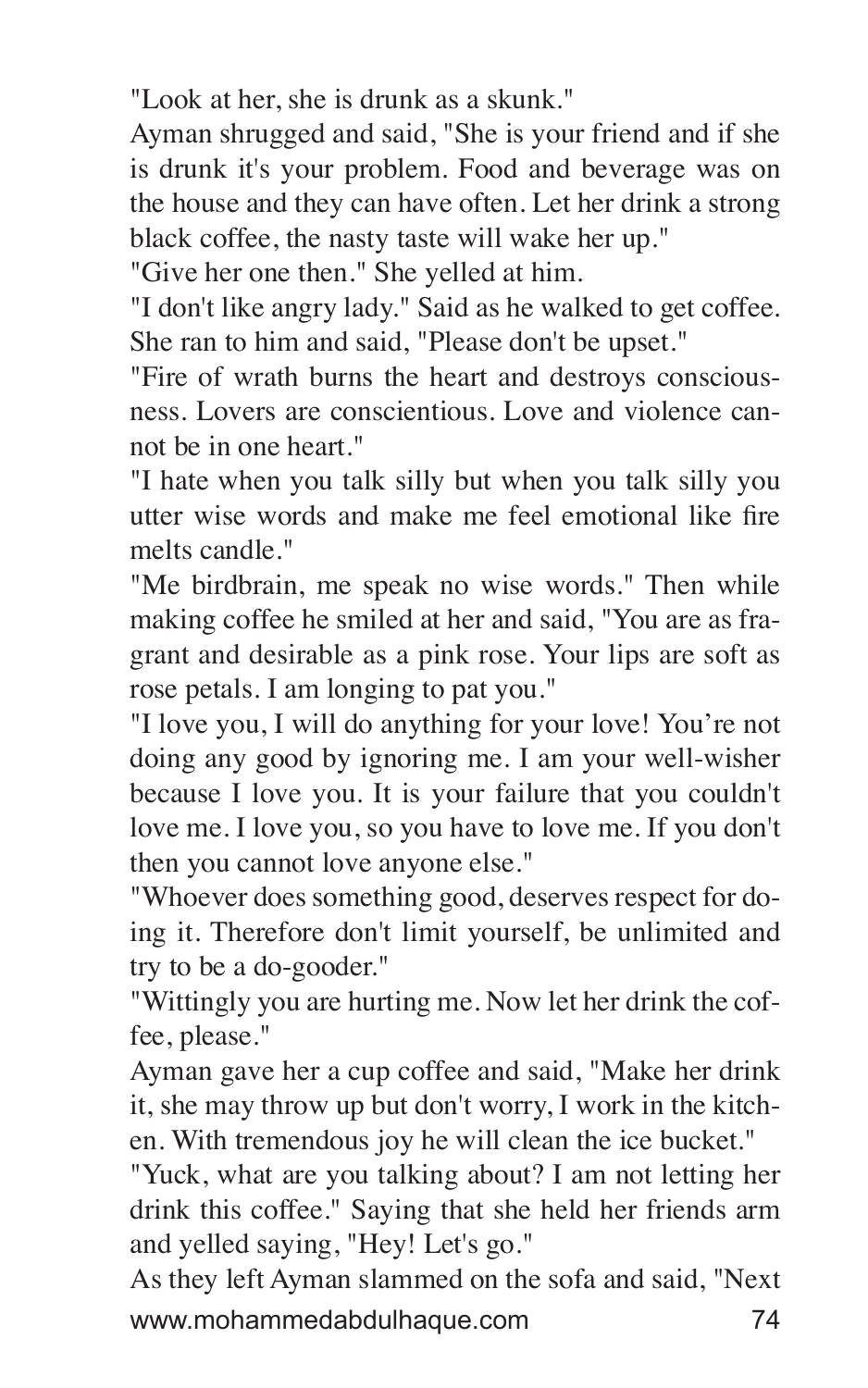time I will play the flute and they will do the snake dance."

While he was talking Nadhir came and said, "Did she enjoy her lunch?"

"Yes, she did and I made sure of that. As a compliment she kissed and said she loves me."

"Mister herdsman, please be quiet."

"For all the heard work I am being ill-treated. I swear, I will never favour you again."

"Go to the kitchen and cook my favourite curry."

Ayman looked at him angrily and said, "What did you say?"

"I said let's go out and we will have our favourite food." "I love fish and chips, do you know that?"

"I know. Let's go." Nadhir said as he rushed out. Later her friend felt better and asked, "What happened? I can't remember anything."

"He took you upstairs and I don't want to talk about it?" Said as she frowned. Her friend startled and said, "What are you talking about? Yaminah, look at me I am crying, please tell me the truth."

"I offered him last night and he never paid any attention and you were drunk."

She shivered and said, "He is a very good man, isn't he?" "Yes, he is."

She lay on Yaminah's bed and said, "Me sleep, please?" "Don't you dare copy him." Yaminah yelled at her.

"Me no copying, me sleeping." Said as she pulled the duvet over her head. Yaminah made an angry noise and tried to get busy and at night phoned and said, "Mister boss, are you busy?"

"Me no busy, you want to come?"

www.mohammedabdulhaque.com 75 "Me coming." Said as she hanged up and rushed there and saw they are very busy. She walked to Nadhir and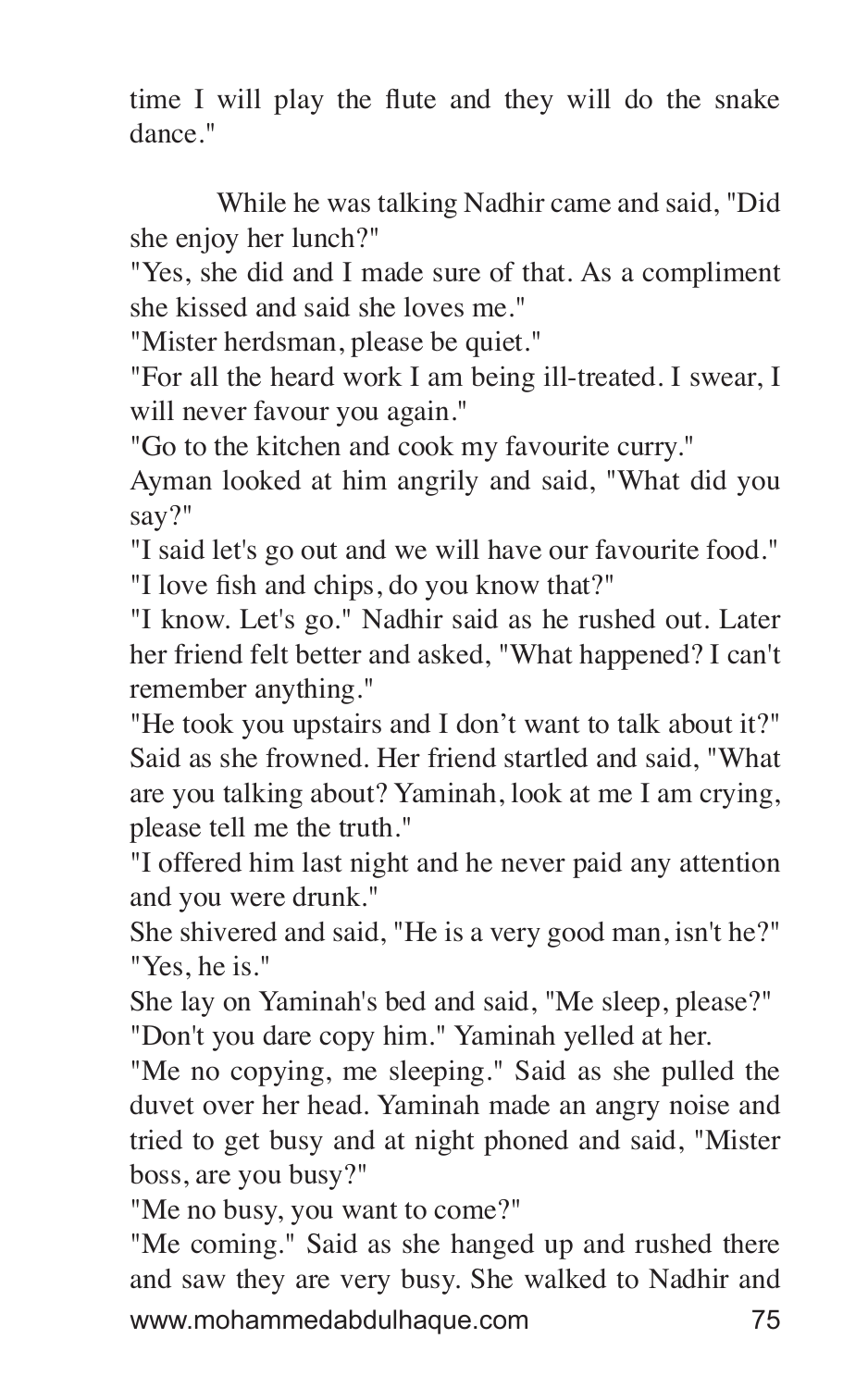said with a shock, "What's going on?"

"Your friends, they did this and I know it."

"On the house, she sounded terrified?"

"No on the house, they are willing to pay double for a table."

"Need help?"

"Please and tell them to come over." Said as he got busy. She walked in kitchen and said aloud, "Mister chef, me hungry."

Ayman looked at her and said, "Your friends no good."

Yaminah tried to smile and said, "They wanted to payback."

"Me want no payback, payback very busy."

"It's good for the boos." Saying that she walked out of the kitchen, looked at Nadhir and said, "He doesn't want you to be rich, does he?"

Nadhir replied with a silly smile, "He wanted to be the legendary cowherd but about get a curry award. Anyway, how was your lunch?"

"They said food was delicious, mine was too hot."

"I can say for sure, he did it on purpose."

Yaminah was about to say something at that time Ayman walked in. She stood up and said, "Let's go for a joyride." Ayman shook his head and said, "No riding, me sleeping."

Nadhir tried to smile and said, "He is too tired for nightmare, therefore let it be a dreamless night."

While walking out she waved at him and said, "Ok, I will see you in the morning."

Nadhir looked at Ayman and said, "What is your problem?"

Ayman replied saying, "I made a paper boat with my problems and floated them in the sea. If you want, I can make a fuss now."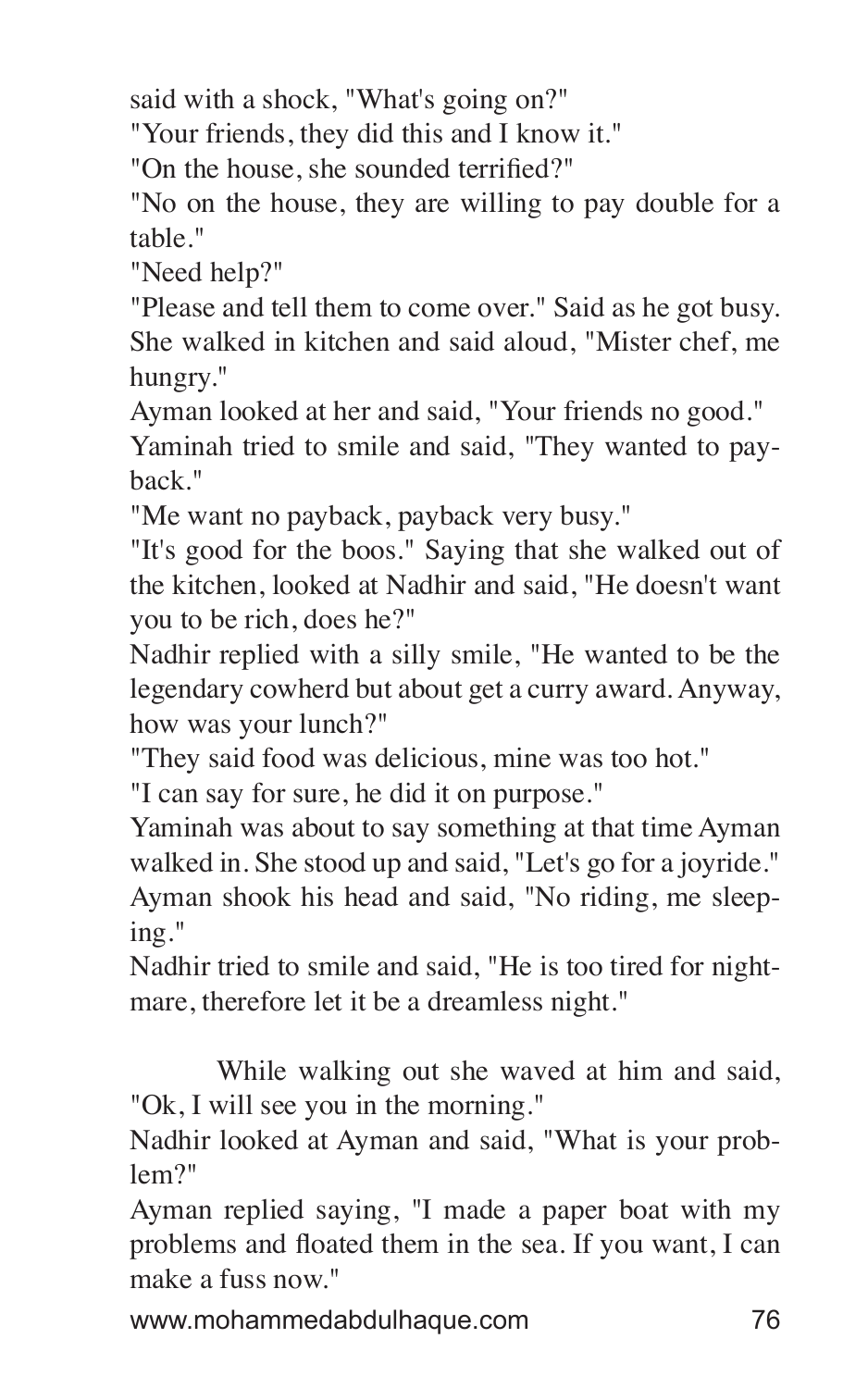"I love to go downstream with the tide, the feeling will be very pleasant."

"I can hear the waves. The tide must have come. Let's go, I'll help you to float. If you want I can play the flute too."

"She thinks you are adorable and adores you, I only know how despicable you are."

"Please be truthful and tell her the truth, I will bless you." "Please forget about the blessing and let's talk about the business."

"I have no time for nonsense."

While they were talking she got of the car and saw that man was standing by the gate of her house.

"What are you doing here?"

"Please try to understand me, I love you."

"It's a common word and we both know it. Now can you please go."

"What is wrong with you, what has he done to you?"

"He hasn't done anything to me. I am in love with him."

"You just said love is a common word."

"Yes it is, but only for them who doesn't know what it means."

"You are confused, believe me, you are." While talking he walked forth and wanted to hold her. She walked back and warned him saying, "Don't touch me. It's my life and I have the rights to love whoever I want. I don't need your advice. Now go and find someone to be with rather than harassing me."

"Yaminah, the agony is unbearable. Please don't enrage me, entrust me. I will never betray you. I want to love you. You are beautiful and I want to have you in my arms. Please, try to understand me."

www.mohammedabdulhaque.com 77 "I am in a romantic mood, please don't spoil it. Go and look around for someone who will understand you. I am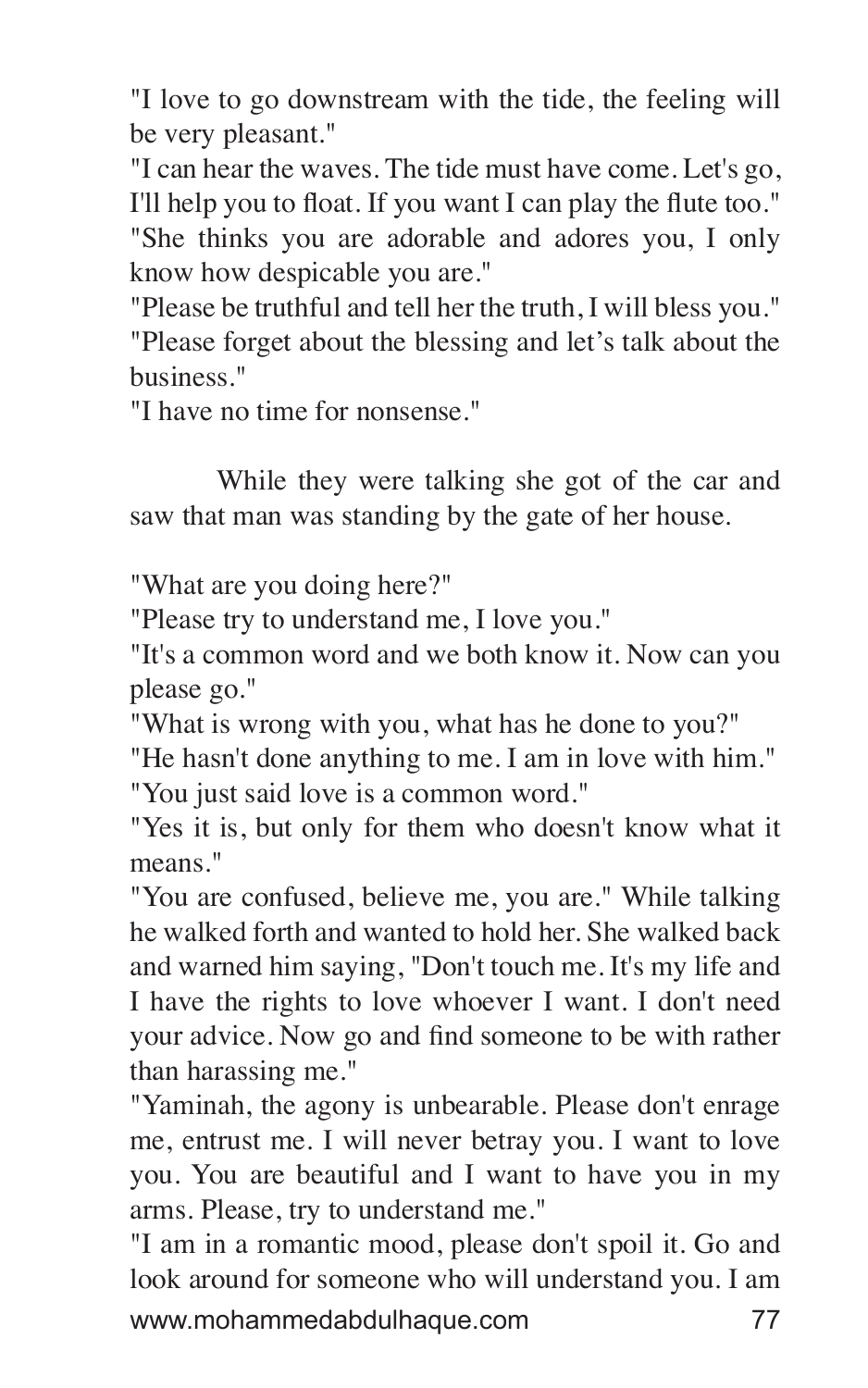sorry to hurt your feeling but I never liked you." Saying that she walked inside and while closing the door said, "I am sorry."

"You will be." Said as he ruched to the restaurant and started to threaten them. Ayman looked at Nadhir and said, "What is wrong with him, why is he so angry?"

"He came to warn you, if you don't listen to him he will beat you up, and if she brags about beauty and pride he will teach her a lesson too."

"Tell him I don't like haughty people and I hate fighting. She loves me and I pray for her happiness and prosperity. Tell him to convince her, if he hurts her I will rip his heart out."

"You want me to tell him this?"

"Yes, please."

"Be serious, look at him, he is very angry."

"I am angry too. I will go. Actually I will go now. Tell him not to harass her. She hates him and I know it."

"Hey, what are you talking about?" The man asked. Nadhir replied saying, "You two are very angry and I am worried. He said he will go away."

The man looked at Ayman and said, "You are very handsome, but I love her. If I can't have her then no one can ever have her. I don't want to hurt her but anger is a nasty feeling."

Ayman rose both hands and said, "I want no trouble. I will go away."

While walking away the man said, "I am very sorry. I love her. Lovers are blind."

Nadhir looked at Ayman and said, "What am I going to do now?"

"You can drive me to London."

"This is why I hate love and flute. They always make me cry."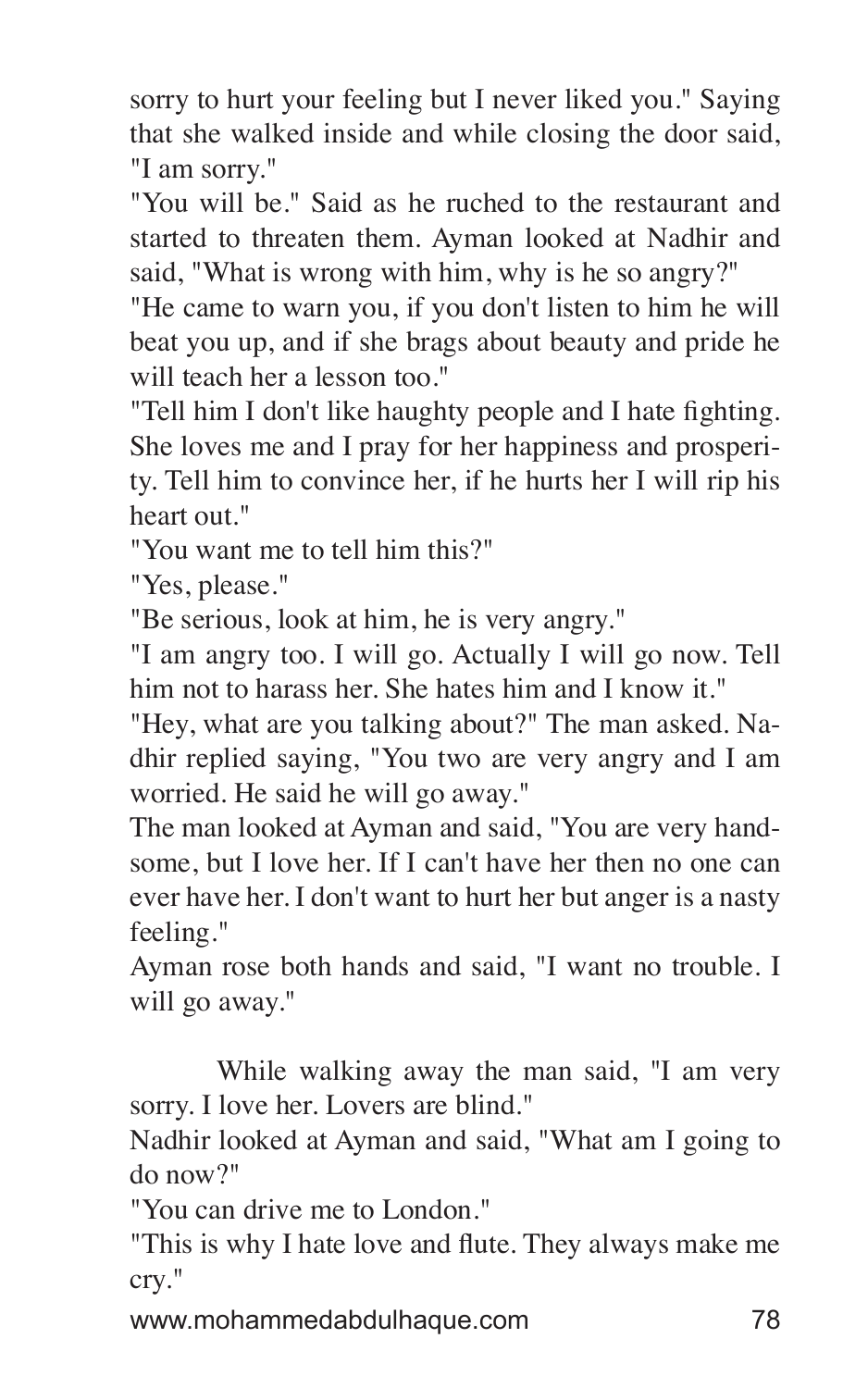"This town is blessed, this is where my ladylove lives. Saying goodbye is painful but I will leave with joy." "How can someone be cursed and so quickly?"

"I am jinxed. I breathe curse." Saying that Ayman rushed to his room and started packing the bag. Nadhir followed him and said, "I don't know what to say or to do."

Ayman took a deep breath in and said, "We are extremely selfish and selflessly we do nothing, but for fear of death, we do renunciation. Society is very beautiful and pleasant if we obey the commands and prohibitions of Allah. These are my factual experiences."

"You know she loves you. Shall I talk to her?"

"For others she is very special, but for me, she is very inspirational." Saying that Ayman walked out and while walking to the car said sadly, "I am hopeless and my flute will be out of tune, whimper is echoing in the air, seawater has become salty with tears. Crying in silence will keep me calm."

"I told you to be a gentleman but you wanted to be a herdsman, now play the flute with joy."

"I will cry with joy to make a pond on the seashore and my dreams will sparkle in salty water."

"Even if the lampblack is mixed with tears, it's not possible to write a letter to the beloved. Desire is to be heard by ears, no one listens to the wind."

Ayman stared at the sea and started to talk...

www.mohammedabdulhaque.com 79 "On full moon night, the tide is getting higher, waves are overflowing at the whisper of the wind. The enchanting view is truly enjoyable, it would have been heavenly if you were with me. I will leave the town to ensure your safety. Maybe later I will come as a tourist. We loved each other for happiness, peace and prosperity. Not to be sick of fear or to suffer anxiety. Life goes on and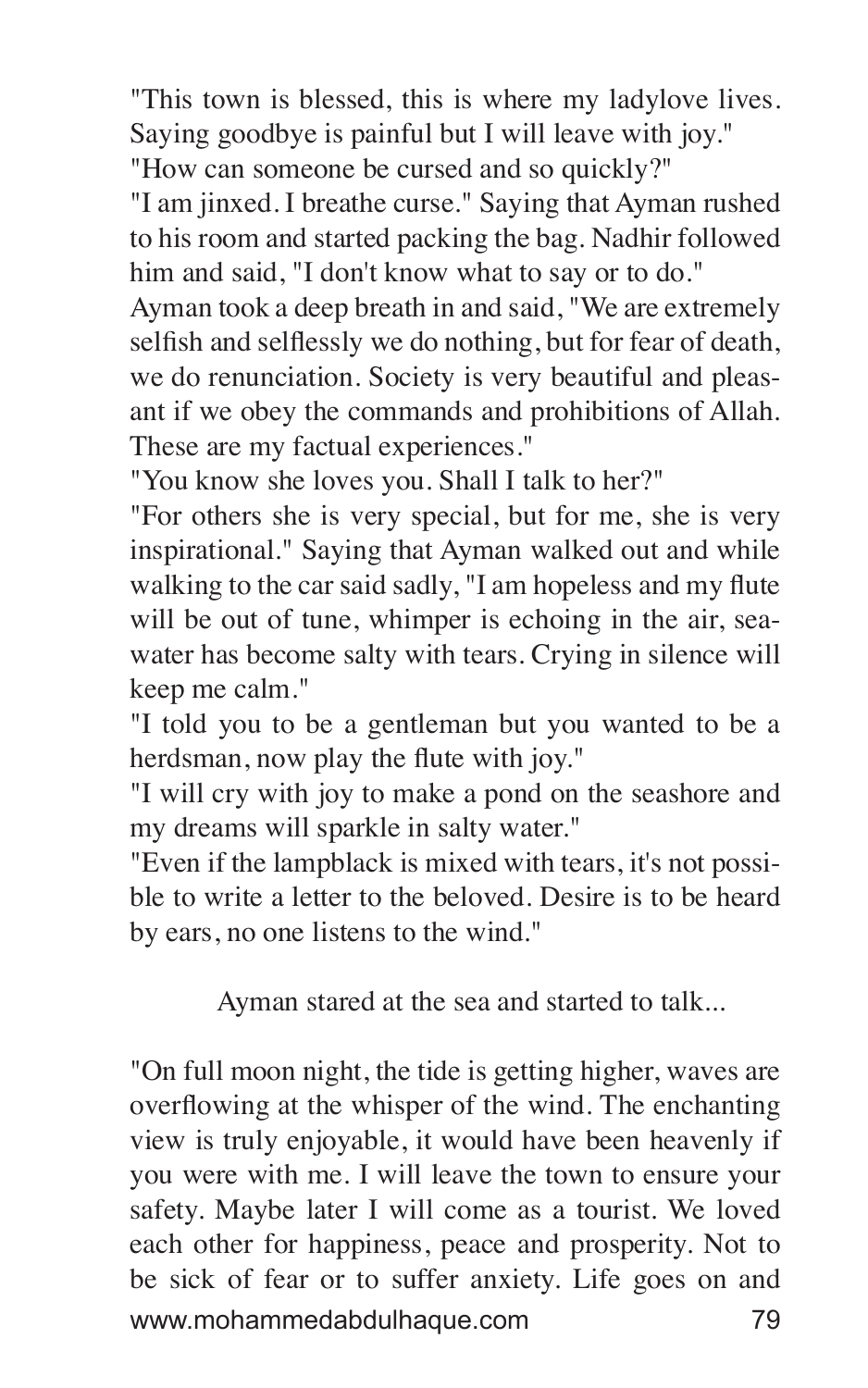time does not stop. The first wave comes to the beach and disappears, and when the sea is turbulent, the giant waves swallow ships. I have made a conscious decision, I don't want to be a sailor. It is not possible to sell love and make a good home. The pedlars don't ferry love. Love is associated with emotion, the emotional ones are easily endangered and the frightened ones are hunted. Tiger and bear don't get emotional. I do not want to be overwhelmed by the pursuit of happiness. Dividing according to the proportions doesn't make anyone happy and a comfy bed isn't enjoyable for everyone."

Nadhir said in annoyed voice, "This is why I keep my distance from poets and lovers. They get in trouble by overdoing it and eventually regrets it."

Ayman said nothing and walked to the car. Nadhir followed him and while driving Ayman started to play the flute…

"Moon is hiding, starts aren't twinkling, my dreams are disappearing. My love, without a gleam of your beauty the world is darkening. Estrange is painful, none ever saw love, it's only a feeling. Hate is awful because of it the sky is gloomy, the right ravens are crying."

As she heard the tune she rushed out and said to herself, "What is wrong with the tune? It's him who is playing the surela and I know it. Normally surela cries but he is crying tonight. Why is he crying, what is wrong, and why am I feeling so anxious?" While talking to herself she drove to the restaurant and knocked on the door. Milon came out and said in sad voice, "He left the town to ensure your safety."

"What are you talking about?"

"That man came and threatened him."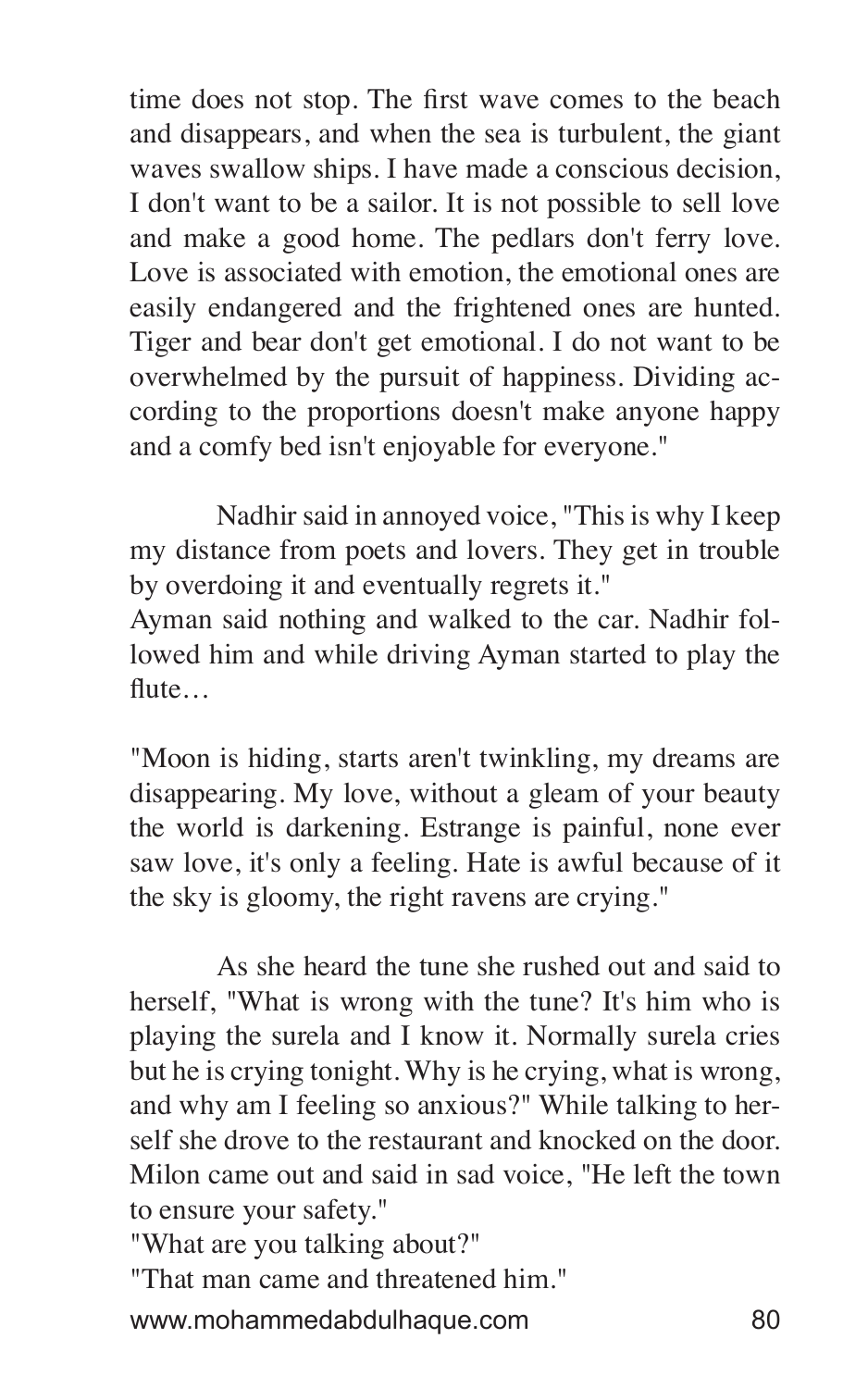"Thank you very much for the information. I will not annoy you anymore." Saying that she rushed to the car and drove home and while stepping out of the car said, "Ayman, you could have waited till the morning. The sunrise will make me cry and my tears will make the seawater salty. How could you leave your ladylove? Without you my life will be bereft, my love, I love you dearly."

While Yaminah was crying Nadhir said, "What am I going to tell her? She will come to see me soonest she wakes up."

Ayman replied in a deep voice, "You like to tell stories and she loves delusive stories."

"She will do anything to find you and you know that, don't you?"

"Let the love find its destiny, I am too tired."

"She is a modern lady. She knows what she is doing. No one can interfere with her decision also that man will be in big trouble. She will be very angry and an angry lady is worse than the devil. She will not kill but she will make one life hell."

"I don't want to know anything anymore. All I want now is to be lonely again."

"You know it'll hurt you and the estrangement will be hellish for her. Why do you want to do this? Don't do this, you just stay with your cousin and she will see you at noon, you know she will."

"I am not going to stay with my cousins anymore. I will find a place and I will try to learn English."

"How about my wedding?"

"What about it?"

"I wanted you to be the groomsman and her to be the bridesmaid."

www.mohammedabdulhaque.com 81 "Don't worry, I will pray for you and I will play my flute to make your bridal night romantic. I know your wakeful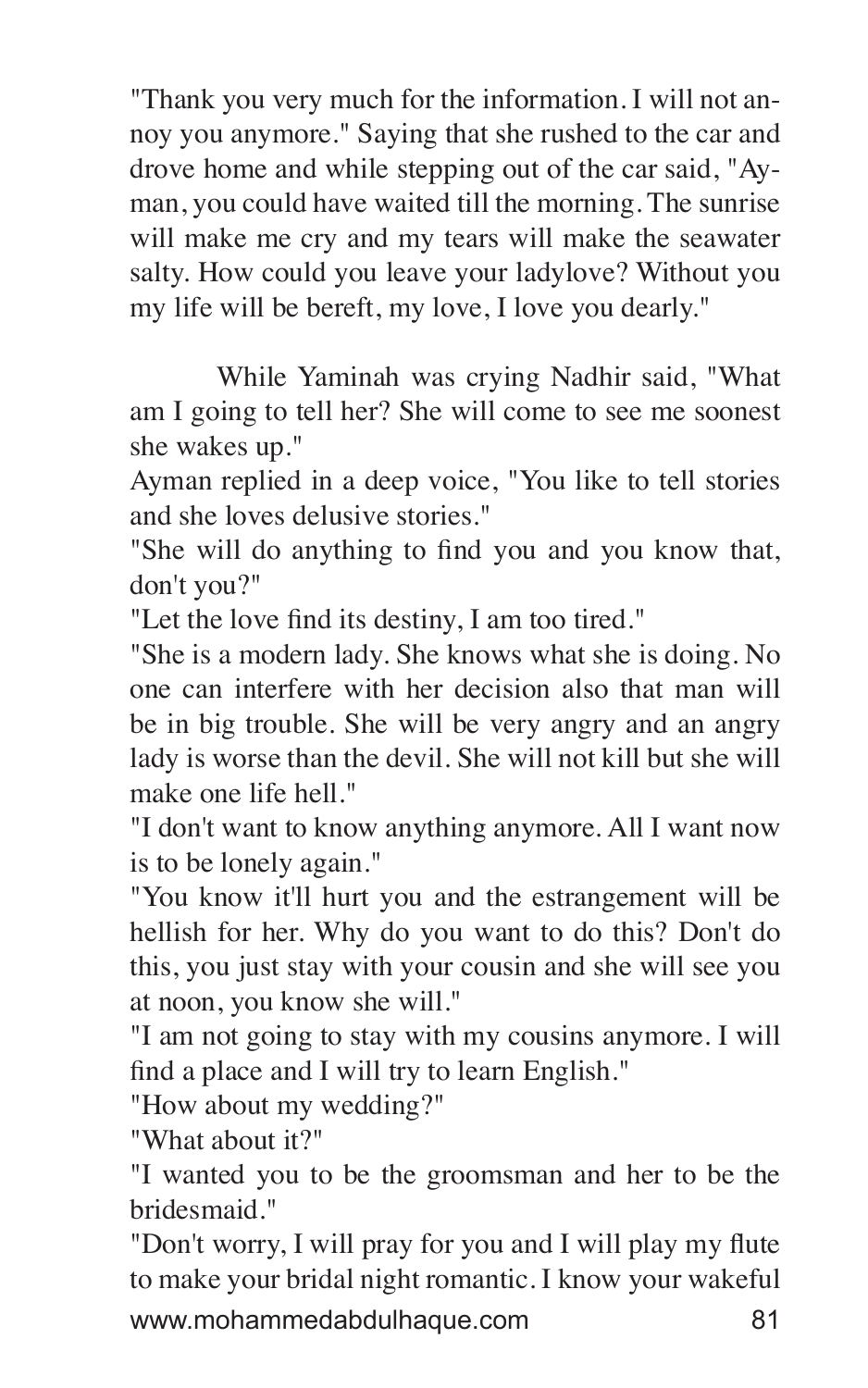night will be heavenly but mien will be hellish."

"I know you are saddened but you don't have to be. She loves you and you know that."

"I want her to be happy."

"She will never be happy. In your estrangement she will be miserable. She hates that man."

"I don't want to talk about this anymore. Please don't make me anxious."

"Okay, but let me warn you, you are like the wishing star, very noticeable. She will find you easily."

"If she does then I will marry her."

"I hate gambling but I want to bet on this. I am sure I wouldn't be beaten."

"What do you want to bet?"

"I will learn to play the flute if I lose, you will run your business if you lose."

Ayman started laughing and said, "You are going to help her aren't you?"

"I will do anything to win."

"I will try to lose but I need to learn English."

"She will teach you instantly."

"In the fullness of time, she will forget me."

"You are wrong on this and you know it, therefore I will delay the wedding."

"Please don't, I am a jinx."

"Please sit quietly, I don't want to talk to you anymore."

While talking they arrived at his cousin place and Nadhir left. In the morning she came and Nadhir was waiting for her. As Yaminah knocked the door and Nadhir invited her in.

Yaminah looked around and said, "Where is he?" Nadhir replied, "I don't know."

"Please tell me the truth, I know he has left."

"How do you know?"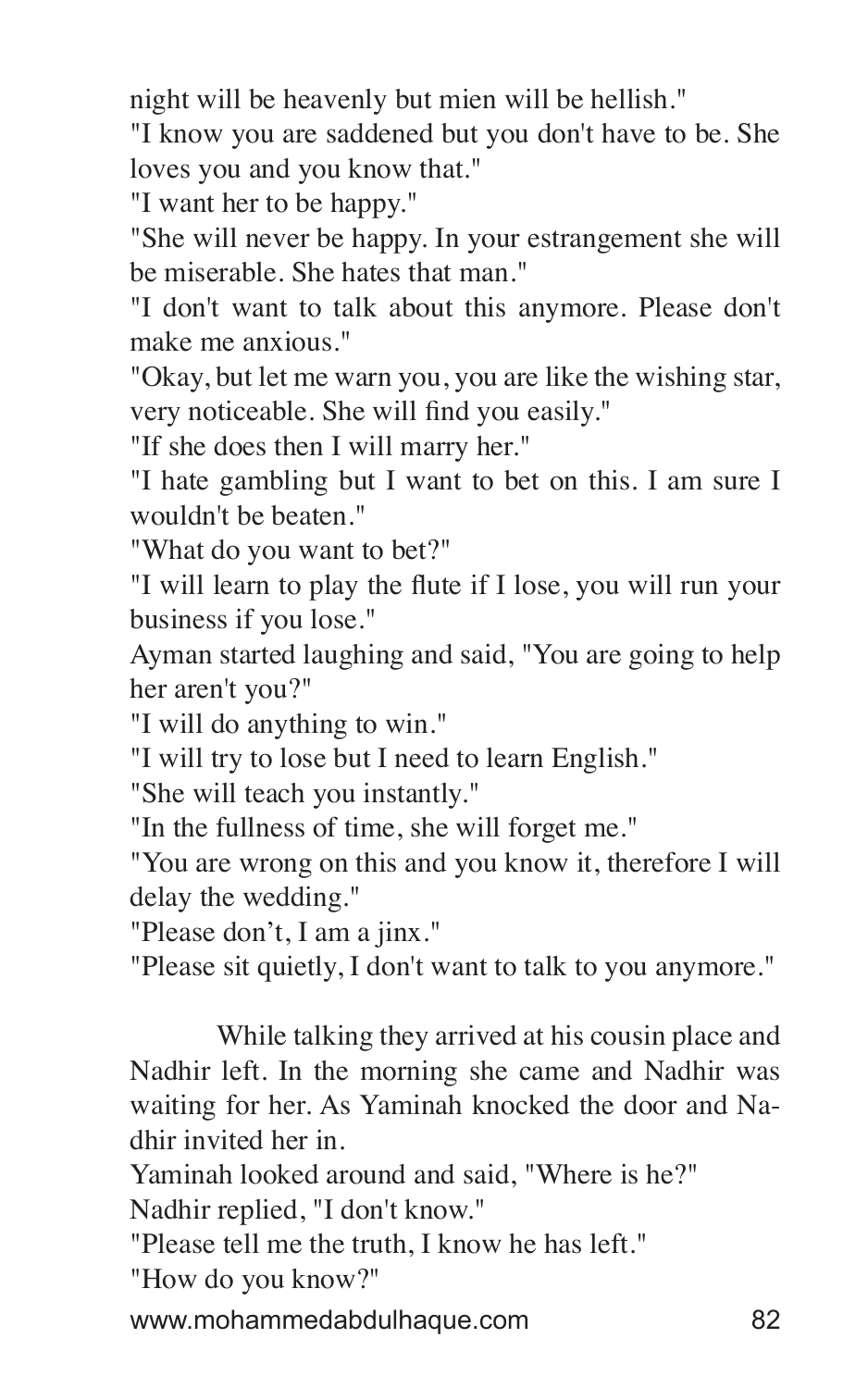"One of your staff told me."

"Forget about him and get on with your life."

"It's easy to say than done. I love him and you know it. I know you drove him somewhere. I want the address, please."

"I can give you the address or I can drive you there but he wouldn't be there."

"What are you talking about?"

"He wants to stay away from your life."

"It was him wasn't it?"

"Yes, it was. Now shall I make a cup of tea for you?"

"I will pray for you if you do. While talking to you I can eat something, I can't eat when I am lonely."

While making tea and toast Nadhir said, "I am scared to talk to you. Look at my hands, I am shaking."

"What's wrong, why are you so nervous?"

"I am very worried about you two."

"Try to relax and have your breakfast. I have to say, you know how to make nice tea.'

'Thank you for the compliment. Now drink your tea before the cup gets clod.'

They started to eat and drink and as she took the last sip Nadhir tried to smile and said, "Please, don't do anything silly. He will come back to you someday."

"I want him today not someday."

As she left Nadhir looked at the door and said in a low voice, "The bully will learn a hard lesson. Mister herdsman sweetheart will make his heart ache."

www.mohammedabdulhaque.com 83 While he was feeling sorry for the bully, she came out and walked for a while and drove to work. In the afternoon that man followed her to the beach. She parked the car and while walking she phoned the local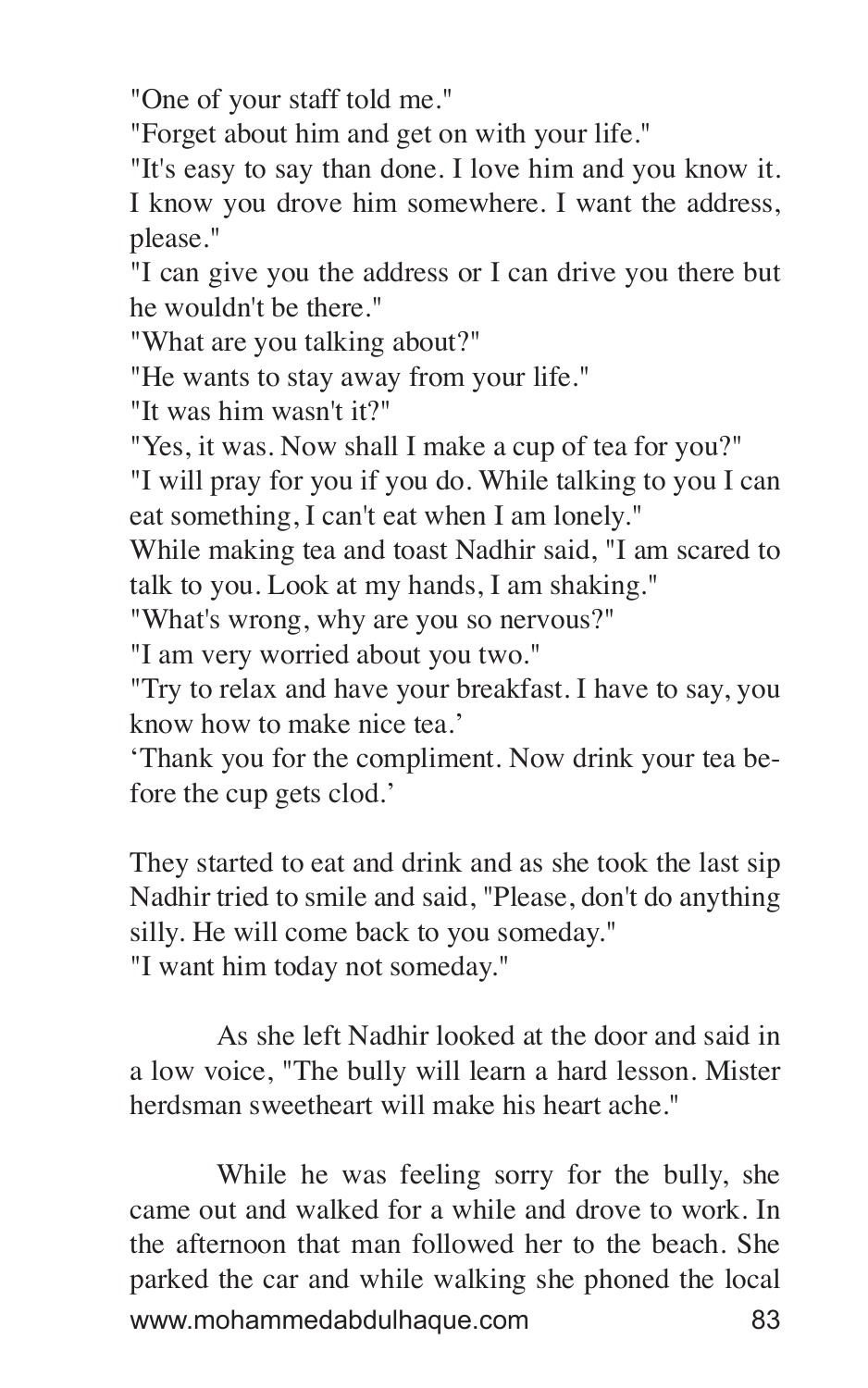police station and described the situation and the location.

"Yaminah, wait up. I want to talk to you." The man called. She stopped and started to look around and as he came close she said, "Why do you want to talk to me?"

"He is a weakling and will never be able to protect you." "I don't need any protection. I can protect myself easily." He walked close and said, "Yaminah, I love you. I will hide you in my soul."

"Sorry, I don't like to hide. I love to enjoy the freedom of life and sunlight."

"Look at me, I am better looking than him. I have an expensive car and I earn good money. I have everything."

"I want a lifelong relationship, not momentary jubilation."

As he was about to hold her hand she started screaming saying, "Please help me."

The police came running and arrested him immediately. He looked at her and said, "Why are you doing this? You could have told me."

Yaminah replied in shaky a voice, "I don't know you."

While she was talking Nadhir came running and asked in a hurry, "What is wrong madam, are you okay?"

Yaminah looked at the officer and said, "I will be ok. He is my friend. Thank you very much for your help and support."

As the officers left Nadhir asked in a hurry, "What's wrong?"

www.mohammedabdulhaque.com 84 Yaminah replied in shaky a voice, "I am fine, please give me the address. I am restless, I can't eat I can't sleep. I don't want to kill anyone while I am driving. I know I only saw him for a few days but he is always in my mind's eye. I see his smiling face where ever I turn my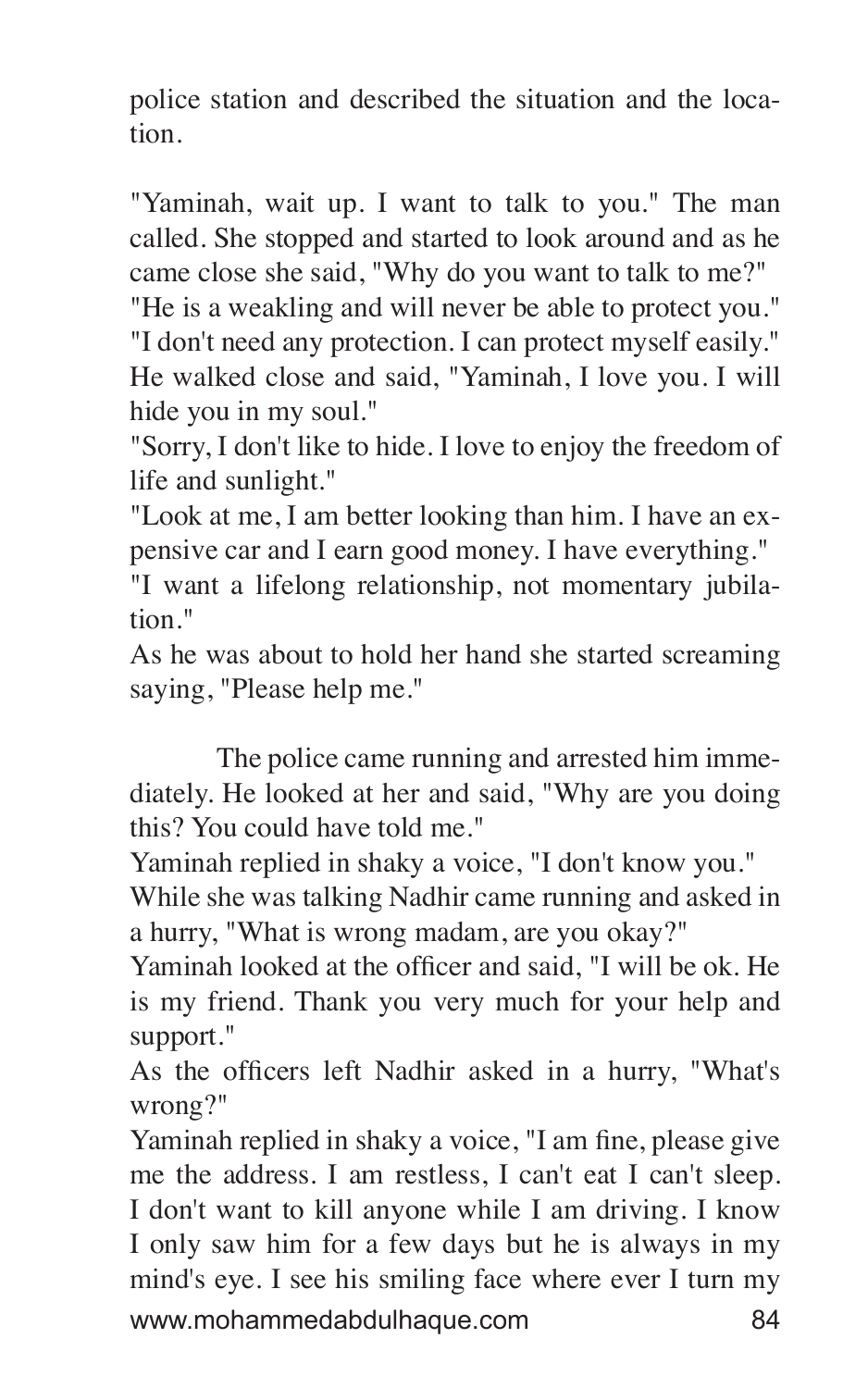eyes."

"Let's go to the restaurant. We will talk while you eat something. I will tell you a story."

"About him?"

"Well, it has to be. Why did you call the police and what if he gets violent?"

"It was the only way to stop him, and if he gets violent police will lock him for a long time. Forget about him and tell me the story, please."

"You have to eat first."

"I promise, I will."

While talking they walked to the restaurant and Nadhir brought her some food and asked her to eat. She looked at him and said, "You start the story and I will start eating."

"He loves you like a firefly."

"I know I am a burning flame."

"He said he wants to hide forever but I bet and he will try to lose willingly but it'll take time. He said he wants to learn English."

"You know where he is, don't you?"

"Can you please finish your food? Wasting food is a sin and don't worry we'll find him."

"How can you be so sure?"

"I am getting married and he will be there, I know it. Do you want to be the bridesmaid because he will be the groomsman."

"What if he doesn't?"

"On the wedding day, I will cancel the wedding."

www.mohammedabdulhaque.com 85 Yaminah grew emotional and said, "Get rid of such painful thoughts or you will suffer in silence. The bridal night is the only happiest night of our life. The birthday was too noisy and we can't remember a thing about that day and fatality will be mournful for others. Therefore, the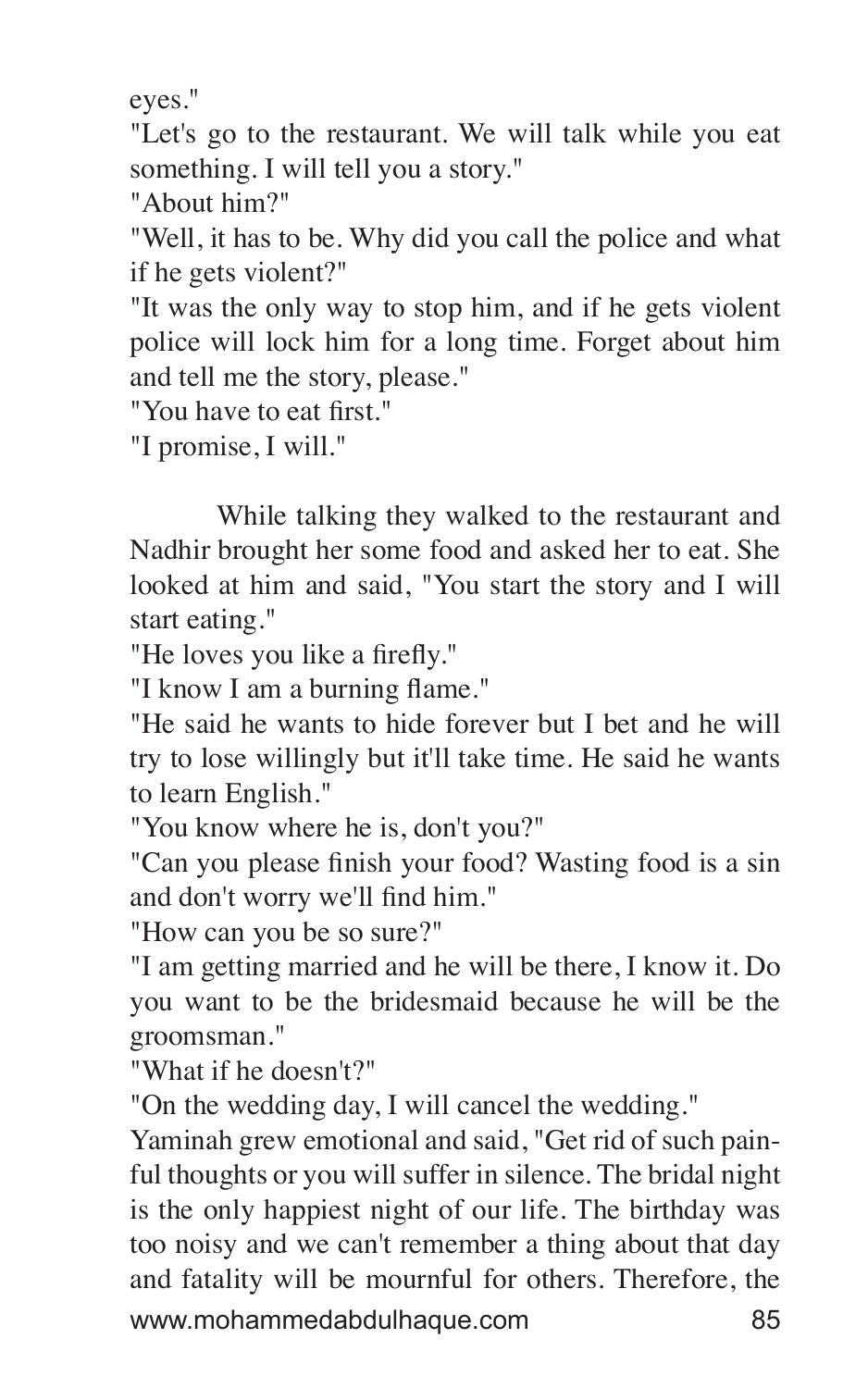wedding day is the only day of celebration and jubilation."

"He will come and I know it, all I have to do is bluff." "What if he calls?"

"No one bluffs about their wedding. If he calls then I will do it for real."

"Is he your relative?"

"He is my dearest friend. He will attend my wedding no matter what and I want you to be there."

"When is the wedding?"

Nadhir tried to smile and said, "I have to wait two more months."

"You must be kidding mister most cherished friend of my lover."

"I know two months is a very long time, but I can wait." "I know you can but I can't. I want to see him at this instant."

"I am sorry. I already phoned twice and no one knows his whereabouts."

"Now you are making me worried."

"Don't worry about him. He isn't going to commit suicide. He wants you to be safe, that's all."

"I am in no danger."

"Yes you are, but you don't know that."

"I don't want to know anything. All I want to know is his whereabouts. Please help me to find him."

"He will come back to you sooner or later, but for meantime try to keep yourself busy."

"I want to do my breakfast, lunch and dinner here."

"Sorry, we don't do breakfast."

"Fine, I will break my fast at lunch."

"What has he done to us?"

"He is the pedlar of joy, who has brought happiness in our bereft life and made us joyous."

www.mohammedabdulhaque.com 86 "You are right about this. Anyway, now go home and be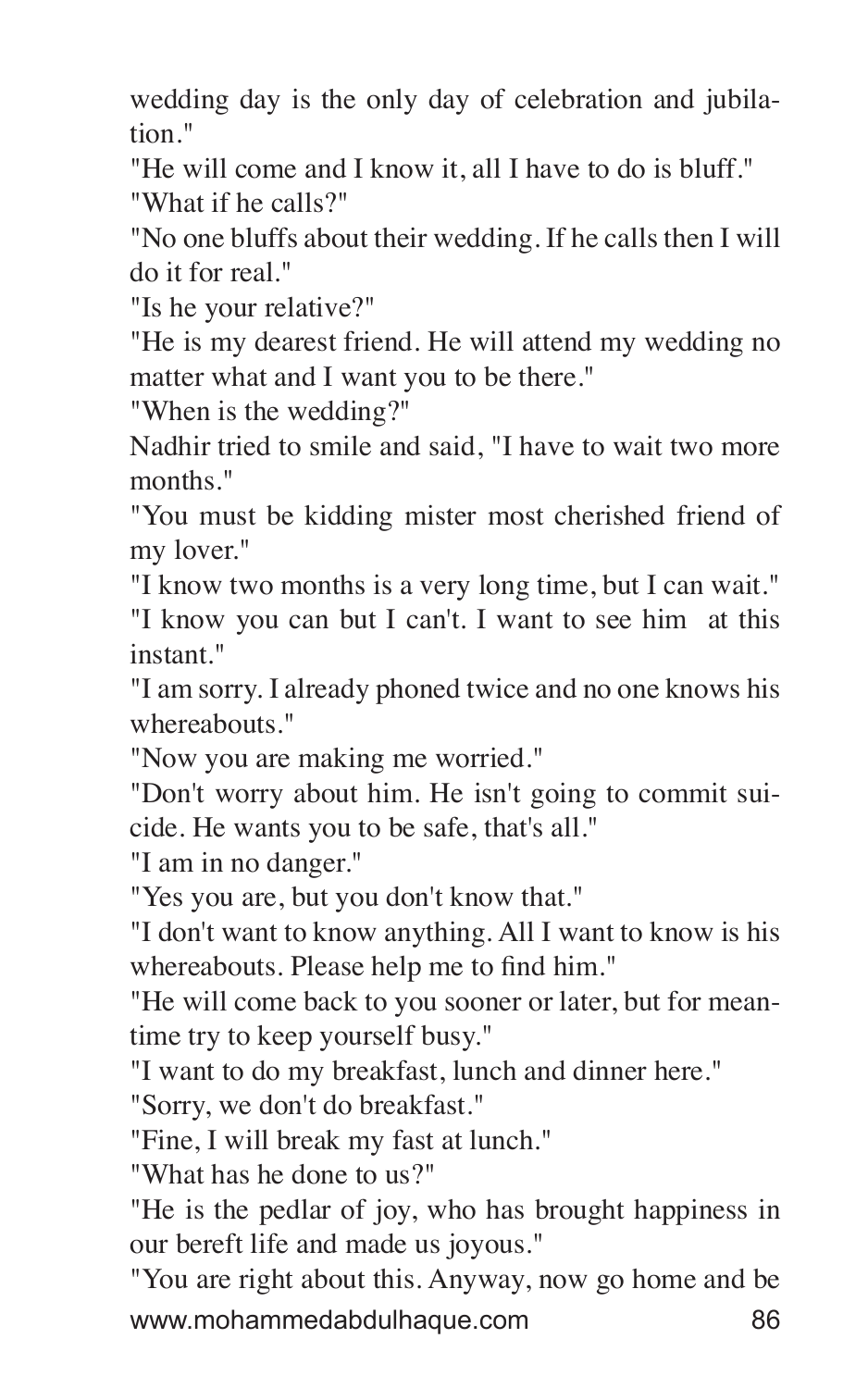watchful. That bully will try to dishearten you."

"He is a bully and always will be a bully. I know how to bully the bullies. Anyway, I will see you at lunch." "Do you have to?"

"Yes I do, otherwise I wouldn't be able to eat."

"Fine I will wait for you, now mind how you go."

"I vowed to keep my distance from men till the wedding day, but your friend have enchanted me. If I die in his waiting, my soul will sue you."

"We tried our best to keep our distance from you, but voluntarily you have violated all the rules of love and endangered us. If unthinkable happens, we will imprison your soul in a crystal jar."

"Now you are provoking me, if you cross the imaginary line I will hit you on the head."

"He was right, you are the loveliest but twice as dangerous."

Yaminah gritted her teeth in anger and walked to the car, took a deep breath, wiped away the tears on the arm and said, "I fell in love with a heartless, who doesn't know the meaning of kindness. He left me at my prime, in his absence I am estranged. I wanted to whisper the secret of desire, I wanted to e mbrace him joyously to have a heart to heart. But by giving all the sorrow on my share, in search of happiness, he has despaired in the wilderness."

While Yaminah was driving home Ayman was talking to his cousin sister Saheba and her pre-teen son Zahin was playing outside. Saheba looked at him and said, "I need a babysitter and you hate babysitting."

Ayman replied saying, "I love to sit down with your son but doesn't understand Bangali."

www.mohammedabdulhaque.com 87 "I need a babysitter and you want me to keep my mouth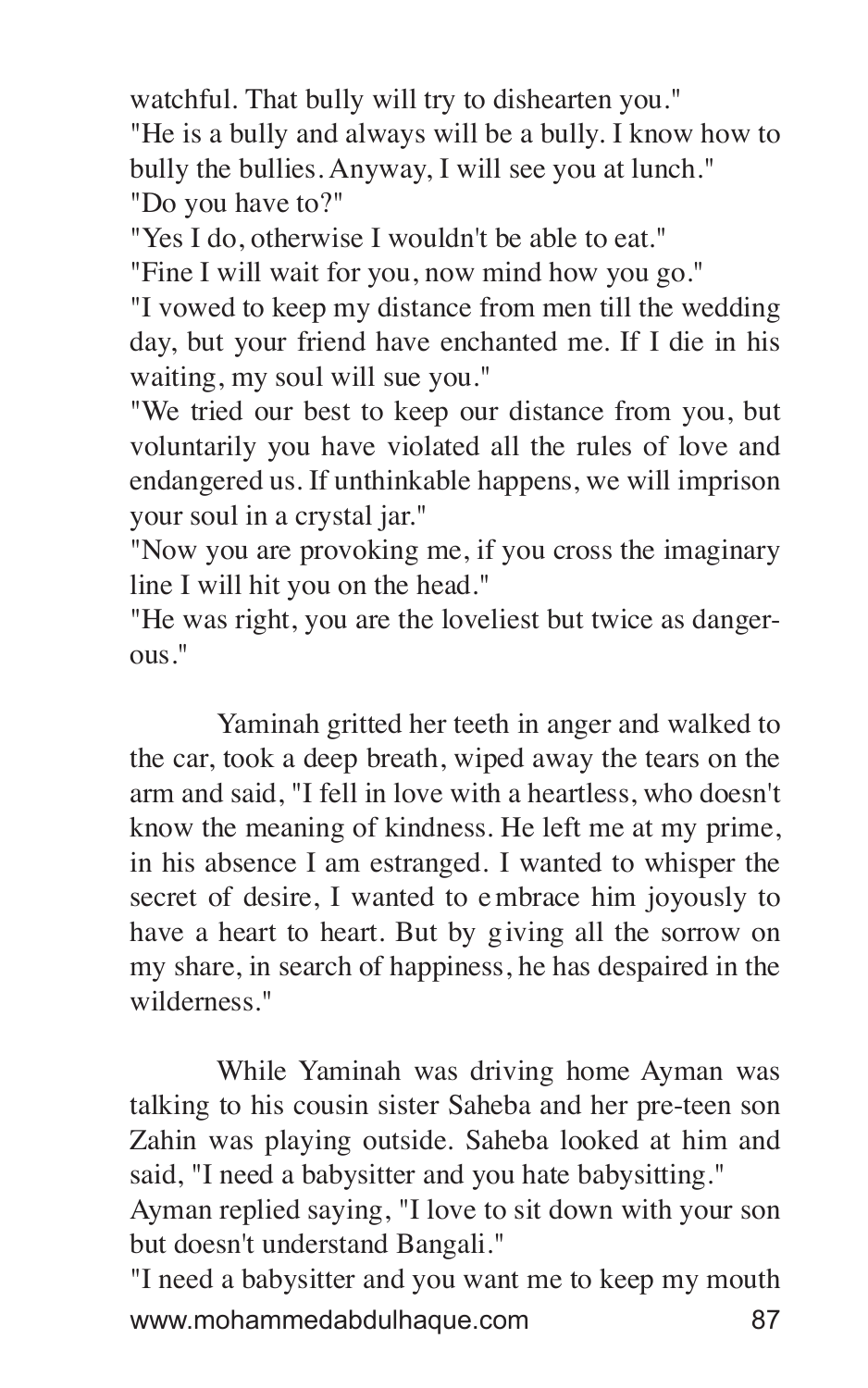shut. English, you have empowered me."

"I know I am powerless. Now can I have something to eat, please?"

"Ya Allah! I thought you already cooked."

He sat on the floor and said, "I am not cooking and I am not babysitting."

"I need mum's permission to buy fast food."

Ayman jumped up and said, "I will cook tomorrow, can you please buy some food for today?"

While dialling the number Saheba asked, "What is it?"

"Where is the English boy? Hey boy, come here. I want to teach you Bangali."

"My son isn't English. We just don't have any Bangali neighbour that's all." She called her son and said, "Zahin, came in and talk to your uncle. I am going to get our diner."

"They will deliver it."

"I want my discount."

"I will pay you."

"I want you to talk to my son." Said as she rushed out. Ayman slump on the sofa and said, "This boy can't even say I am a Bangali."

Zahin came running and said, "Uncle, my ball got stuck on the roof."

"What talking nonsense?"

"My ball got stuck on the roof."

Ayman turned his face and shrugged.

"Don't do this, I will tell mum."

"Go tell mum."

"I will."

Ayman stood up and said, "Come."

"Uncle, what are you up to?"

Ayman beckoned at him and said, "Come, me go get ball."

"What, me go get ball. I don't understand you."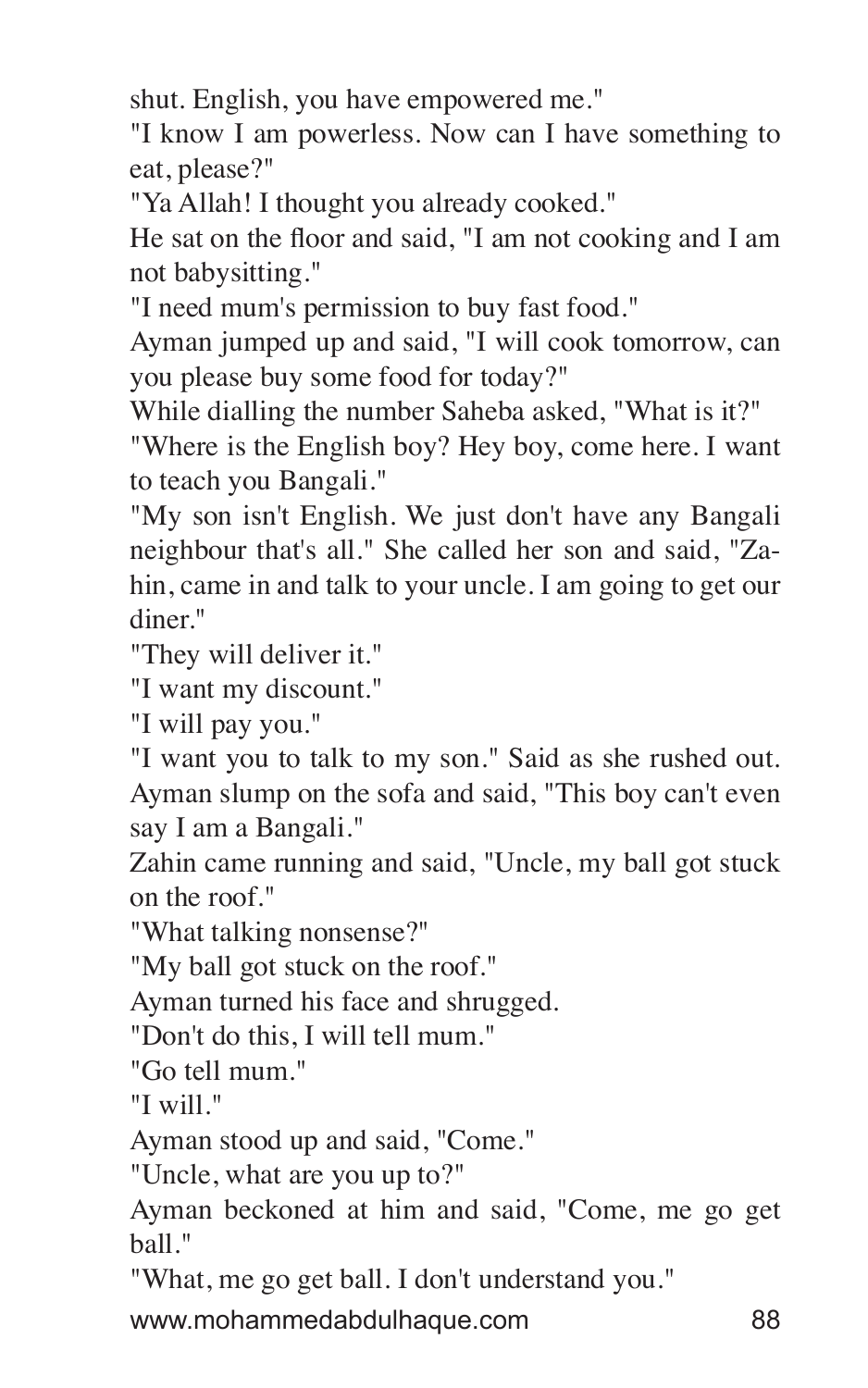Ayman walked out and whispered, "English is harder than the flute. I better go back, I like being mister herdsman. At least I don't have to worry about English. But she is the only one who loves my flute."

"Uncle, why are you so worried?"

"Speak Bangali, please. You know I can't speak English."

"I don't understand you, what are you talking about?"

"Ball, where?"

"Say, where is the ball?"

Ayman repeated with him.

"Don't repeat after me."

"What?"

"Where is the ball?"

"I do not know."

"I know and it's up there?"

"Where?"

Zahin pointed and said, "On the roof."

"Me no go there."

"Are you scared?"

"What scared?"

Zahin hopelessly said, "I don't know, let's go in. Later mum will explain it to you. But don't say I never warned you, she will be very angry."

While they were talking Saheba returned. She weaved at them and said, "Hi, how are you two doing?"

"Your son is worse than you. He wanted me to climb on the roof."

"So you do understand English?"

"Yes I do, but only when I am under pressure."

She leaves the bag on the table, pulled out a chair and while sitting down looked at Ayman and said, "Are you going to look for a job or you are happy with him?"

"To be on my own I am thinking to rent a house for a while."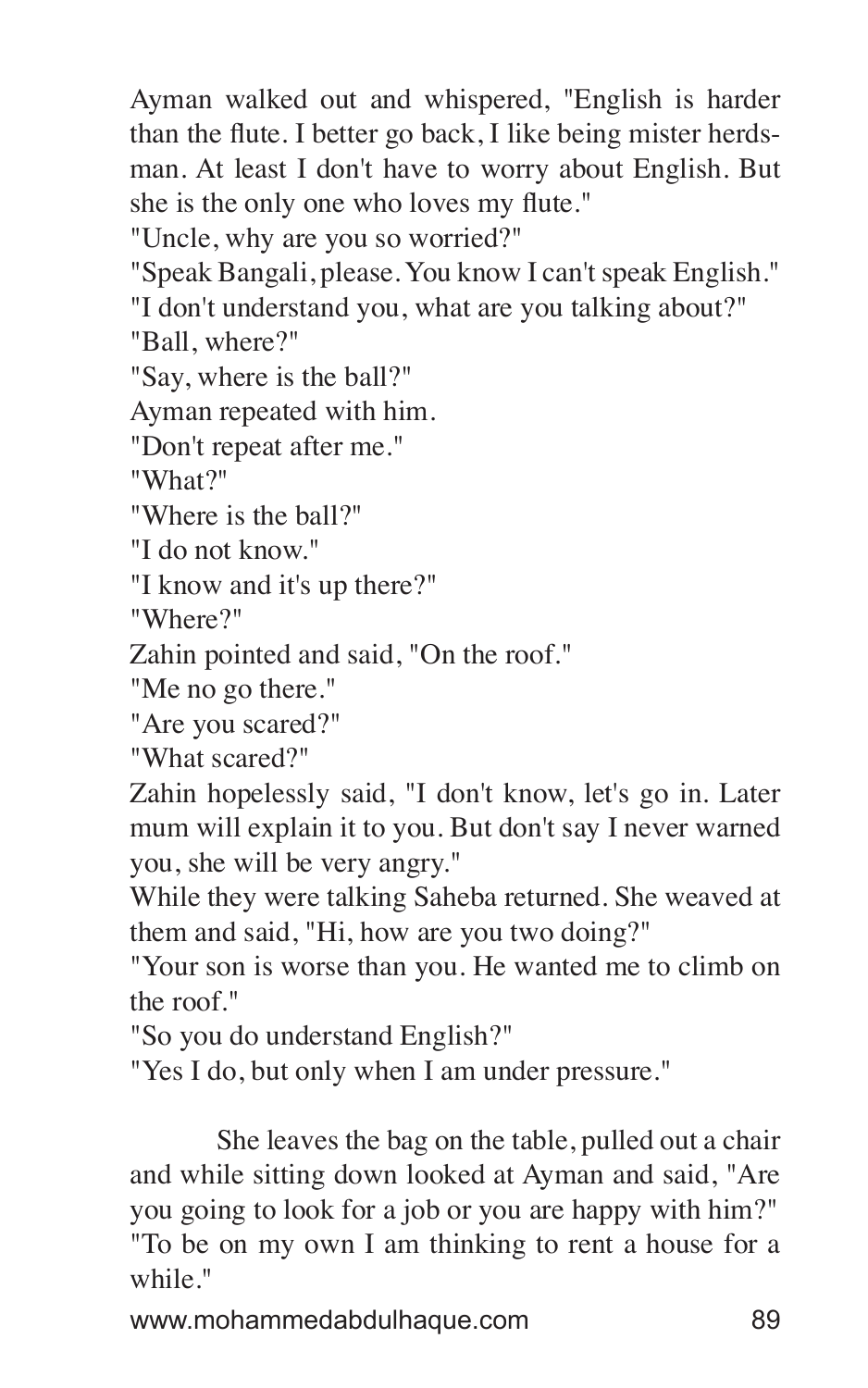"This holiday Zahin wants to go somewhere. We wouldn't be able to go with him even if we want to. We are very busy."

"Don't you love your son?"

"What do you mean?"

"I can't speak English and he doesn't understand me."

"You love him, don't you?"

Ayman squinted at him and said, "Yes, I do."

"Uncle, why are you looking at me like this?"

"Your mother father you no love."

"Mum, what is he talking about?"

"He is trying to say, we don't love you, because I asked him to go with you."

He hugged Ayman and sad, "Uncle, me you go on holiday, yes?"

"Me no go, your father go. Me no like you."

"Uncle, I love you, please say yes. I will never trouble you."

Ayman looked at Saheba and said, "What is he saying?"

"He said he will never trouble you." As Saheba replied Ayman looked at Zahin and said, "Me you go Bangladesh, ok?"

"No, we are going to Scotland." As Zahin replied Ayman looked at Saheba and said, "Can you please tell him, I'm not going anywhere with him."

"You say yes or I call mum."

"Do I care?"

"Someone is looking for you and I only know your whereabouts."

"You aren't pulling my leg are you?"

"Do you want me to?"

"Hey boy, come here."

"Mum, what is he saying?"

"He is angry."

"I am calling grandma."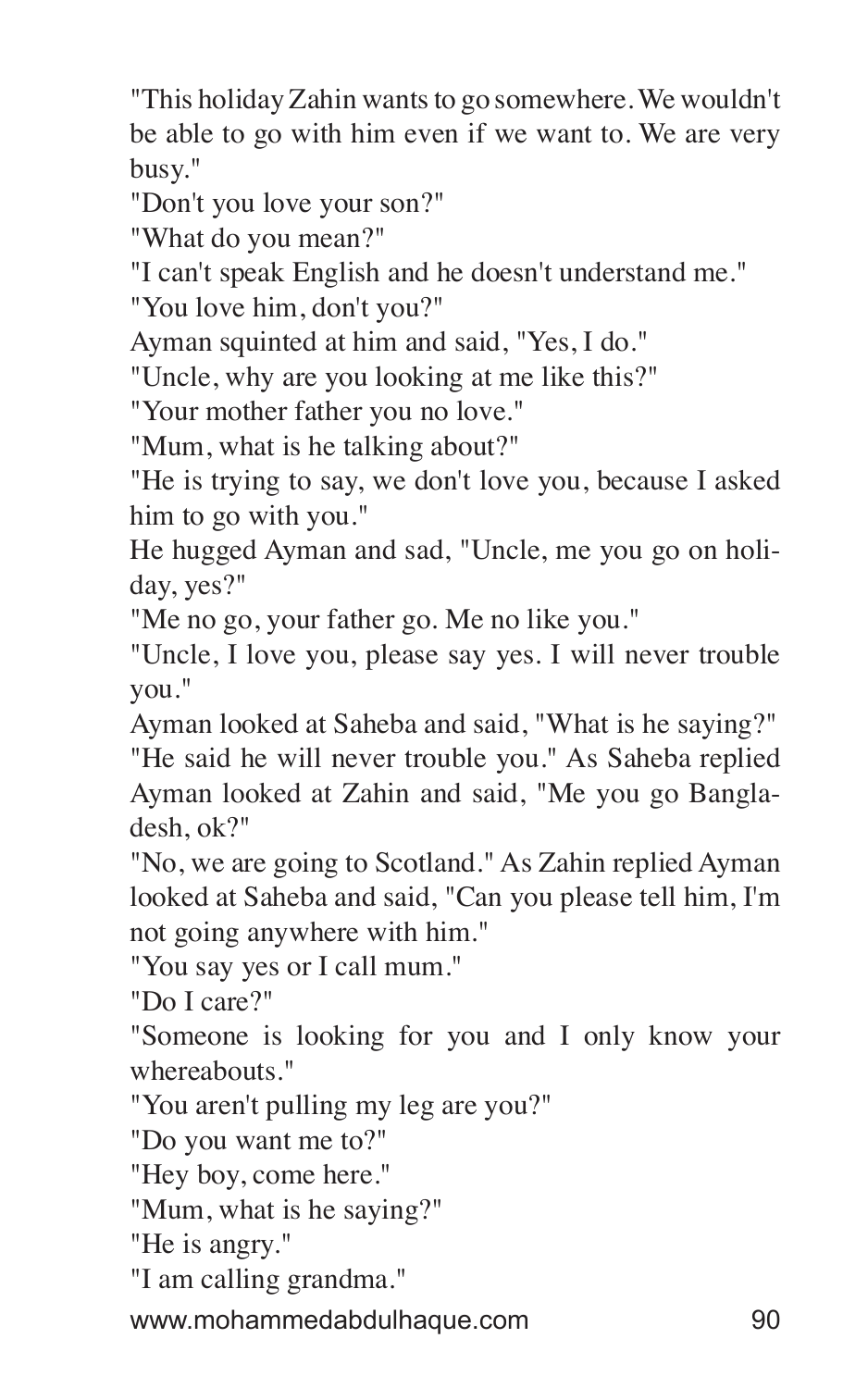"What is he saying?"

"He is calling mum."

"Why?"

"I told him, you don't like him."

"Please stop him, I am ready to go."

"Zahin, you don't have to call your grandma, he will go with you."

"Don't call him Zahin, call him bully."

Saheba started laughing and said, "You teach him Bangali and he will teach you English. You two are the best teacher for each other."

"If you say so. Anyway, I am starving. Zahin come, we eat."

"Uncle, tomorrow we go Scotland, yes?"

Ayman looked at her and said, "I will need a dictionary."

"Don't be shy or embarrassed. He will never tease you. He needs a friend more than you do."

"I will teach him the flute."

"I'll be happy if you teach him to cook."

"Ok, I will teach him how to climb tree and roof. Now, can I have some food, please?"

Saheba went to the kitchen and called, "Let's eat now." Zahin and Ayman followed her. Quickly and quietly they ate and walked to the living room and sat down. Saheba called Ayman and said, "Watching cartoon will help you. I am going to pack his bag."

"Why?"

"Tomorrow you are going on holiday, aren't you?"

"Oh yes, for him it'll be the trip to the freedom but for me, it'll be full of misery."

www.mohammedabdulhaque.com 91 While they were watching TV Zahin's father Faiyaj came home. He called Ayman and said, "Thank you so much for taking on such a big responsibility." Ayman responded saying, "Understandably I have shoul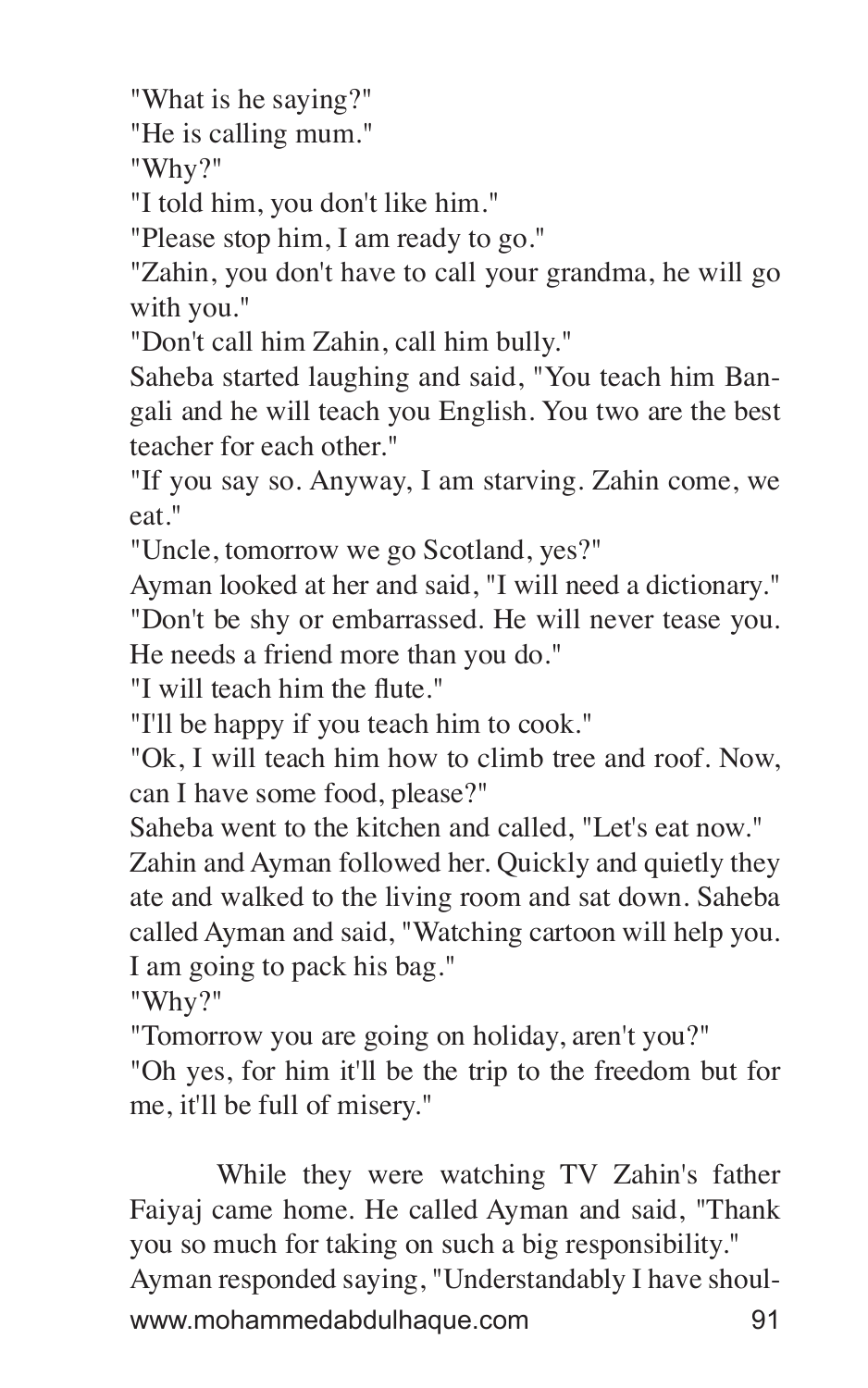dered such a heavy burden and it is hurting me."

"You are very kind and helpful."

"You are paying for everything, I am only babysitting." Faiyaj walked to him and whispered, "We are planing for another one."

"Forget about it, I am going Bangladesh. Zahin, your father wants to go with you."

"Uncle, you can speak English."

"Here and there or somewhere sometimes I do get stuck."

"Don't worry, I will help you and if you join our gang then you'll never get stuck again."

"What are you talking about?"

"We are no gangster, but on holiday we get together and do our stuffs, that's all."

"No fighting."

"We don't fight, we only smash windows for fun."

Ayman looked at everyone with shock and said, "What is he talking about? I am not babysitting him anymore." "He was only joking with you." Saheba said while laughing.

While they were talking Zahin phoned his friends and told him about the trip. In the morning when they were about to leave one of his friend came with his father and said, "I am coming with you."

Ayman walked backward and said, "Sorry, I am not going anywhere with these gangsters. They'll drive me crazy. I am sorry. Zahin, call your grandma and tell her, I am not going anywhere with you. I am sorry, I hate crocodile tears."

Zahin's friend looked at his father and said, "Dad, please do something."

He tried to smile and said, "If you go with them we'll give you anything."

Ayman hinted at the car and said, "I want your car."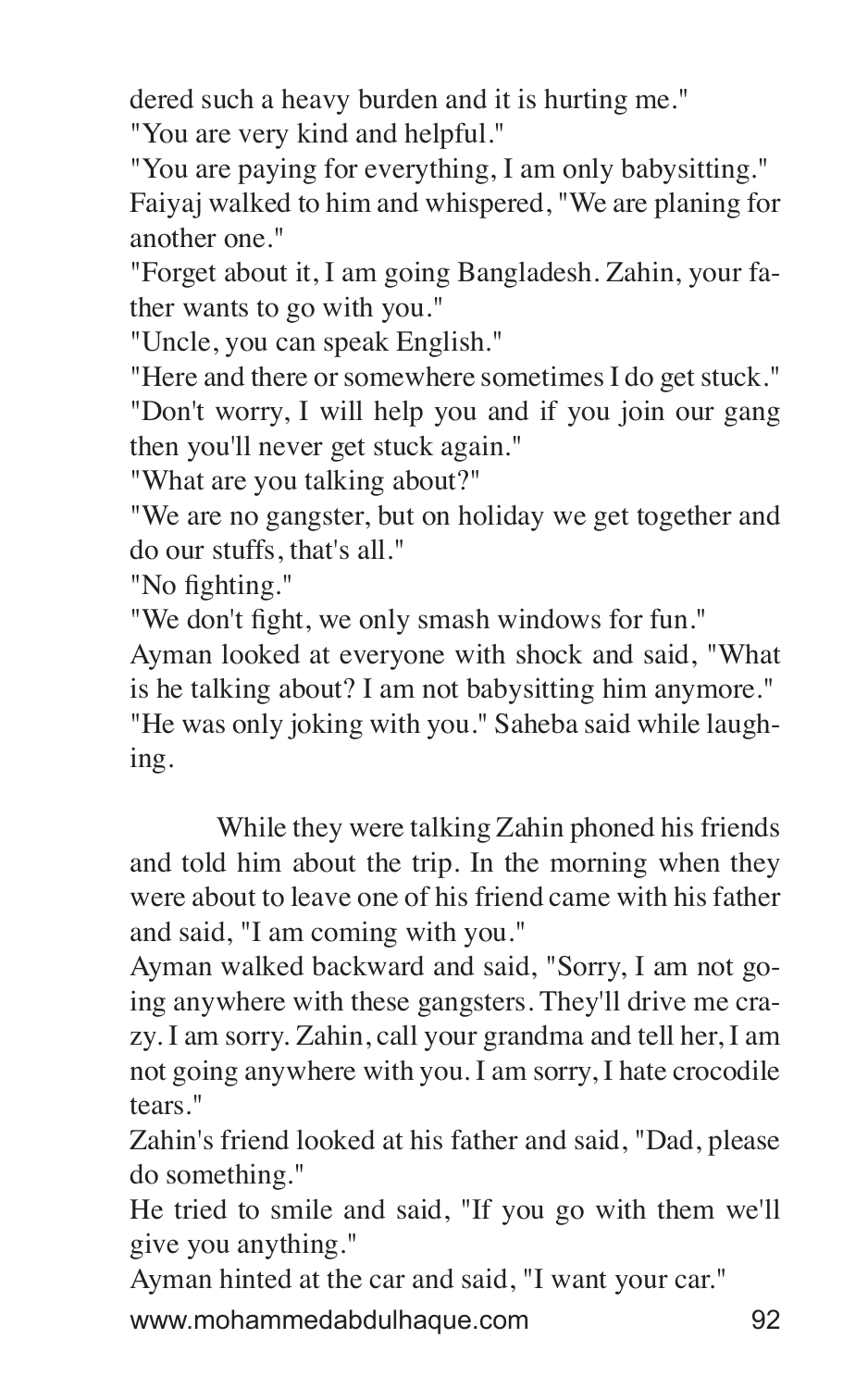Zahin and his friend looked at each other with shock. Zahin friend's father handed the key and said, "The car is yours."

Ayman set down, called Saheba and Faiyaj and said, "He is giving me the key, it means these two will give me a hell and he knows it, am I right?"

"Yes, you are." Saheba replied with a silly smile.

"Zahin, you can call your grandma. And you kind man, I don't want your old banger. Keep it as a token of rejection. I am out of here."

"Uncle you can speak the gangster language and we love it. Believe me we'll never start with you."

"Ok then, let's go."

Faiyaj tried to smile and said, "We aren't coming with you. You are going in a taxi."

"I knew something ugly was about to happen." Ayman sounded hopeless. Faiyaj started to laugh and said, "Try to be conventional, next to them you are a giant."

"Maybe elf but they can be monstrous and we all know that."

At that time the taxi stopped in front of the house, they got in and started their usual behaviours. Ayman screamed saying, "I am getting out. Driver, please stop the car."

Zahin pleased saying, "Uncle, we are sorry. We'll never do it again."

Ayman called the driver and said, "Please, fast as possible."

While he was having tough time Yaminah was talking to her friend Emma.

Emma looked at her with shock and said, "What's wrong, why are you so cheerless and are you losing weight, again?"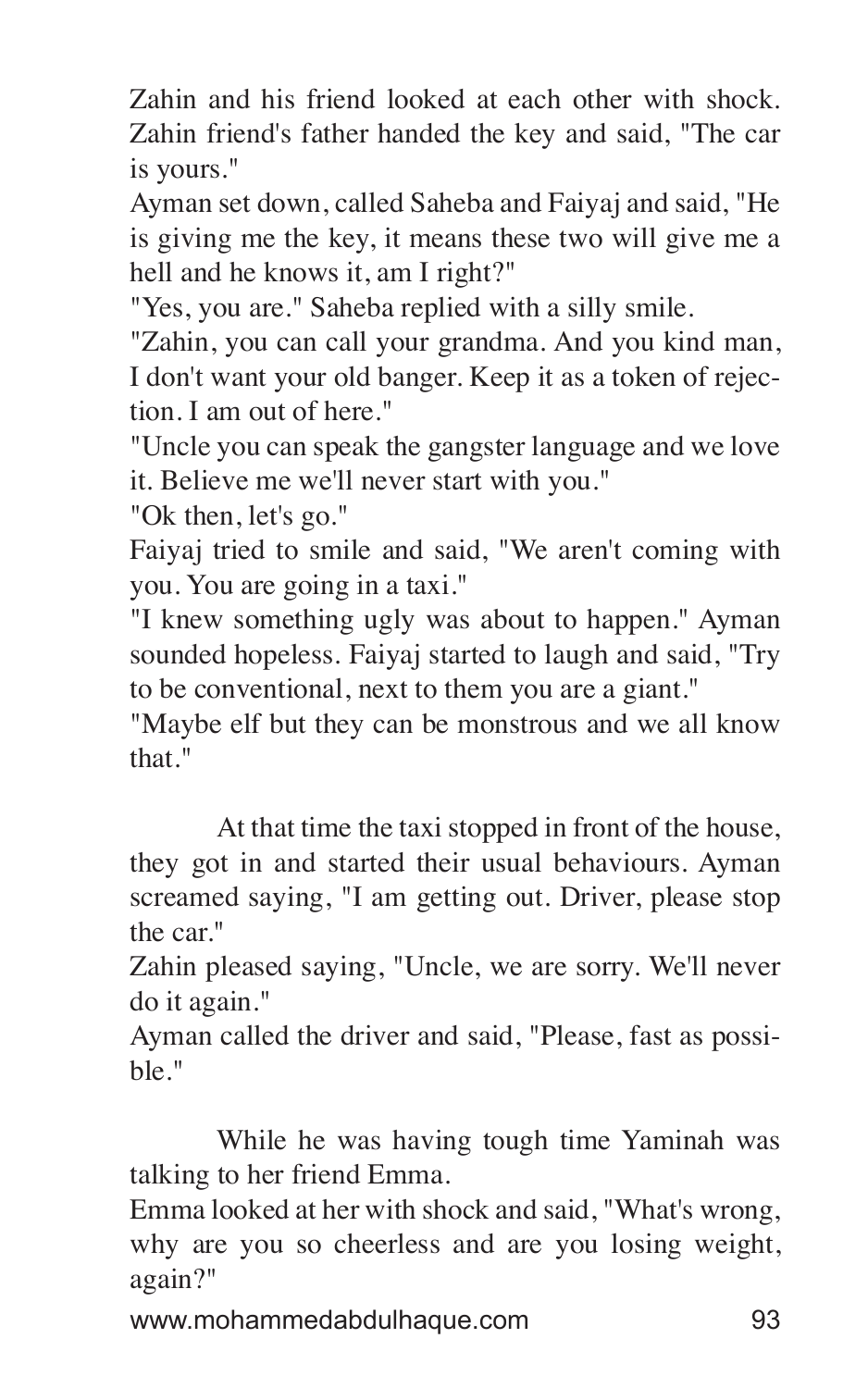"I am trying to be on middle-of-the-road and I always wanted to lose some weight."

"If you keep on doing what you are doing you'll lose your job. You know how demanding your job is."

"I am not worried about the job anymore. If I lose it I will start volunteering."

"Don't tell me someone made you drink philtre?"

"Yes, he made me drink ambrosia of love. I am spellbound. He has enchanted me by chanting the spells of love. If I don't see him soon Julian will long for death as I am longing for it. I am in pain. I can't do anything. I am restless."

"Julian loves you, do you know that?"

"He loves fornication and I hate illicit love."

"Love is all about lovemaking and Julian is our childhood friend."

"I want to be loved by my lover and he was the one who I had been waiting for. He is unique in every way."

"Am I dreaming with you?"

"Let me pinch you."

"It's okay, I know I am not dreaming and I can sense the sensuousness."

"Sensual feeling can be achieved by imagination or simulation but love is related to consciousness, it makes us aware of sensuality."

"I am moved by your words, but what are you talking about, intimacy or lovemaking? By the way Julian told me to apologise on his behalf."

"I warned him again and again. You know how ignorant he is."

"He was only lovesick."

"Maybe, but it made us lovelorn. Ayman will never return."

"I know sometimes sorry doesn't mean anything but still I will ask him to say sorry to you."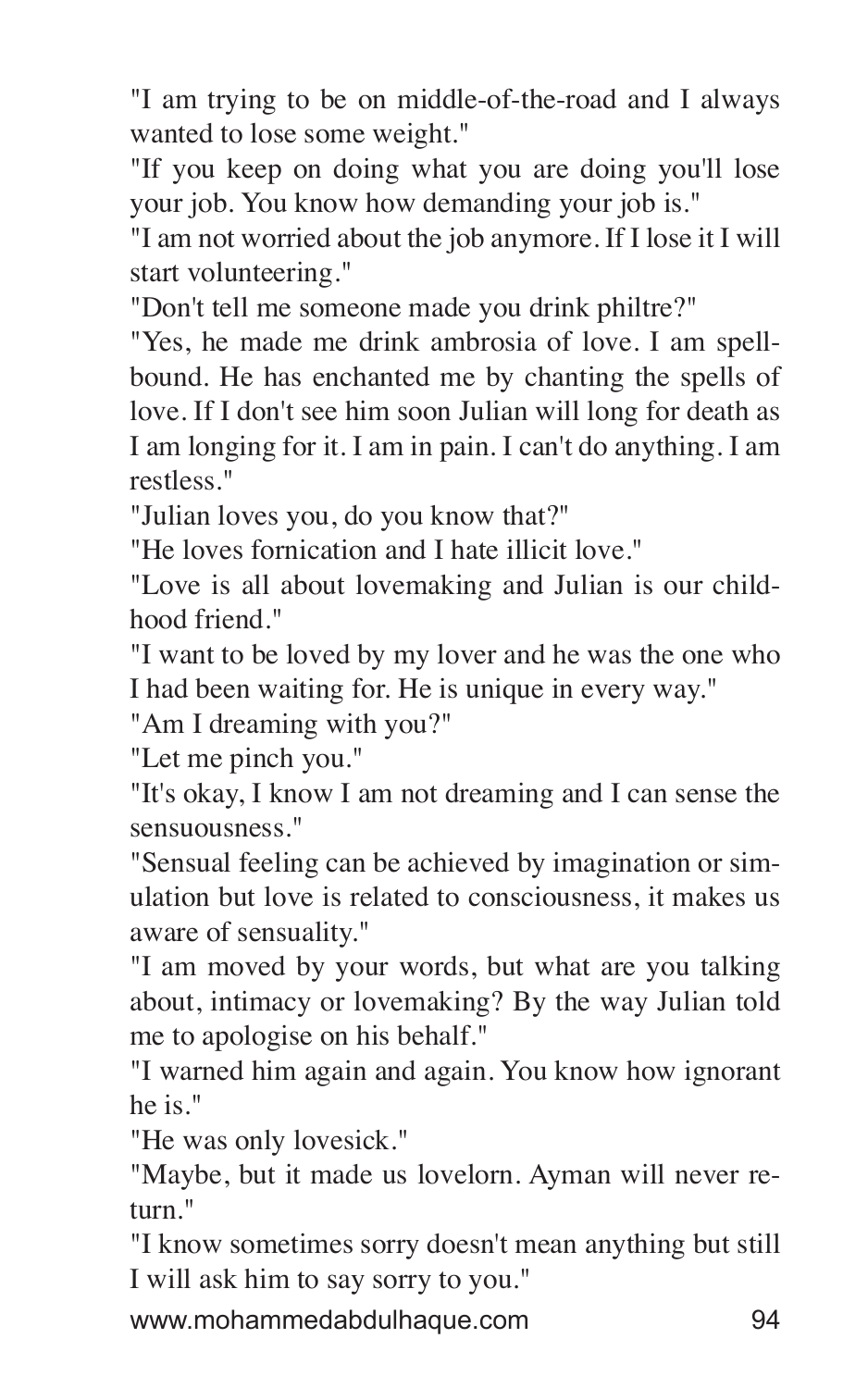"Lovers tie the knot with their hearts, not with thread. Therefore, somehow we will get together. Everyone knows the ocean is vast but salty water is undrinkable."

"I am confused and you are talking nonsense, let's go home."

"The dead wants to live, the killer wants to be immortal, which is impossible. We are mortal and azrael is waiting for the appointed time."

"I will make sure you don't see his shadow unless you want to. I know how you are feeling. Anyway, I must go now, I will see you later."

As she left Yaminah drove to see Nadhir. While walking in she said aloud, "Hi, I came to see you."

Nadhir looked at her and said hopelessly, "None knows his whereabouts."

"Someone somewhere knows where he is. I am going to London to look for him. Please help me by telling me what you know.."

"I know what you are going through. I will message you his cousin address and phone number. Do you want my number?"

"Write it down please, I will let you know how much I love him."

"I heard, fools are only good at chit-chat, they can't catch a egret."

"I hate rodents. Anyway, you are very helpful and I will be indebted forever."

"Deep in my heart his voice is echoing, tell my sweetheart, I am waiting for her."

"Before I go I must tell you a secret, love the lass and you will be blessed because she is full of bliss."

"Please hurry, my friend needs you dearly."

"I am looking forward to being the bridesmaid, but if we don't see each other, please do forgive me."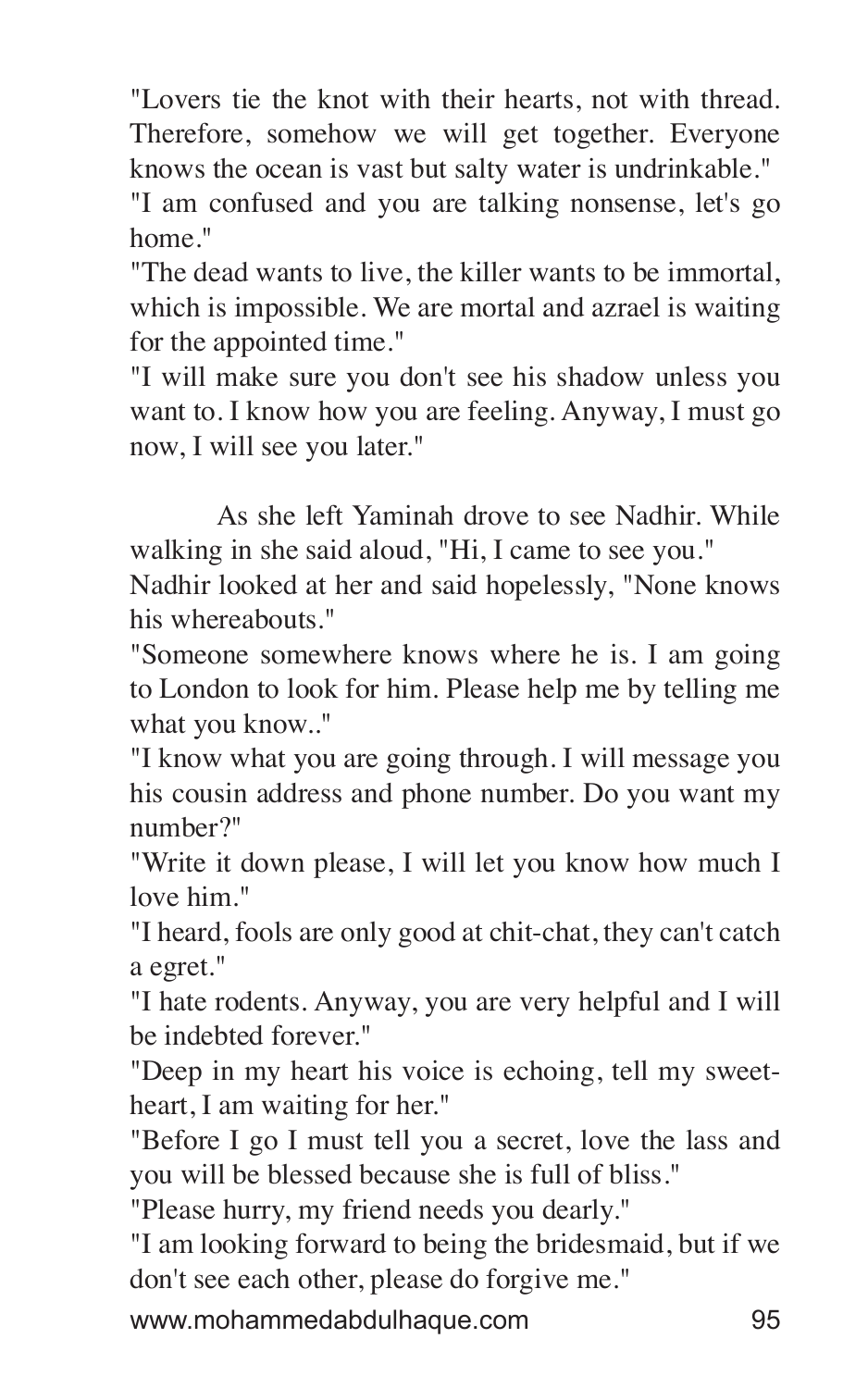"Peekaboo, I can see you."

"It's a childish game."

"I know and I will greet you as a bridesmaid."

"You are the true friend of my true love. I must go now." Said in a sore voice and she rushed to the car. While Yaminah was looking fro him Zahin and his friend was giving him a tough time. They were taking advantage of his weakness. They don't speak Bengali and he doesn't want to speak English. It's the ugliest nightmare for him and he is trying very hard to wake up from it.

"Uncle, we want to go camping."

"What camping, me no understand. Me hungry, Me want food."

"We only had our breakfast."

Ayman ran to the door and said while locking, "No one is going for camping. You two are sleep on the floor tonight."

"Uncle, we can understand you."

"I know but I don't understand you and I don't want to understand you. You already gave me enough trouble, we'll go back tomorrow."

"Dylan, tell him something."

"Look at him, he is angrier than my father. I don't mind sleeping on the floor tonight."

"We will start screaming. I am warning you."

"Wait." Ayman opened the door said, "I can scream louder than you."

"What will you tell them?"

"I will tell them you hijacked me."

Zahin and Dylan started to laugh.

"Why are you laughing, it's not funny."

"Yes, it is."

"Do you want me to scream?"

"Go ahead and scream, we love to hear it."

"I am warning you."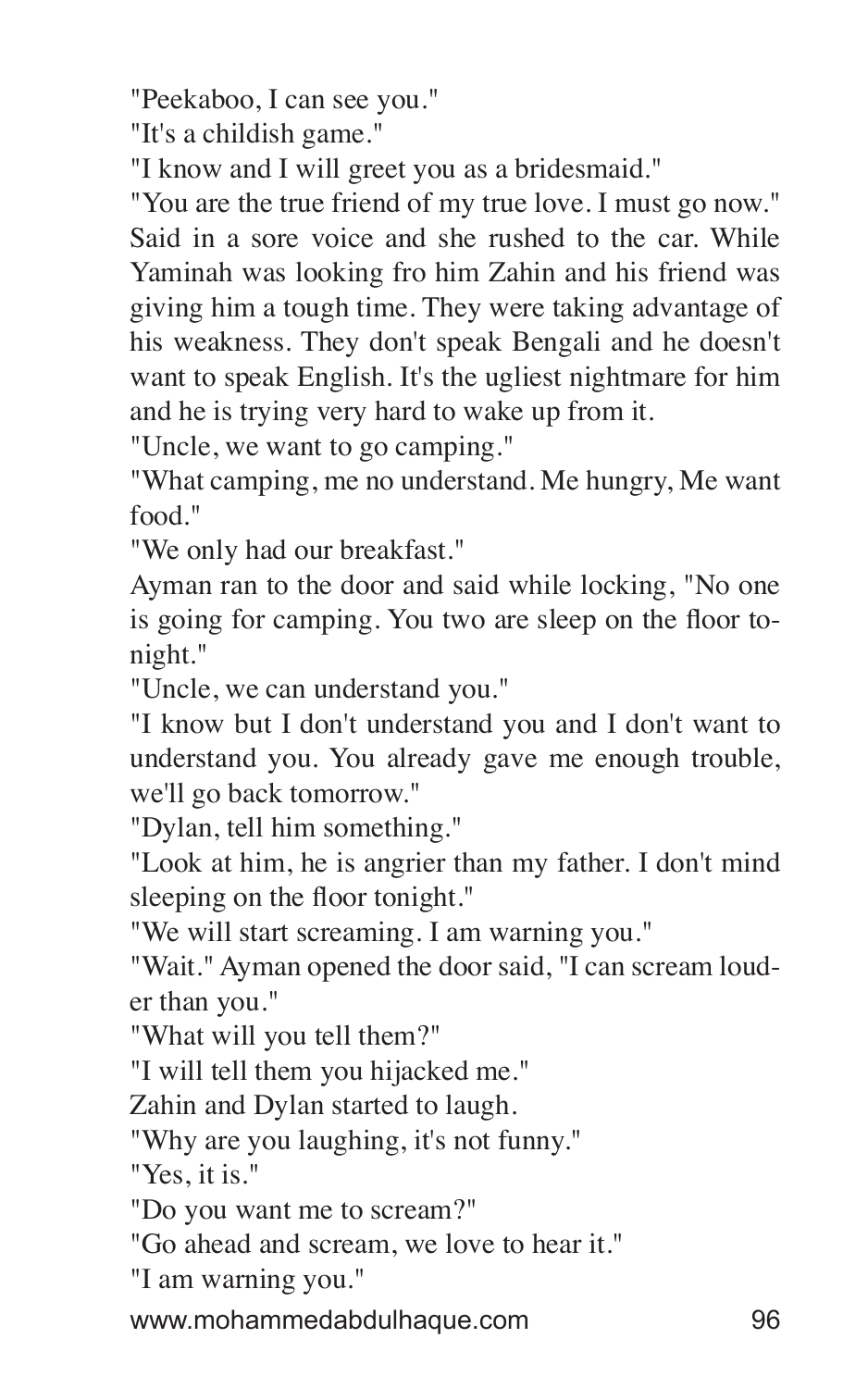"We are waiting."

"No, I don't want to scream now, back of my throat is hurting."

While talking they tried to listen and cried for help. Someone knocked on the and said in a hurry, "Boys, what's wrong?"

Ayman opened door and pleaded saying, "Please help me, this two are driving me crazy."

"What are they doing?"

"They want to go camping and I don't know anything about camping, please help me."

Man started laughing and said, "So they aren't in danger or anything."

"They aren't but I am. They blackmailed me and hijacked me here. I just want to go home, please call the police." "Who are they?"

"This thug is my nephew and that thug is his pal. Believe me, they hijacked me here."

"I am also hijacked."

They looked at him with shock.

"It's my daughter."

"You are in greater danger than me, good luck."

"Shall we meet their demand?"

"You are asking for trouble. These thugs are maniacs. They'll do anything for freedom. Look at me, they are making me speak English."

"What are you talking about?"

"A few days ago I hardly could speak but today I am speaking fluently. My flute, where are you? I am missing you."

"At least they did something for you. What you say, shall we go camping?"

"Before I say anything I need to see your hijacker."

"Get ready I am coming with her."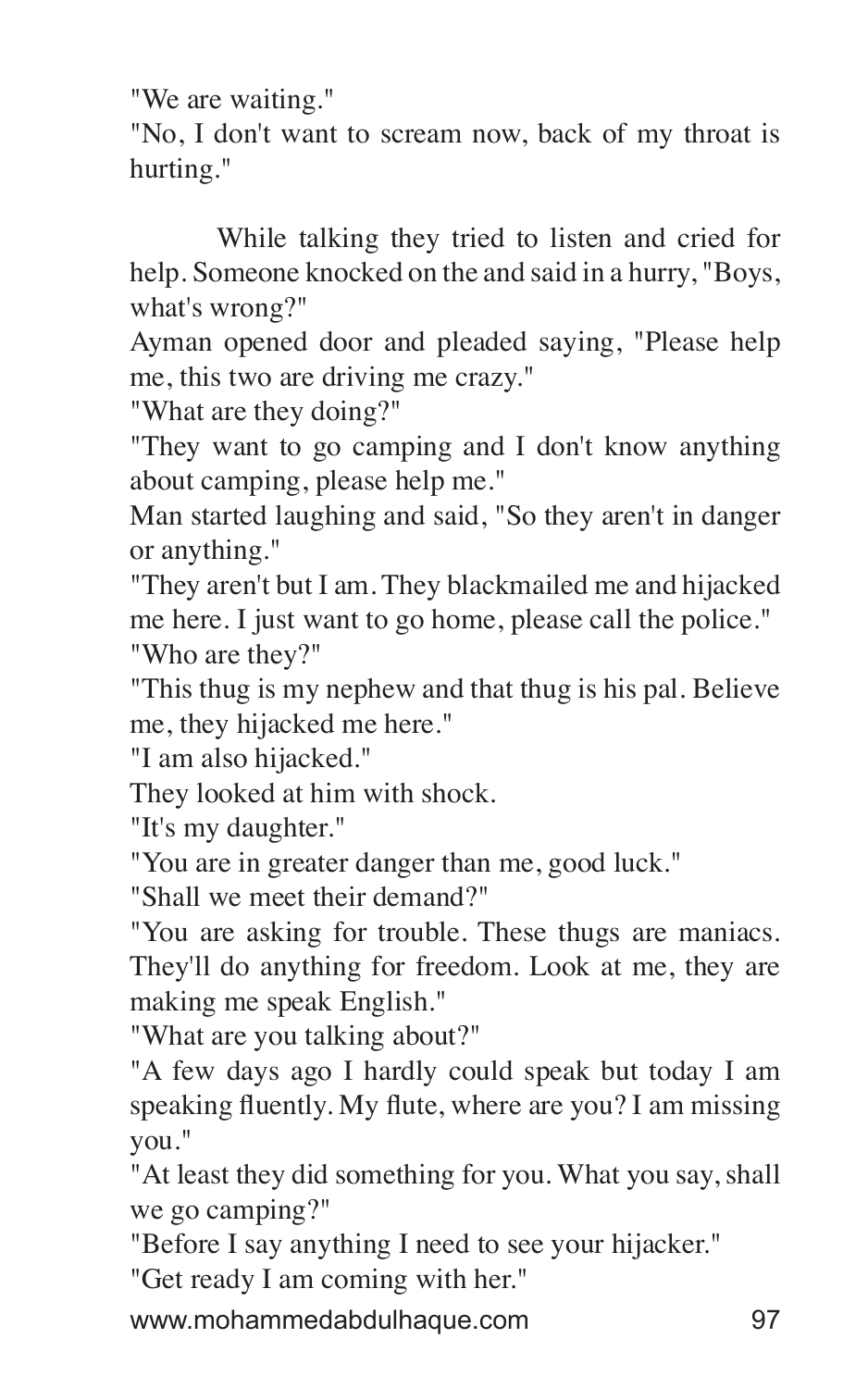As he was walking out Dylan and Zahin started jumping and said, "Thank you sir, we'll be good boys." Ayman looked at them said said, "Don't get excited yet. I don't know anything about his plan."

While they were talking he came with his wife and daughter and said, "Here are my hijackers."

The girl smiled at Ayman and said, "Hello sir."

Ayman said hopelessly, "Oh please don't smile at me. I hate being a victim. I love children and children are blessing, but I hate mischief-makers."

The girl walked to Ayman and whispered in his ear, "I will be the best child, if you make me a tiara with wildflowers."

"Are you sure?" Ayman squints at her. As she shook her head Ayman looked at others and said, "Now we are ready camping."

"What was the magic word?" Her father asked with shock. Ayman smiled at him and said, "It's a secret and I am not telling you, now let's go."

While they were getting ready, Yaminah was talking to himself and driving…

"Many said many words which I never wanted to hear. Only you can utter the words I want to hear. My love, I am longing for you, if I don't find you soon, I will be a loner."

www.mohammedabdulhaque.com 98 Suddenly a strange manly voice said, you have reached your destination. She parked the car, walked out and knocked on the door. Ayman's cousin Jawad opened the door and said, "Hi, how can I help you?" "I am looking for Mr Ayman, where is he?" "We don't know where he is. We are getting worried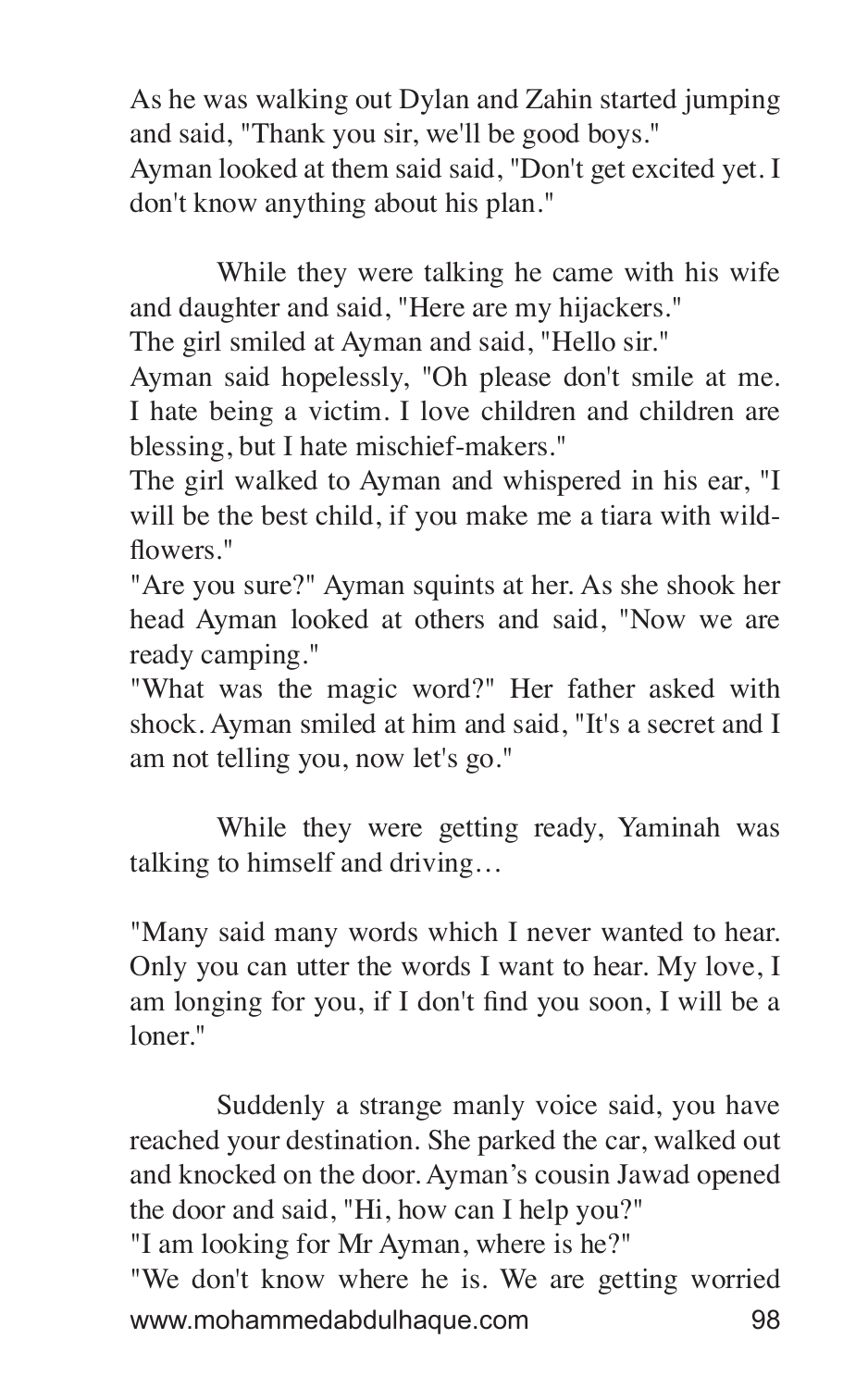about him. Anyway, may I know why you are looking for him?"

"I am sorry I can't tell you. It's very confidential. I need to find him urgently."

"Please come in, I need to phone everyone, it'll take some time."

"I am not in a rush, I can wait."

"You can go and sit in the living room if you want."

"You are a gentleman. I will be grateful if you lead the way."

"Please follow me." Said as he walked to the living room, asked her to sit and rushed to the kitchen, called his wife and said, "Tahira, do you know where Ayman is? He is in big trouble. Someone is looking for him, actually that someone is in our living room, where's mum?"

"What has he done? He isn't a trouble maker."

"I know but someone is looking for him and she isn't telling me anything. She said it's confidential and I don't know what that means."

"Who gave her our address?"

"It is important to know where he is, not who gave her the address. Now start phoning everyone. I am using your mobile, do let me know who you call or we'll be calling the same person."

Then they phoned everyone only his sister didn't answer. Hopelessly he walked to the living room and said, "I am very sorry, no one knows his whereabouts."

"It's okay. Keep my number and let me know soonest you know something."

"May I know what has he done, he isn't impolite or an imposter."

"I know, but I need to find him soonest possible."

"If you tell me why you are looking him, then I may be able to help you."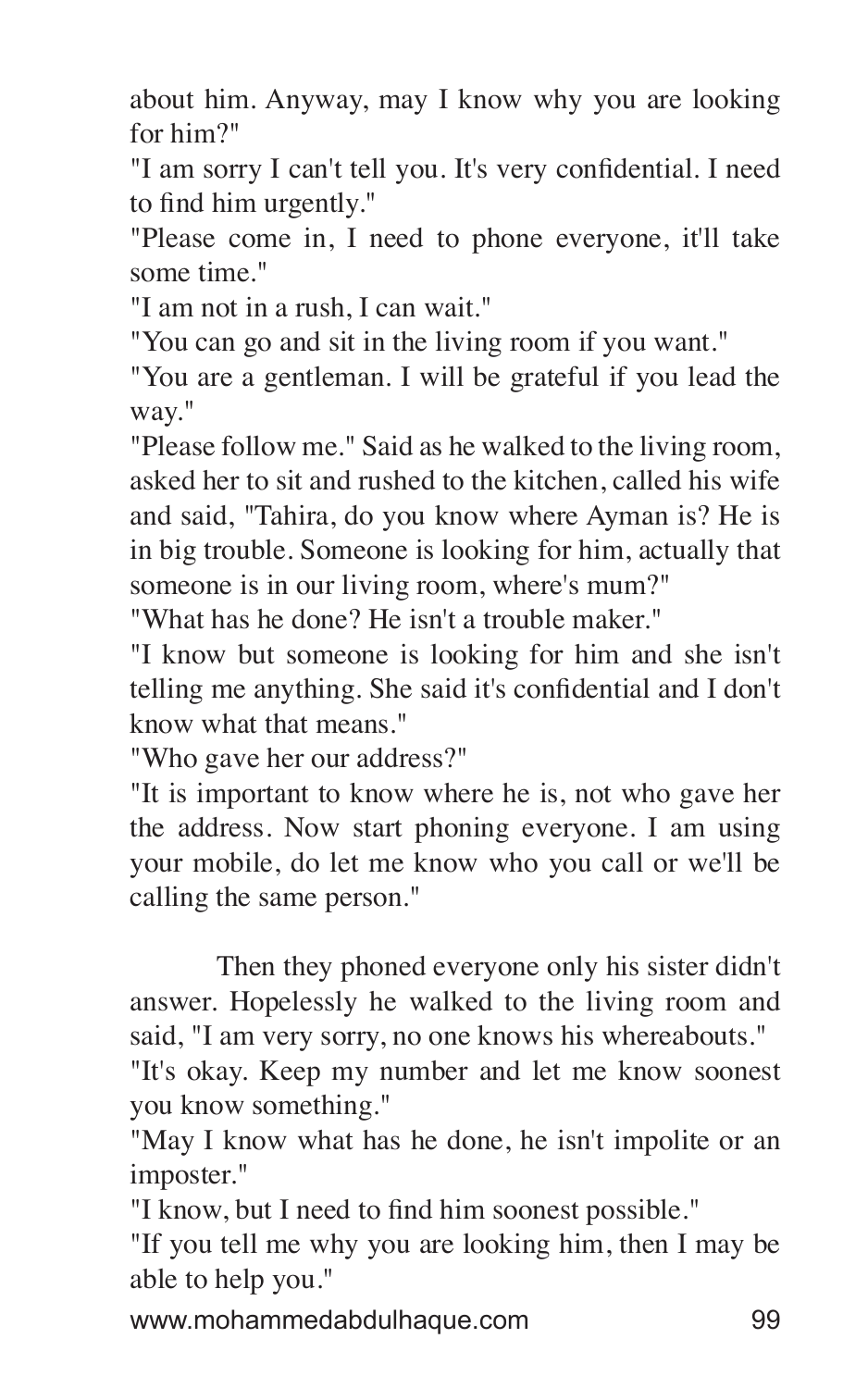"It's only personal and confidential. I didn't come here to arrest him. I am only looking for him. Anyway, thank you very much for your time and I am sorry if made you worried."

"I thank you for the assurance. If you want I can make a cup of tea for you."

"Thank you, I am okay."

"Your lips are dry, it means you are very hungry."

"Yes I am and I will have something later, just tell me where he is."

"Honestly, I don't know."

"Is there anyone who might know where he is now?"

"Has he stolen anything? He isn't a thief."

"Maybe, but he has robbed someone and that person may commit suicide."

"He is very kindhearted, shares happiness with the unhappy feeds the hungry and starves himself. I am the one to be punished, I forced him to come back."

"Please calm down, everything is ok, all I need is information about his whereabouts. I don't want to be responsible for any unpleasant situation."

"Please give me your name and number and I will let you know soonest I know something."

Yaminah sniff the air and said, "I can smell chips, can I have some please."

"Of course, you can have some, just give me a minute." Said as he ran to the kitchen and asked for chips. His wife filled a plate with chips and got a fork out of the drawer and said, "Our uninvited guest is very hungry and I am sure about it. Shall I fry some more?"

In reply he shook his head and rushed to the living room and said, "Eat to your heart's content, we have sacks of potatoes."

She held the plate with both hands and said, "I know you don't eat chips, was it for your children?"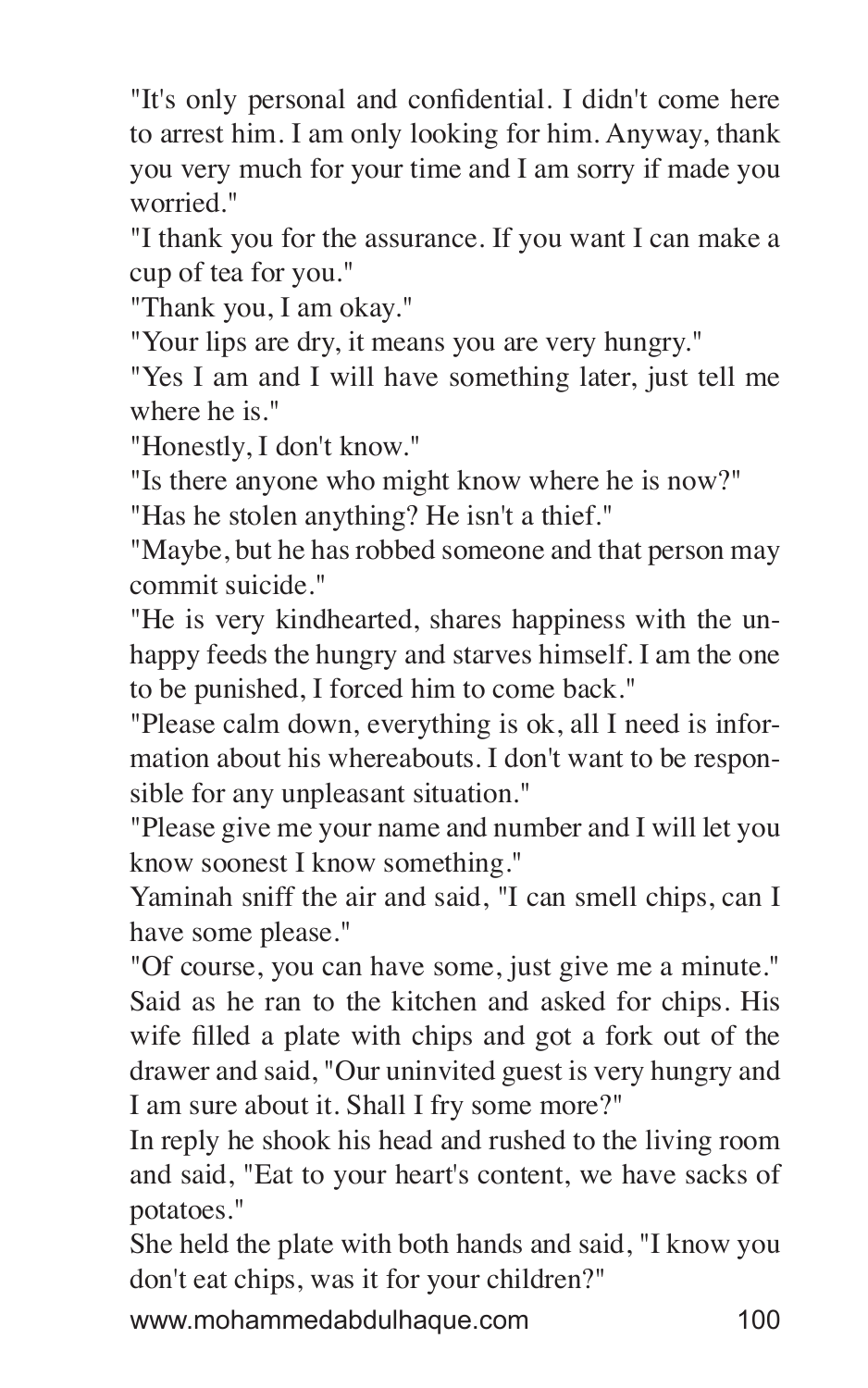Jawad squinted at her and said, "Now you are making me panic. What are you, KGB, CIA or MI5. What has he done?"

"He enchanted a poor lady and robbed her of everything." "Oh I see, it's the bewitching bamboo and was that you?" Yaminah looked at him and said with shock, "You are worse than him. You just tried to trick me. Are you trying to bewitch me?"

"If you don't mind can I ask you something, please?"

While biting on a chip she stopped and said, "My name?" "Are you in love with him, if you are then you are very lucky. He is a handsome businessman, not a herdsman." "Are you trying to lure me?"

"You are spellbound and not going anywhere. He is very stubborn and never changes his decision."

Yaminah stood up and said, "I've never eaten so tasty chips. I will come another day to eat to my heart's content."

"Are you leaving?"

"Yes, I'll call you later." Saying that as she walked to the front door Saheba knocked. She opened the door and said, "Please come in."

Jawad called her by name and said, "Saheba, do you know where Ayman is?"

Saheba replied saying, "Yes, he went to Scotland with Zahin."

Yaminah said in a hurry, "Can you please give me the address I need to see him, it's very important."

"I have to ask them. Honestly, I don't know where they are staying."

"Talk to your son, don't talk to him, he will never give you the right address."

Saheba frowned at her and said, "He was also behaving strangely. What's going on, what has he done? Tell us the truth or I will call the police."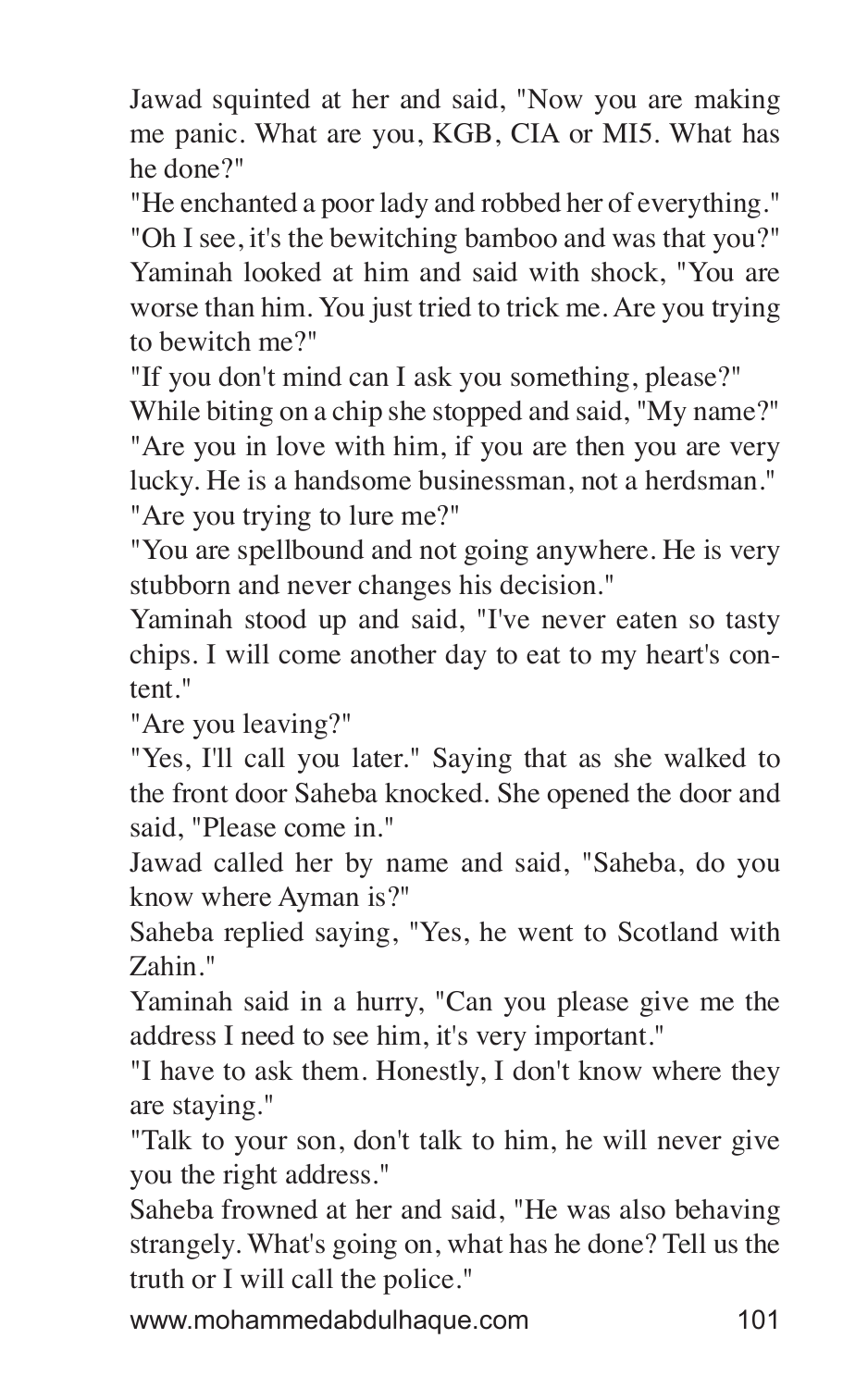Yaminah looked at her hopelessly and said, "I am in love with the flautist. But someone threatened him saying, if he interferes with his affair he will kill me."

Jawad said with a sigh. "Thank you for telling us the truth, now try to relax, I'll tell him to come tonight."

"Please don't. I don't want to ruin their fun, let them enjoy. I will join them there."

"I was nervous but you did well, he would have suffered in silence."

"Shall I make tea for you?"

Tahira came with tea tray and said, "If you marry him you can, if not you can't."

While making tea Yaminah said in a low voice, "I was getting wrongly hopeless."

Tahira said with a smile, "He is like a wallflower, but if you rely on him he will never let you down."

While they were talking Saheba came and said, "I don't know how long they will stay at this address."

"Thank you for the address. Can I leave my car here, and will you be kind enough to drive me to the airport?"

"You are ugliest than mister herdsman flute. Are you pulling my leg."

"I don't know any mister herdsman but the one looking for is a handsome man. If you dive me to the airport, I will buy you lunch."

"How about a cup of tea now?"

"Have this one, I only had a sip."

"Will you marry him? If not then forget about it."

"If you want you can start the preparation."

"I have all the necessary information to do that."

"I'm glad to hear that. Now, can you please hurry, I don't want to be late."

"Let's go, by the way, who made the tea, it's full of flavour."

www.mohammedabdulhaque.com 102 "After the wedding I will make you another one. Now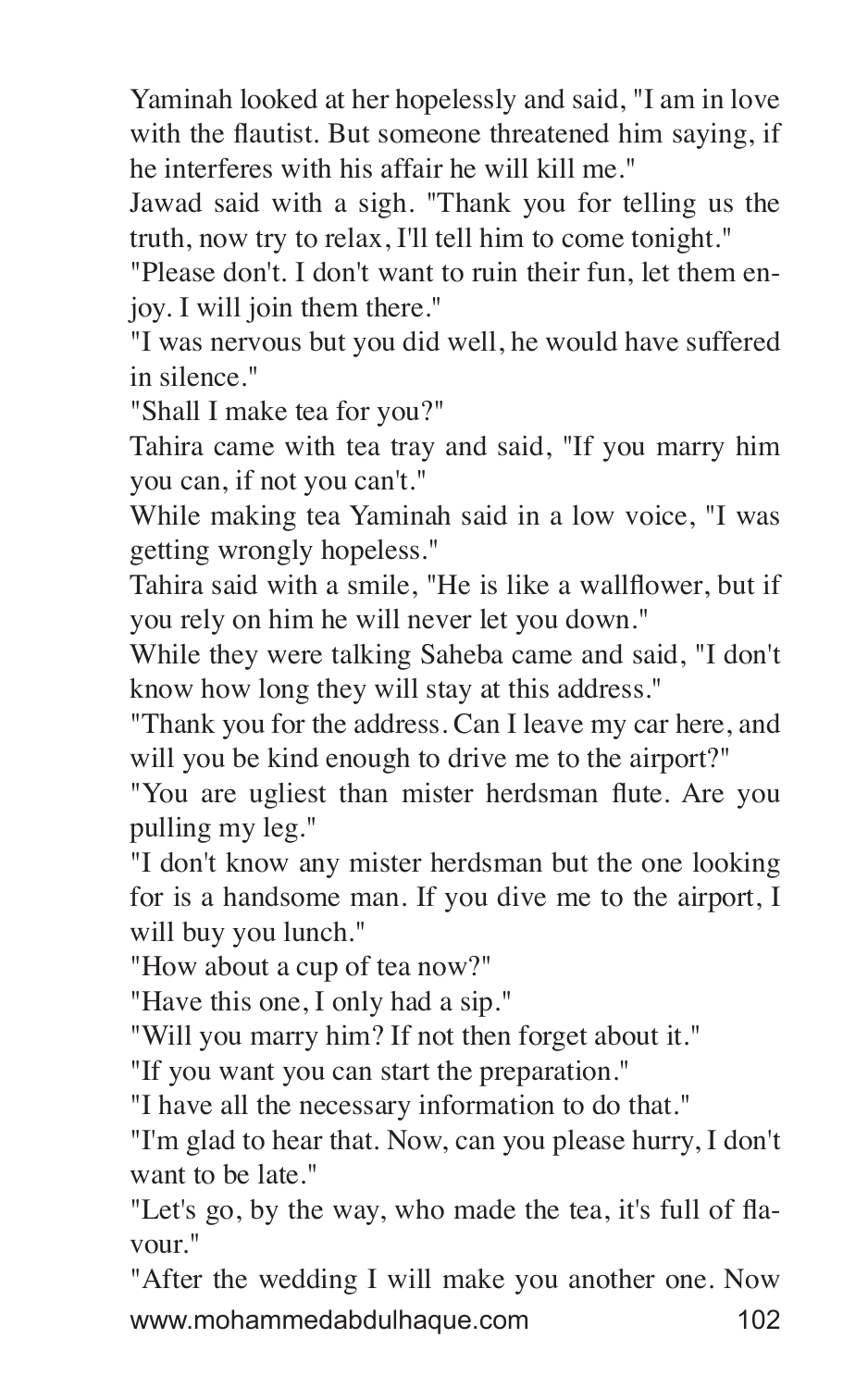please hurry."

While walking to the car Saheba looked at her and said, "Love isn't a game and true love is very hard to find. If you hurt him he will be lovelorn for rest of his life."

"We are what we waited for and we'll build a hut where none ever did it."

"I heard it's in never-never-land."

"Maybe! Now can you please hurry, I don't want to miss the plane."

"Do you need any money or anything?"

"I have everything I need in my handbag."

"So you came prepared?"

"I am ready to die in his love. Apprehension cannot lead me astray."

They got in the car and while drive slowly Saheba said, "To communicate or to exchange emotional thoughts and feelings you have to say something, as far as I know he only speak Bengali. He can't say I love you in English. He is a pillock and walks like a dullard."

"When I saw him for the first time I thought he is a shaman, but later I realised it was the flute that cast a spell on me."

"Ya Allah! This poor lady is spellbound."

"What are you talking about?"

"I hate witchcraft. It's hair-raising, spine-chilling, ominous, nightmarish, eldritch and much more."

"Please don't be so horrible, I hate black magic."

"Look at the mirror and you will know how creepy and spooky you are."

"Please be courageous and encourage me, don't scare me, I will pass out."

"Are you really in love with him or you are just playing some kind of silly game?"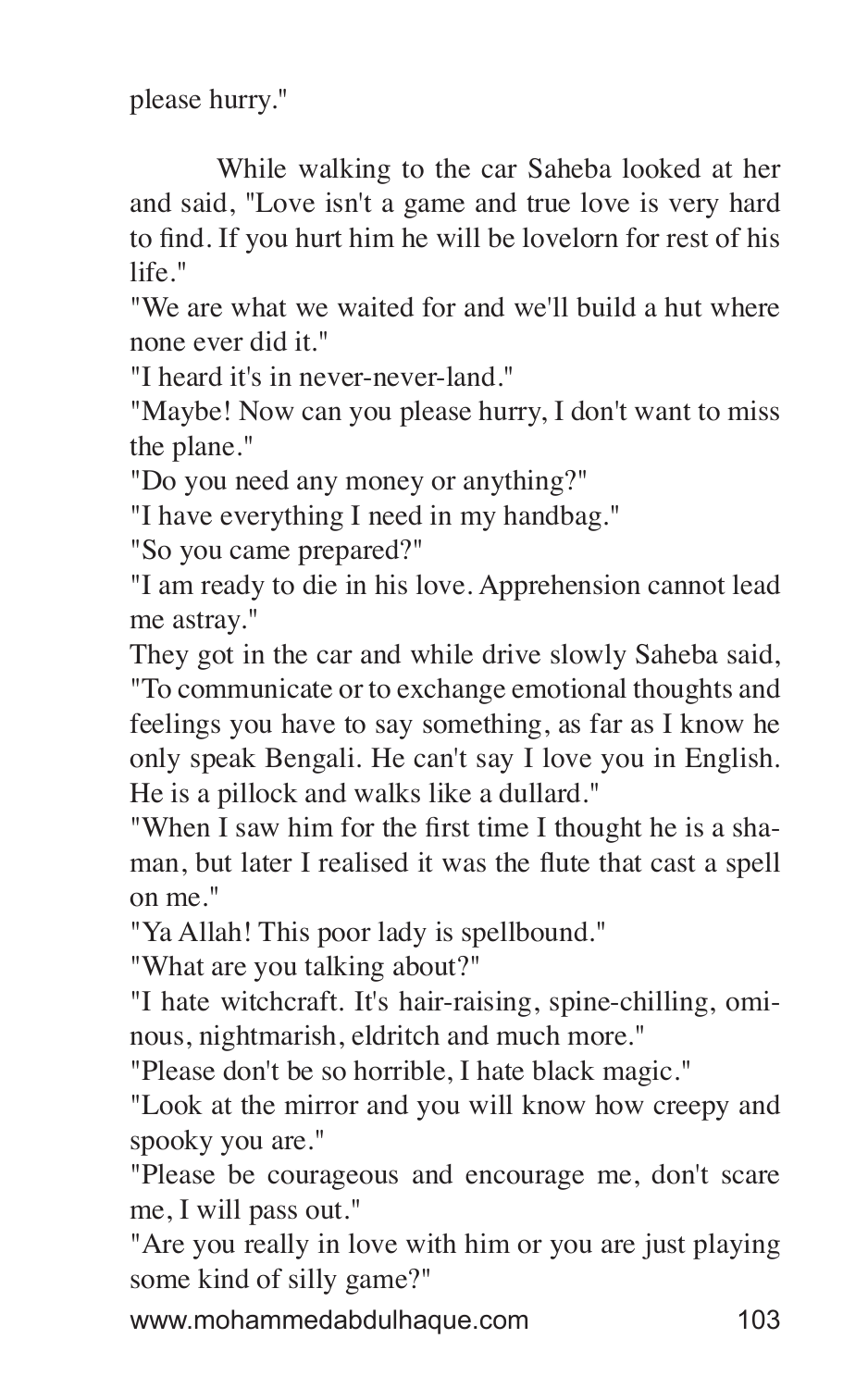"I never been with a man. I need to be with him to be loved. I love him dearly."

"Please, don't try to fool me."

"I hate horseplay."

"Ok, calm down and tell me how he managed to entrap you as you are a mantrap?"

"Funny looking bamboo helped him."

"I never saw him playing the flute."

"Maybe you never did but it made me spiritless. The heartrending tune made me fall in love with him. Believe me, I never heard anything like that ever before. It made me cry, I longed and begged to see the person or the thing that played the tune."

"Are you telling me a fairy-tale because it's a myth?"

"Please help me to find him before I give up the ghost."

"I know he can play the flute but fairy-tale is a myth and you are worse than a fairy."

"Call me whatever your heart desires, but please help me to find him."

"Hey, does he know about you?"

"Yes, while talking about the love we walked hand in hand on the beach. We sat face to face and ate together." "In your dream?"

"I hugged and kissed him in broad daylight."

"I think you are the ugliest fairies. You want revenge for being on your knees."

"You can test me, I am not one of you. I'm human and he is a true lover."

"Human or jinn, I don't know what you are, but let me tell you, he can't speak English."

"Believe me, he can and his words are truly romantic and arousing."

www.mohammedabdulhaque.com 104 "Now I am sure you are a fairy, please disappear. I will tell him not to play the stupid flute anymore. Please leave him alone, he is a very kind and loving person and we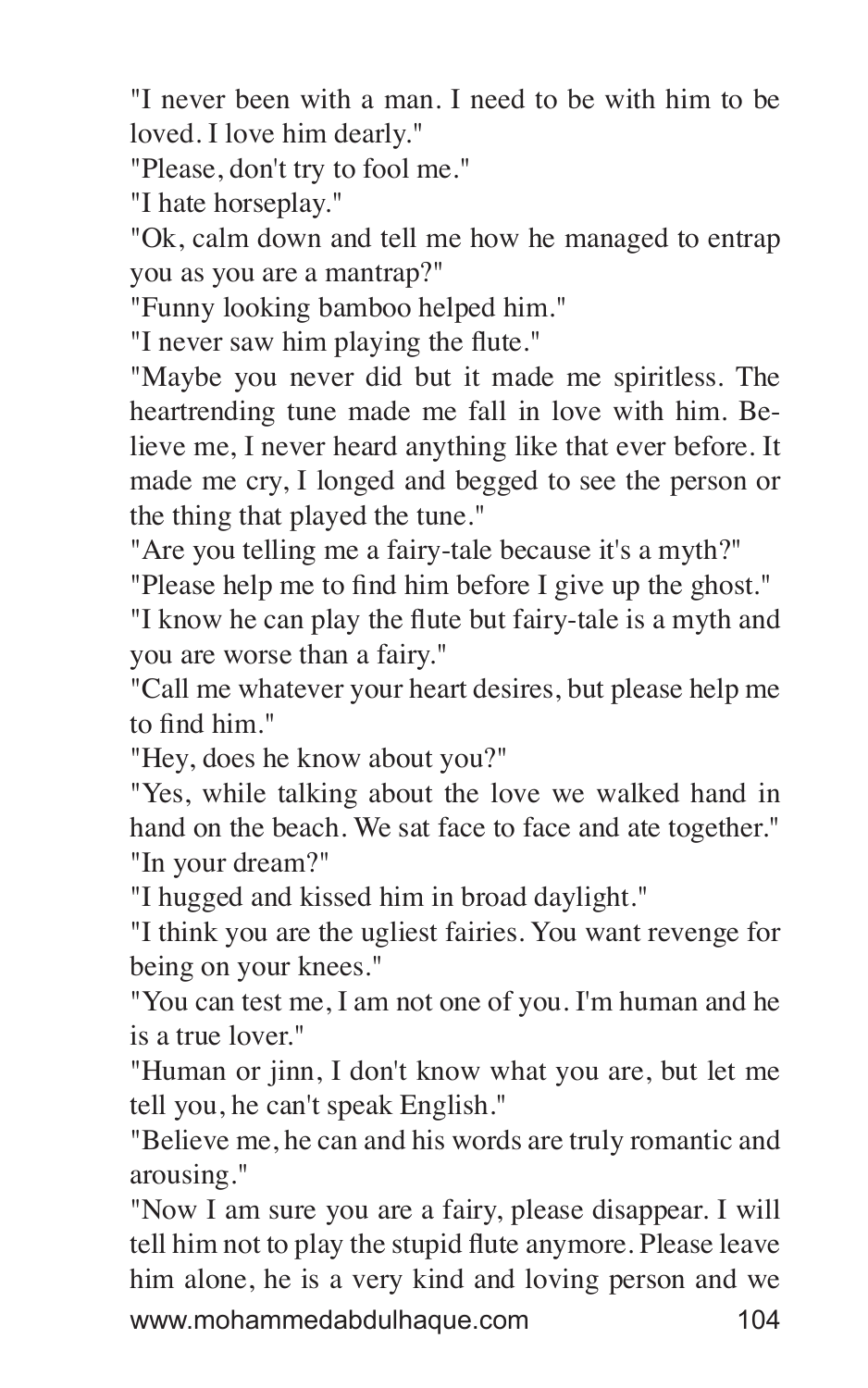love him."

"Do you love him?"

"We all love him. Please don't kill him."

"Do you love him?"

"I am too busy with my husband."

"Do you have any knife?"

"Do you want to kill me?"

"I want to proof that I do bleed and I am not afraid of the light."

"You are too perfect. Only a jinn can do this as they can change form."

"Allah created me like this and all I know is, he loves me for what I am and I am in love with him. Please help me to be with him, I will do anything for you."

"Can you get me a black diamond, the big one?"

"I never saw one. Trust me I am not a jinn."

"I will trust you if you tell me who was King David."

"Father of King Solomon."

"So you are the loveliest?"

"Scared the ghost out of me, you ugliest thing."

While they were talking her son phoned and said, "Mum, we are going camping."

"Where are you going?"

"I don't know. Uncle made a friend and he knows Scotland like his backyard. I will phone you later." Said as he hanged up. She looked at Yaminah and said, "Sorry stranger, they are going on an adventure."

"What are you talking about?"

"They can be anywhere in Scotland. Therefore it'll be wise and safe if you go back or stay with us rather than going there."

"Why is this happening to me?"

"Nothing is happening to you. Try to be patient. They'll be here very soon."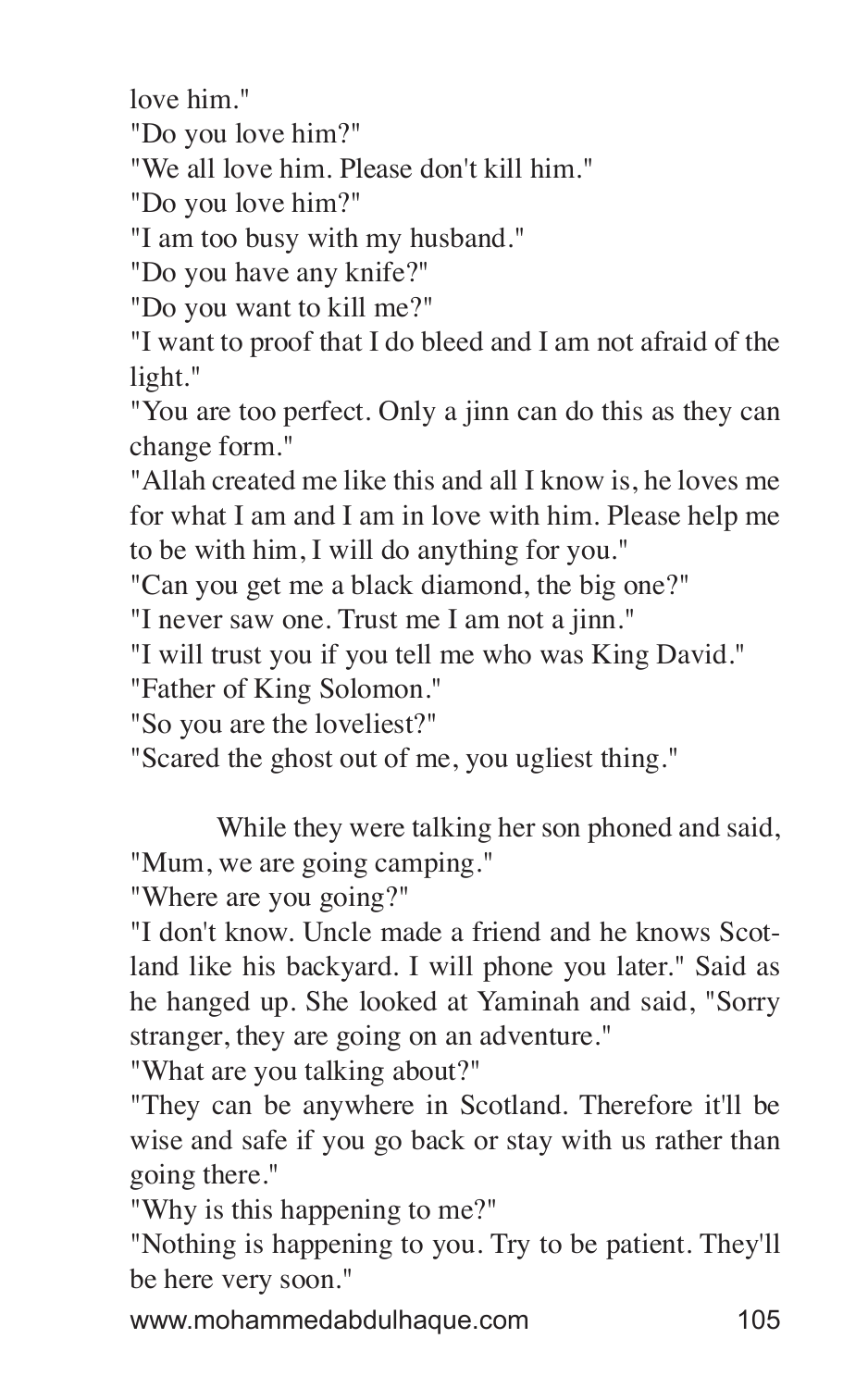'Very soon and now are two different words and has a different meaning and I want to be with him now not very soon. Please give me the mobile number."

"He called from a payphone."

Yaminah looked at her like she is looking at a ghost and said, "What are you talking about?"

"My son called me from a payphone. Now please blink and don't look at me like this. As you do look like a fairy and I think you are the ugliest one."

"Can you please phone my mum?"

"Why do you want me to phone your mum and what do you want me to tell her?"

"Tell her I am crying for my boyfriend and longing to be loved by him."

"Are you telling me to tell your mother what you just told me? Ya Allah!"

"No, tell her I am staying with you and you are my best friend and I will be getting married to your cousin brother. Please do something. My heart is crying, I am feeling restless and my mind has stopped thinking."

"Ok, take a deep breath and try to relax. I am driving back." Saying that Saheba did u-turn and drove back, got out of the car and said, "Stay away from me"

Yaminah got out and shook her head. Saheba ran and knocked on the door. Tahira opened the door and look at her with shock. Saheba pointed at Yaminah and said, "Keep this ugly fairy with you. If she follows me I will call the police."

"What has she done?" Tahira asked as she looked at Yaminah.

"If you ask her she will answer with tears." Saheba said as she look at Yaminah angrily. She nodded and said, "She is a bully, and you know that."

www.mohammedabdulhaque.com 106 Tahira looked at Saheba with disgust and said, "Yes, this is why her husband only makes love to her once a week."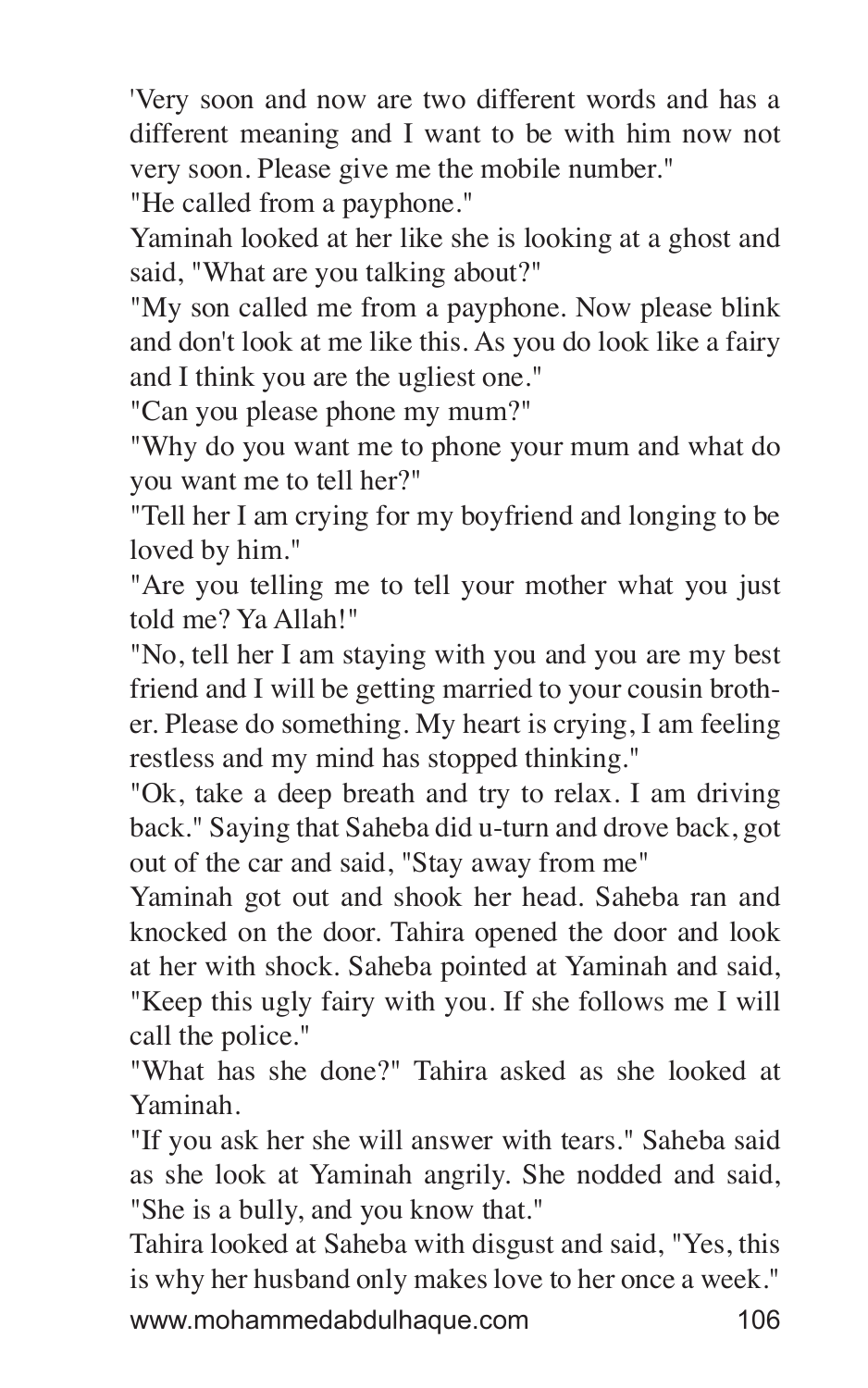Saheba called and said, "Your ugliness, tell her why you were crying?"

Tahira looked at her and said, "Why are you crying?"

Yaminah replied hopelessly, "They have no mobile and camping in highland. I don't know how to find them. She said they'll stay there for a month and I want to be with him now."

"Don't worry, he will make love to you soonest you are ready. You aren't ready yet."

"I am not going home. I am staying with you."

They got inside the house and while closing the Tahira said, "Fine, my husband will talk to your father. Now, try to be busy."

"Do you know he speaks better English than you?" "You are pulling my leg, aren't you?"

"No I am not and she is jealous because he does." Saying that Yaminah looked at Saheba with a funny look. She replied angrily, "I am not jealous but I am glad. I have seen his supernatural flute but you haven't. It's the mysterious flute I ever saw. It makes the horrendous sound I ever heard and he paid a fortune for it and it's in my private drawer."

"I want you to take me there and I want to go now."

"I am sorry, I will never take you to my home."

Yaminah set on the floor and acted like she was crying. Jawad walked there and asked in a hurry, "Why are you crying?"

"They went camping and I don't know where and she said she isn't taking me to her home and I want to go now"

"Saheba, why aren't you taking her to your home?"

"She is the ugly fairy and I don't want to be killed. Believe me she is a fairy. Look at her." Saying that Saheba looked at Yaminah with a funny face. Jawad smiled at Yaminah and said, "Did he tell you about the fairies?"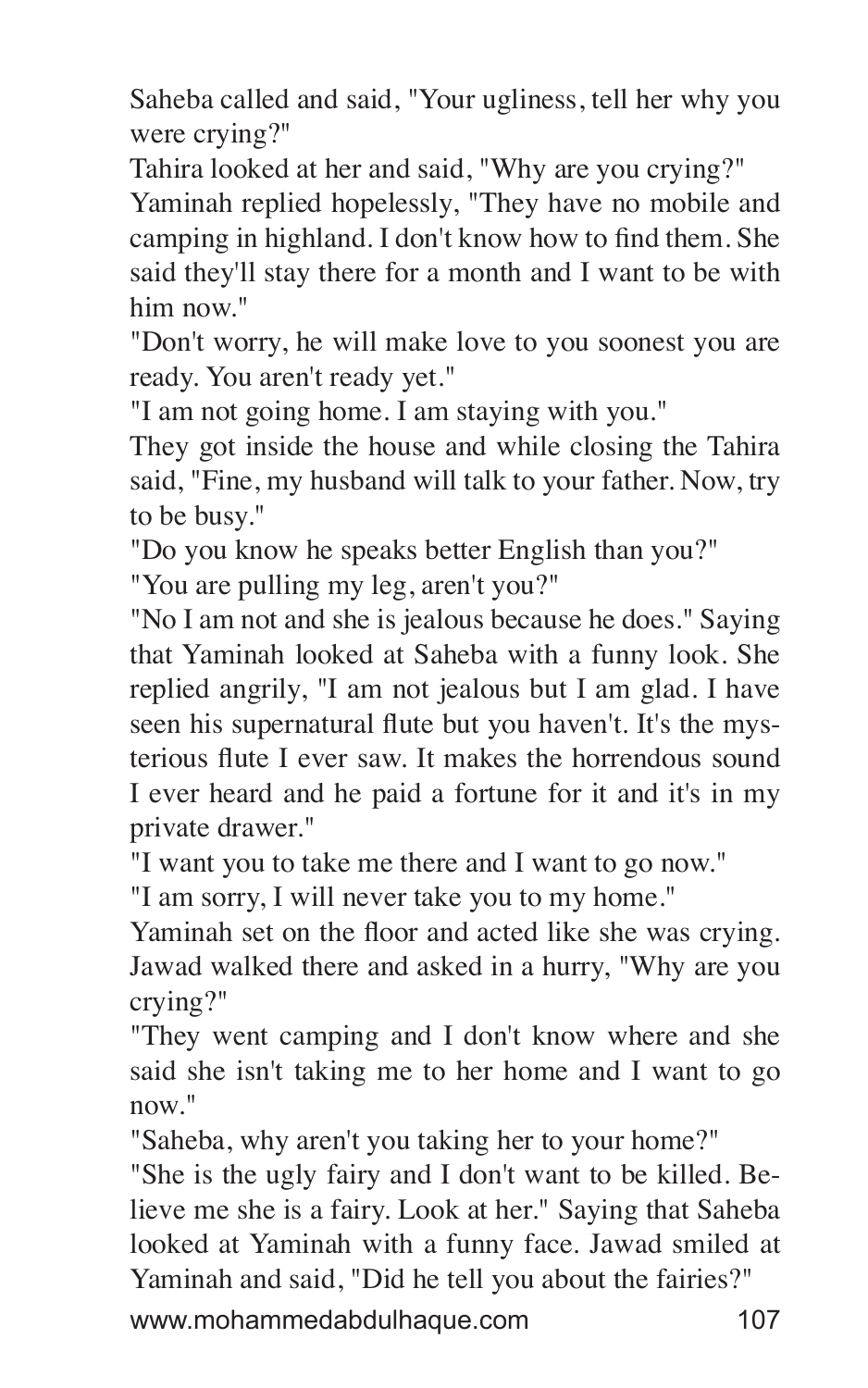"No, he never did, what are they?"

"As far I know it's a myth. Anyway, now try to make yourself at home. I am going to pick my children from school. Today is there last day and you'll be very busy, we need a babysitter."

"Can you please phone my father and tell him I am staying with you." Saying that she gave him her mobile and said, "Say hello to him, it's ringing."

Jawad said in a hurry, "Hello sir, my name is Jawad and I am sorry to be rude but do you know miss Yaminah?"

Her father replied saying, "Yes, she is my only daughter and may I know what she has done?"

"She has done nothing but wants to stay with us. It'll be wise and believable if she tells you everything. I am very worried, as she is a stranger to us."

Yaminah looked at him and said, "Now I am a stranger, ok, fine. Yes dad, I want to stay here until he comes back. You can come and see me if you want. I can't come, they need a babysitter. Now talk to him he will give you the address, thank you."

"Yaminah, don't hang up. Tell me what is going on and who are you talking about?"

"I am talking about my future groom and he is in Scotland."

"Can I talk to the man please?"

Yaminah handed the mobile to Jawad and as he said hello her father said, "Can you please call me from your landline. Please don't do anything to my daughter, please. I will do anything. I will give you everything I have. Please don't kill my daughter, please."

"Sir, calm down, take a deep breath. I don't want anything. She came a few hours ago and nearly gave me a heart attack."

"What are you talking about?"

www.mohammedabdulhaque.com 108 "I think she is in love with my cousin. He was born here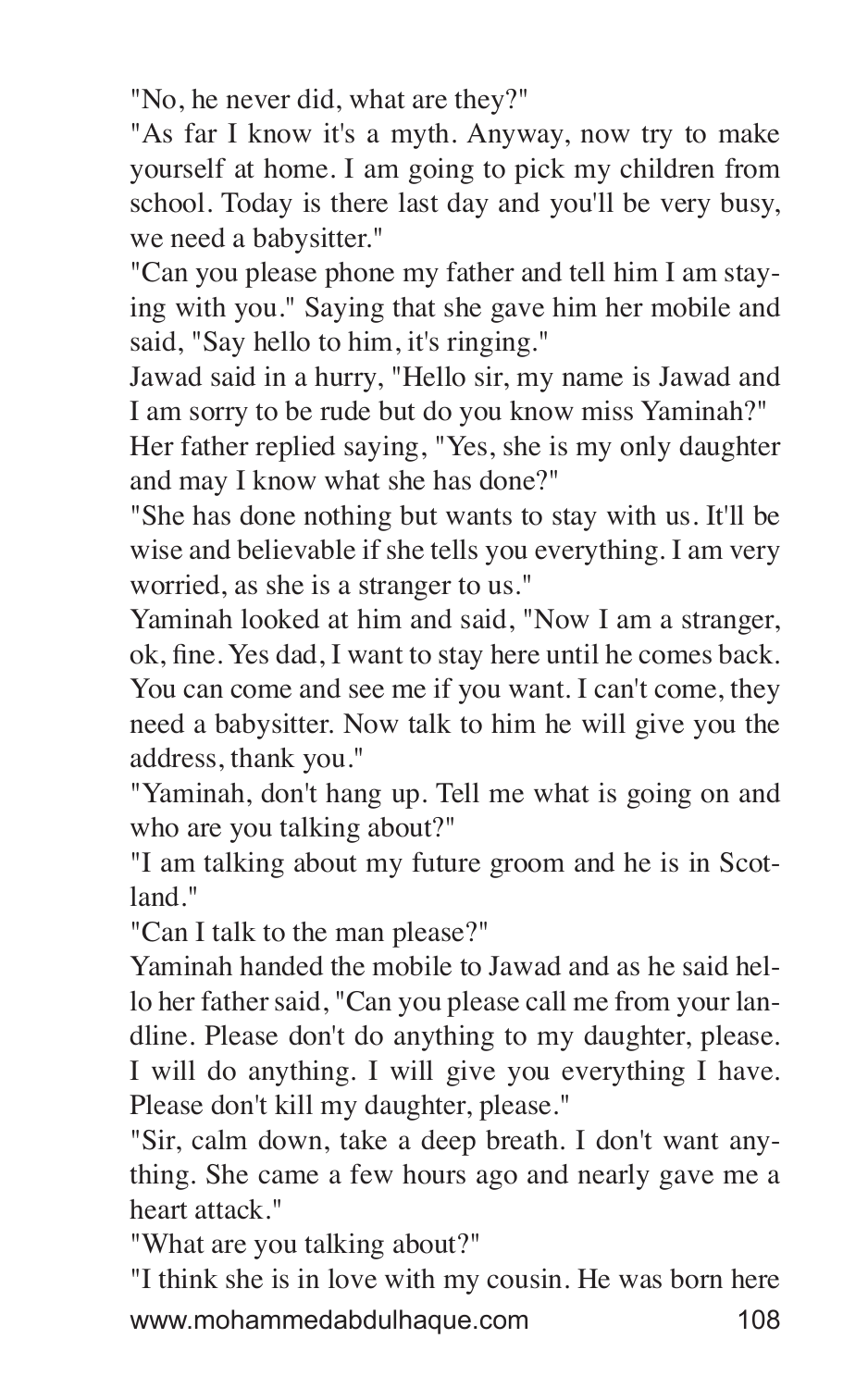but grew up in a village in Bangladesh."

"You are telling me, my daughter is about to get married to a villager?"

"A moment ago you were crying and offered me everything you have and now you are angry. Anyway now I'm going to pick up my daughter from school. Your daughter is safe here, in fact, she is happier than ever." Saying that he gave the mobile to Yaminah and said, "Talk to your father, he was crying now he is angry."

She tried to smile and said, "Yes dad."

"Yaminah, what are you doing?"

"Dad, if you disagree, I will die in the name of hunger-strike."

"Is there anyone next to you, can I talk to them please?" "Yes, his sister in law is a very kind. She will teach me how to wear a sari and how to cook curry and she already taught me how to make tea in a teapot and it was very easy. His ugly cousin said the tea was full of flavour and I hate her."

Father started laughing and said, "Why do you hate her?" "I wanted to go to her home but she said I am the ugliest fairy and she is scared of me."

"Can I talk to his sister in law, please?"

Yaminah gave the phone to Tahira and as she said hello her father said, "What is she talking about?"

"I am sure you know about the myth, that if any nubile listen to the flute at the midday, she falls in love with the flautist."

"Yes you are right and it was midday." Yaminah sounded excited. Tahira looked at her and said, "Yaminah, it's a myth and we all know it. Now sit quietly. I am talking to your father and he is very worried and he has reason to be. Yes sir."

www.mohammedabdulhaque.com 109 "I am very worried and I haven't told her mother yet. I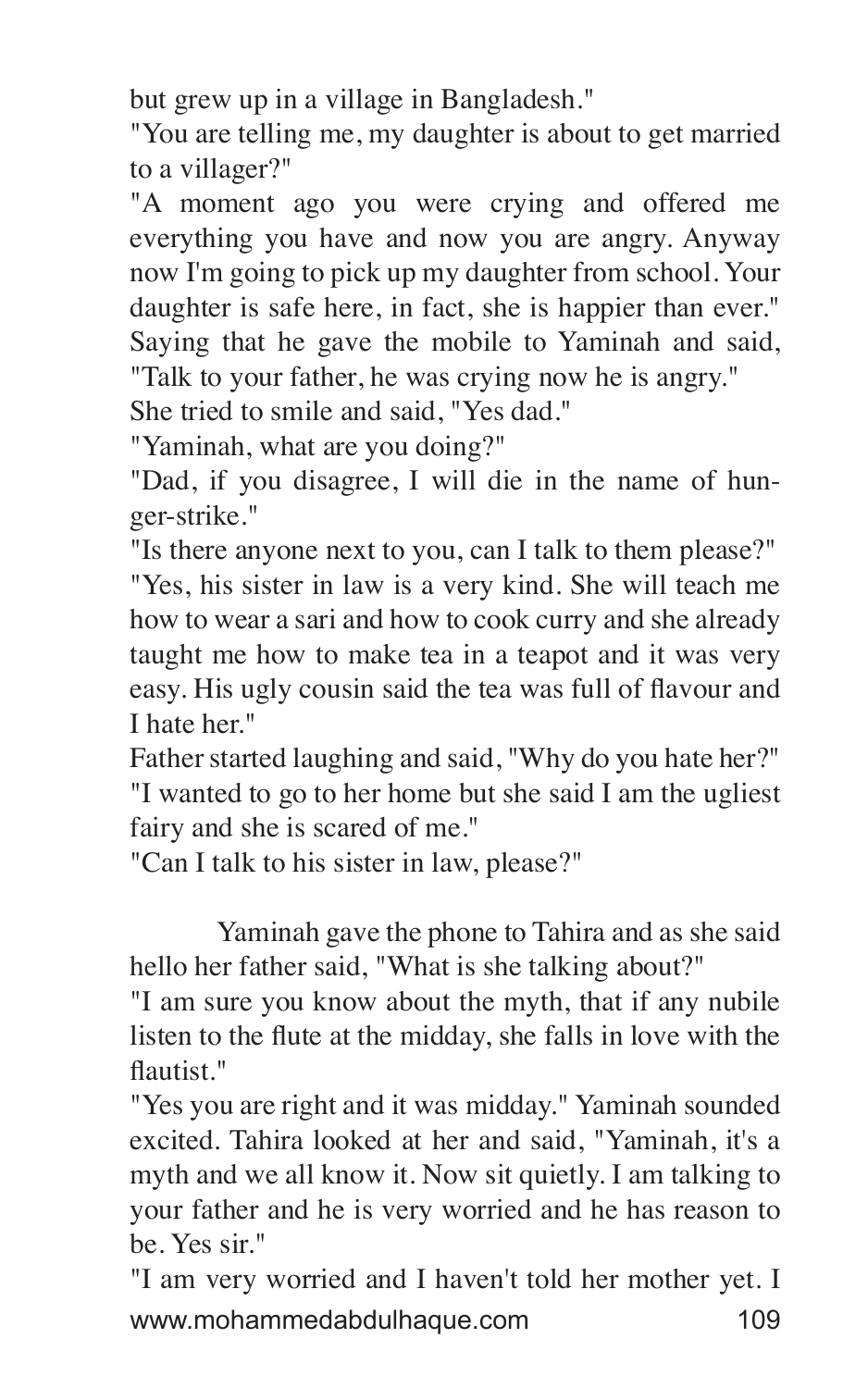don't know what to do now."

"She is a young lady, we cannot force her to do anything against her wills. At this moment she needs love and support, not advice or order. Therefore, write down our address and you can come anytime with her mother." "I think I will just do that. Please, look after her, she is my only daughter."

"Now you are talking like a true father."

While they were talking Yaminah called Saheba and said, "I like to know about the mythical story and fairies."

"It's a hearsay folk tales. Fairies are female jinn and they can change form. They can be anywhere at any time and can be anyone."

"What are you talking about?"

"Forget about it. Now, do you want to wear a sari, you'll look like a fairy, but I never saw one."

While they were talking Tahira came and said, "Your father may come with your mother."

"Thank you. Can I wear your sari, please?"

"Tell her she will teach you." Said as she walked out.

"Tea please." Saheba said aloud.

Yaminah frowned and said, "Do some work first, then I will make you another full flavoured tea."

"Fine, pick one." Saying that Saheba got a few saris out. Yaminah chose one and said, "I want to wear this one, please."

Saheba smiled at her and said, "See, when you have the power to choose you chose the best one."

"Stop talking nonsense and get on with your work."

"I am not your maid."

www.mohammedabdulhaque.com 110 "I know you aren't a virgin. Now, get me dressed or I will punish you." Saying that Yaminah acted like a haughty.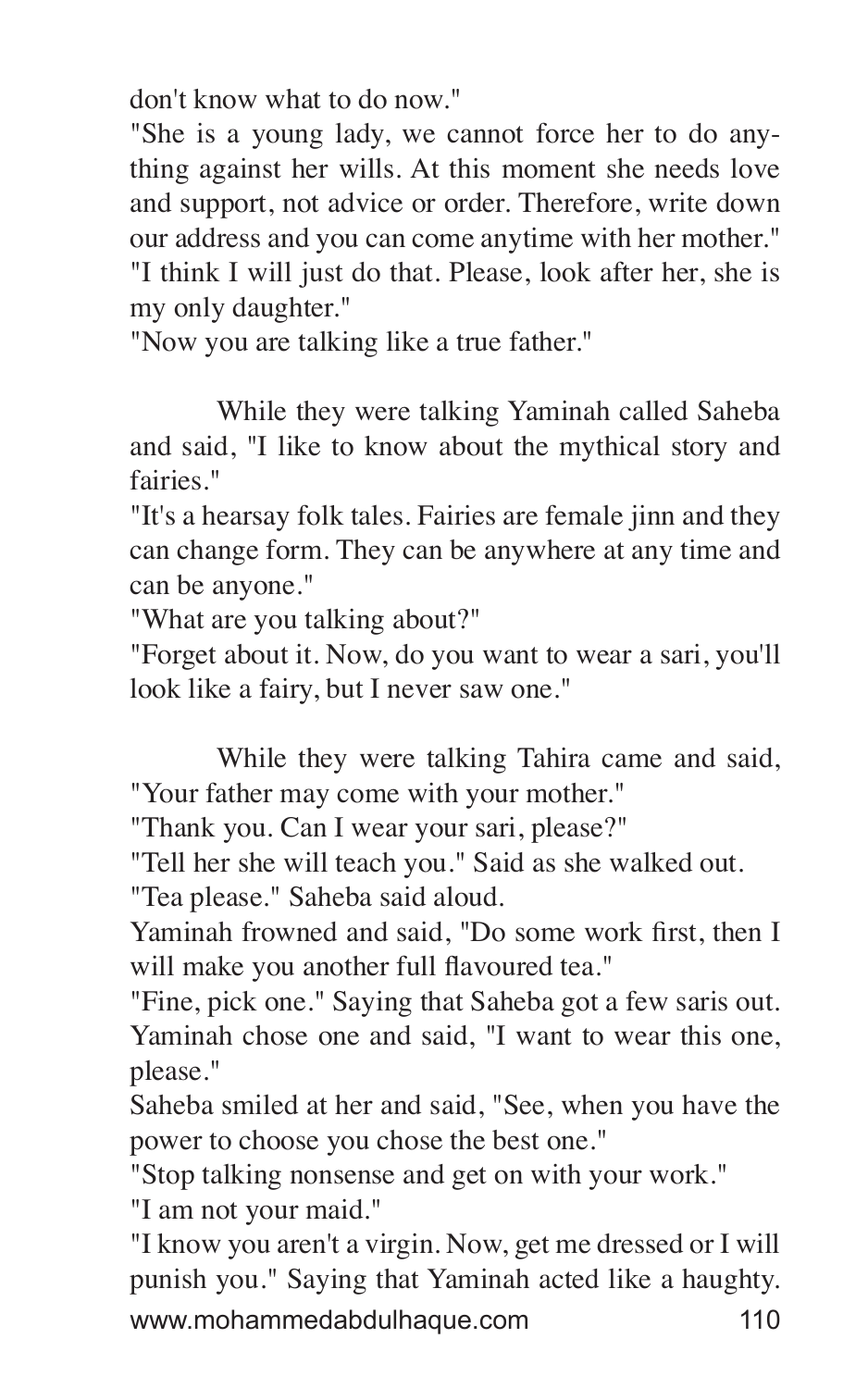Saheba looked at her angrily look and said, "Are you taking revenge? Did he tell you anything about babysitting?"

"He only talked poetry."

"We know he can't even speak English and you are saying he talked poetry. Please be serious. I only know when under tremendous pressure he can speak English. What kind of pressure did you put him under?"

"I wanted to dive in the sea and I hugged him and looked at his eyes while resting my head on his torso and I was kissing and hugging and wanted to have a go at it."

"No wonder he was talking poetry. By the way what else you two do?"

"I wanted to do a lot but he said, I don't want to be ashamed on the Day of Judgment because of illicit love." "He is extraordinary, isn't he?

"This is why I am here and wearing a sari and you called me ugly fairy but we don't know what fairy is."

"Okay, now close your eyes and walk forward. It's a surprise."

"It better be good one or I will blackmail you."

"How are you going to blackmail me?"

"I will tell your husband that you are his childhood sweetheart. Are we there yet?"

"Yes, open your eyes, you dimwit."

Yaminah opened her eyes and screamed saying, "It's the ugly fairy. Ya Allah, she will kill me now."

As she ran toward bathroom Saheba set down on the floor and said, "Now I am doomed."

Tahira came running and said in a hurry, "Who screamed and why, where is Yaminah?"

"She saw her reflection and screamed saying it's the ugly fairy."

"Why are you so worried and why are you setting on the floor?"

www.mohammedabdulhaque.com 111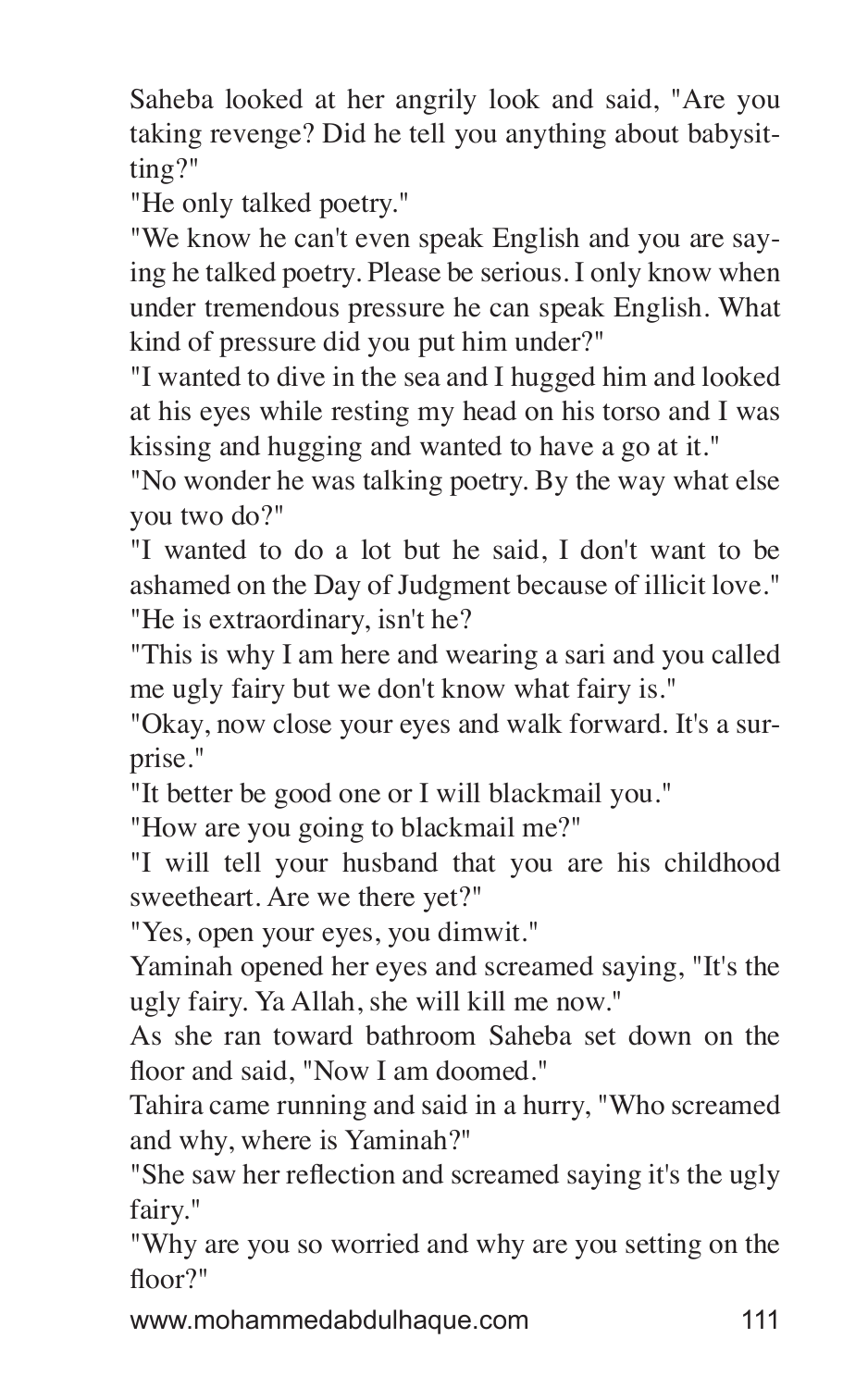"She knows my secret and I called her an ugly fairy."

While they were talking Yaminah screamed saying, "Ya Allah, It's following me. Saheba, please help me."

They ran to her and while holding her Saheba said, "Why are you screaming and where is the fairy?"

"I saw it in the big mirror and I saw it in this mirror, it's following me."

"It's your reflection."

"It can't be my reflection. I am not that beautiful. It's the ugliest one. I swear it was. Where is he, please call him. I will have a nightmare. You will sleep with your husband but I am not married and I have to sleep alone." Yaminah said hopelessly. Saheba looked at her with a silly smile and said, "You are faking, aren't you?"

"I swear I am not. I am sure it was the ugliest one." Saying that Yaminah looked at the mirror and screamed again, "It's here."

Saheba held her shoulder firmly and yelled saying, "Look at the mirror and don't scream, you are irritating me. Take a good look at yourself."

Yaminah tried to smile at Saheba's reflection and said, "I was only faking but it was the ugliest one. Now I know why he said, she is the beauteous of the beauties." "He plays the dreadful tune and says it's the love tune and you are scared of your reflection. You both are made for each other. Total lackadaisical."

"Listen to me carefully! I never wore a sari and I did look like the ugliest fairy and you know it."

"Yeah, you are right. You do look like something ugly. I am not saying the noun word as one is before me."

www.mohammedabdulhaque.com 112 "Please stop the nonsense. At midnight he played the flute and made me restless and nearly gave me a heart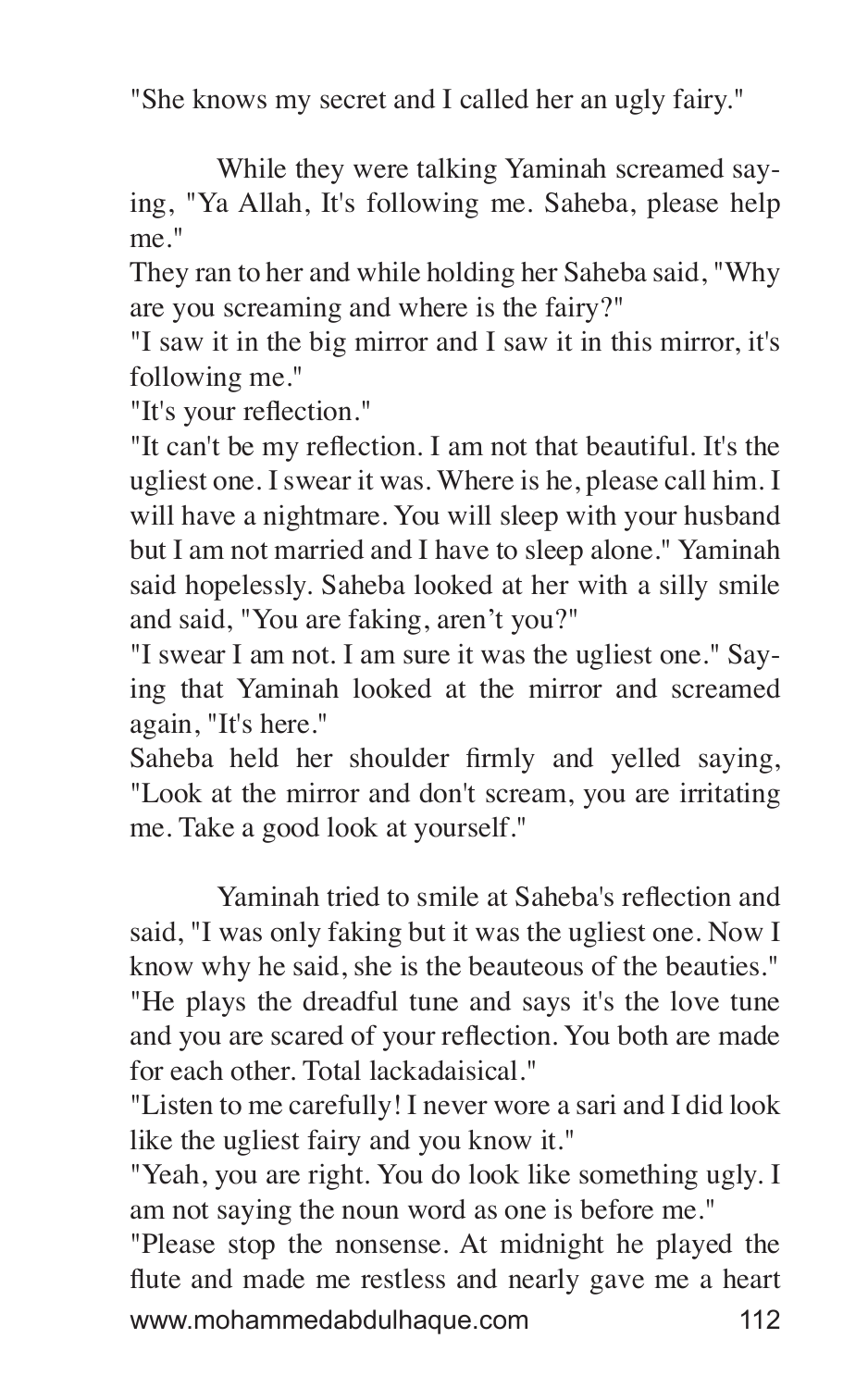attack."

"It's ugly and eerie isn't it?"

"He loves surela and I love it because he loves it."

"Because of his flute, everyone calls him mister herdsman but he brags saying, I am a flautist and my flute speaks English."

"Believe me, his flute does speak English."

"His flute is in my cupboard and I have the only key."

"If you are right then he has another one and I am sure about it."

"If you are right then you two are in great danger. Maybe it's a myth but for you two it's more than reality. If you had heard the so-called love tune, then you'll never be able to love anyone else. But he is unaware of it. He will play the flute and he is in Scotland. My son is with him. Ya Allah, save us."

"What are you talking about? Please stop scaring me."

"I am not joking anymore, my only child is with him. Please let's go." Saying that she rushed out and Yaminah followed her. As soon as they reached home Saheba opened the cupboard and said while searching, "I can't find it. It was in my privet drawer. I can't believe how shameless he is. I am flushed with shame and feeling like mimosa."

"I do not have the courage to discuss or to criticise such a shameful matter. He has no sense of delicacy."

"You are right and the affair is so disgraceful I will kill him for it. The brazen-faced knows my size and the news is incredible."

"He must have closed his eyes when he was groping and this is despicable."

www.mohammedabdulhaque.com 113 "You are right and I will ask him about it." Said as she slammed on the bed. Yaminah sat next to her and said, "I flirted with him and wanted to be heated by his body heat and begged for foreplay. He didn't even stare at me and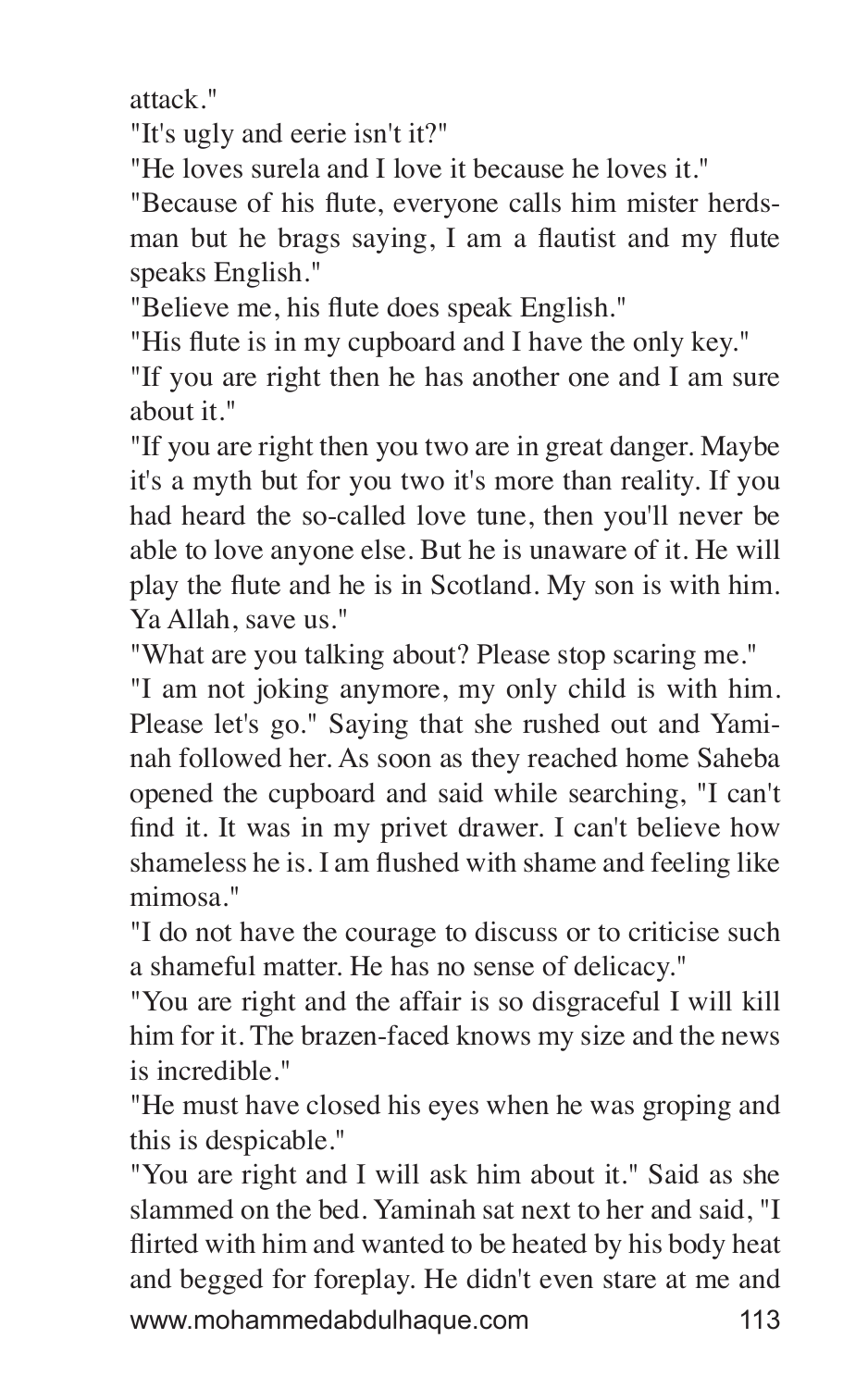you are worrying to death for noting."

While they were talking about modesty and hesitation others are busy setting the tent. Ayman looked at the girl and said, "Miss hijacker, may I know your name please?"

"If I tell you my name, you'll never call me hijacker."

"Fine I will call you hijacker and what shall I call you, victim?" Saying that Ayman looked at her father and he replied saying, "You can call me Thomas."

"Mister Thomas, can you please assure me that, at midnight wild bears will not greet us?"

"Don't worry, the woodland is protected."

"I a villager, I don't know the meaning of politeness. Hijackers, listen to me very carefully. We have met your demand, therefore I want three of you to pay attention and I want some now."

They stopped screaming and looked at him with shock. Ayman looked around and said, "It's not a playground and we aren't in five stars hotel. Therefore, I want three of you to ask for assistance before you answer the call of nature. Am I speaking your language? Miss hijacker, please don't say yuck."

"How could you say something like this?" Girls said as she shivered. Ayman replied saying, "Very soon you will find out. Now, try to have some fun while I wander around. Mister Thomas can you please keep an eye on them, I will be close by. I just want to be alone for a while. I want to play the flute."

"You can play it here. Look, they are gone." "Don't worry, they will look for me."

www.mohammedabdulhaque.com 114 Thomas tried to smile and shook his head. Ayman looked around and slowly walked behind a big tree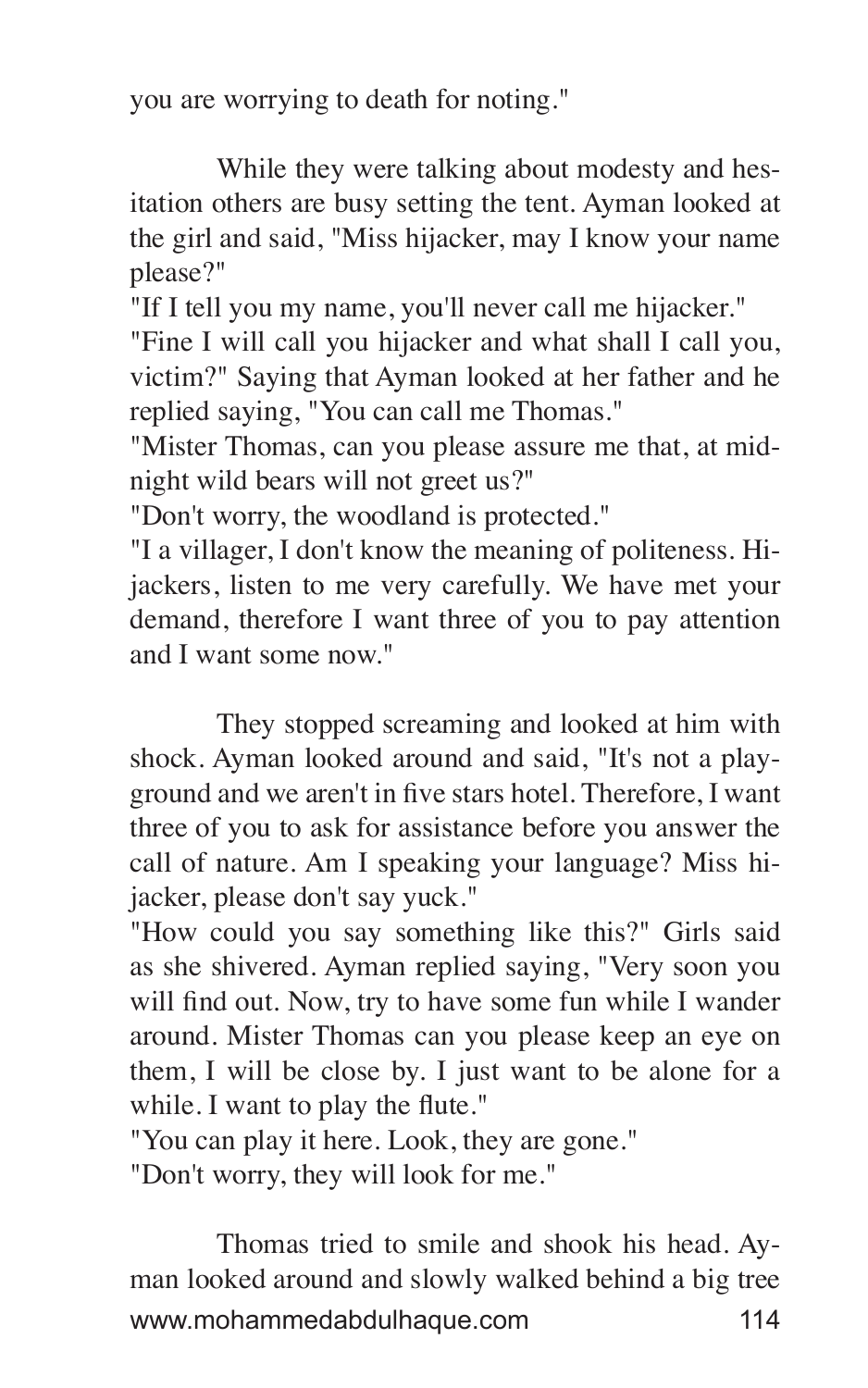and started playing the flute. The three of them get together and Zahin in a worried voice, "We are in Scotland, the land of monstrous dragons. I heard there's a monster here."

Dylan shivered and said, "Once my grandma told me, at dusk a group of fairies fly in the sky of Highland. Look at the sky, it's getting dark."

Girl looked at them and said, "I also heard there's a man-eating bear here. Try to listen, I think I heard an evil roaring. My throat is starting to dry, I can't scream even if I want to. You guys are fearless, please roar like the roarer, if the monsters hide in fear, I will call my father to rescue us."

Zahin looked around and said nervously, "We are in big trouble for trespassing. I want my uncle. Uncle, where are you?"

While they were scaring each other Ayman sat leaning on a tree and talked in a low voice, "What was I thinking? I could have told her, but I never did and it was my stupidity and I can never deny it. He loves her but she hates him and I am a stranger. I have no right to curse the loved one if I can't love in return. For me, she is a blessing but the flute is a curse. The flute has poisoned my thoughts. Now I know, misery is the reword of cunning and sorrow must have sworn to make me groan."

Zahin waved at him and said aloud, "Uncle, we heard a strange echo in the air, it sounded like melodic cry. Do you know what it could be? The melody controlled my heartbeat and I stood standstill. We were frozen for a moment."

Ayman hid the flute and said, "That was the cry of despair but we are here for adventure, therefore let's make the misery disappear."

www.mohammedabdulhaque.com 115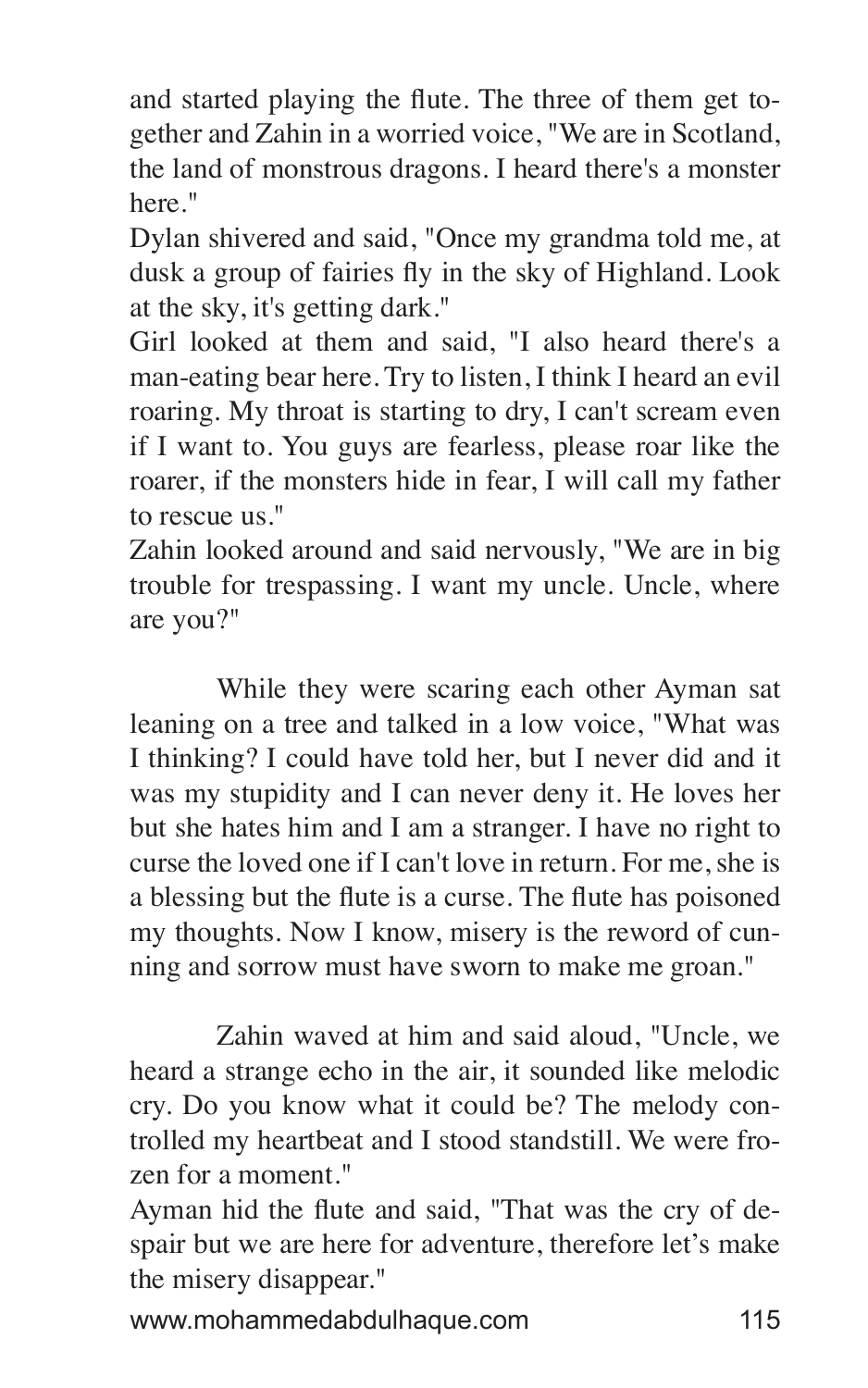Zahin shivered and said, "Look at my arms, I am having gooseflesh. I hate ghost and grizzly bears."

"I also don't like them. Don't worry, our hijacker will take care of them." Saying that Ayman looked at her. She ran to him and said, "I thought you are the bravest."

Ayman looked around and said, "If you say I am the bravest then I am the bravest."

The three of them asked together, "What are you looking for?"

Ayman replied in a clam voice, "Wildflowers."

Zahin shivered and said, "I thought you saw a grizzly bear."

"I don't like them and don't even want to see them. Now let's find some wildflowers."

"Uncle, you know I have hay fever. Wildflowers make me sneeze like crazy."

"She wanted a wreath and I promised."

"What is wreath?"

"Festoon, garland or tiara of flowers."

Dylan looked at her and said, "I am sure she doesn't want it anymore, you can ask her if you want. Please let's go back to the tent. I don't like adventure, it's too scary and dangerous. Ask them and they will agree with me."

"I know you can do unthinkable things, don't worry I will not ask you to wrestle with the grizzly."

"Uncle, now you are making me panic."

"My dear nephew, to get the evil spirit out of you I am trying be a exorcist. I love you more than others. I have come so far only to make you happy. I believe there are ghosts in the air. I never saw one, but maybe there are monsters behind those gigantic trees. And believe me, nightcrawler are very creepy."

www.mohammedabdulhaque.com 116 "Everyone loves you and they say you are a true gentleman. But they don't know how mean and stubborn you are. They will never believe me even if I cry my eyes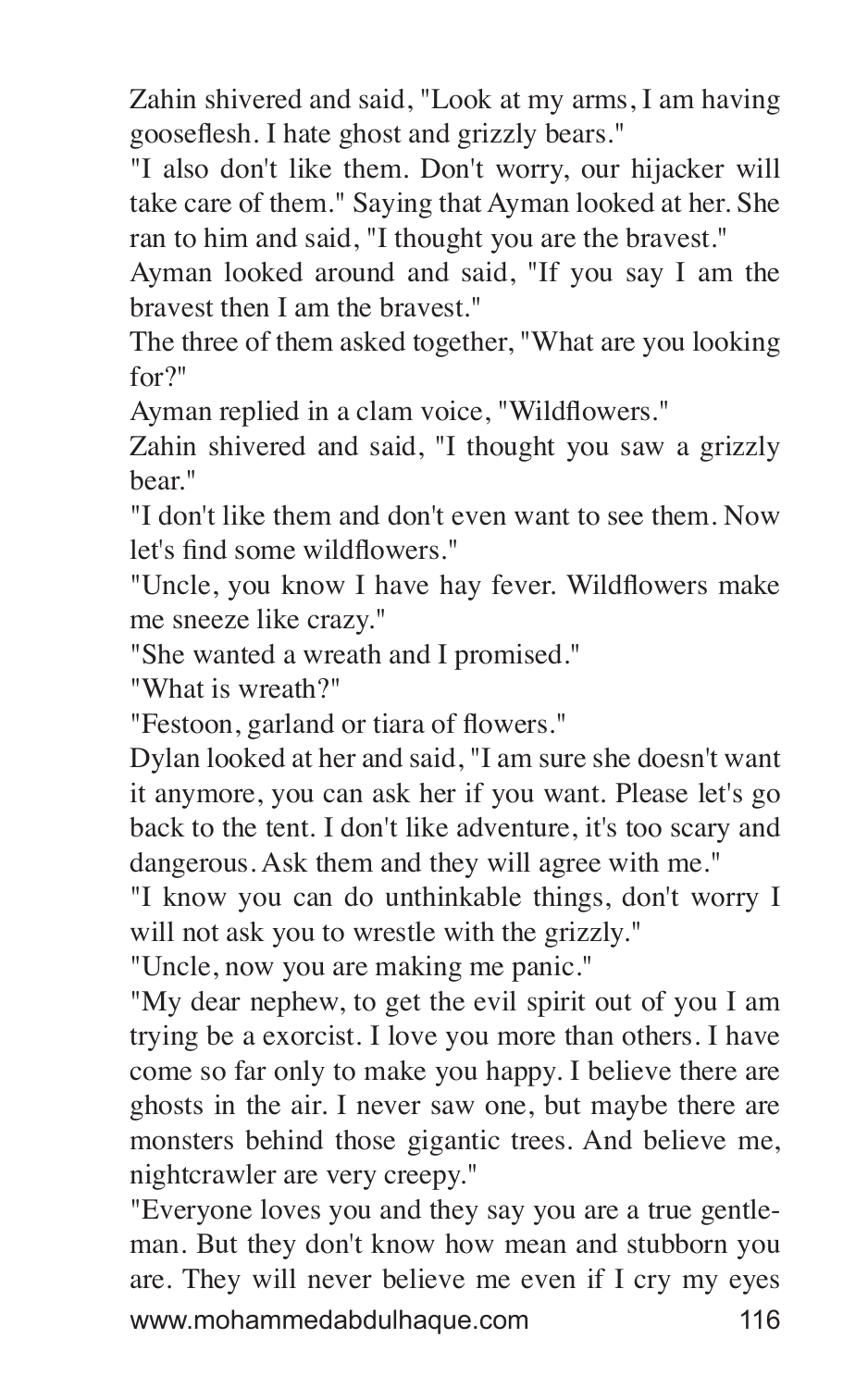out." "I know and it is very sad."

Three of them sat down with hands on their heads. They are astonished by his words and actions. Ayman laughed a cunning laugh. Thomas looked at his wife and said, "You are so attractive, your alluring beauty is attracting me. Please be in my arms and beguile me. I love to stare at you."

She side-glance at him and said, "Are you flirting with me?"

"Lovers are restless because lasses are the beauteous."

"Now you are taking advantage of attractiveness."

"Love made you loveliest but made me the luckiest." "Please bless me, I want to be devoted."

While they were trying to be committed and dedicated at that time Ayman called the Zahin and said, "Let's play hide and seek. I haven't played it for a very long time."

"Uncle, I never heard of this game, will you teach us how to play it?"

"Of course, come with me and I will teach you here and now."

Zahin looked at the sky and pleaded saying, "Ya Allah, please save us. My uncle has gone crazy."

Dylan looked at the trees and said, "The woodpecker made a hole in my head but the kookaburra taught me how to howl. Butterflies, come in front of me and listen carefully, I want to sit on the peacock throne to rule the peacock kingdom."

Ayman clapped and said, "Dylan, if you continue to act like this, you will be a legendary actor and we will be proud of you."

www.mohammedabdulhaque.com 117 Girl shook her head and said, "Now I can say for sure,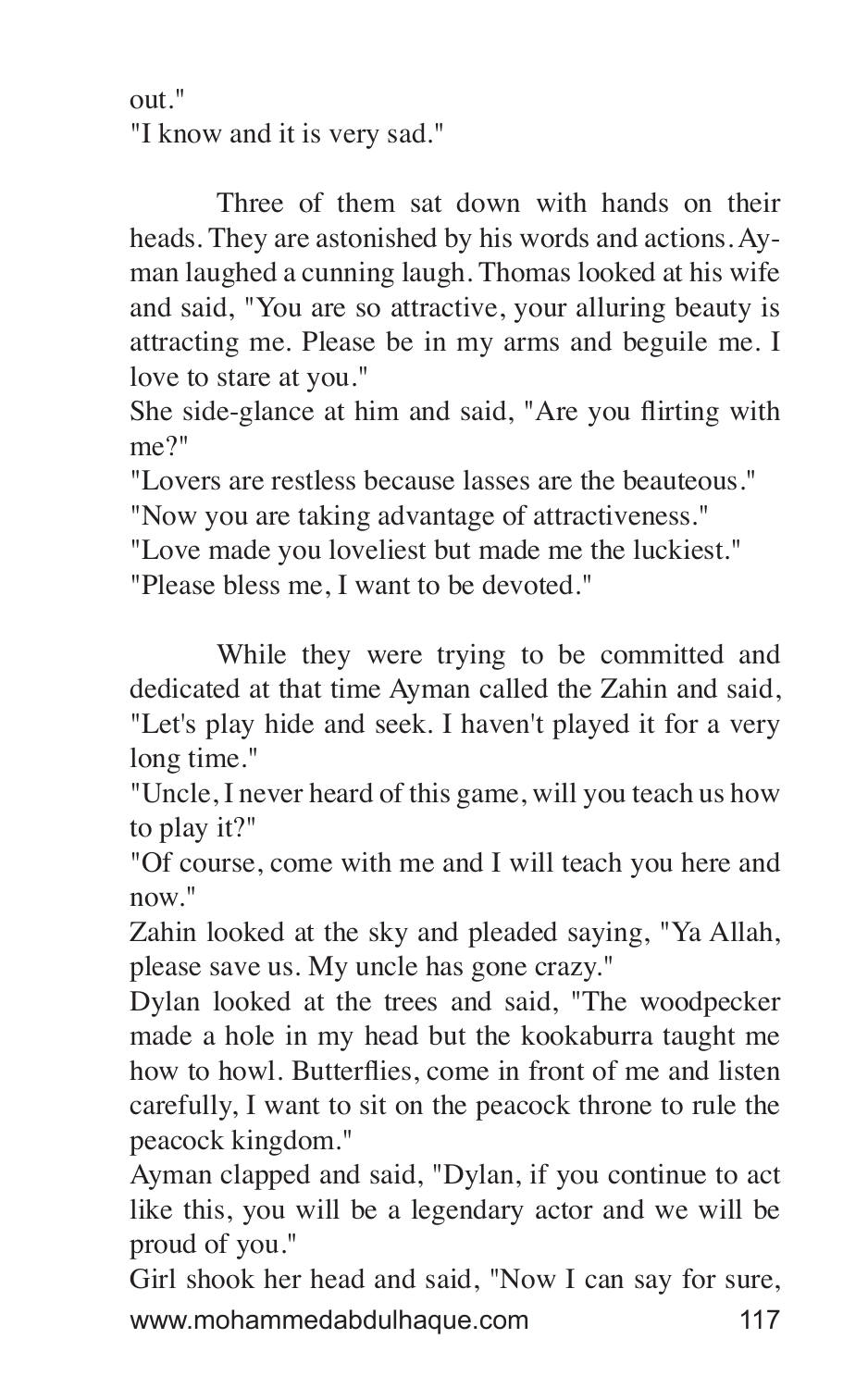we are doomed."

Zahin pleaded saying, "Uncle, please have mercy on us." Ayman hurried and said, "Let's get busy, It's not wise to waste playtime."

While they were playing hide and seek the night falls. They returned to the tent, had their food and as they rolled in bed Ayman climbed on a tree and started playing worse than ever…

My love, you wanted to be loved but I couldn't love you. You are the loveliest and I don't want to defile you, so I moved away with the pain. Yaminah, I love you and longing to be with you.

Yaminah was sleeping she woke up and said restlessly, "Saheba, he is calling me by my name."

Saheba looked at her nervously and said, "What are you talking about? He is in Scotland."

"When someone stays in your heart, you can see them with your mind's eye. I can see him setting on a branch and playing surela. His right foot is hanging down. The atmosphere is dreamy, I want to be with him. Please help me." Saying that Yaminah covered her face and bursts into tears and said, "I need to be with him or I will be spiritless forever."

"Do you want to walk or drive? I don't mind."

"He is crying and calling me. I want to be with him to answer his call."

"Do you know, he enjoys when someone cries for him." "He is crying and I am not enjoying it."

"Let him cry for a night and he will test the nasty test of salty tears."

"Please don't tell me you love him."

www.mohammedabdulhaque.com 118 "I loved him, I love him and I will love him. He is heart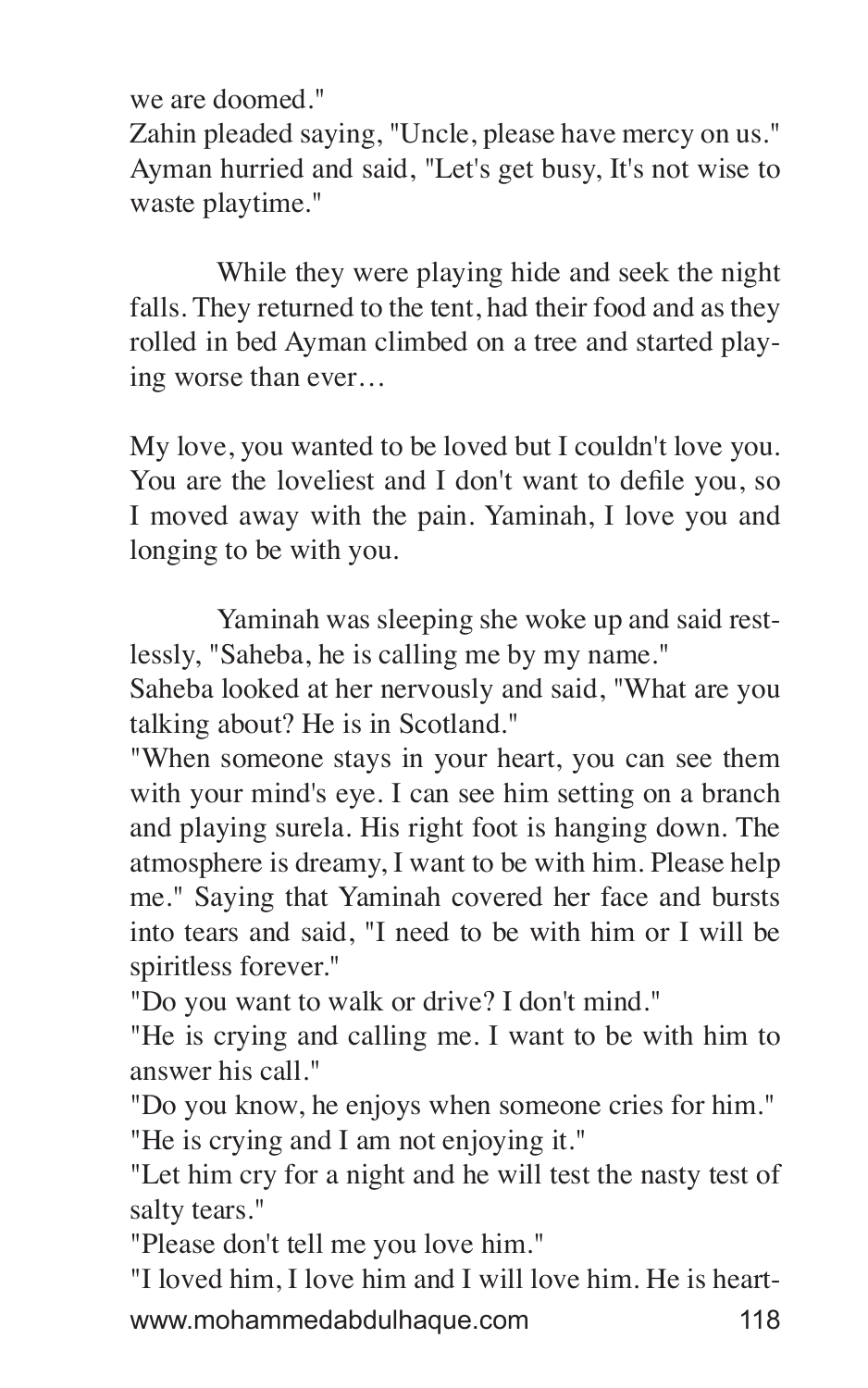sick and I heat him. He is the meanest flautist I ever saw and I don't want to see another one."

Yaminah acted like a drunk and said, "Saheba, my restless soul is getting ready to fly away."

"Hey! What are you talking about?"

"He is calling me by my name."

"Ask him to give you the address."

"I don't want to fly to him. If I do then you will spend rest of your life behind bars."

"Are you threatening me? I will sue you."

"Please take me to him." Saying that Yaminah lost consciousness and fell down. Saheba tried to hold her and screamed saying, "Yaminah! What are you doing?"

Faiyaj came running and said in a hurry, "Saheba, what happened?"

"Look at her she has fainted."

"I am getting some water, try to wake her up." Saying that Faiyaj ran to the kitchen. Ayman jumped down and called, "Yaminah, here I am."

Yaminah rushed to him and said, "You have enchanted me with the love tune, my heart is thumping with joy, eyes are restless, I am inflamed and getting anxious to be loved. None ever loved me, are you my love or the lover?"

Ayman looked at her eyes and said in a worrying voice, "I love you and sake of love I love to know, what are you doing here?"

"My love, I have answered your call." Saying that she outreach for him. While looking at her eyes he walked forward with open arms and screamed saying, "What have I done? Yaminah, please don't give up on me, I am coming."

As he was about to run Thomas asked in a hurry, "Where are you going?"

www.mohammedabdulhaque.com 119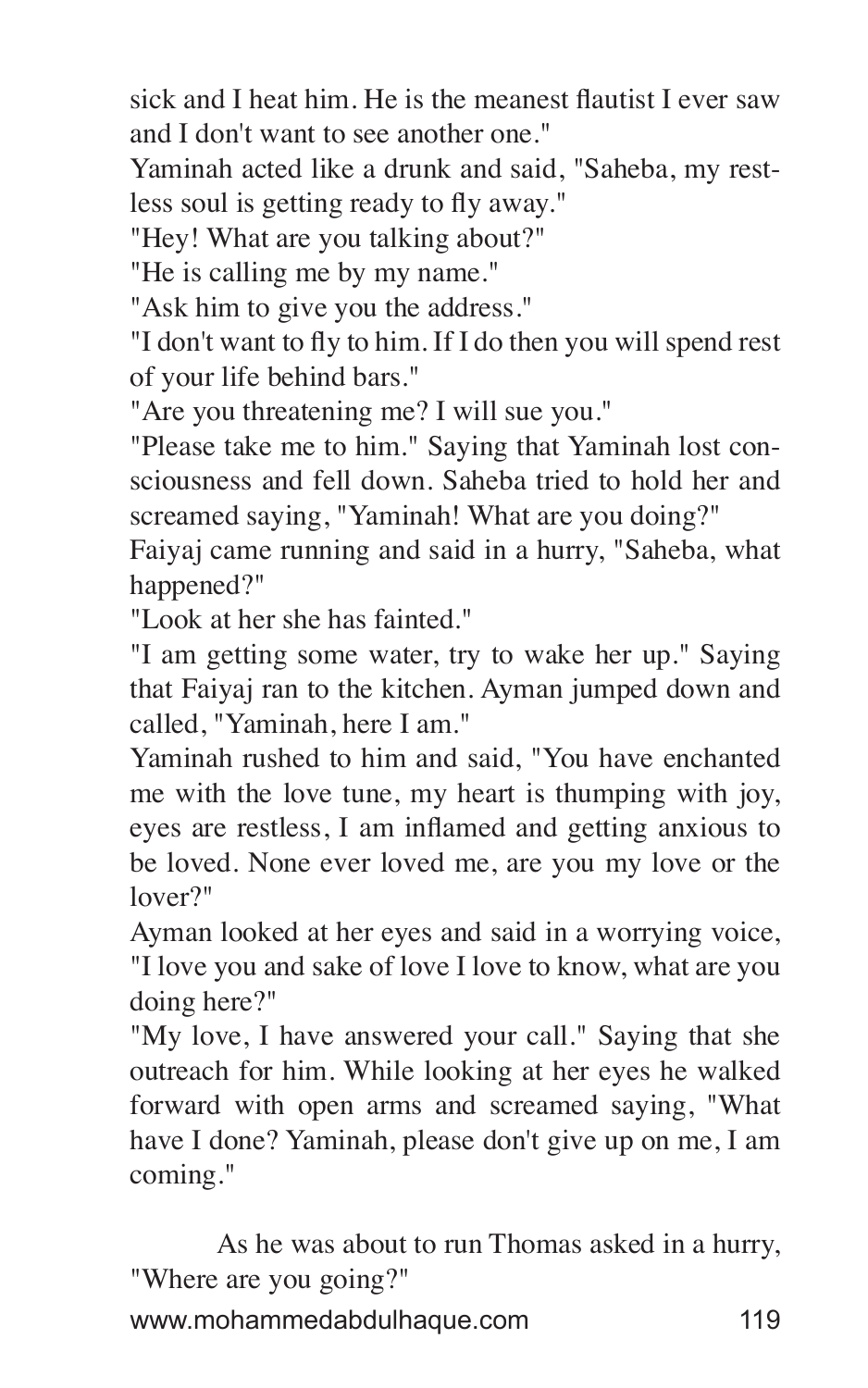"I need to be with my ladylove right now, if I fail than I will be a loner forever. I need to see or talk to her. Please give me your mobile." Ayman sounded pleading. Thomas gave him mobile and said, "You can thank me tomorrow now phone her please."

"I will be indebted to you forever." Saying that he dialled number and said in a calm voice, "Saheba, can I talk to Yaminah please?"

"Ayman bhai, where are you?"

"Where is she?"

"Ambulance is coming and she isn't responding."

"Stop crying and take the phone to her ear. Mister Thomas, can you please hold the mobile for me."

As he did Ayman started playing the love tune…

Dreamless eyes are aired, ever joyous soul is restless, my mind is full of misery. Lovelorn I am playing the love tune only to please my deary. The sky is gloomy, my pained heart is beating slowly. My love, be in my arms, I am very lonely.

"Ayman, where are you my love?" Yaminah called aloud. Ayman opened his eyes and took the mobile in his hand and said in a restless voice, "Yaminah, how are you?"

"I am very thirsty and my chest is empty. Please fill the emptiness soonest or I will be devastated. My love, I want to be with you."

"Please give me enough time, I am on my way."

"I can't wait any longer."

"Surely you can, love encourages us to achieve the unachievable. We are indomitable to love the lover and very soon I will be with you to make a cup of spiced tea." "My love, I am longing to be loved."

www.mohammedabdulhaque.com 120 "My ladylove, your appearance is very heartwarming,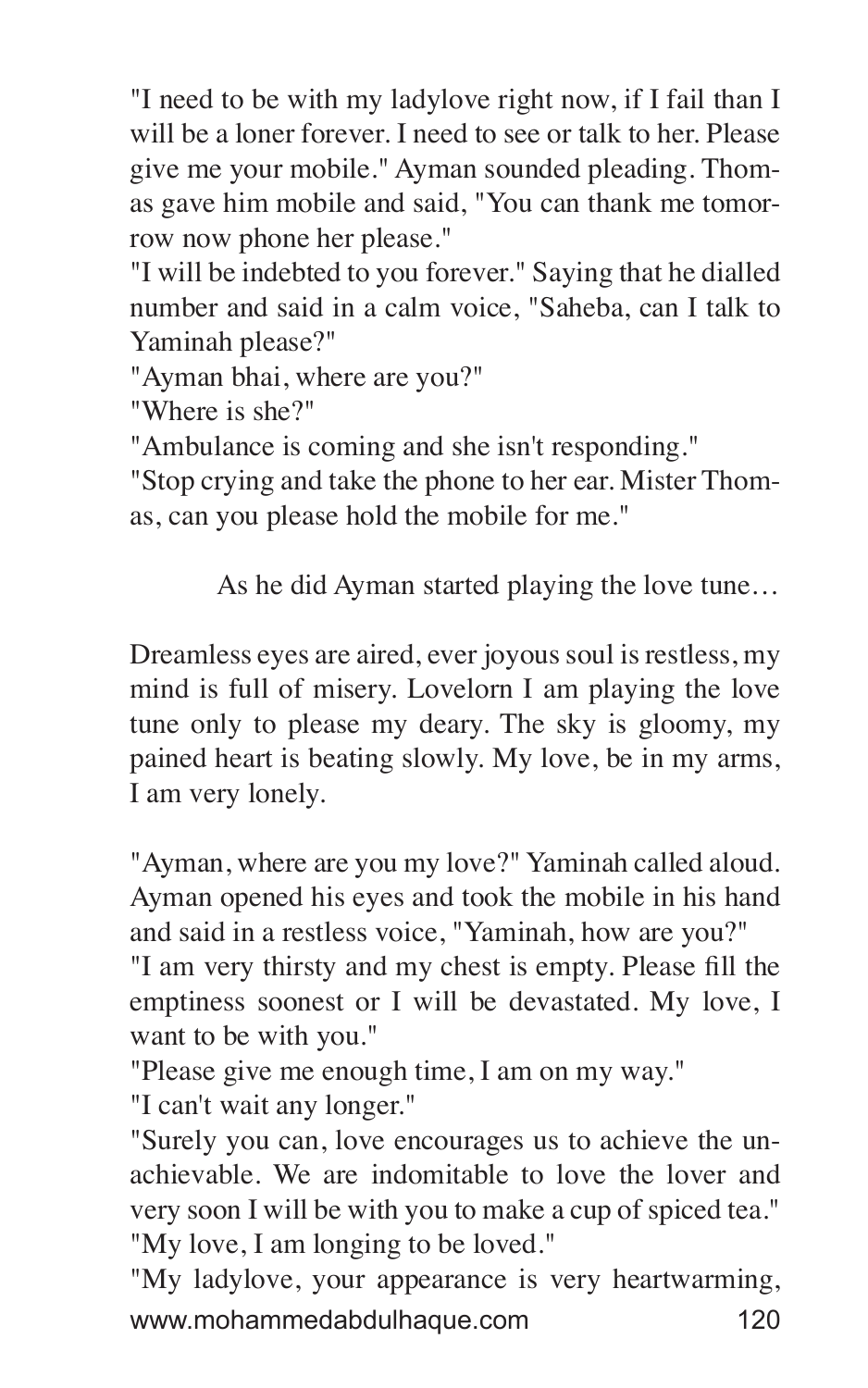the sound of your laughter and the glance of your agile eyes are prepossessing. You are so desirable, whenever I think of you I get lusty. My love, I am very eager to have you in my arms."

"My sweetheart, you are my treasure, sadness surrounded me soonest you walked away."

"Happiness will always be around you if you can feel and enjoy it. Sadly, we pay great attention to grief and feel it mentally and physically, which is why we hear so many sad stories."

Zahin walked to him and said, "Uncle, can I talk to my aunty please?"

Yaminah said in a hurry, "Ayman, who wants to talk to me?"

"Zahin, do you want to talk to him?"

"Yes please."

"Hello aunty, how are you?" Zahin asked in a deep voice. Yaminah said in cheerful voice, "Are you having fun, how adventurous is your adventure? I am sure you are over the moon."

"You made me cry and I hate crying, everyone knows it." "I am very sorry, I will never fo it again."

"Don't ever do it again. Now can I talk to your father please?" Zahin said with a silly smile. Yaminah said in confused voice, "Why do you want to talk to my father?" "We are in Scotland and only Allah knows how many hours he has to drive and we don't have a car. Now tell me how is he going to make a cup of spiced tea for you in few hours?"

"I am sure he wouldn't be able to make it."

"Can you please kindly tell him to drive like a daredevil rally driver."

"No, I can't say that."

www.mohammedabdulhaque.com 121 "Ok, alright, who am I talking to?" Zahin sounded like he is confused. Yaminah replied saying, "What are you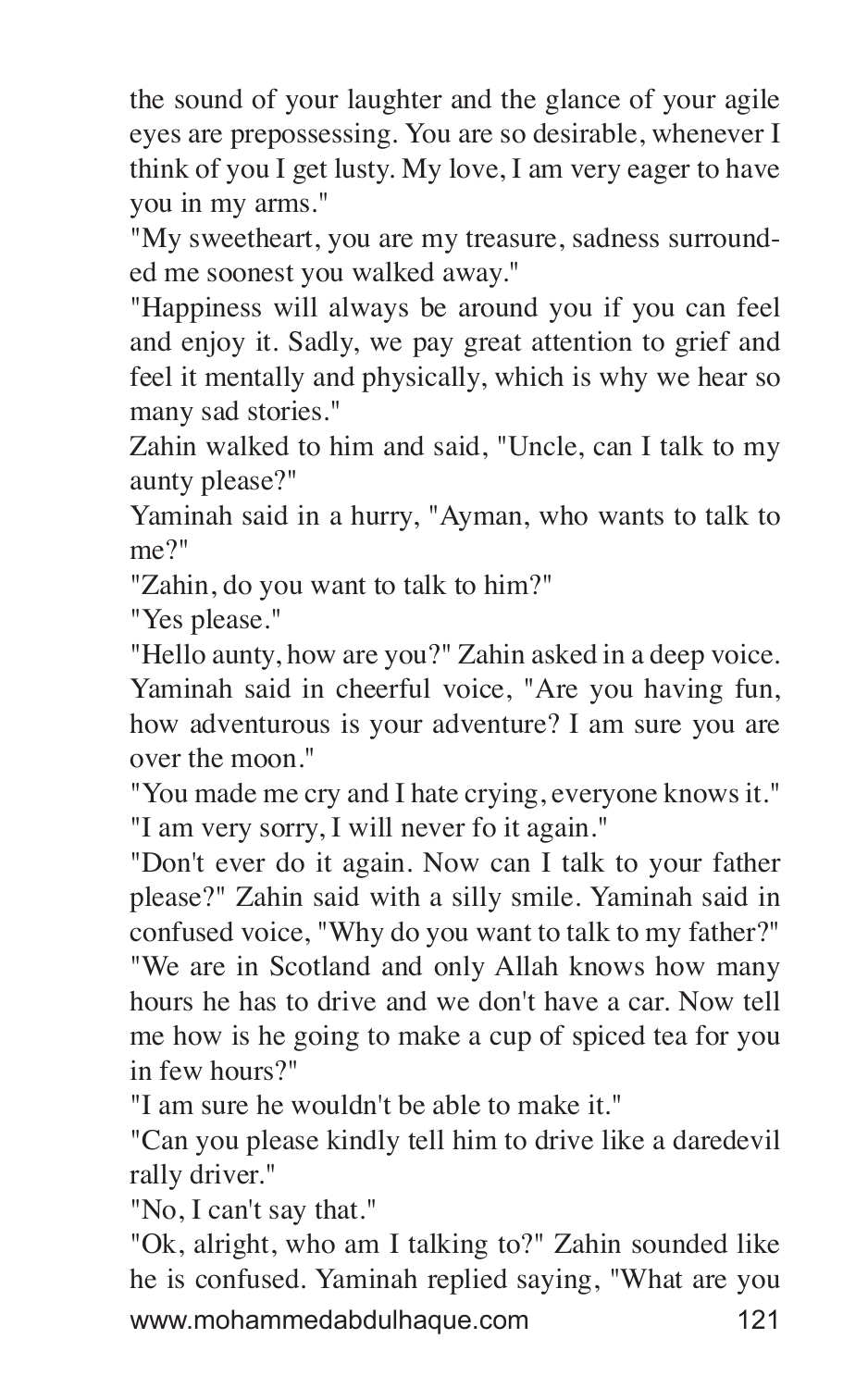talking about?"

"I am talking to an English lady and my uncle isn't married yet."

"You spoiled brat, what are you talking about?"

"I am sorry and I don't like talking to angry ladies and you must be our new neighbour." Saying that Zahin handed the mobile. Ayman tried to smile and said in a worried voice, "Yaminah, are you ok?"

Yaminah replied saying, "Don't you dare drive like a daredevil<sup>"</sup>

"I can't drive."

"What are you talking about and how would you have come?"

"I don't know but I would have."

"Why did you leave me?"

"I was worried about your happiness and safety."

"For peace and prosperity we will get married tomorrow. But for sake of security I am coming to see you right now."

"We are in a disagreeable situation and Highland is hill-district, you will lose your way."

"Do I care?"

"I do."

"Are you mimicking?"

"I am a coward, not a hero."

"O yes, I forgot to ask you something."

"Madam, you know mister Nadhir, how is he doing and when is he getting married?"

"Now you are making me angry. I am coming."

Ayman started laughing and said, "No come, you come too quick, me no like quick coming."

www.mohammedabdulhaque.com 122 Thomas looked at his wife like a salmon and three of the children started laughing like someone is tickling them. Saheba took the mobile and yelled saying,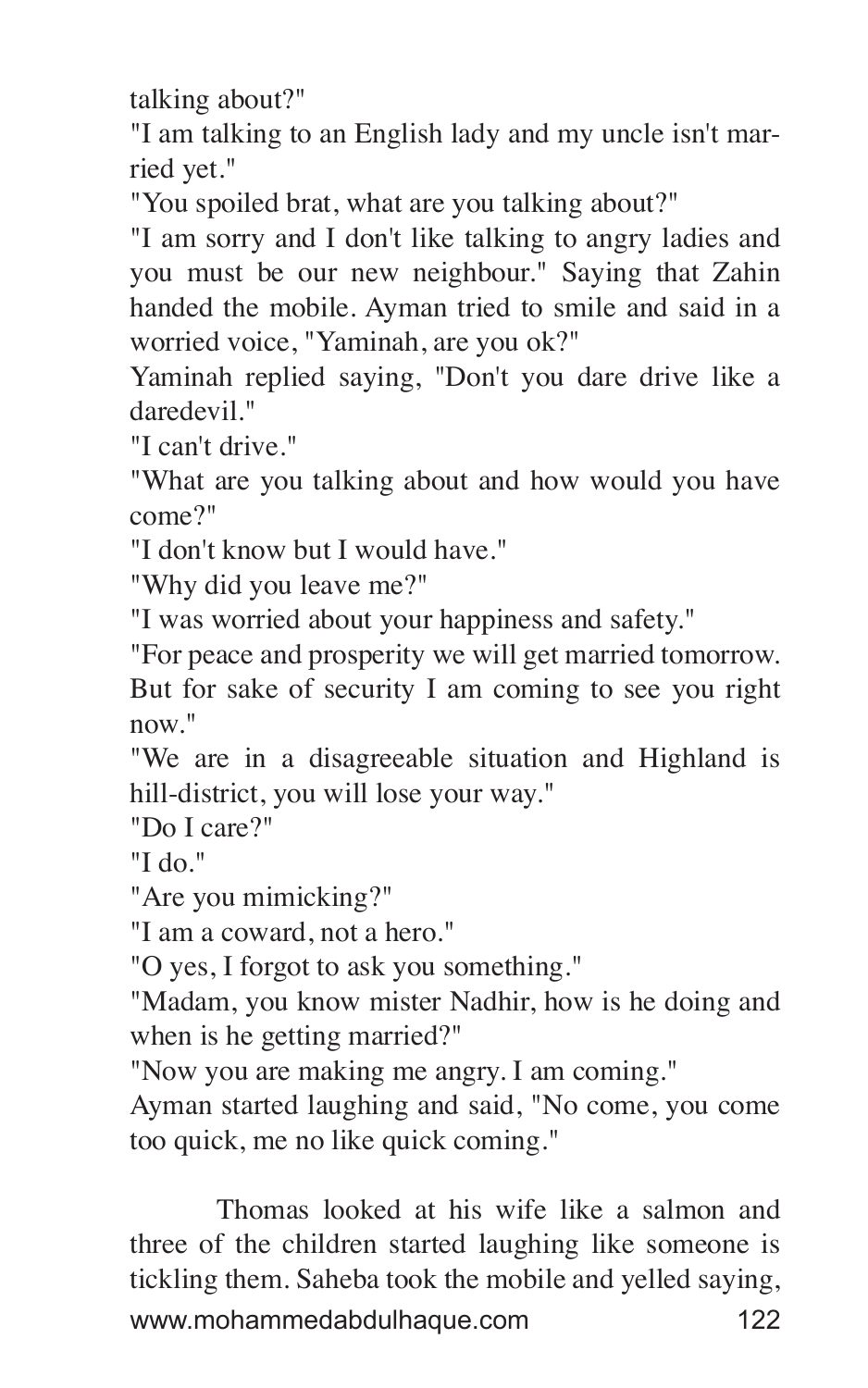"Ayman bhai, stop fooling around."

"Sorry, me no understand English, me very very sorry." "You are very lucky she is still breathing."

"We cannot control our breathing. The vessel of life floats in the bloodstream. The sadness turns into salty water and drops from the eyes. We can commit suicide by being confused by the intrigue of the heart, but we cannot distract azrael."

"Now you are confusing me."

"If you care for my darling I will tell him to be caring." "Stop cunning!" Saheba yelled and started to thump.

"Saheba, what is it?" Yaminah sounded worried and frightened. Saheba looked at her and say angrily, "I will kill him. Believe me or not but I will."

"What has he done?"

"He is empty-headed and I hate him more than ever." "What did he say?"

"I can't say it." She shrove and said, "Ya Allah, how did he say that in front of so many people?"

"He also told me something but I forgot in fear."

"He was talking English wasn't he?"

"I told you he can speak like egghead."

"I don't believe you but I will kill him for what he said." Faiyaj walked to her and said, "What did he say?"

Saheba looked around and said, "Alhamdulillah, it's only three of us."

"Ladies, sit down and try to relax. Ambulance will be here very shortly."

Yaminah looked at him and said, "Tell them to go, I am okay."

"I am sorry I can't do that, they need to examine you."

Yaminah pushed Saheba and said, "I am stronger than her."

www.mohammedabdulhaque.com 123 While they were talking Ayman looked at the girl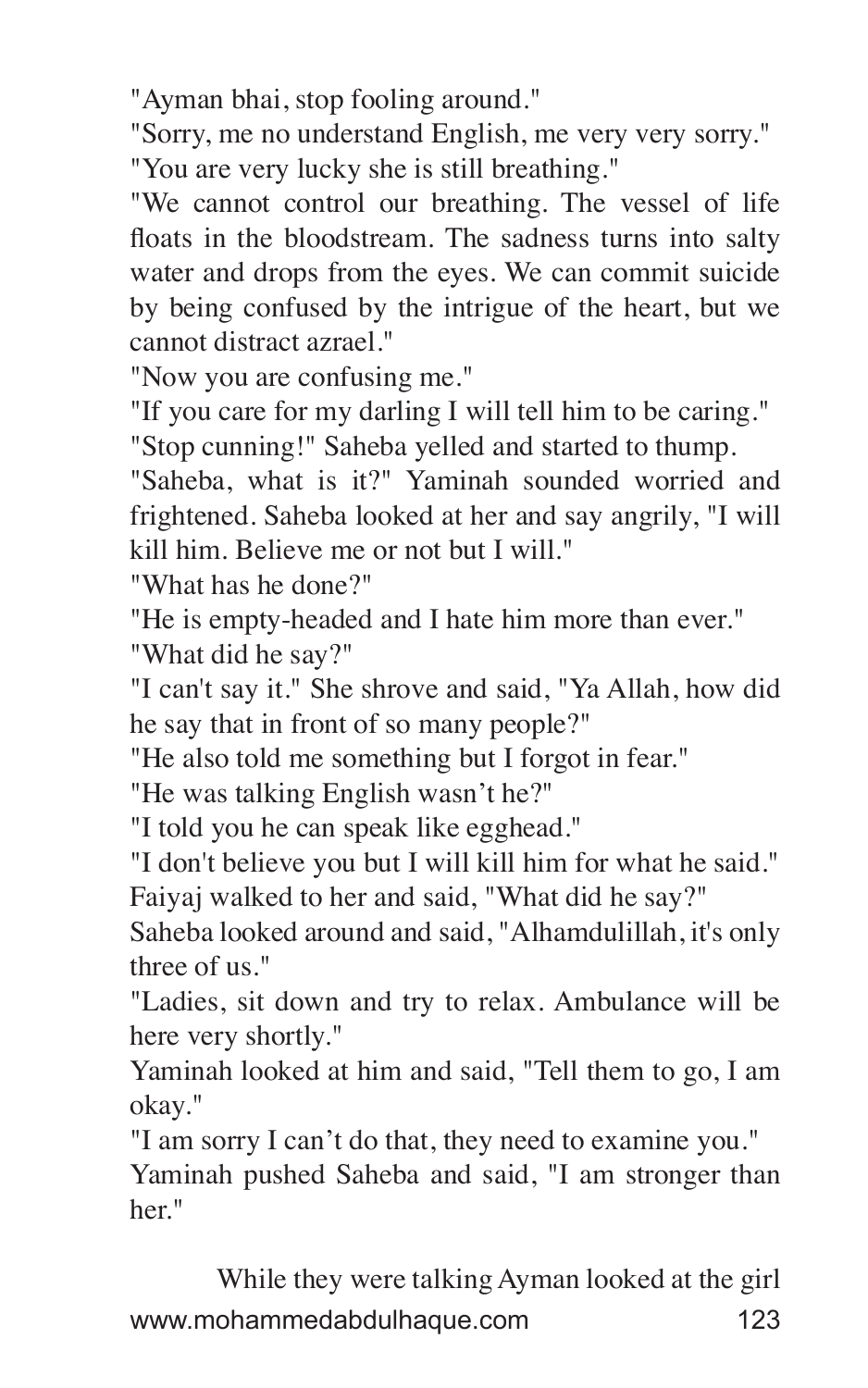and said, "I am very sorry."

"Apology is accepted, but why are you apologising? " "For being irresponsible and for the annoyance. I couldn't help it, the flute helps me to breathe, but I will never playa it again. I nearly killed the one I love dearly."

"I think she likes the flute a lot. The melody took me to a very beautiful province. I was very happy there. Never been so happy before."

Ayman knelt in front of her, held her hands and said with a faded smile, "Was it melodic?"

"I will never forget it, it will sat with me forever." Said as she wiped tears off his eyes. Zahin walked to him and said, "I am very worried that I will have nightmare every night."

Ayman stood up and said, "Now be a monkey and forget about the monkey business."

Zahin hopped on his back and said in an excited voice, "Uncle, do you know I used to hate you. The horrendous sound of your flute always makes me cry."

While they were talking Dylan walked to them and said, "I have no uncle and my father can't stand me." "I have a nephew and I don't mind having another one, but I need assurance."

Dylan looked at his eyes and said emotionally, "Uncle, I love you."

Ayman patted on his head and said, "O my new nephew, I must let you know, I don't like aggravation or intimidation and I hate crocodile tears. By the way, cooperation and assistance are the antonyms and I am ok with them." "Trust me, we will never bother you again." Said as he hopped on. Ayman looked at the girl and said, "Your father is the luckiest man on earth."

"You are tickling me and I am getting angry."

www.mohammedabdulhaque.com 124 "I am very sorry." Ayman got Dylan down and knelt in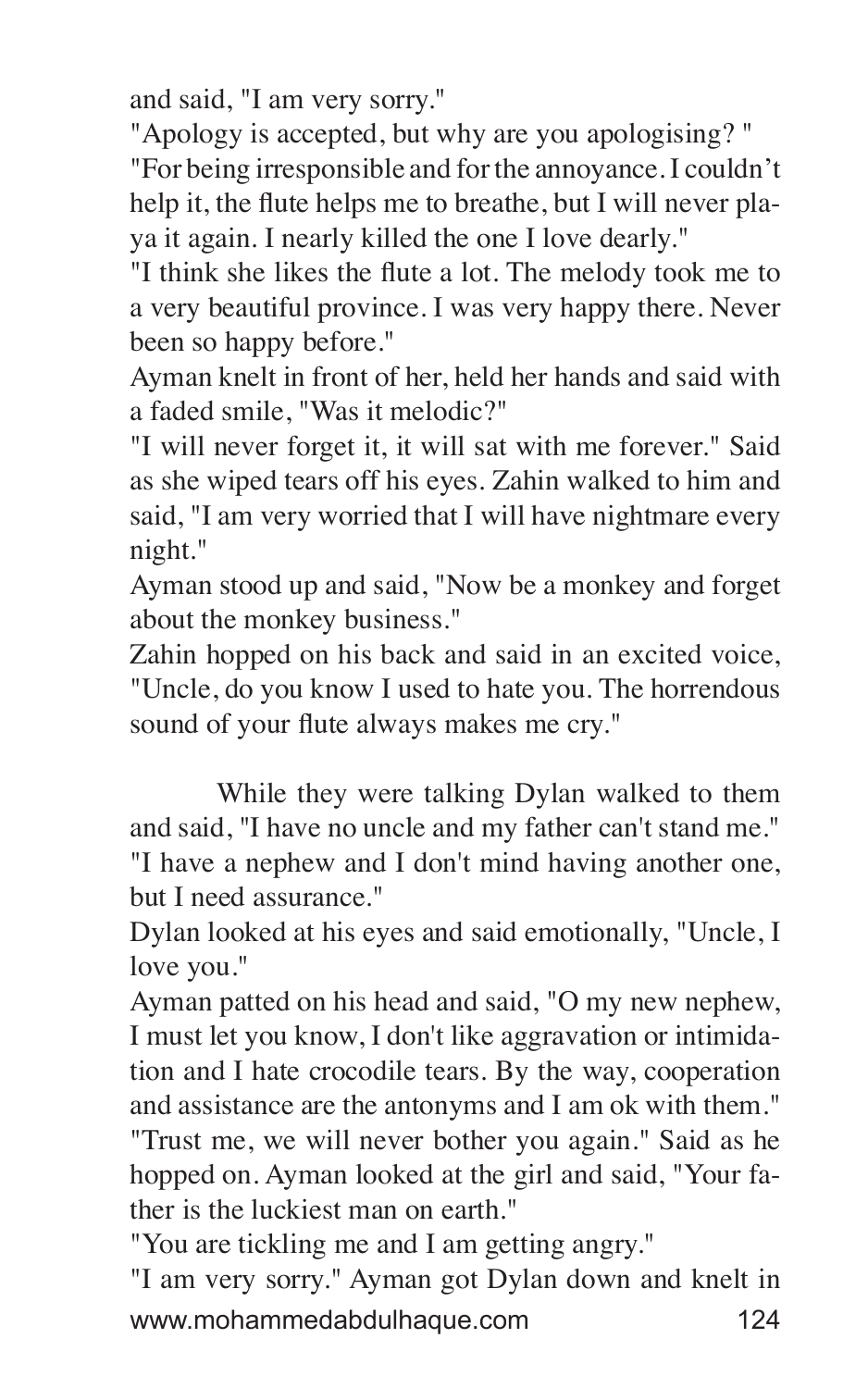front her and said with a smile, "Children are very precious but daughters are the sweetheart."

"Almighty will bless you with sweethearts."

"You are the well-wisher I had been praying for." Said as he carried her to the tent then walked out and phoned Yaminah.

"Where on earth are you?" Nadhir yelled. Ayman startled and said with shock, "What are you doing with her mobile?"

"Everyone is here and you are in big trouble."

"What have I done?"

"They are taking her to the hospital. She wasn't breathing for a minute, that's why."

"Everyone knows love is in the heart, but we can't cut it open to see what is inside. The soul has infinite power and can find the loved one easily."

"I can see the doctors are also at sea."

"Can I talk to her please?"

"Her parents are very upset. They want to take her with them."

"They can take the body but the soul will be with me forever."

"Are you threatening me?"

"I was only letting you know." Saying that Ayman hanged up. Nadhir walked to her father and said, "Sir, whatever you do please don't take her anywhere. If you do then you'll be responsible for her death. Doctors said she is okay but, if you take her with you, the herdsman will play his flute and her soul will be with him forever. Maybe he is restless now, but he can be heartless."

"He is rude and disobedient, didn't anyone teach him how to conduct himself, where is he now? I want to see the cursed cowherd."

www.mohammedabdulhaque.com 125 "He is what we are. We are his relatives. If he's rude and cursed, so we are. We don't know the meaning of gen-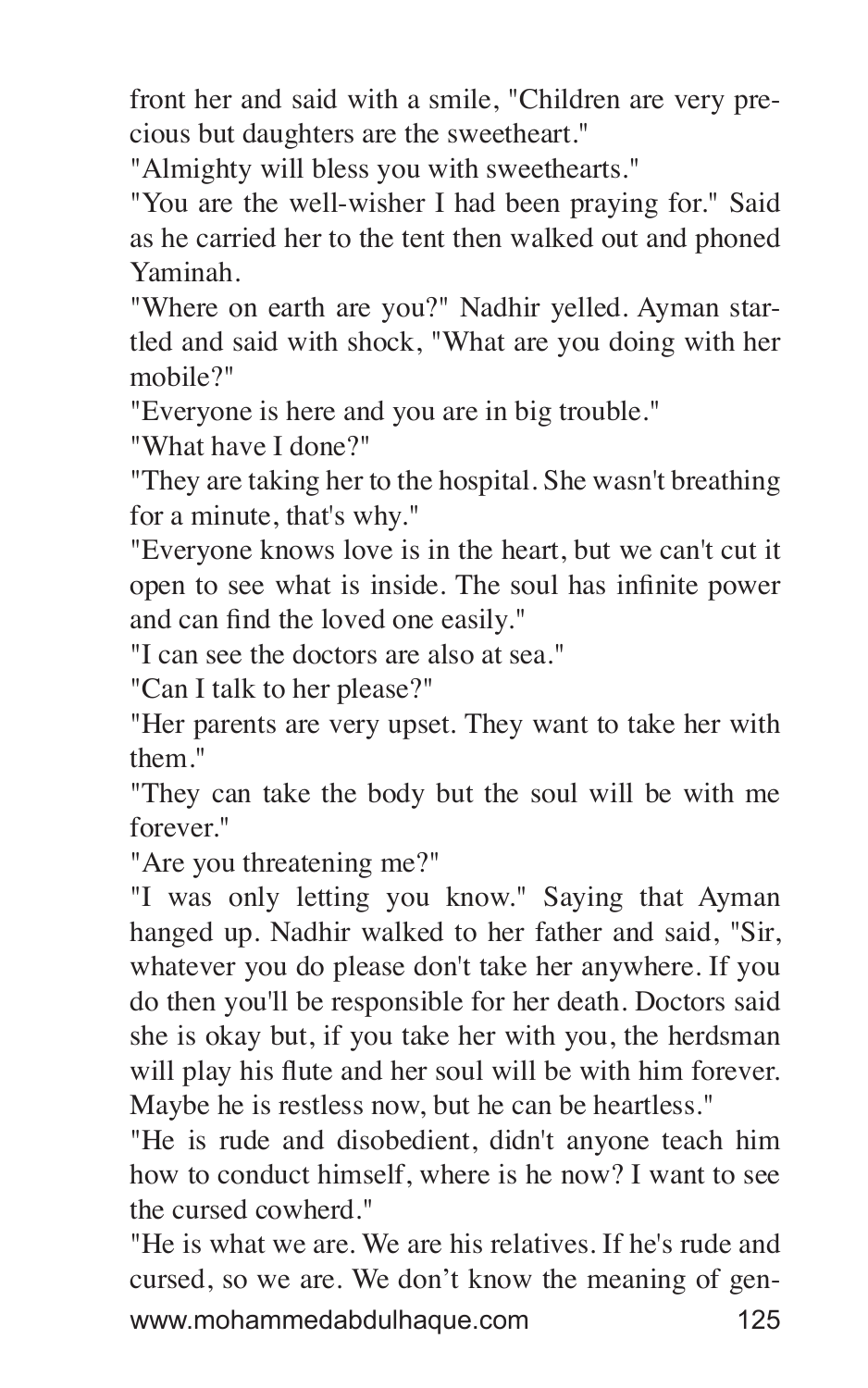tility or courtesy. We were born to serve the civilised." Saying that Jawad took a deep breath and looked away. Father walked to Yaminah and said in a hopeless voice, "Yaminah, he is only a villager and I can buy a hundred of him for you. They are very cheap."

Yaminah looked at Jawad and said, "One must please other to be happy and wealth only makes one wealthy. The secret is, happiness is in our heart. Ayman told me this."

"Yaminah, what are you trying to say?" Her father sounded angry.

"Bangladesh is a naturally rich country and Bangali are born lovers. Because of love they had been betrayed again and again." Saying that she closed her eyes and collapsed. Jawad grabbed her and called, "Saheba, get some water."

As she comes with water, Jawad took the glass in his hand, looked at Yaminah father and said, "You can buy a hundred of us but my sister pays for the water."

Saheba screamed saying, "Bhaiya, she will die."

Yaminah's father pleaded saying, "Please give her the water, she is all I have."

"I know and this why I am saying, live like a father not like a beggar." Saying that Jawad set down and splashed water on Yaminah face. She opened eyes and said in a hurry, "Where is he?"

"Forget about him and go home with your father. He is only a cowherd. Now drink some water." Jawad said with a faded smile and while caressing on her forehead. Yaminah drank some water, wiped away the tears with both hands, "I am old enough to make my own decision and I don't want to be a zamindar girl. Please give me some water."

www.mohammedabdulhaque.com 126 "I have two daughters and I want them to be happy. Which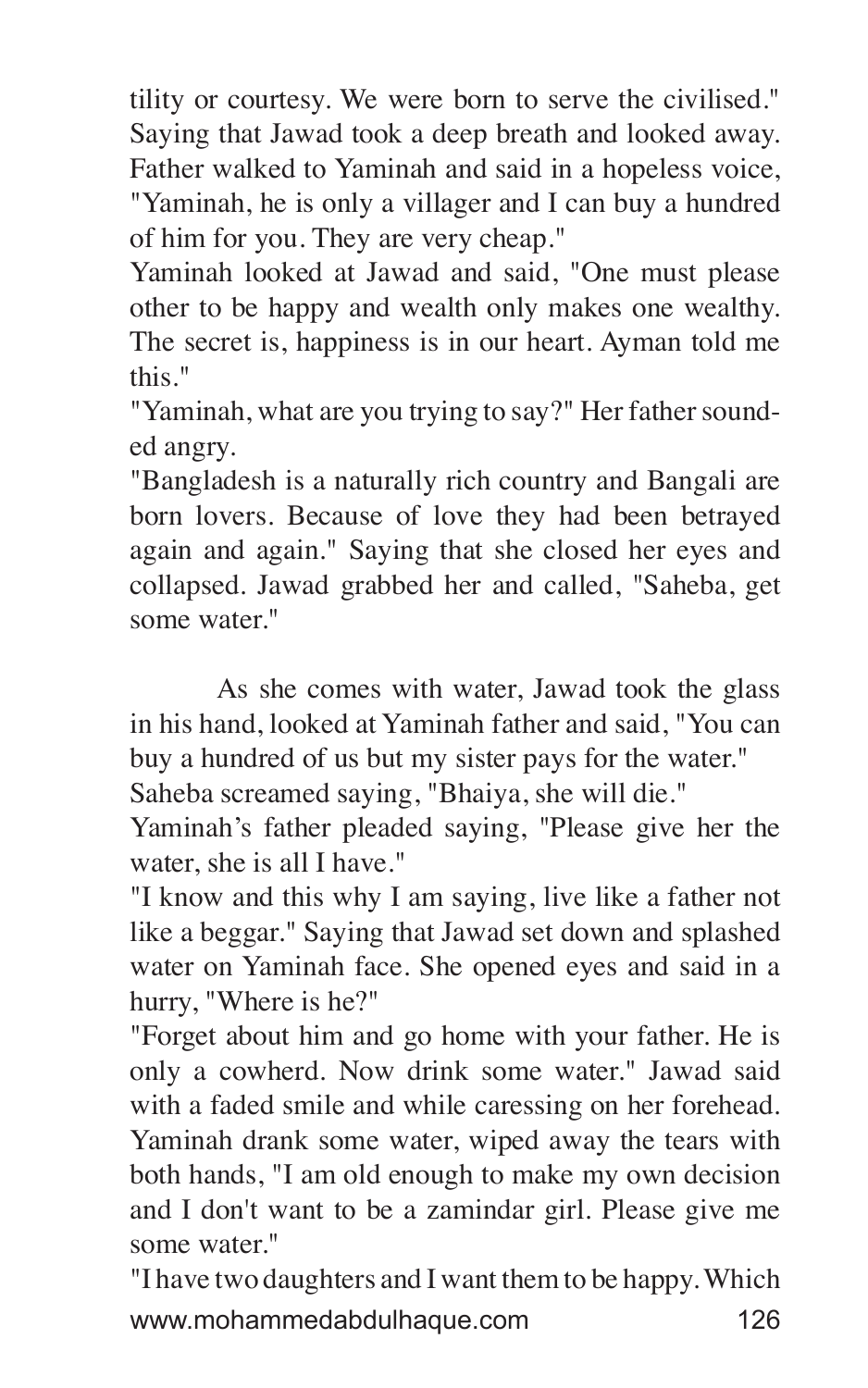is why I gave you the water. Now you go with your father and soonest he comes I will send him to Bangladesh. Now we know, love has no value to the influentials." Saying that Jawad walked out Saheba and Nadhir looked at each other like they are looking at nothing. Faiyaj walked to Yaminah and said in a sad voice, "To be equal with everyone, one has to give up self-respect for social prestige. Therefore, it is better to be alone than being in the wrong crowd, and death is the only means to reach the destiny. "

"By humiliating him I have humiliated myself." Yaminah's father sounded regretful. Yaminah smiled at him a faded smile and tried to stop tears from running down but couldn't. Walked to her mother and said, "Let's go mum, he will never marry me."

Saheba walked to her and said in a calm voice, "Yaminah, he is our cousin and doesn't live with us."

"My father said he will buy me a hundred. Therefore, I don't want him anymore." She said with a faded smile and wanted to walk away.

"Yaminah, wait." Her father called, he walked to her and said, "I will apologise to him."

"Dad, they may forgive you but they will never forget your words. The acute words has gashed their hearts."

Saheba walked to her and said, "You know he loves you." Yaminah smiled at her and said while wiping tears, "I know you are my sister and your cousin is a noble man." "Yaminah, now you are talking like him." Saheba held her hand and said in a low voice, "Lovelorn he is praying to be loved."

"He is a faithful man and has gifted with pure love. I will pray for his prosperous life."

www.mohammedabdulhaque.com 127 "Why are you talking like him?" Saheba sounded angry. Yaminah tried to smile and said, "I am only a believer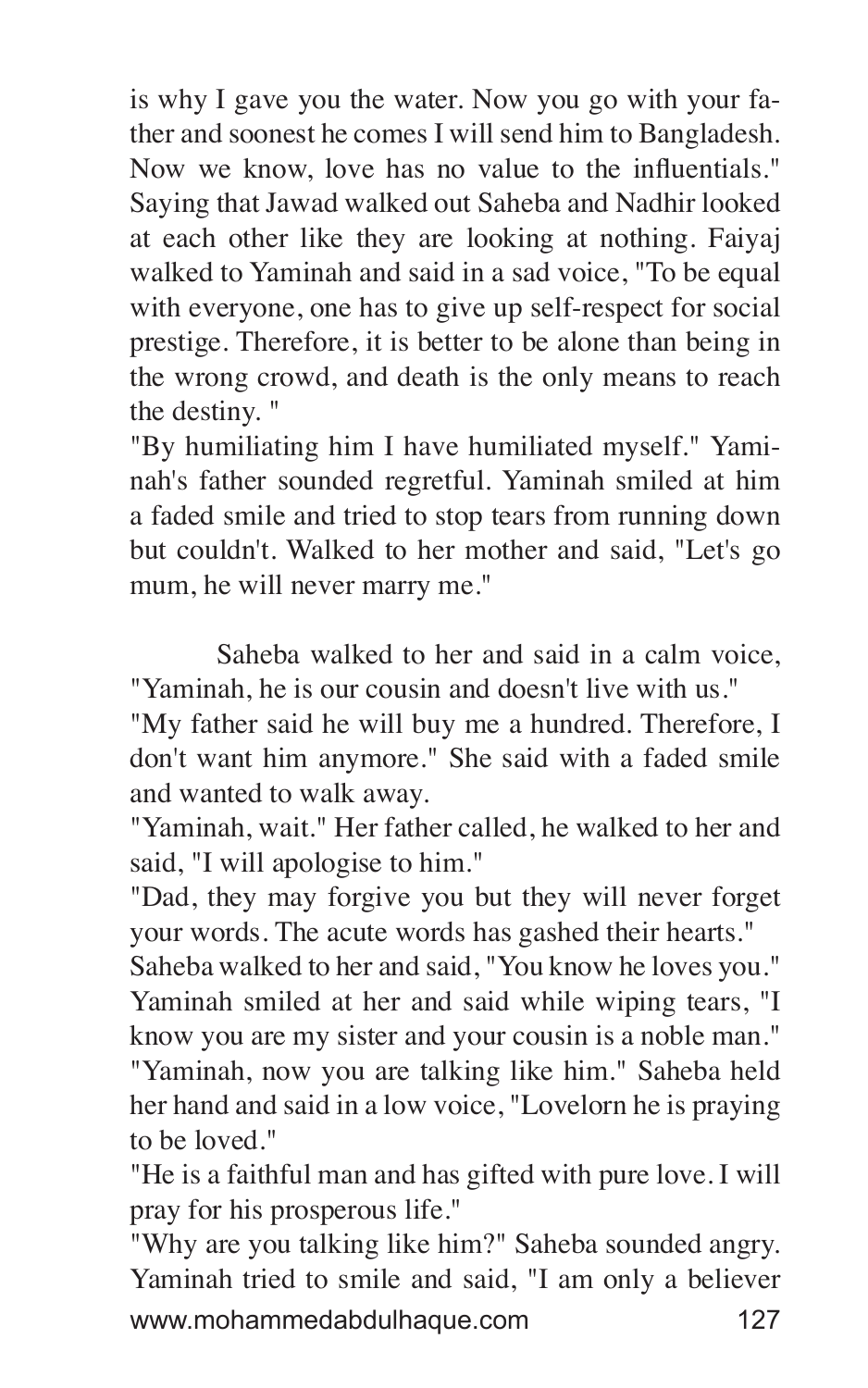but he is a practicing believing follower. A believing follower is righteous and honourable than the followers." Everyone looked at her but said nothing. She opened the door and walked out. Her parents looked at Saheba but she lowered her gaze and said nothing. They followed her and while driving she phoned and said in a deep voice, "Mr Ayman, my father said he will buy me a hundred of you."

Her parents looked at her with shock. She hanged up and started driving slowly. Ayman looked at the mobile with a faded smile and said in a low voice, "Allah is omnipotent and I pray to be patient."

"Uncle, what is it?"

"Life is adventurous and we came here for adventure. Now, try to sleep."

The boys looked at each other with shock and got in their camping duvet. Yaminah parked the car in front of her parent's house and said in a calm voice, "Mum, I will see you in the morning, goodnight dad."

"Yaminah." Her father called.

"Don't worry dad, he is only a cowherd." Saying that she drove off. He looked at his wife and said in a hopeless voice, "What have I done?"

"He was her dream man and she was our only child."

"What are you talking about?"

www.mohammedabdulhaque.com 128 "She has learnt the secrets of life. If you want to know about Islam, you have to read many books. Nothing more can be done than duty. By trying like the ill-fated ignorant we destroy our happiness. To be at peace is to know the meaning of peace. Peace lovers stay away from disturbance. We were not created to fight for self-interest, and to endure persecution outright. Divorce for the sake of peace and remarriage for the sake of prosperity are permitted. One who realises, life on earth is only for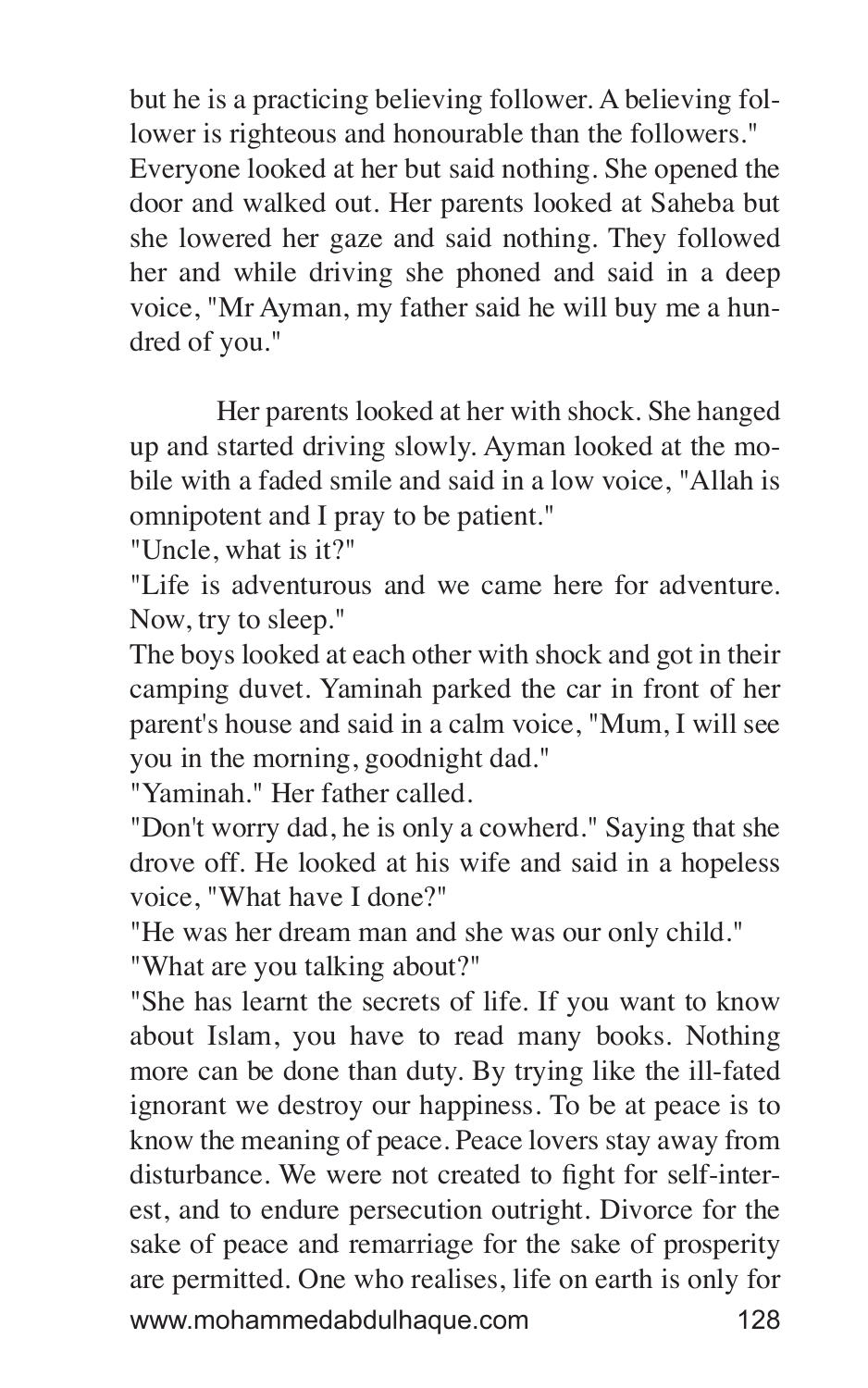self-purification and after death, he will enjoy the reword of deeds, he can worship without worries and takes a cold bath when he is angry."

"Now I am convinced why the unrest could not make me restless and I believe the problem will be solved soon." "You accepted the unrest for her serenity. You accepted sorrow for her happiness. You accepted defeat only to make her win. Now all that remains is to bless her." "And I will do it with pleasure."

While they were talking Yaminah walked in her home, picked up the heart shape stone, kissed it and put it back and while crying fall asleep. In the morning Ayman woke them and while he was making breakfast, Yaminah came to see her parents. Her father opened the door and greeted her in.

"I came here to give you the keys."

"What keys?"

"Your car and house are meaningless to me." She handed the key and while walking backwards said, "Hate is an ugly impression and the haughtiest are full of hates."

"Yaminah, my child, please don't leave us."

"I was waiting for him and I will wait for him forever. He is a trustworthy and kind-hearted man. He loves me and I love him." Said as she looked away.

"Yaminah." He looked around and said, "All this will be meaningless for us."

"Go to Bangladesh and buy a thousand of me. They are very cheap there." She said while wiping tears.

"Look at me, I am crying for my only daughter." Said as he burst into tears. She walked forth and said in a sore voice, "Dad, you know how fastidious I am. I can't think of any other man."

"You don't have to. I will beg for their forgiveness."

www.mohammedabdulhaque.com 129 "They are forgivers, but I can't forgive myself." She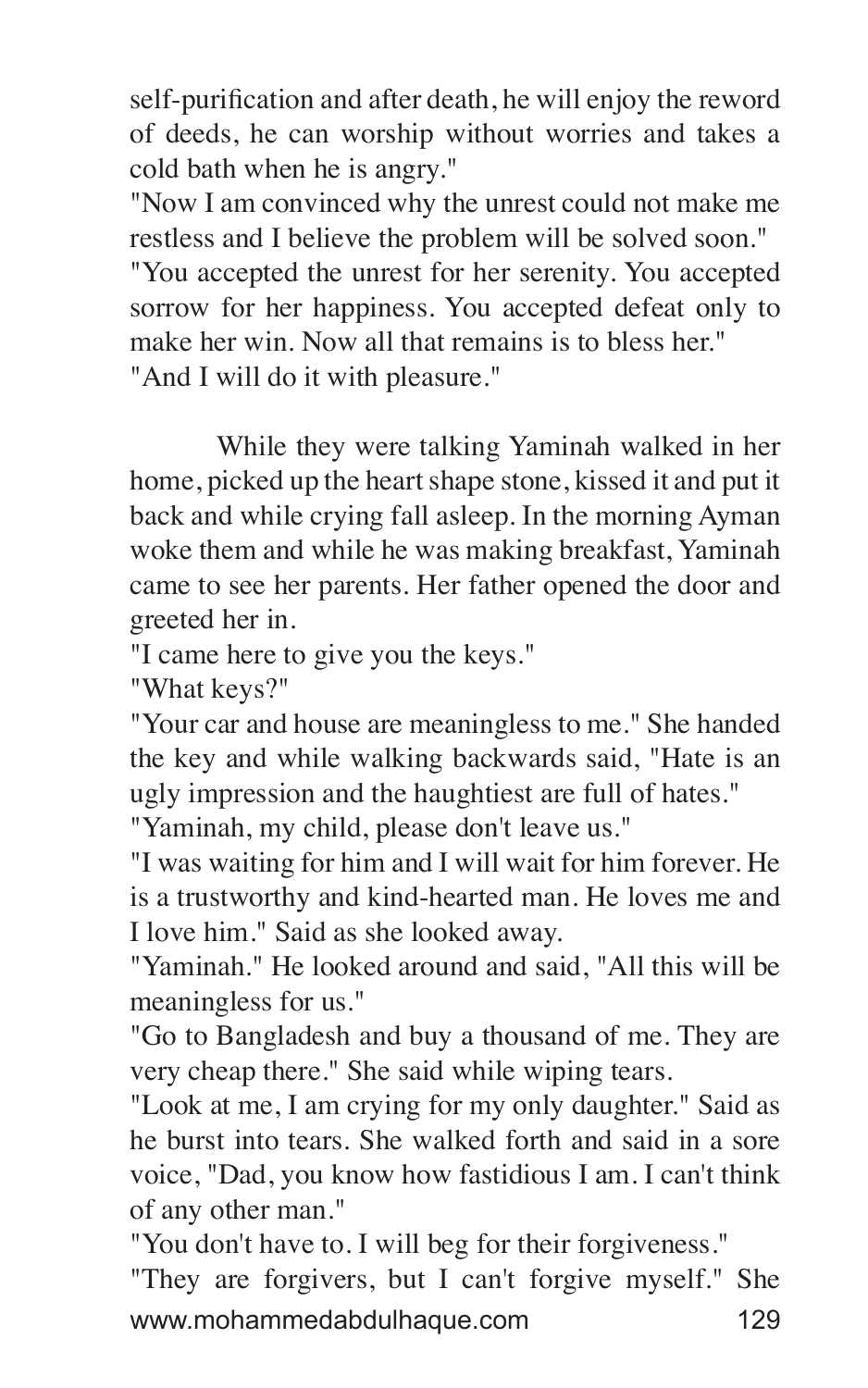looked at his eyes and said, "He is determined and haughtier than you."

"He will be a successful man." Said while wiping tears from her eyes.

"Dad." She called and burst into tears while hugging him. While crying he said, "I was waiting for you to have breakfast together."

"For a childless man, a daughter is a child but for the daughter, but the father is a shield to protect her from ill omen and evils." She kissed on his hand and said in a sore voice, "He was the only man who stepped inside the wedding gift."

"Yaminah." He called in a deep voice. She started laughing and said, "When I told him, the house is an advanced wedding gift from my father. He screamed saying, Ya Allah, I am inside a wedding gift."

While Yaminah was getting lively, Ayman returned home and everyone was avoiding him. In the afternoon he made tea for everyone and entered the living room. Saheba stood up and wanted to walk away. He called her and said, "I made tea for you."

"You drink it for me!" Saying that she slammed the door. Ayman startled and said in a low voice, "Ya Allah, thunderstruck."

"Ayman." Saheba's mother called.

"Yes, aunty."

"To entertain me can you please play the flute." She picked up the cup and before taking a sip said, "I love to listen to the love tune."

"Aunty, I don't have a flute." Said as he sat next to her.

www.mohammedabdulhaque.com 130 "Before closing her eyes for the eternal sleep, your mother held my hands and said, for Allah's sake, please take care of my son." Saying that she jumped up and said in an angry voice, "You egotist spoiled brat, today is the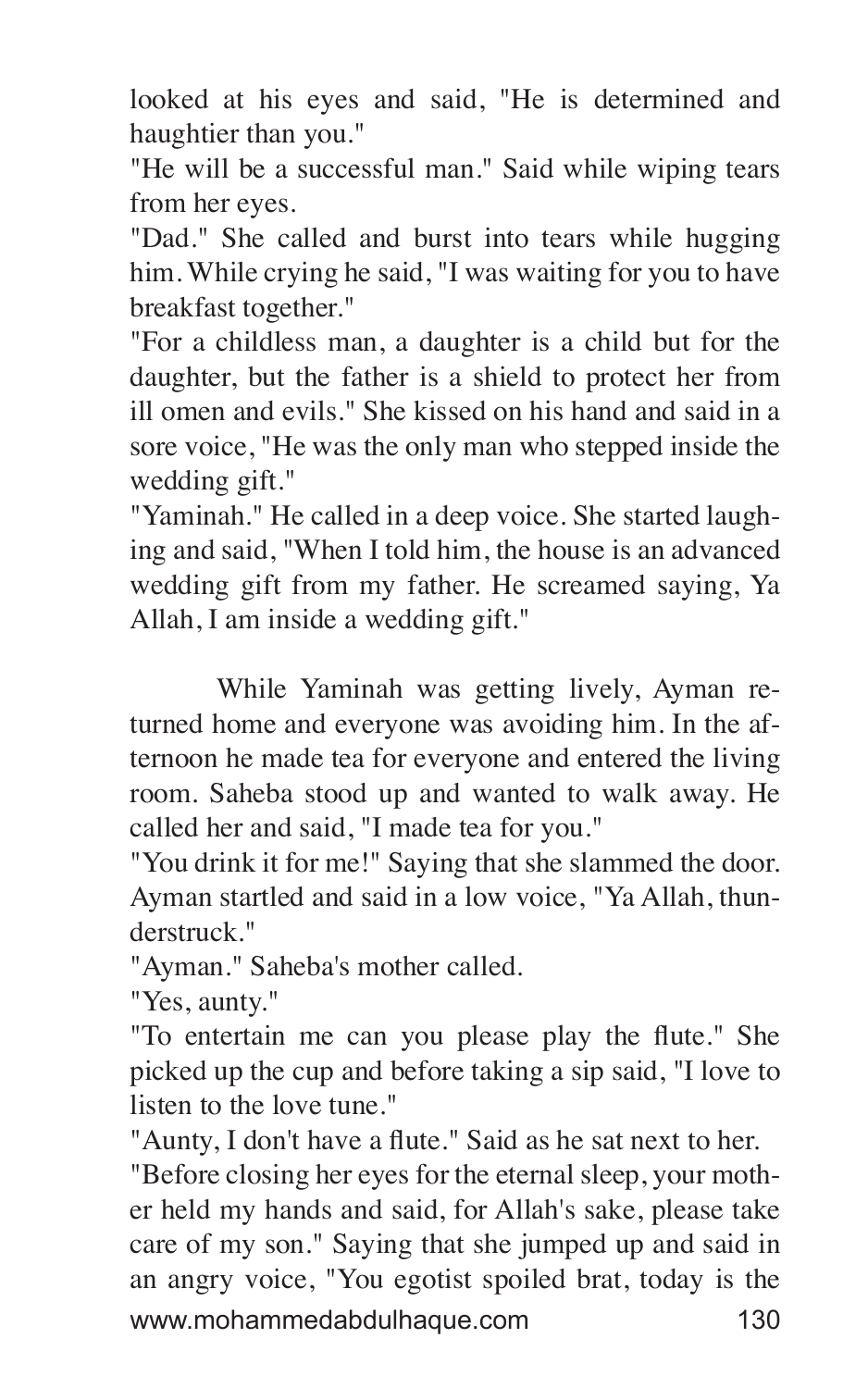day I teach you a lesson."

"Ya Allah, have mercy on us." Said as he jumped up and walked backwards. Saheba came running with a broomstick and said, "Mum take this, you'll feel much better. He does whatever he desires and without permission enters anyone's room and gropes on personal belongings. Hit him on the head"

Ayman pleaded saying, "Saheba, please don't give it to her, I beg you."

"You are worse than a bagger, you are a cursed cowherd and I hate you."

Ayman looked at Saheba's mother and pleaded saying, "Aunty, I am very sorry, please forgive me for the last time."

"I have always forgiven you, but today I want to punish you."

"I never cried for my mummy, but today I will." Said as he acted like crying. Zahin laughed a silly laugh and said, "Uncle, why are you crying?"

"You spoiled brat, go to your mum. Don't you see I am crying?"

"Hey, what did you call my son?" Saheba yelled.

"I am not talking to you, go away." Said as he looked at her mum and said sadly, "My one and only darling aunty, please don't be angry. You know I do anything for you."

"Ayman, I love you more than all of them." Saying that she stare at him. Saheba slammed on the sofa and said, "We all know that and this is why he always makes you cry."

"Saheba, you know, Ayman and I don't like to be interrupted."

www.mohammedabdulhaque.com 131 "We know that but you two don't know what we like and what we hate." Said as she turned her face. Ayman knelt in front of her and said in a tearful voice, "The stupid cowherd played an irritating tune but you liked it and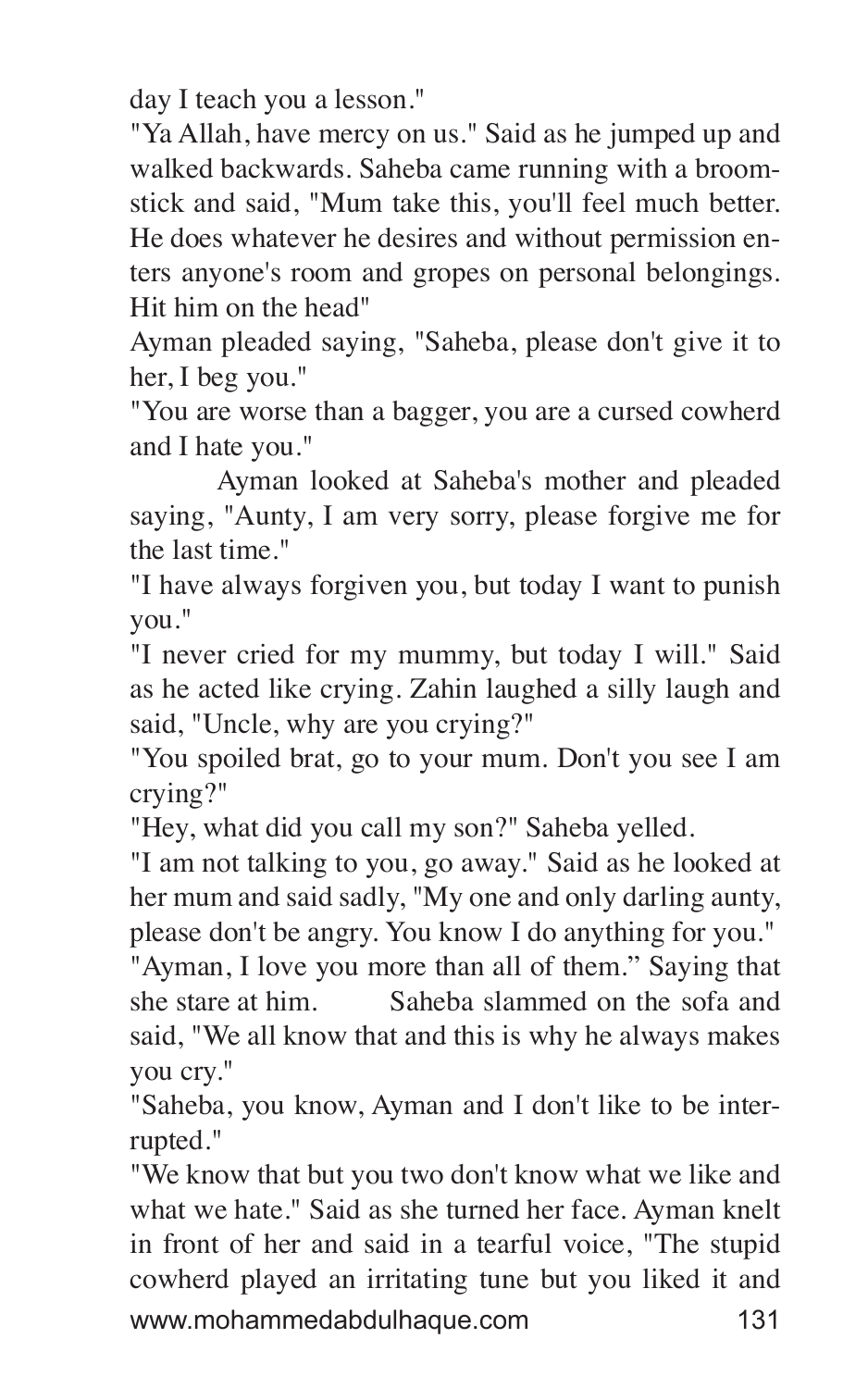wanted to listen to it again. I couldn't find him anywhere so I learnt playing the flute." He held her hands and said with a faded smile, "Only to please my dearest sister."

"Ayman bhai! What are you talking about? Please forgive me." She rested her head on his shoulder and burst into tears. While wiping tears off her eyes he said with a silly smile said, "The stupid cowherd came to me once and pleaded saying, o guru, please teach me the secret." "You aren't pulling my leg, are you?"

"You can ask aunty if you want. She chased him with the long dagger. You know the one the I am talking, don't you?"

"Yes I do and I am feeling much better. Now talk to mum and you two will be in light-hearted and we need it." Said as she stood up. Ayman asked in a hurry, "Where are you going?"

"I need to go to the restroom." She said with a tight smile. "Be quick, I also need some rest." Then he called Zahin and said, "See this lady, if you make her angry, I will practice exorcism."

Zahin acted like groveller and said, "Me very sorry. Me make her no angry. Me massage her feet. Me want her blessing."

"I am only learning English. Therefore it'll take me some time to understand the meaning of sorry and what you just said. Now, go and make a nice cup of tea for my aunty." Said as he walked to her and said, "Aunty, I am hungry."

"Ayman." She called and looked at his eyes. Ayman tried to smile and said, "Once I heard you saying, Nadhir's sister is very pretty and polite and you like her."

"You are right but I only liked her, I never said I love her, did I?"

"Aunty, I am hungry."

www.mohammedabdulhaque.com 132 "Let's go to the kitchen and we'll have a formal conver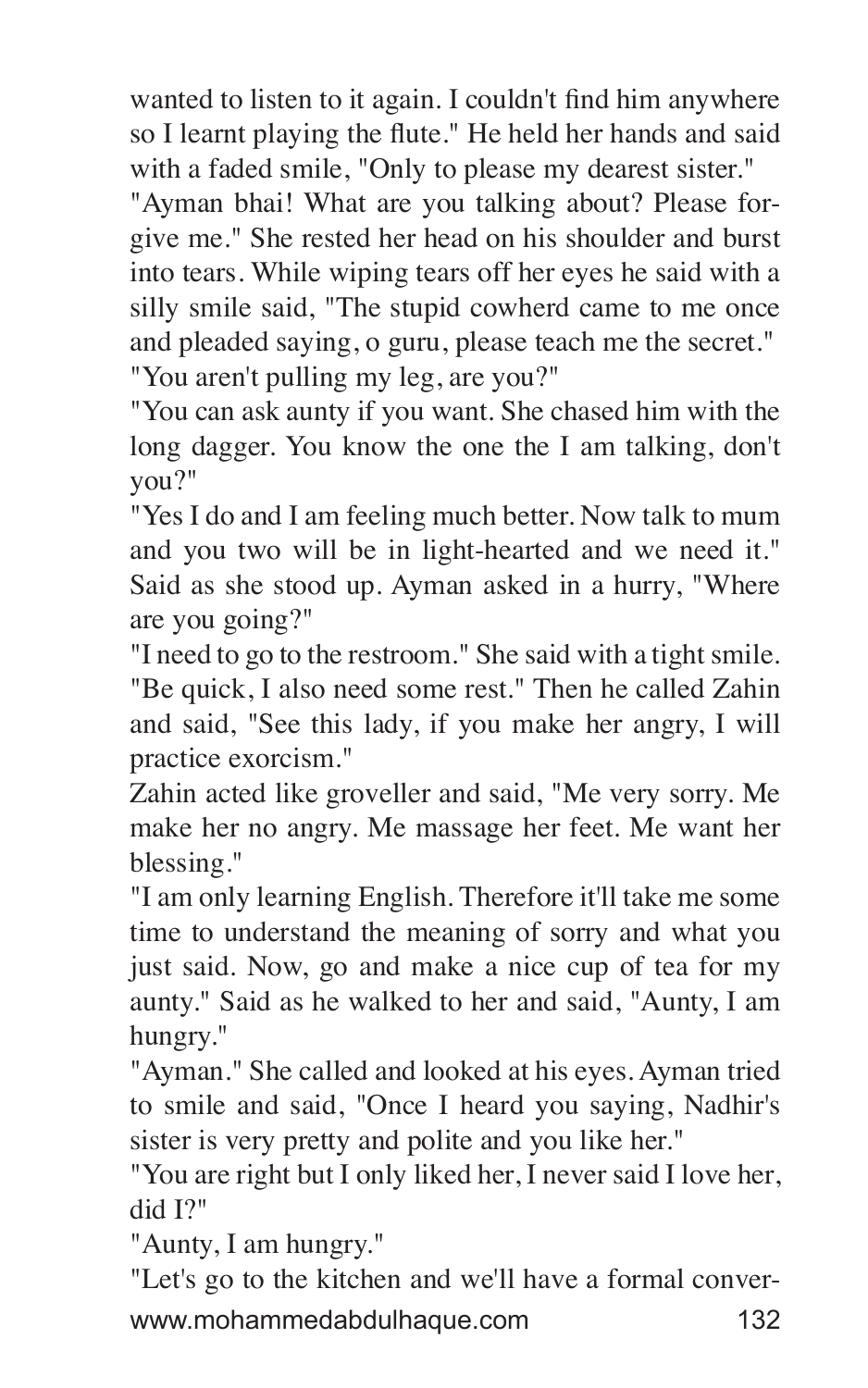sation."

"I want to go to Bangladesh."

"I also don't like to stay here. I don't like Zahin. He makes me angry. You heard what he said a little while ago."

"I will fix him. Zahin, come back here."

Zahin came running and replied in a hurry, "Yes uncle." "You have parents, uncle and aunty, but I only have an aunty. If you ever annoy her again you will be disciplined. You know what I mean, don't you?"

While Ayman was disciplining Zahin, Saheba phoned Yaminah and said, "Yaminah, how are you?"

"I am okay. How are you?"

"He is back and very angry."

"Why are you talking like this?"

"I am in toilet."

"Saheba, what is wrong with you?"

"Only to please his only sister he learnt to play the flute." "She is the luckiest sister and must be very happy."

"Maybe, but she is crying and praying for her dearest sister-in-law."

"What are you talking about?"

"Yaminah, I am his only sister."

"Saheba, I love him and I will love him forever but I will never marry him."

"If you marry another man I will sue you."

"For what?"

"You pushed me so hard I fall on the bed and I got hurt. My back is hurting like hell and I struggle whenever my husband loves me."

"I never pushed that."

"Yes you did and my husband saw the action with his own eyes."

"I am a Muslim and we don't sue one another. But I never pushed you, I was only excited."

www.mohammedabdulhaque.com 133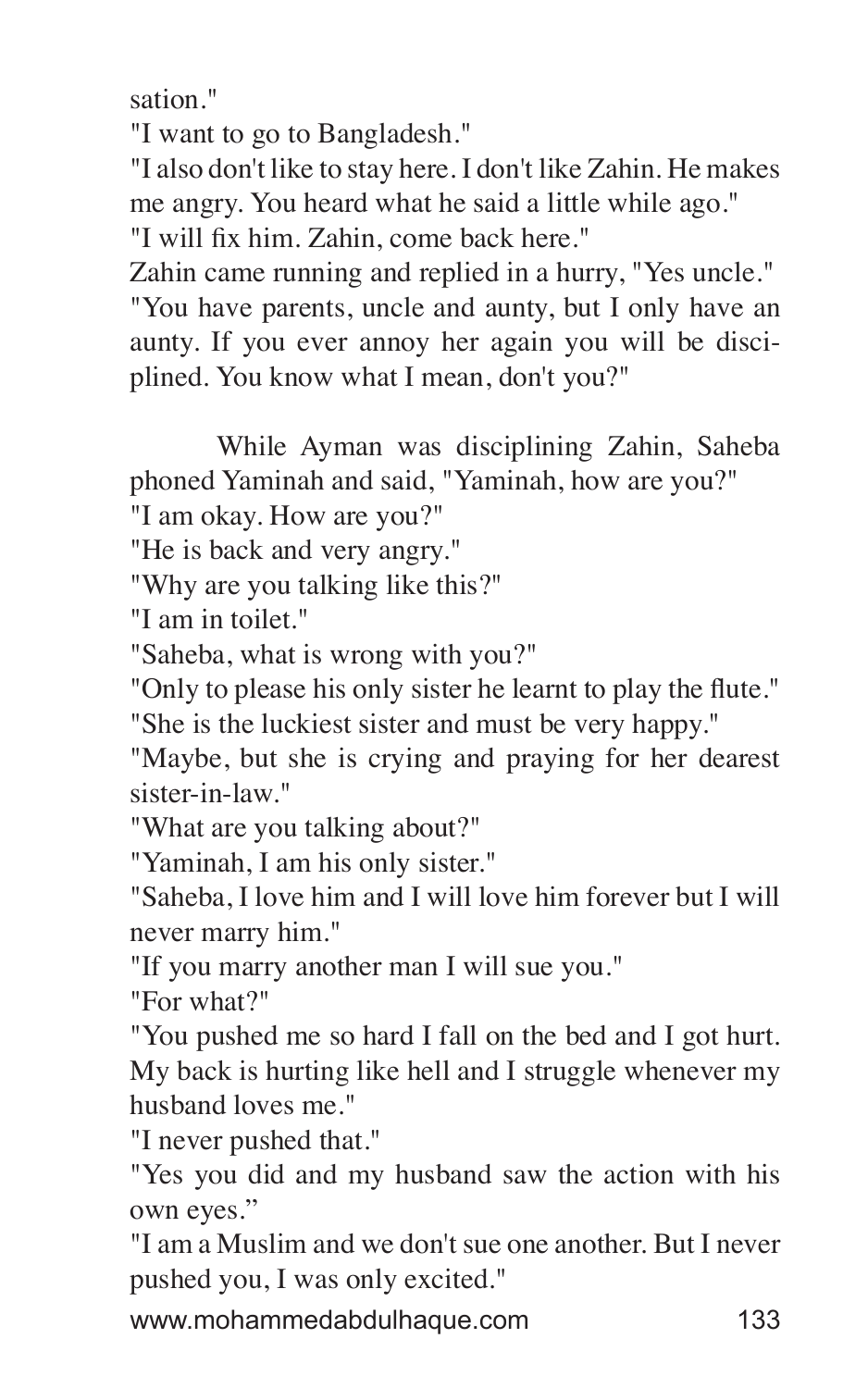"Yaminah, he doesn't know how to cry, but whenever he is woebegone he makes me cry and I cry for him."

"I don't have a brother and my father insulted your brothers."

"Yaminah, they'll say sorry to each other but they don't have to "

"Saheba, I already told him."

"What?"

"That, my father will buy a hundred of him."

"Fine, but did you tell him what my brother did?"

"He never did anything."

"Yes he did and if I tell this to mum, my brother will be in big trouble."

"Saheba, I don't understand Bangali."

"My mum does."

"What do you want me to do?" Yaminah sounded hopeless.

"Now you are talking Bangali, therefore try to relax, he never met your father, that mean they don't know each other. To control the situation I will cry and beg my mother to meet your mother and my brother will drive her there. Now I have to pull the plash."

Ayman knocked on the door and shouted saying, "Aunty, Saheba isn't opening the door."

"You shameless man, don't you know the meaning of manners?" Saheba looked at him with disgust.

"You are the disgusting one, not me." He made a funny face. She frowned and said, "What do you mean?"

"You were in toilet and talked to someone, yucky. How could you?"

'Very soon she will discipline you."

www.mohammedabdulhaque.com 134 "Can you please come out, I need to rest. Oh man, what a stench, even the stinky will faint." Saying that Ayman pinched his nose. Saheba started screaming with anger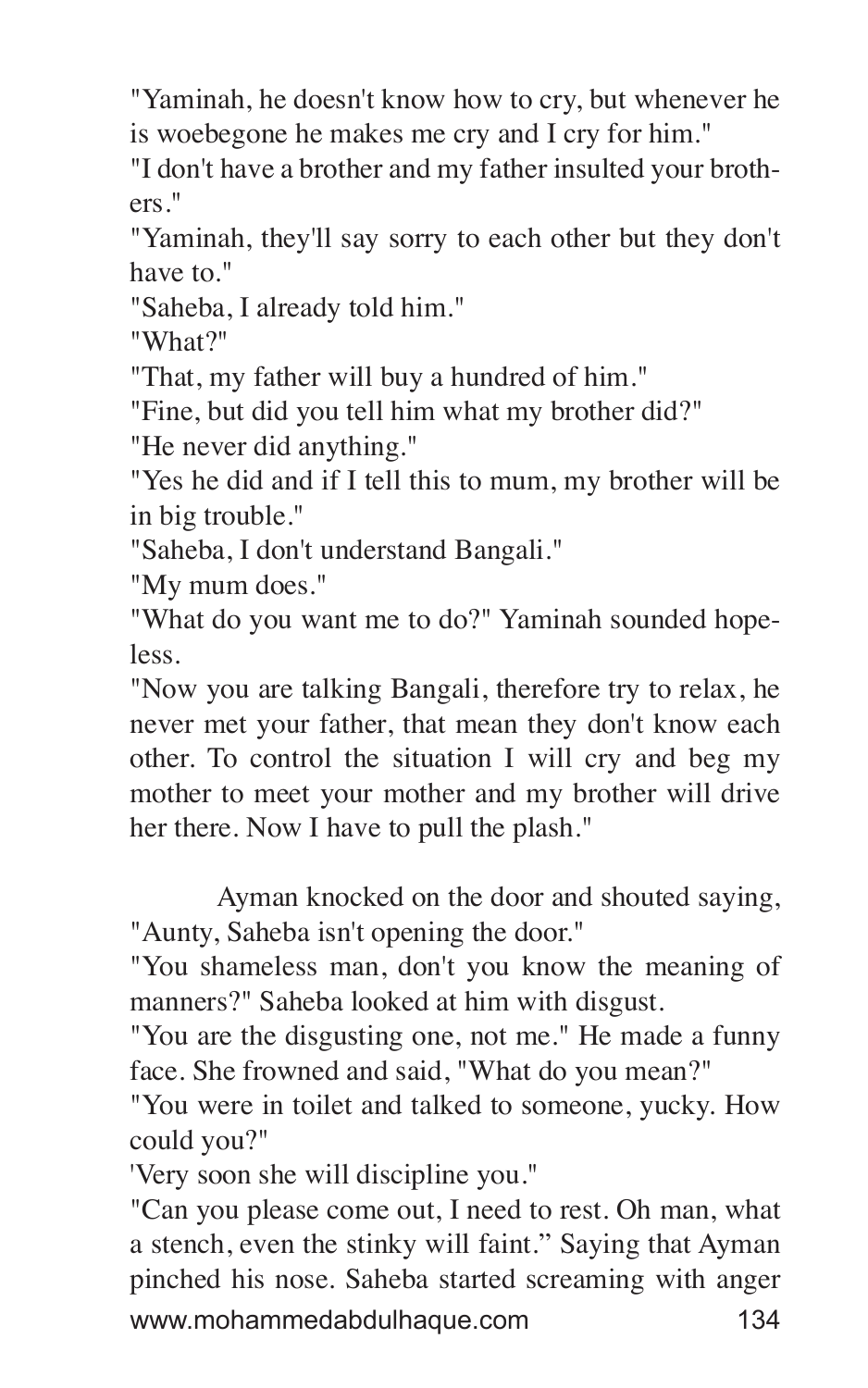and disbelieve. Zahin and her mum came running. Zahin looked at her with shock and said, "Mum, what happened, why everyone is being so supernatural today?"

"Today is one of those days when no one knows what to do or what they are doing." She said while walking to the living room. Aunty followed her and said, "Saheba, can you please tell me why everyone behaving so strangely?" "Yes mum, a few days ago we had a unpleasant situation. Yaminah was lifeless. He was disheartened and said in frustration, he is only a villager and I can buy a hundred of him for you."

"Who said that?" Aunty sounded very angry.

"Her father, but he was crying. Bhaiya also treated him disrespectfully. He begged for forgiveness but brother walked out rudely."

"He will taking me to Yaminah's home and I will apologise in front of him."

"Shall I call him?" Saheba said while walking backwards.

"Tell him to come now." Saying that aunty walked to the living room and called, "Ayman, come here."

Ayman came running and said in a hurry, "Aunty, what is it?"

"Nadhir said he is very busy and he is short of staff. Call him and he'll pick you up. Saheba, have you called Jawad, is he coming?"

Ayman looked at Saheba. Behind the door she teased him and replied, "Yes, mum he is coming. Now shall I make a nice cup of tea for you?"

Ayman looked at Saheba and said in a low voice but angrily, "You know I will never marry her."

"You are very haughty and always puffed-up. I like seeing pockmark on your cheek and I love poking pufferfish."

www.mohammedabdulhaque.com 135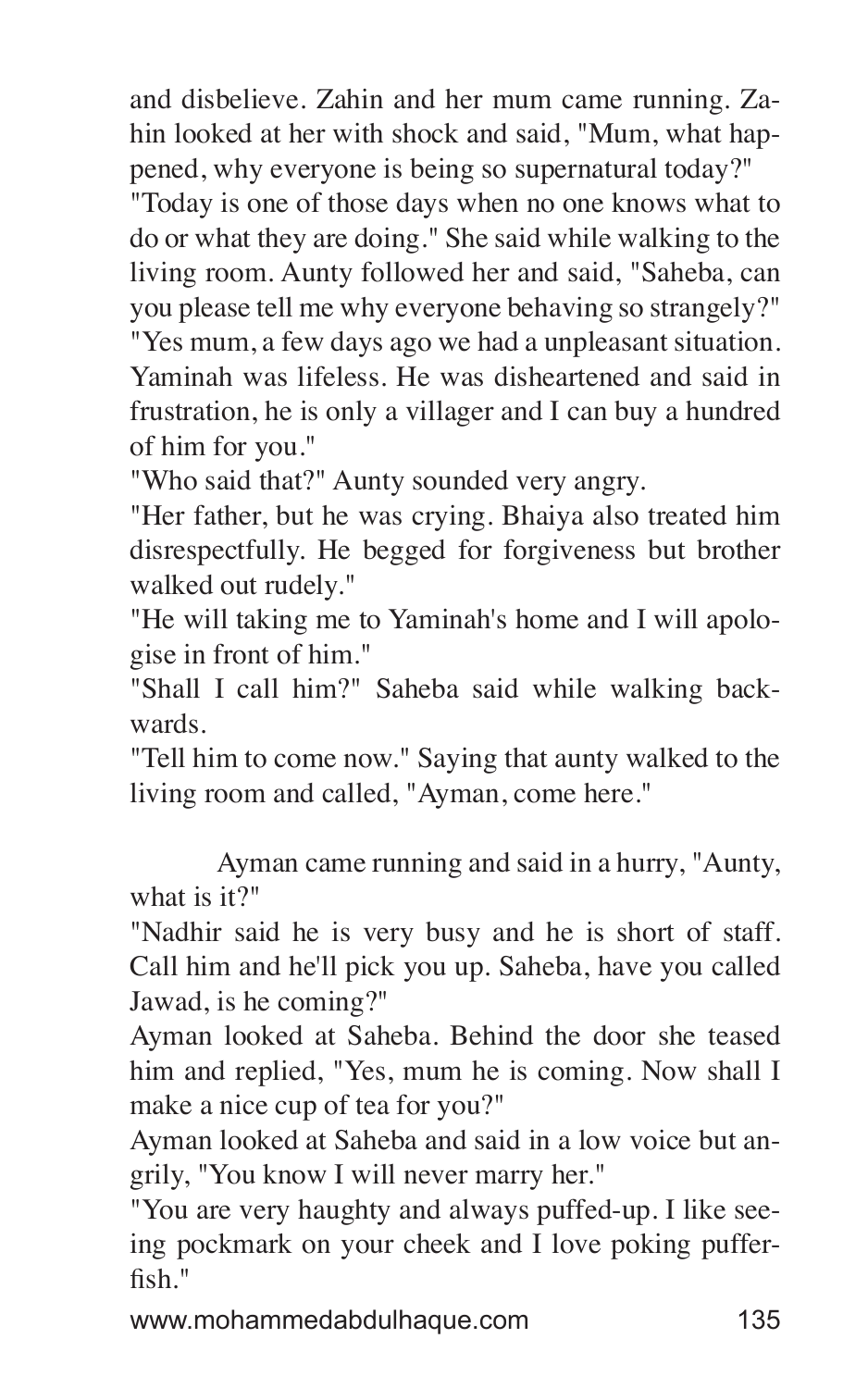"I can't believe my eyes and ears! Saheba, please be realistic."

"Put some lipstick on and you will be realistic."

"I am a herdsman and everyone knows it."

"Ayman bhai, please go away I don't want to talk you anymore. Go to work and earn some money."

While they were talking Nadhir knocked on the door and Ayman greeted him in. Nadhir showed him the mobile said, "I received a message from an unknown number, Mister Ayman is pestering everyone, please come and take him."

Ayman looked at Saheba and said, "I also received a message saying, go to work and earn some money."

"Yeah! Go to work." Saheba sounded rude. Ayman called and said, "Aunty, I am going with Nadhir."

"I will phone you later." Aunty replied in a deep voice.

"Can I have a cup of tea, please?" Nadhir sounded pleading. Saheba replied rudely, "No, you can't. Go away and take him with you."

While walking out Ayman looked at Nadhir and said, "What is wrong with everyone?"

"I don't know and I don't want to know." Said as he got inside the car and started the engine. While fastening the seatbelt Ayman said, "You may don't but I do want to know."

"Sit quietly and let me drive safely. Do you know, she is killing herself in the name of voluntary fasting."

"Who are you talking about?"

"Sister Yaminah."

"Who is she? It's a very unusual name, I never heard of it."

"I am talking about Yaminah."

www.mohammedabdulhaque.com 136 Ayman shrugged and said, "I don't know any Sister Yam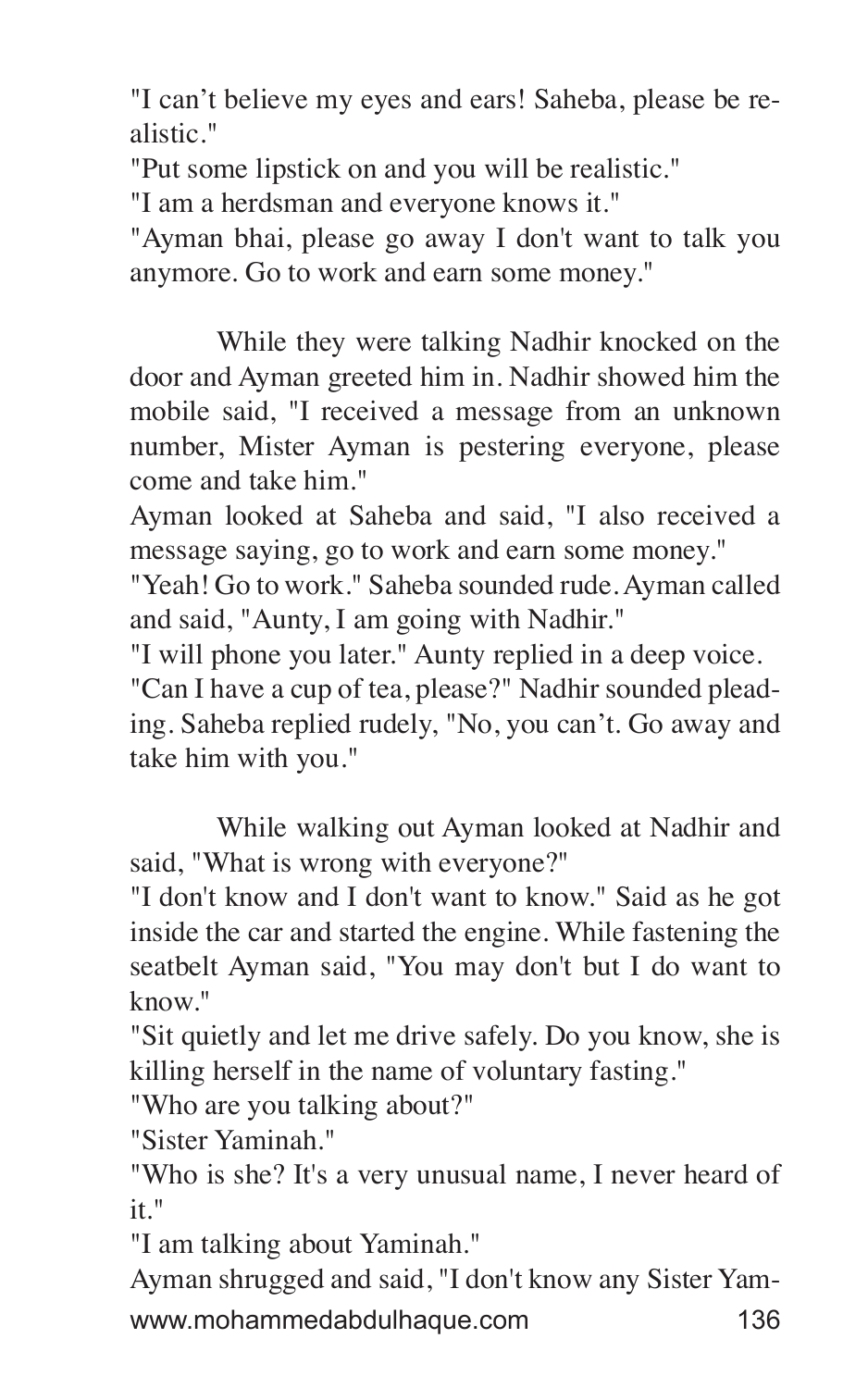inah. Now drive like a man or let me drive."

"You are a fraudster and I hate you." Nadhir sounded angry and stopped the car. Ayman laughed a silly laugh and said, "Jump over and enjoy the ride."

While Ayman was driving like a daredevil Aunty called Jawad and said in a deep voice, "I taught you good manners and the difference between permissible and forbidden. I also told you, whoever disrespects the respected are humiliated everywhere. Knowing that you treated our guest disrespectfully."

Jawad looked at Saheba and said, "Saheba, what happened?"

"Ayman bhai is annoyed and angry, Yaminah is willing to kill herself. Now talk to mum, I am going to make tea for everyone."

As she walked away, aunty called him and said, "Jawad, he was upset and Ayman is the one to be blamed for everything. But he loves her and I will do anything to get them married. Take me to his home, I want to apologise for your misbehaviours."

"Mum, please calm down. I will do whatever you say. Shall I get you a cold drink or you want to have a cup of tea?"

While aunty was deciding what to have Ayman parked the car and said, "Mister passenger, how was my driving?"

Nadhir slammed the door and said, "You are better than me."

Ayman startled and said, "Don't smash the car. Saheba humiliated you, not me."

"I know, now go in and get busy with the cooking, please."

"What happened to the chef?"

www.mohammedabdulhaque.com 137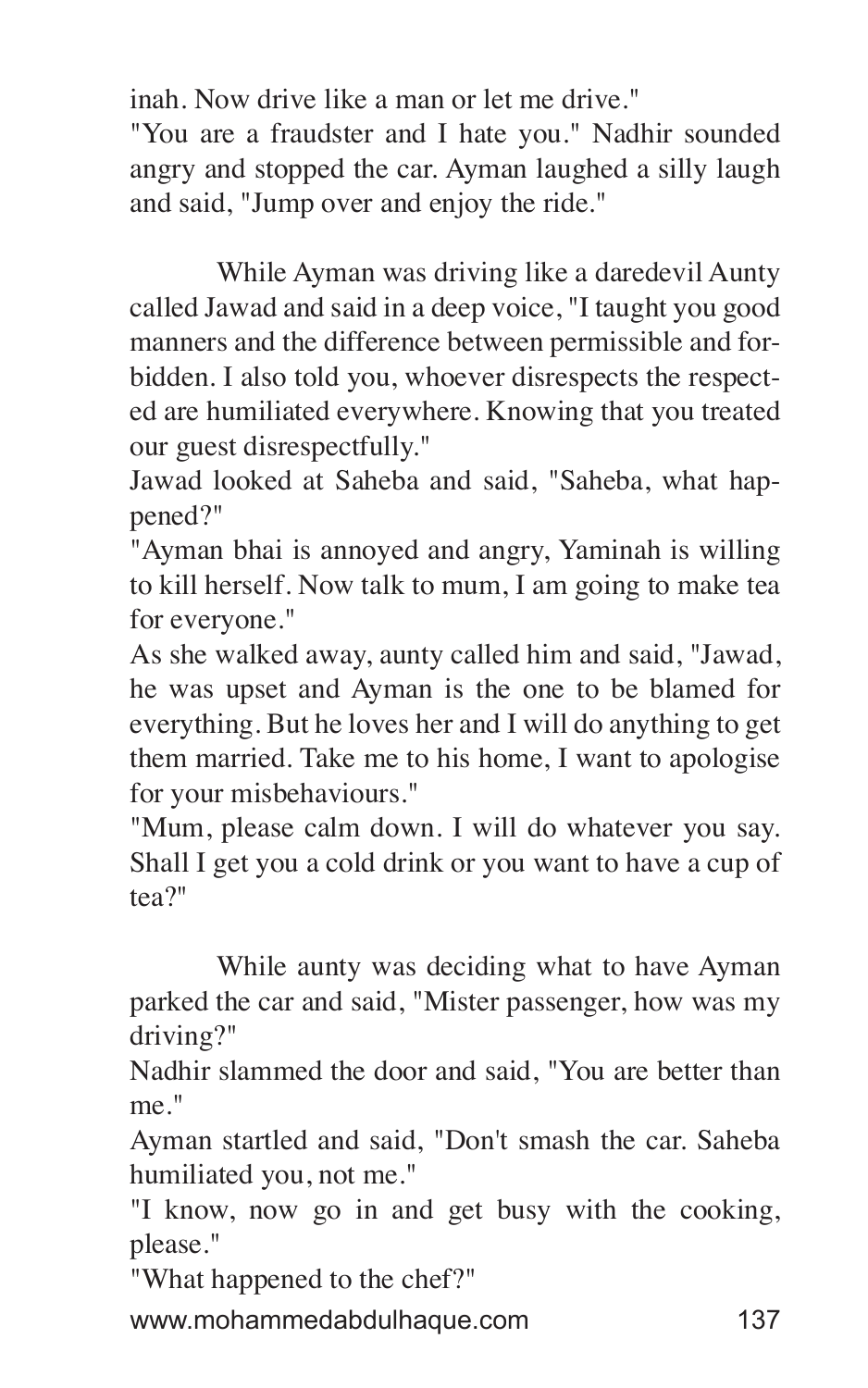"I don't know and don't want to know." Nadhir looked at Ayman eyes and said in a deep voice, "She is willing to kill herself and if he succeeds, you will accompany her in jahannam."

Ayman entered the kitchen saying, "Me very hungry. Me no understand English."

"I know and I'm going to get our favourite food." Saying that Nadhir walked away and messaged Yaminah…

"My friend is back and he is cooking. I am waiting to welcome you."

Yaminah replied…

"Allah will reward you for the gladding news. I don't want to annoy him and I don't want to cause any nuisance for you. At this present he is very disappointed. I don't want to make the situation any worse. Please don't depress him."

Nadhir replied…

"Sake of happiness, please look after yourself. Maybe angry but he is in safe haven."

Yaminah replied…

"I will only see him if the situation improves. Thank you very much for letting me know. I will be indebted to you forever. Be blessed and be happy."

While reading the message Nadhir took a deep breath in and hurried back with fish and chips. Ayman frowned at him and said, "What took you so long? I am starving."

"I am sorry, I have other things to do."

"I know you do. Now give me the bigger portion and I will be happy."

"You have changed and I am getting worried about it." "Don't worry, I will not rob you for the portion."

www.mohammedabdulhaque.com 138 Then they ate quaintly and got busy with their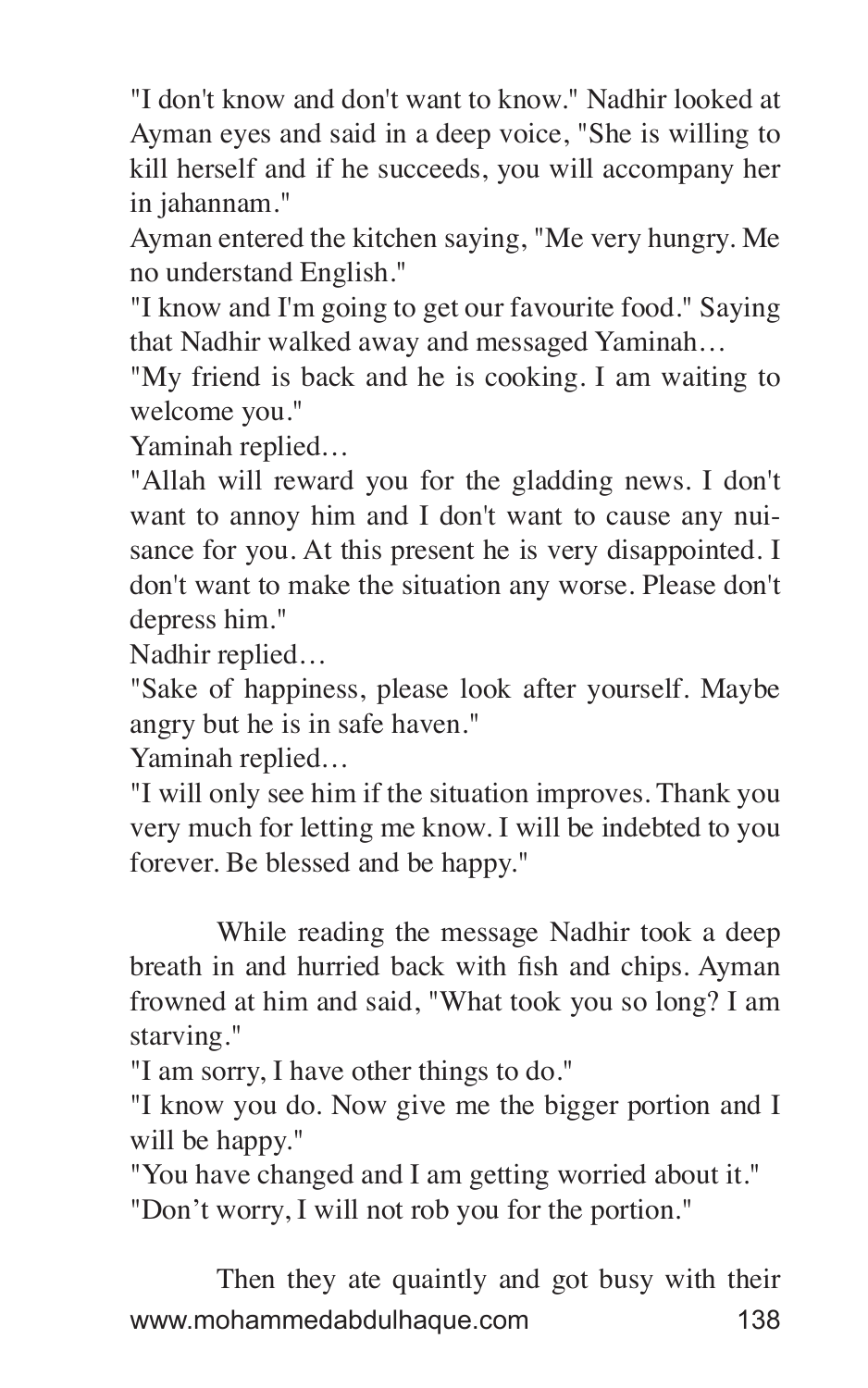duties. A few weeks later, in the afternoon Yaminah's father was walking absentmindedly. Ayman was also out for a walk. Suddenly Yaminah's father stumbled. Ayman grabbed him and asked in a hurry, 'Sir, are you ok?"

He held Ayman's arm with both hands and said, "Thank you very much. You saved my life. If you were not here I would have fallen under the bus."

"There are some responsibilities we have to meet, and there are some duties we are obliged to do. I only did what I had to."

"I am shaking and getting thirstier. I need support and cold water to drink."

"Sir, I have to carry you to the shop."

"Help me to sit down and get me some water, please."

While helping him sitting down Ayman looked around and as he sat down he ran to the ice cream van and came with a bottle of water and gave it to him. He drank the water, took a deep breath and said, "I pray to Allah to be pleased with you and to bless you with happiness and prosperity."

"Sir, I thank you for the blessing."

"Maybe I started asking for more, but believe me I can't walk alone."

"Please tell me what to do and I will do it for blessing." Ayman said as he tried to smile. He sighed and said, "Walk me home. For unknown reason I am feeling very safe with you."

"It will be my pleasure, I was only out for a walk."

"Thank you very much. Now let's walk home."

Ice cream van started to approach them. Ayman looked at him and said, "Please, give me the honour to buy you an ice cream. I never saw father."

www.mohammedabdulhaque.com 139 "Do whatever you want, I won't mind. Surprisingly, I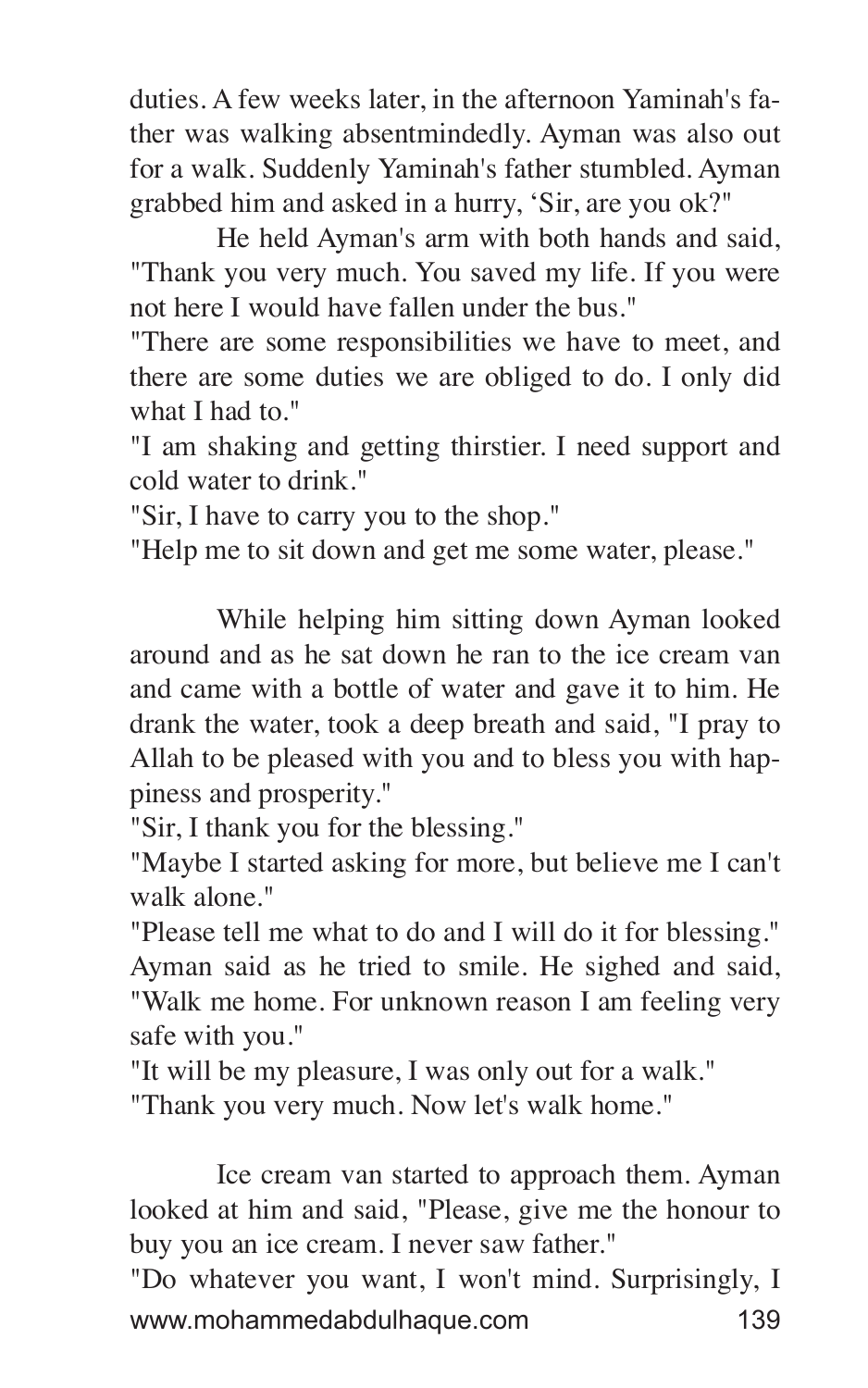also want to have an ice cream now. Please get the best one for us."

Ayman bought ice cream and they walked home eating that. The front door was left open. They looked at each other and entered the house silently. As Ayman was about to say something, he said in a worried voice, "No one is supposed to be at home now. Can you please check who was in the kitchen?"

Ayman rushed to the kitchen and said aloud, 'Who are you and what are you doing here?'

Yaminah startled, looked around and said in a shaky voice, "Ya Allah, what is he doing here? Please don't him kill me. I am innocent."

"Please don't panic. Just tell me the truth and I will not call the police. The door was left open, did you brake in?" Ayman said as he stepped back. Yaminah shook hands and said, "No sir no. I never broke in. This is my father's house, my parents lives here. By mistake I left the door open. I will never ever do it again, please don't kill me."

"Please calm down, everything is ok. Your father asked me to check. He needed help and support. I walked him home. Please go and talk to him." Said as he moved aside. Yaminah ran to the leaving room and said in a hurry, "Dad, what happened?"

"This young man saved me or I would've been dead now."

"Dad, what are you talking about? Please stop worrying, I am ok and everything will be just fine." Yaminah said as looked around fearfully. Ayman walked to the living room and said in a calm voice, "Sir, I have to go."

"Please sit down and have something."

www.mohammedabdulhaque.com 140 "I will come another day. I have to leave now." Said as he rushed out. She sighed silently, sat next to her father and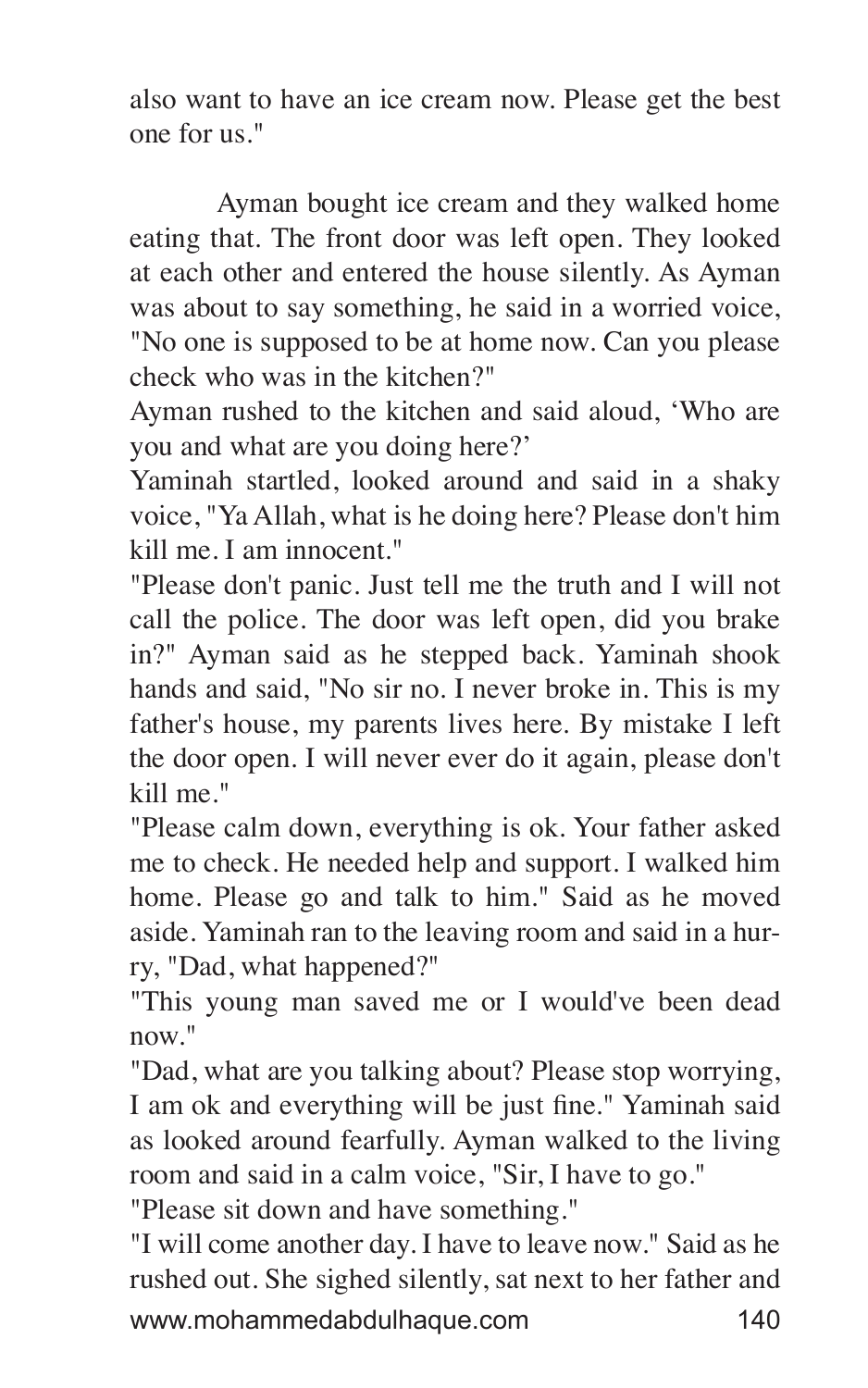said, "Where did you go?"

"It's a nice day and I wanted to go to the beach. I would've been very happy if he was that boy." Said as he sighed.

"I can see you are very emotional, but are they the words of your heart?"

'Yaminah, what are you talking about. That young man saved my life. Suddenly I stumbled, if he wasn't there I would've fallen under the bus. He wanted to carry me to the shop."

"I love to know why?"

"I told him, I need support and I need to drink water." "What did he do?"

'He helped me sit down and ran to get water and later bought me ice cream."

"My dear dad, please tell me you are telling me a fairytale and I will believe you. Because, I can't believe my eyes and ears."

"Yaminah, what is wrong with you? I am telling you what has happened today. Why don't you want to believe what I'm saying?"

"The reason I can't believe you, he is the one who you want him to be. He is mister Ayman and you wanted to buy a hundred of him."

"Then I was upset. Anyway, I don't like talking about the past and I hate eating plain pasta."

"Dad, please tell me about the present."

"He asked for permission and bought me an ice cream that tasted like the one my father bought me for the first time. I prayed for him but he said it was a blessing."

"I thought he came to kill me. I couldn't even scream. Where is mum? She also needs to listen to all these. Ya Allah, please let all this be true because I can't believe it."

"Now you are confusing me and getting me worried."

www.mohammedabdulhaque.com 141 "He is back and it's a good news for all of us. Now tell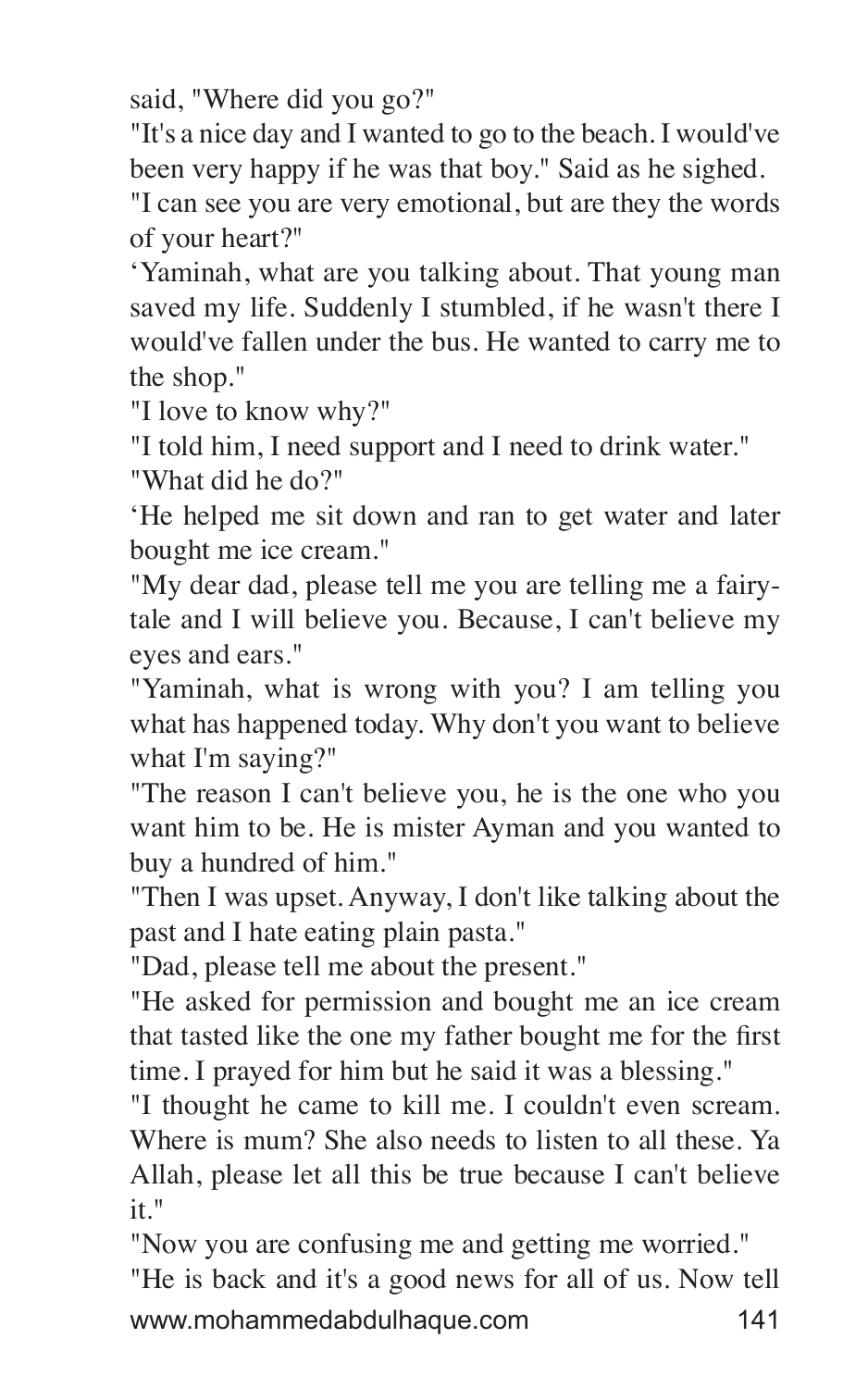me how you are feeling? Let's go to the hospital and they will do some checkups."

"I was worried about you and I was thinking about him. Suddenly I was distracted and stumbled and I am glad I was playing with my grandson."

"Dad, please try to relax. I am calling for an ambulance. You are talking but your expression has nothing to do with the reality."

"I am ok. Please let me sit alone I want to play with my grandson." Said as he closed his eyes. Yaminah walked to the window and called her mother and said in a hurry, "Mom, where are you? Please come home quickly. Dad has lost his memory, he is playing with his grandson."

While Yaminah was panicking, Ayman knocked on Nadhir's door and said, "I met her father and I walked him home. She was in the kitchen. I think I took the light out of her and for sure she took the ghost out me. Ya Allah, I was thunderstruck. I was shaking like a drunken monkey."

"You know how hard and how important is to have a nap after lunch, don't you?" Nadhir said hopelessly as he opened the door. Ayman walked in and replied saying, "I am sure she was traumatised and I need a full health checkup. I can't feel my toe and I can't hear myself. Can you please carry me to the nearest clinic?"

"What are you talking about, and how you managed to come so far?"

"I don't know, maybe the fairy carried me here."

"That's close enough, can you please stay away. I hate to be with someone who I don't trust."

www.mohammedabdulhaque.com 142 "When I walked him home, it seemed like, I was walking in the realm of love with my dad, and he had paid off the debt of love. I never saw my dad. My dad never blessed me. I have never been touched by heavenly love.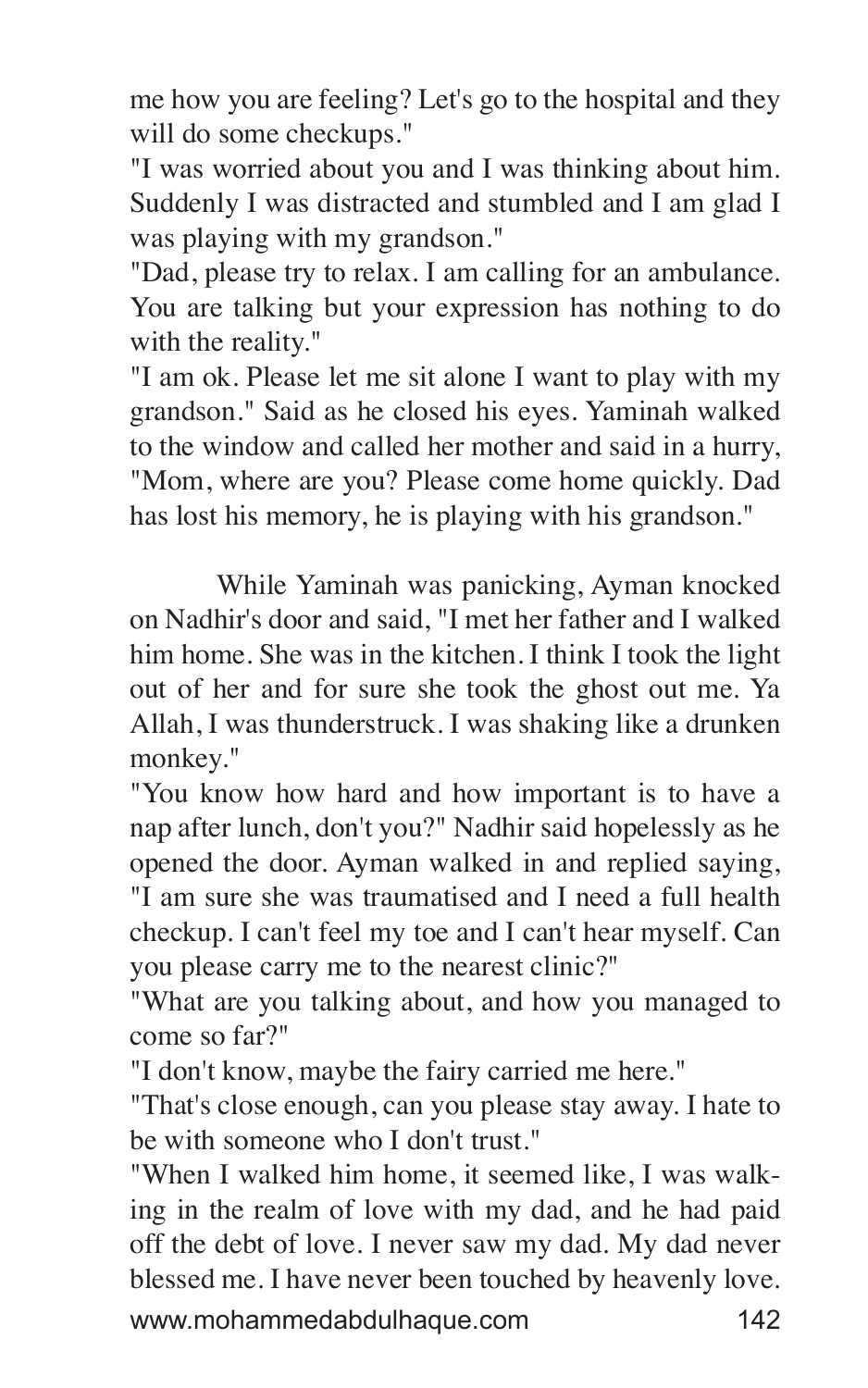When he held my arm, I felt blessed and the dismay disappeared. He will be very happy when he finds out."

"Don't try to jump over the moon yet. Aunty needs to see her and you know what that means?"

"Yes, I know, and I want to let you know what I know is, you don't know what I know, and I don't want you to know what I have known."

"I know what you don't want me to know. But what you don't know is, if I want her to know what I know, I can let her know and you already know that. Shall I let her know?" Nadhir looked at him angrily. Ayman tried to smile and said, "I know she already knows, it will be now if the k despairs."

"I can't believe you're heartless.You don't even want to know, it's been a month she is suffering in silence."

"I know, I was also living in hell. My fingers are tingling to play the flute."

"I dear you to do it."

"Forget about the flute and let's have a spiced tea, it will spice up the tedious phase." Saying that Ayman rubbed hands and startled. Nadhir laughed a cunning laugh. Then they had spiced tea and got busy. The night was quite, Ayman finished early and walked out. The air was breezing and the full moon was shining in the sky. Slowly walked to his favourite spot and while looking at the sea he set down and started counting waves. And after a while got the flute out and started to play. Yaminah jumped out of the bed and knocked on her parents' door and said, "Mum, I need to go. He is calling me by my name."

Her father opened the door and said in a hurry, "Shall I come with you?"

"Now I need your blessing more than ever."

www.mohammedabdulhaque.com 143 "We already blessed you. If he hadn't helped me, you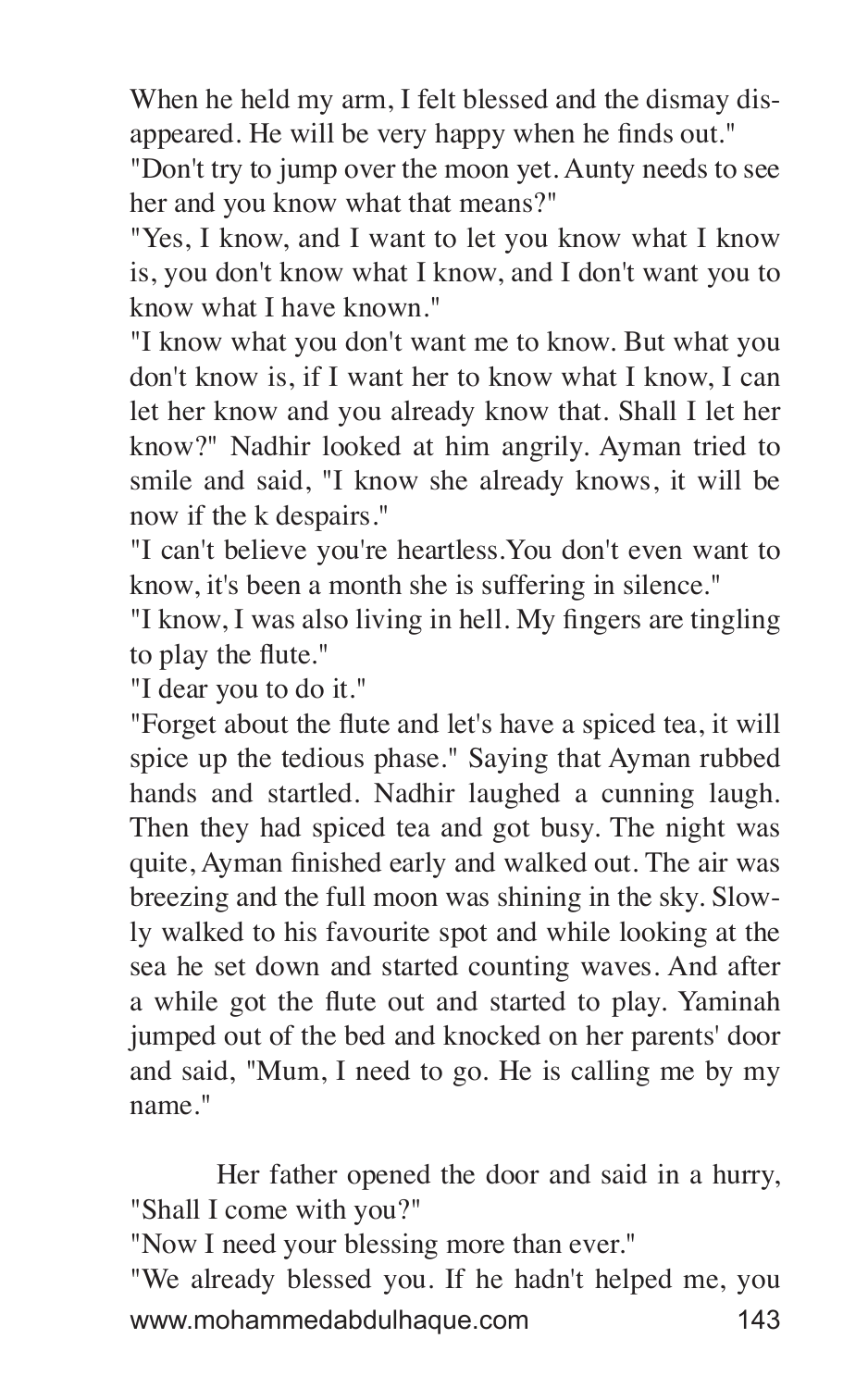would've been orphaned and your mother would've been a widow now."

"Dad, I love you. I was happily picking cowries and the beach was empty. Suddenly I was frightened by a peculiar sound. I cried and begged for it to stop, but the majestic flute enchanted me."

"What you are saying is a legend for us and we have read this in fairy tales. He is the legendary flautist and you are his ladylove. I don't have the power to stop you, but I can pray for you to be happy and that is what I will do happily. Now as you walk out call him by his name to answer the call, it will ensure your safety."

Yaminah thanked her father, called Ayman by his name and rushed out, at that time he was talking poetry…

"Lovelorn needs love to be lively and purity keeps the virgin lovely. Love is full of elation and makes the lover act wildly. I am in love with the loveliest lady, my home will glow by her beauty, I want to have her in my arms to be loverly."

As he stopped she said in a calm voice, "You can have her if you want."

Ayman startled and turned like lightning, as he saw her he looked down and said sadly, "Yaminah, all I can say is, I am sorry."

"For lovers sorrow is the word, not sorry. Now look at my eyes and tell me what you see?"

"Some say the heart can be seen by looking into the eyes, even though none can see a thing. But when I look at your eyes, I feel joyous and lusty. You are the beauteous and full of pleasure. My love, I am lovesick. Please love me and we'll be lovemaking."

www.mohammedabdulhaque.com 144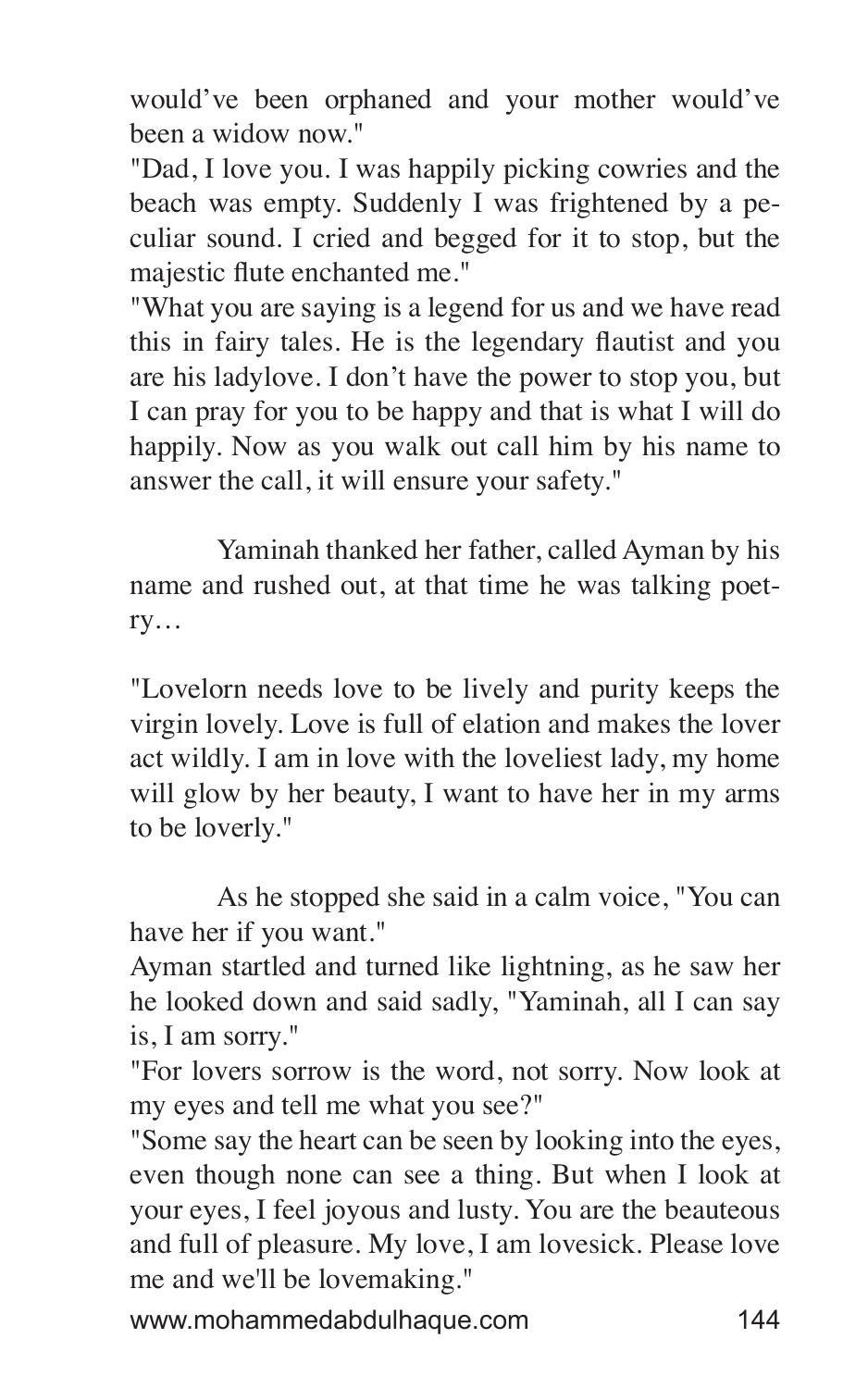"You are benumbing me. I am losing staying power." Said in a shaky as she walked to him. While holding her he said, "Love is too deep and I never swam. The sea is terrifying and swamps are full of danger."

"I am shaking, please do something to support me."

"I was waiting to open the door but you never knocked." "By forgetting the past if we start swimming in the ocean of love, the argument will be agreeable and the physical exercise will be high-yielding."

"Let's treat thoroughly and do to death or shall I say, till we wear ourselves to the shadow."

Ayman's mobile rang and as he answered Saheba's mother said in a deep voice, "Ayman, come home with Yaminah. You are getting married now and I am in front of her parents' house."

"Yes aunty we are coming." Saying that Ayman put the mobile in his pocket and said in a hurry, "Let's go, we are get married."

"Please hold me, I am numbing with excitement."

"What happened, why are you so excited?"

"I can't believe I am about to get wedlock with the man I love. Ya Allah, please bless everyone with peace and prosperity."

Saying amen Ayman assisted her to the car and drove home. After the wedlock prayer, they stood face to face. Yaminah was trembling with excitement. Her chest rose and fell with rapid breathing. Ayman was very emotional, he drew in a long breath and said, "Sometimes we look at ourselves and think of unthinkable. Restless eyes see illusions in the shadow. We look around, echo returns, lover walks like restless rover. For some, end of the journey wilderness awaits. But to be happy, all we need is pure love."

www.mohammedabdulhaque.com 145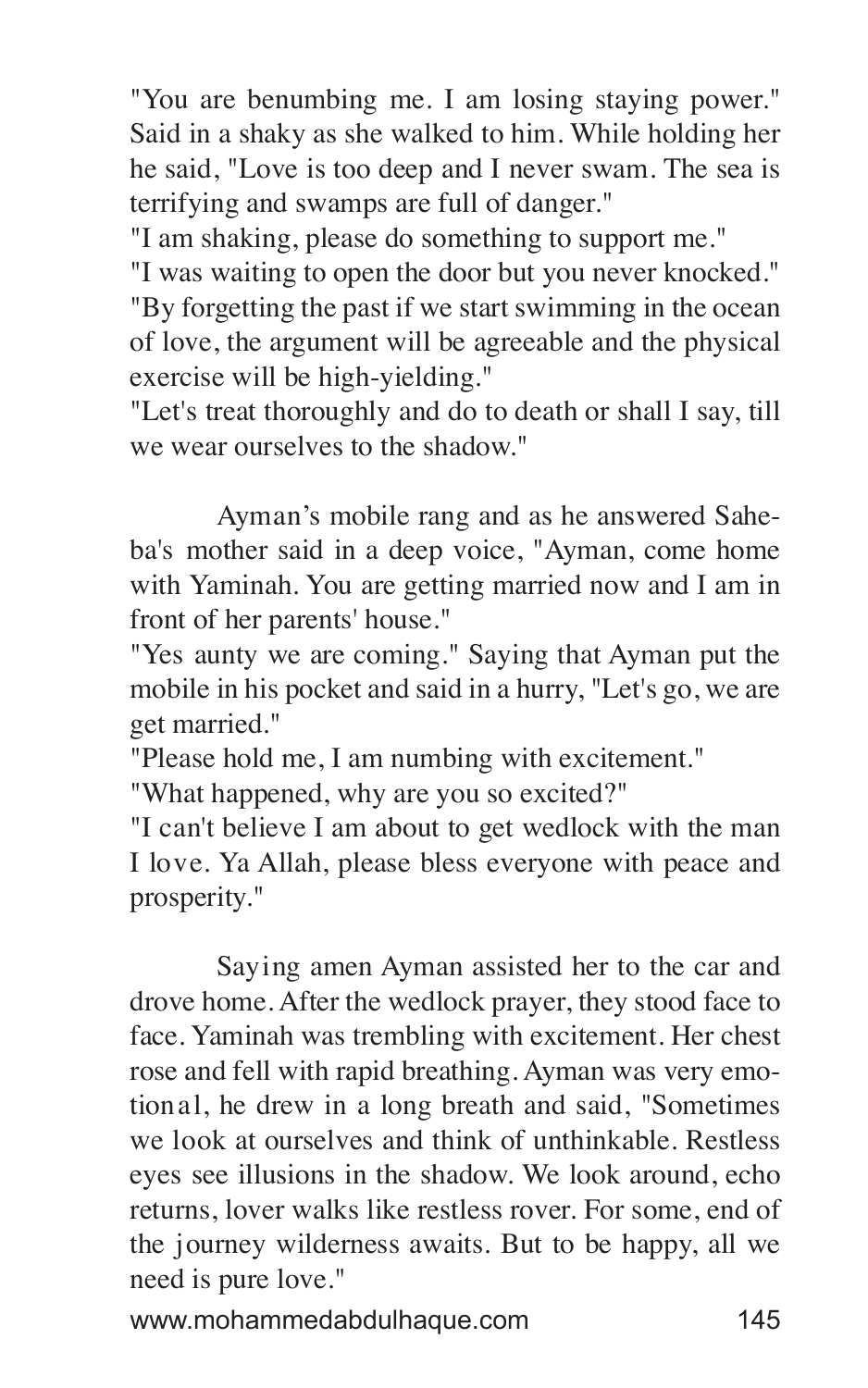She was breathing hard, held her breath, let it out slowly and said, "On the first day, I unknotted the knotted thread and did a love knot and longed to be loved and dreamt about you every night. And as we tightened the lover's knot the love knot became true lover's knot."

"You were my dream girl, now you are in my arms. I prayed for you and my prayer was answered."

"I was so hopeless I thought I will never see you again." Saying that she grew emotional and shook her head. He walked to her, she rests her head on his torso and took a deep breath in. He embraced her lightly and said, "There is no cure for emotional pain and no one cares about the aching heart or the dream that faded with running tears. Therefore, don't be disheartened, the life is to enjoy the blessing of the Creator. Speak out all the unspoken words and the burden will be lightened. I believe you are adorable and agreeable."

"You are so desirable, even your thoughts are arousal and tortuous. Now bestow me with blessings, I am getting restless to be blessed."

"I wanted to touch you, as the firefly flies to touch the moon. At midnight I tried to fly but I couldn't, I have no wings."

"The longing will end and the debt of desire will be paid. Finally, the patient will be satisfied with ecstasy."

"My love, if you were a white lotus, I would watch over you like a cobra, if you were cobra saffron, I would make a necklace to keep you close to the heart. My love, please be in my arms, I want to bless you with pleasure."

"Please bless me to be blissful, as I am yours forever." "Yes my dear."

The End